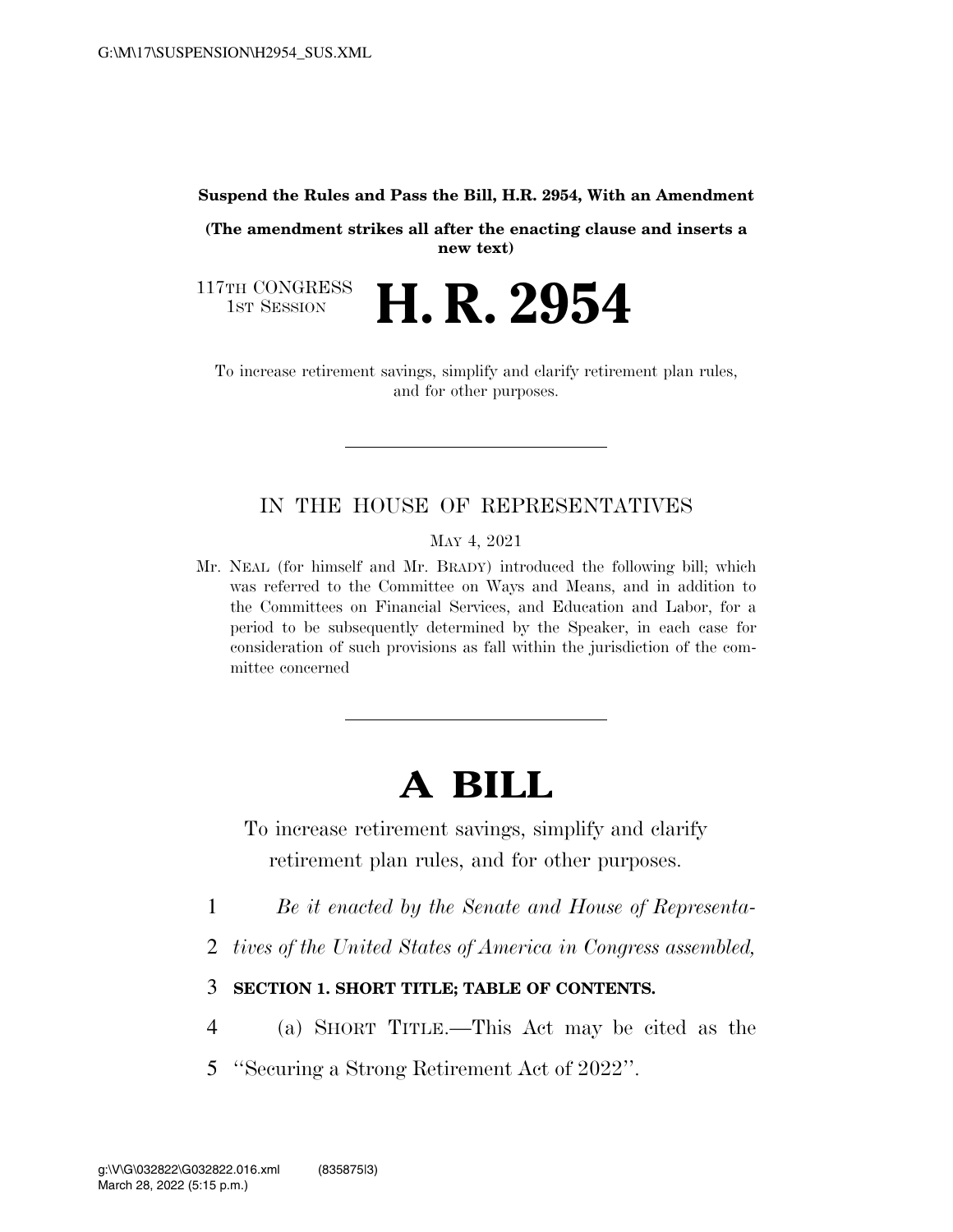### 1 (b) TABLE OF CONTENTS.—The table of contents for

### 2 this Act is as follows:

Sec. 1. Short title; table of contents.

#### TITLE I—EXPANDING COVERAGE AND INCREASING RETIREMENT SAVINGS

- Sec. 101. Expanding automatic enrollment in retirement plans.
- Sec. 102. Modification of credit for small employer pension plan startup costs.
- Sec. 103. Promotion of Saver's Credit.
- Sec. 104. Enhancement of Saver's Credit.
- Sec. 105. Enhancement of 403(b) plans.
- Sec. 106. Increase in age for required beginning date for mandatory distributions.
- Sec. 107. Indexing IRA catch-up limit.
- Sec. 108. Higher catch-up limit to apply at age 62, 63, and 64.
- Sec. 109. Pooled employer plans modification.
- Sec. 110. Multiple employer 403(b) plans.
- Sec. 111. Treatment of student loan payments as elective deferrals for purposes of matching contributions.
- Sec. 112. Application of credit for small employer pension plan startup costs to employers which join an existing plan.
- Sec. 113. Military spouse retirement plan eligibility credit for small employers.
- Sec. 114. Small immediate financial incentives for contributing to a plan.
- Sec. 115. Safe harbor for corrections of employee elective deferral failures.
- Sec. 116. Improving coverage for part-time workers.
- Sec. 117. Deferral of tax for certain sales of employer stock to employee stock ownership plan sponsored by S corporation.
- Sec. 118. Certain securities treated as publicly traded in case of employee stock ownership plans.

#### TITLE II—PRESERVATION OF INCOME

- Sec. 201. Remove required minimum distribution barriers for life annuities.
- Sec. 202. Qualifying longevity annuity contracts.
- Sec. 203. Insurance-dedicated exchange-traded funds.

#### TITLE III—SIMPLIFICATION AND CLARIFICATION OF RETIREMENT PLAN RULES

- Sec. 301. Recovery of retirement plan overpayments.
- Sec. 302. Reduction in excise tax on certain accumulations in qualified retirement plans.
- Sec. 303. Performance benchmarks for asset allocation funds.
- Sec. 304. Review and report to Congress relating to reporting and disclosure requirements.
- Sec. 305. Eliminating unnecessary plan requirements related to unenrolled participants.
- Sec. 306. Retirement savings lost and found.
- Sec. 307. Updating dollar limit for mandatory distributions.
- Sec. 308. Expansion of Employee Plans Compliance Resolution System.
- Sec. 309. Eliminate the ''first day of the month'' requirement for governmental section 457(b) plans.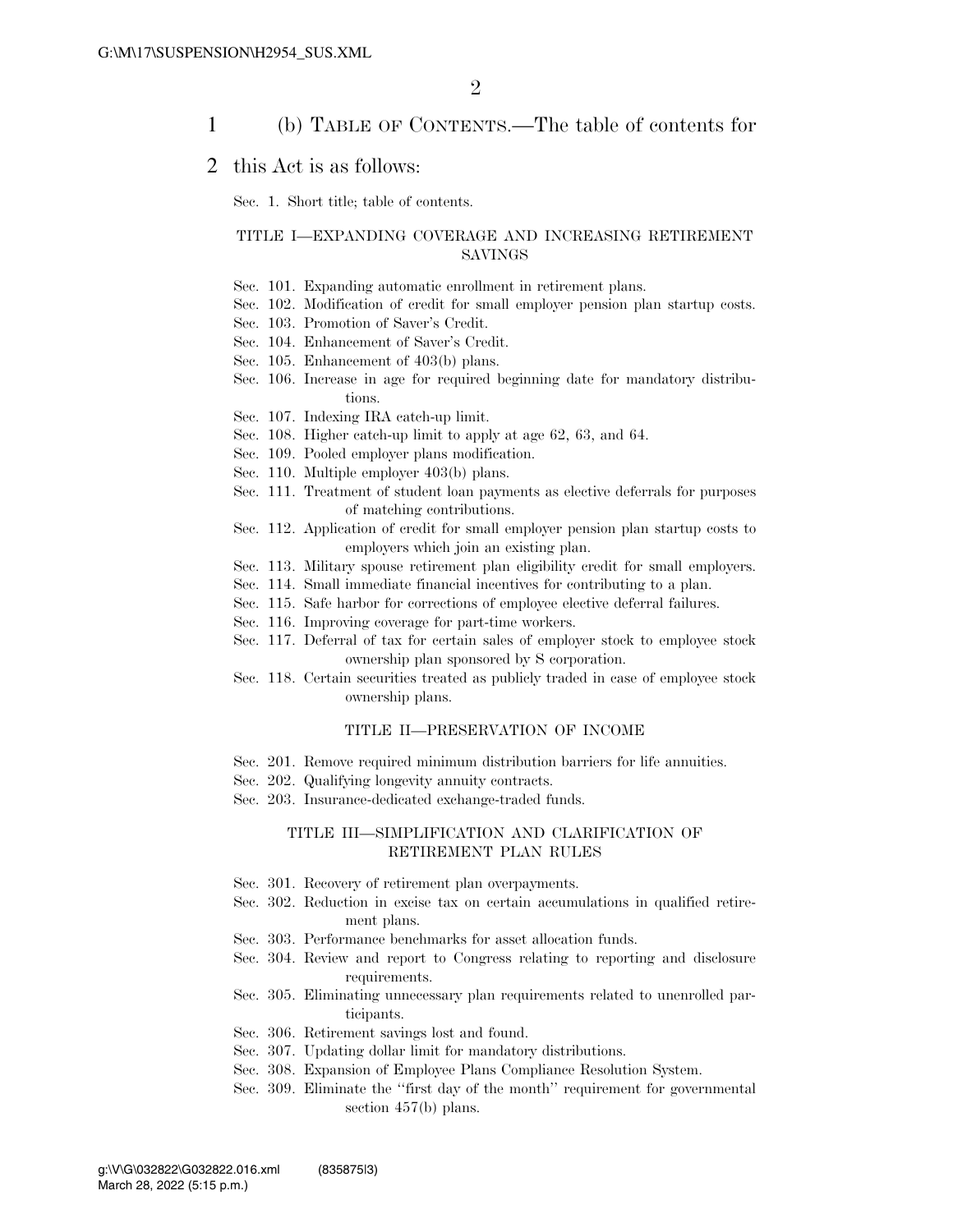- Sec. 310. One-time election for qualified charitable distribution to split-interest entity; increase in qualified charitable distribution limitation.
- Sec. 311. Distributions to firefighters.
- Sec. 312. Exclusion of certain disability-related first responder retirement payments.
- Sec. 313. Individual retirement plan statute of limitations for excise tax on excess contributions and certain accumulations.
- Sec. 314. Requirement to provide paper statements in certain cases.
- Sec. 315. Separate application of top heavy rules to defined contribution plans covering excludible employees.
- Sec. 316. Repayment of qualified birth or adoption distribution limited to 3 years.
- Sec. 317. Employer may rely on employee certifying that deemed hardship distribution conditions are met.
- Sec. 318. Penalty-free withdrawals from retirement plans for individuals in case of domestic abuse.
- Sec. 319. Reform of family attribution rules.
- Sec. 320. Amendments to increase benefit accruals under plan for previous plan year allowed until employer tax return due date.
- Sec. 321. Retroactive first year elective deferrals for sole proprietors.
- Sec. 322. Limiting cessation of IRA treatment to portion of account involved in a prohibited transaction.
- Sec. 323. Review of pension risk transfer interpretive bulletin.

#### TITLE IV—TECHNICAL AMENDMENTS

Sec. 401. Amendments relating to Setting Every Community Up for Retirement Enhancement Act of 2019.

#### TITLE V—ADMINISTRATIVE PROVISIONS

Sec. 501. Provisions relating to plan amendments.

#### TITLE VI—REVENUE PROVISIONS

- Sec. 601. Simple and SEP Roth IRAs.
- Sec. 602. Hardship withdrawal rules for 403(b) plans.
- Sec. 603. Elective deferrals generally limited to regular contribution limit.
- Sec. 604. Optional treatment of employer matching contributions as Roth contributions.

#### TITLE VII—BUDGETARY EFFECTS

Sec. 701. Determination of budgetary effects.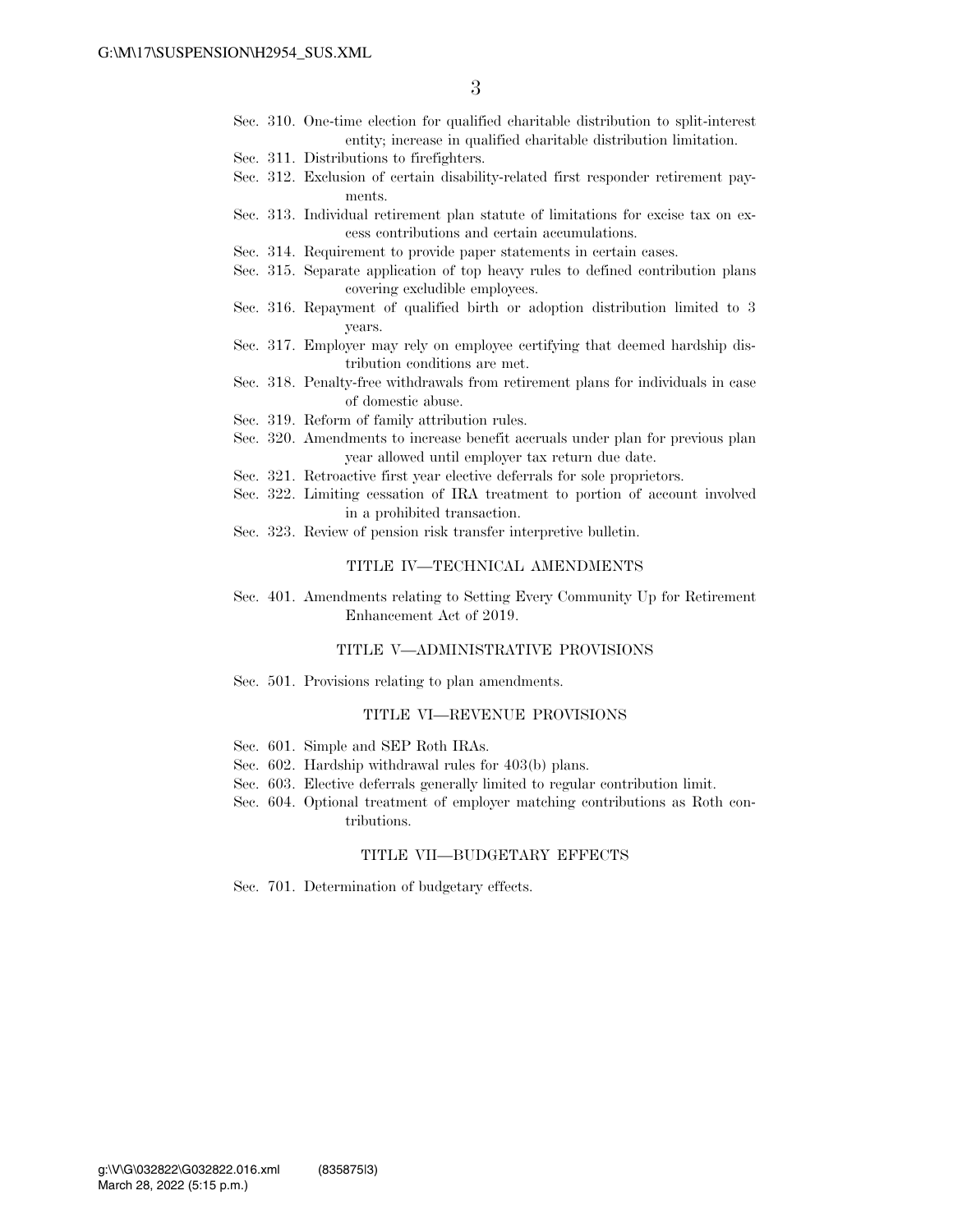# **TITLE I—EXPANDING COVERAGE AND INCREASING RETIRE-MENT SAVINGS**

 **SEC. 101. EXPANDING AUTOMATIC ENROLLMENT IN RE-TIREMENT PLANS.** 

 (a) IN GENERAL.—Subpart B of part I of subchapter D of chapter 1 of the Internal Revenue Code of 1986 is amended by inserting after section 414 the following new section:

# **''SEC. 414A. REQUIREMENTS RELATED TO AUTOMATIC EN-ROLLMENT.**

 ''(a) IN GENERAL.—Except as otherwise provided in this section—

 ''(1) an arrangement shall not be treated as a qualified cash or deferred arrangement described in section 401(k) unless such arrangement meets the automatic enrollment requirements of subsection (b), and

 ''(2) an annuity contract otherwise described in section 403(b)(1) which is purchased under a salary reduction agreement shall not be treated as de- scribed in such section unless such agreement meets the automatic enrollment requirements of subsection (b).

''(b) AUTOMATIC ENROLLMENT REQUIREMENTS.—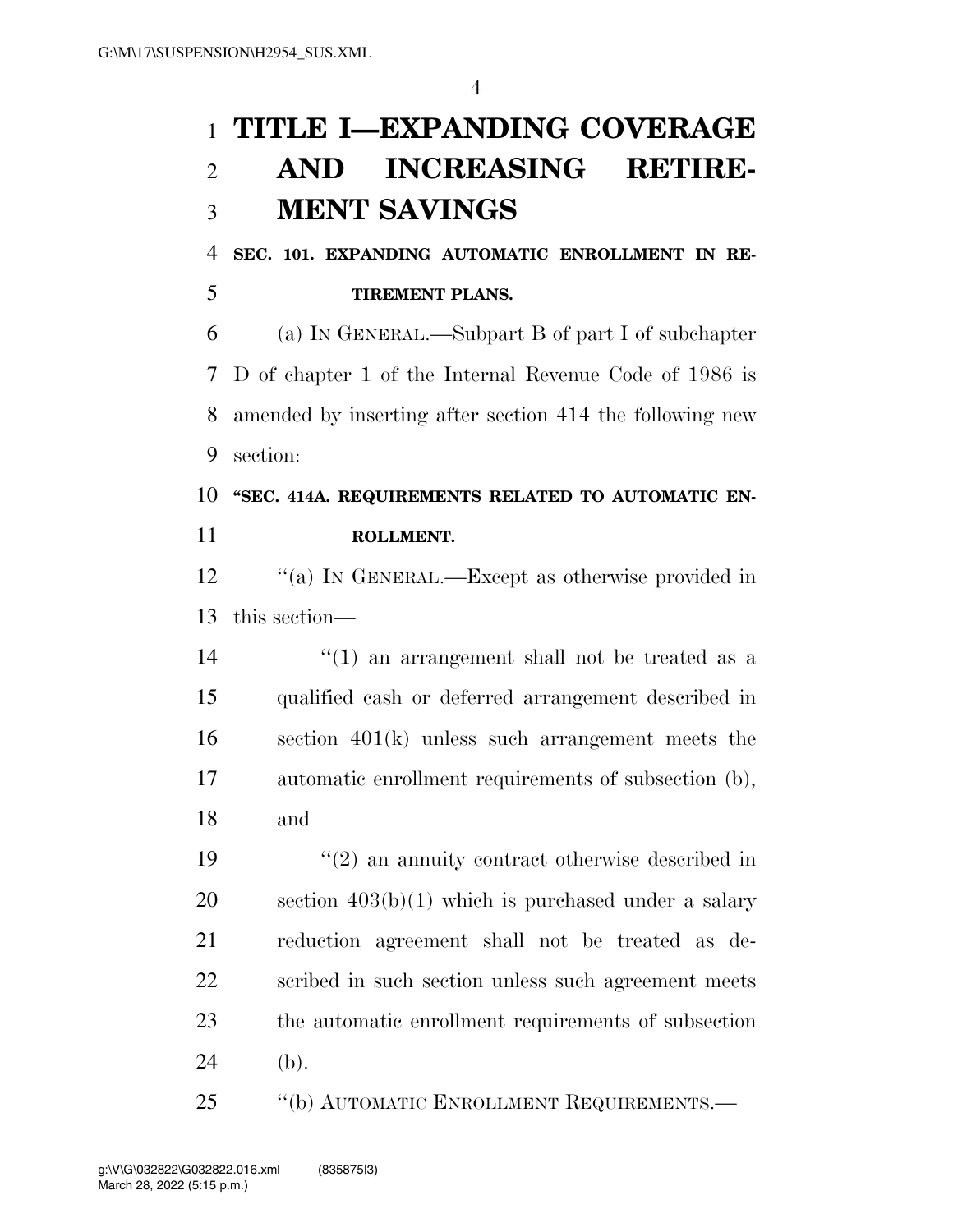| $\mathbf{1}$   | "(1) IN GENERAL.—An arrangement or agree-          |
|----------------|----------------------------------------------------|
| $\overline{2}$ | ment meets the requirements of this subsection if  |
| 3              | such arrangement or agreement is an eligible auto- |
| $\overline{4}$ | matic contribution arrangement (as defined in sec- |
| 5              | tion $414(w)(3)$ ) which meets the requirements of |
| 6              | paragraphs $(2)$ through $(4)$ .                   |
| 7              | $"(2)$ ALLOWANCE OF PERMISSIBLE<br>WITH-           |
| 8              | DRAWALS.- An eligible automatic contribution ar-   |
| 9              | rangement meets the requirements of this paragraph |
| 10             | if such arrangement allows employees to make per-  |
| 11             | missible withdrawals (as defined in section        |
| 12             | $414(w)(2)$ .                                      |
| 13             | "(3) MINIMUM CONTRIBUTION PERCENTAGE.-             |
| 14             | "(A) IN GENERAL.—An eligible automatic             |
| 15             | contribution arrangement meets the require-        |
| 16             | ments of this paragraph if—                        |
| 17             | "(i) the uniform percentage of com-                |
| 18             | pensation contributed by the participant           |
| 19             | under such arrangement during the first            |
| 20             | year of participation is not less than 3 per-      |
| 21             | cent and not more than 10 percent (unless          |
| 22             | the participant specifically elects not to         |
| 23             | have such contributions made or to have            |
| 24             | such contributions made at a different per-        |
| 25             | centage), and                                      |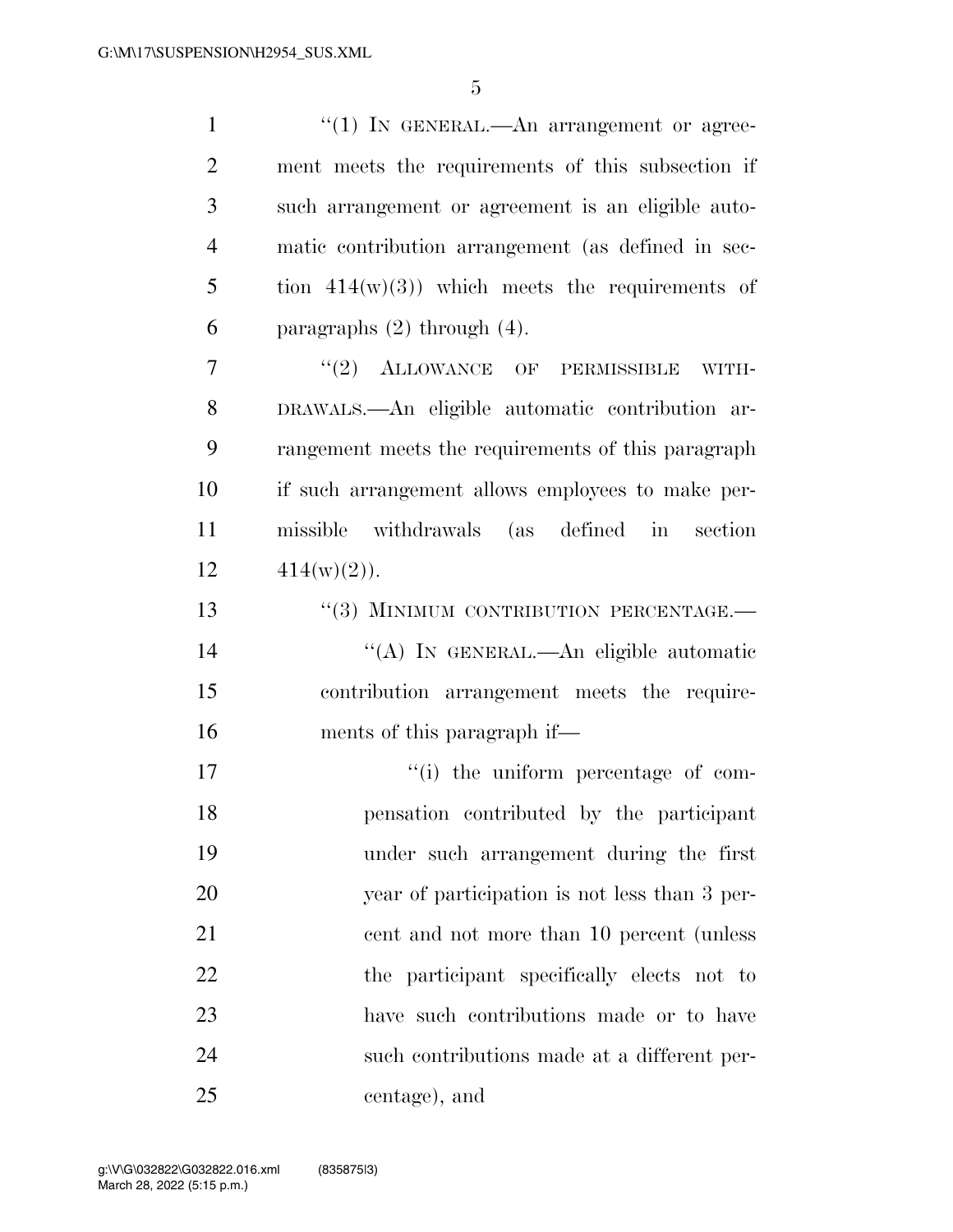1 ''(ii) effective for the first day of each plan year starting after each completed year of participation under such arrange- ment such uniform percentage is increased by 1 percentage point (to at least 10 per- cent, but not more than 15 percent) unless the participant specifically elects not to have such contributions made or to have such contributions made at a different per- centage. 11 "(B) INITIAL REDUCED CEILING FOR CER- TAIN PLANS.—In the case of any eligible auto- matic contribution arrangement (other than an arrangement that meets the requirements of 15 paragraph  $(12)$  or  $(13)$  of section  $401(k)$ , for 16 plan years ending before January 1, 2025, sub-

 paragraph (A)(ii) shall be applied by sub-stituting '10 percent' for '15 percent'.

 ''(4) INVESTMENT REQUIREMENTS.—An eligible automatic contribution arrangement meets the re-21 quirements of this paragraph if amounts contributed pursuant to such arrangement, and for which no in- vestment is elected by the participant, are invested in accordance with the requirements of section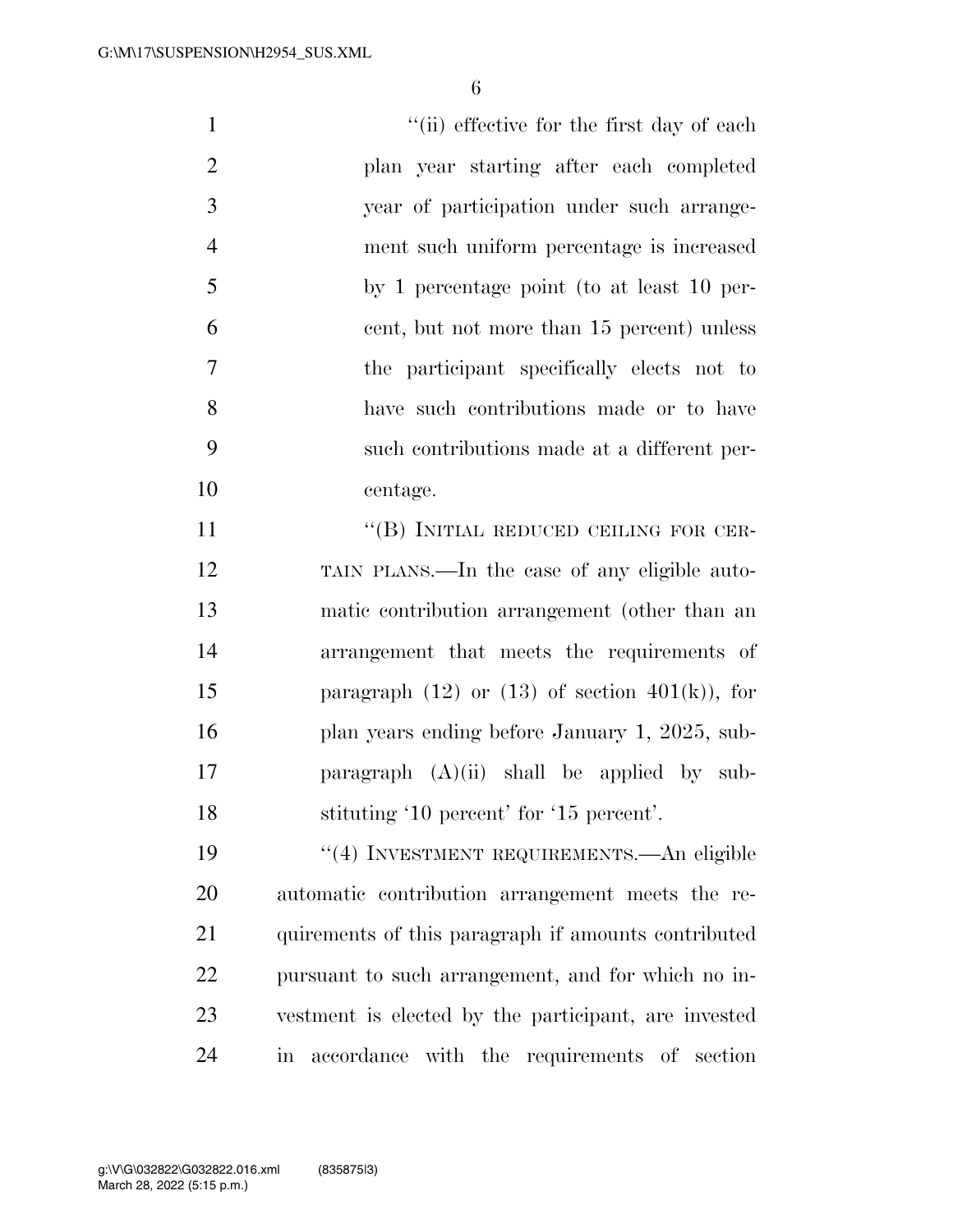| $\mathbf{1}$   | 2550.404c-5 of title 29, Code of Federal Regulations |
|----------------|------------------------------------------------------|
| $\overline{2}$ | (or any successor regulations).                      |
| 3              | "(c) EXCEPTIONS.—For purposes of this section—       |
| $\overline{4}$ | "(1) SIMPLE PLANS.—Subsection (a) shall not          |
| 5              | apply to any simple plan (within the meaning of sec- |
| 6              | tion $401(k)(11)$ .                                  |
| 7              | "(2) EXCEPTION FOR PLANS OR ARRANGE-                 |
| 8              | MENTS ESTABLISHED BEFORE ENACTMENT OF SEC-           |
| 9              | TION.                                                |
| 10             | "(A) IN GENERAL.—Subsection (a) shall                |
| 11             | not apply to—                                        |
| 12             | "(i) any qualified cash or deferred ar-              |
| 13             | rangement established before the date of             |
| 14             | the enactment of this section, or                    |
| 15             | "(ii) any annuity contract purchased                 |
| 16             | under a plan established before the date of          |
| 17             | the enactment of this section.                       |
| 18             | $\lq\lq (B)$<br>POST-ENACTMENT ADOPTION<br>OF        |
| 19             | EMPLOYER PLAN.—Subparagraph<br><b>MULTIPLE</b>       |
| 20             | (A) shall not apply in the case of an employer       |
| 21             | adopting after such date of enactment a plan         |
| 22             | maintained by more than one employer, and            |
| 23             | subsection (a) shall apply with respect to such      |
| 24             | employer as if such plan were a single plan.         |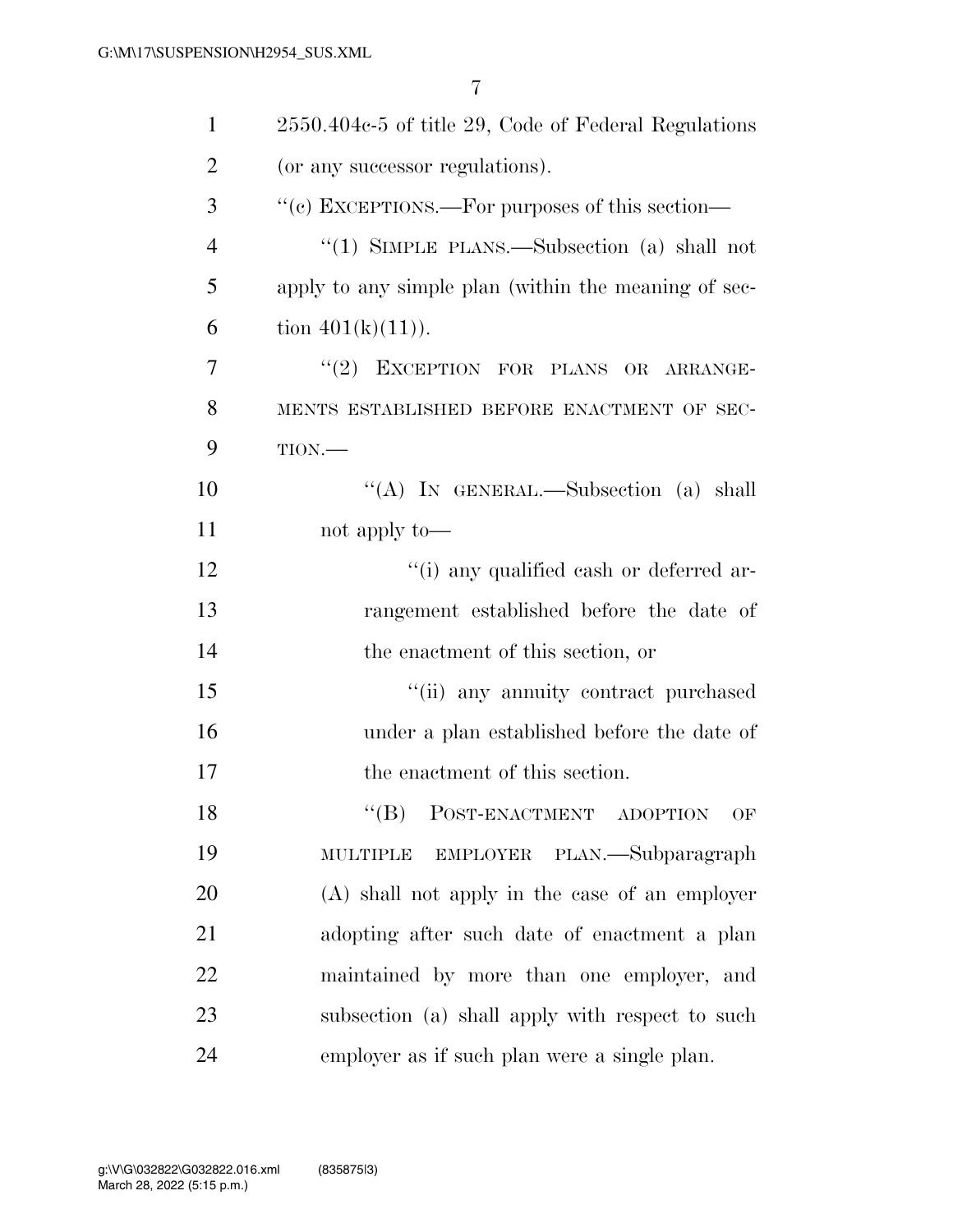1 ''(3) EXCEPTION FOR GOVERNMENTAL AND CHURCH PLANS.—Subsection (a) shall not apply to any governmental plan (within the meaning of sec- tion 414(d)) or any church plan (within the meaning 5 of section  $414(e)$ ). 6 "(4) EXCEPTION FOR NEW AND SMALL BUSI- NESSES.— 8 "(A) NEW BUSINESS.—Subsection (a) shall not apply to any qualified cash or deferred arrangement, or any annuity contract pur- chased under a plan, while the employer main- taining such plan (and any predecessor em- ployer) has been in existence for less than 3 years. ''(B) SMALL BUSINESSES.—Subsection (a) shall not apply to any qualified cash or deferred arrangement, or any annuity contract pur- chased under a plan, earlier than the date that is 1 year after the close of the first taxable year with respect to which the employer maintaining 21 the plan normally employed more than 10 em- ployees. 23 "C) TREATMENT OF MULTIPLE EM- PLOYER PLANS.—In the case of a plan main-tained by more than 1 employer, subparagraphs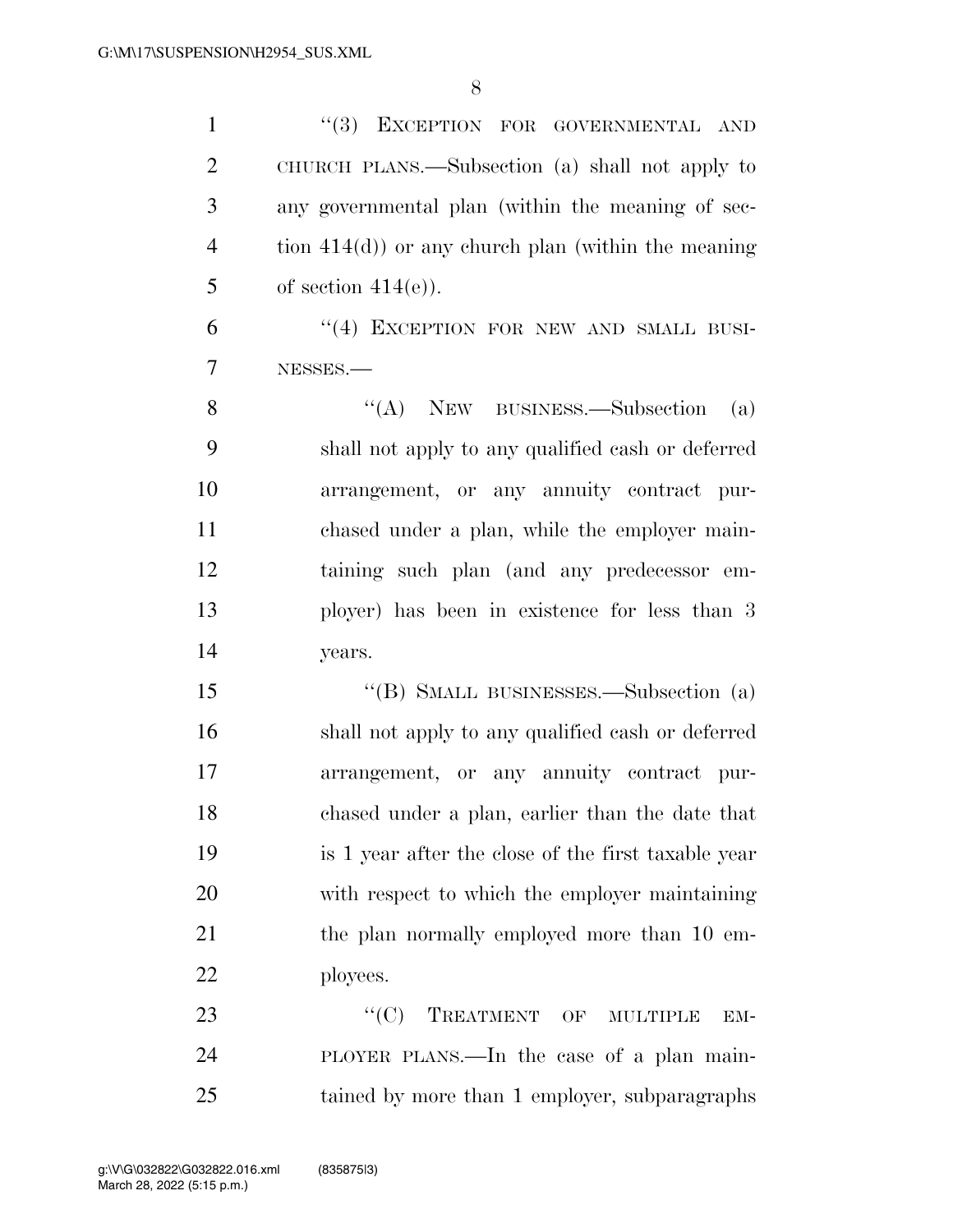(A) and (B) shall be applied separately with re- spect to each such employer, and all such em- ployers to which subsection (a) applies (after the application of this paragraph) shall be treated as maintaining a separate plan for pur-poses of this section.''.

 (b) CLERICAL AMENDMENT.—The table of sections for subpart B of part I of subchapter D of chapter 1 of such Code is amended by inserting after the item relating to section 414 the following new item:

''Sec. 414A. Requirements related to automatic enrollment.''.

 (c) EFFECTIVE DATE.—The amendments made by this section shall apply to plan years beginning after De-cember 31, 2023.

# **SEC. 102. MODIFICATION OF CREDIT FOR SMALL EM-PLOYER PENSION PLAN STARTUP COSTS.**

 (a) INCREASE IN CREDIT PERCENTAGE FOR SMALL- ER EMPLOYERS.—Section 45E(e) of the Internal Revenue Code of 1986 is amended by adding at the end the fol-lowing new paragraph:

20 "(4) INCREASED CREDIT FOR CERTAIN SMALL EMPLOYERS.—In the case of an employer which would be an eligible employer under subsection (c) if 23 section  $408(p)(2)(C)(i)$  was applied by substituting '50 employees' for '100 employees', subsection (a)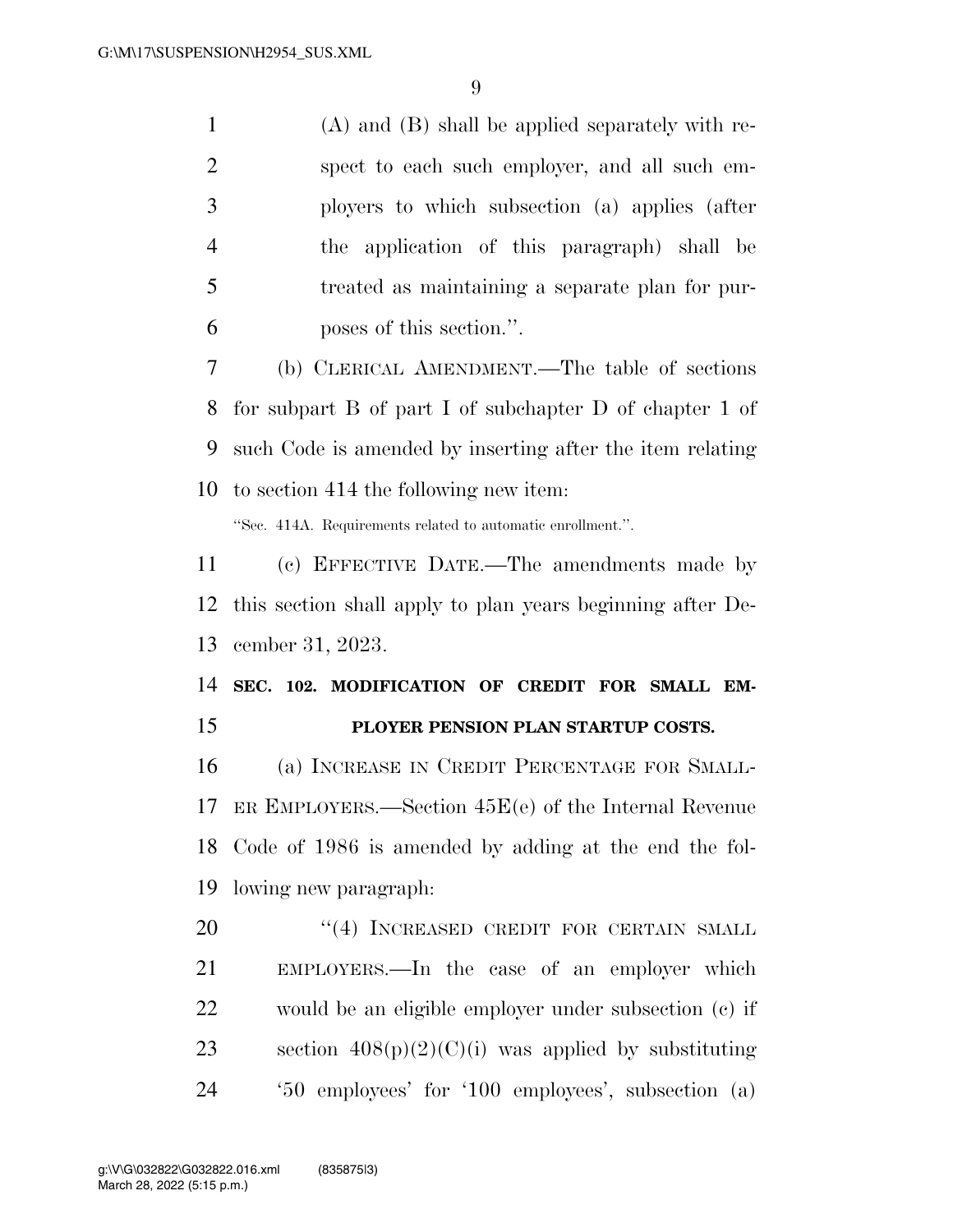shall be applied by substituting '100 percent' for '50 percent'.''.

 (b) ADDITIONAL CREDIT FOR EMPLOYER CONTRIBU- TIONS BY CERTAIN SMALL EMPLOYERS.—Section 45E of such Code, as amended by subsection (a), is amended by adding at the end the following new subsection:

 ''(f) ADDITIONAL CREDIT FOR EMPLOYER CON-TRIBUTIONS BY CERTAIN ELIGIBLE EMPLOYERS.—

9 "(1) IN GENERAL.—In the case of an eligible employer, the credit allowed for the taxable year under subsection (a) (determined without regard to this subsection) shall be increased by an amount equal to the applicable percentage of employer con- tributions (other than any elective deferrals (as de-15 fined in section  $402(g)(3)$  by the employer to an eli- gible employer plan (other than a defined benefit 17 plan (as defined in section  $414(i)$ )).

18  $\frac{12}{2}$  LIMITATIONS.

19 "(A) DOLLAR LIMITATION.—The amount determined under paragraph (1) (before the ap- plication of subparagraph (B)) with respect to any employee of the employer shall not exceed \$1,000.

24 "(B) CREDIT PHASE-IN.—In the case of any eligible employer which had for the pre-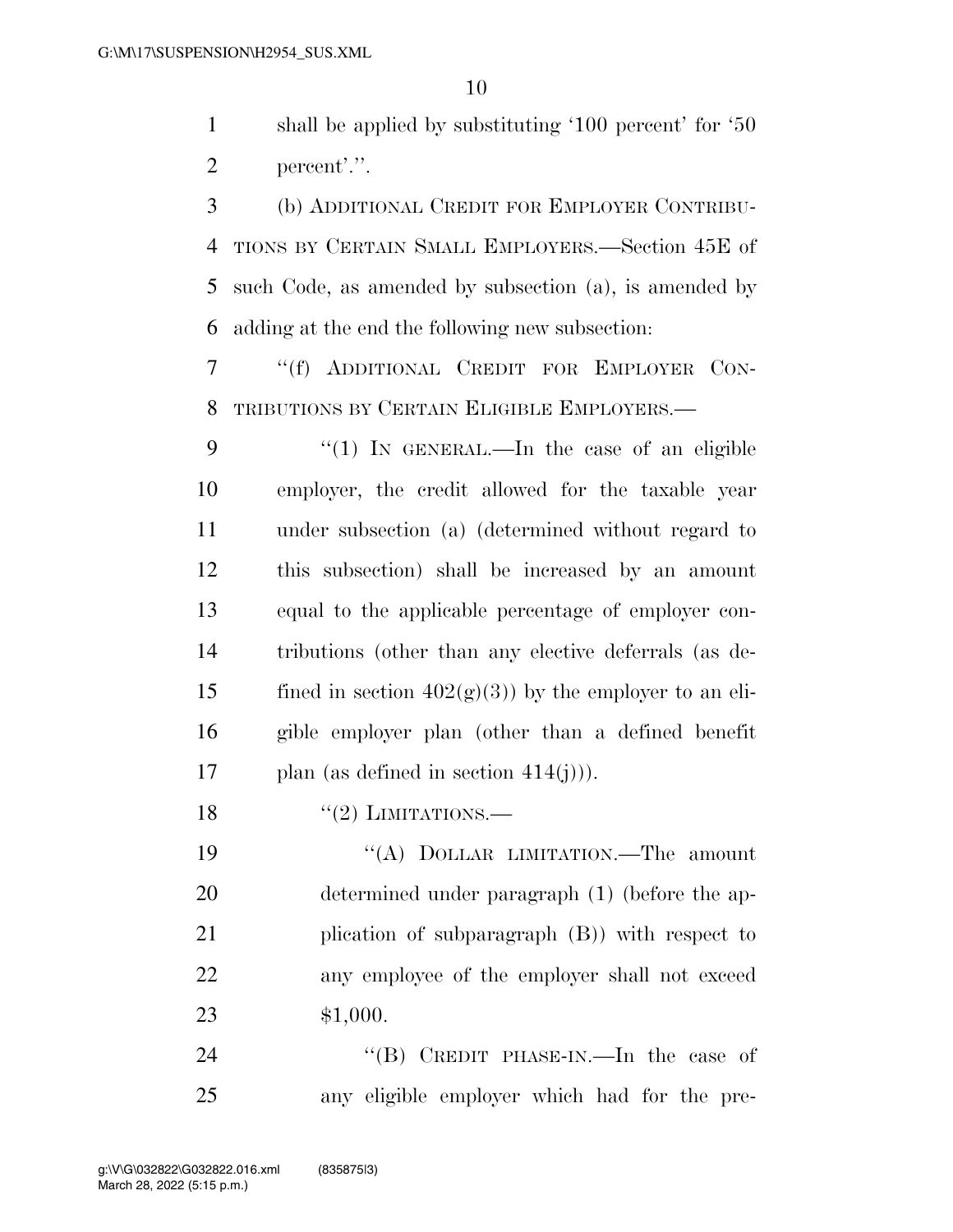| $\mathbf{1}$   | eeding taxable year more than 50 employees,                                                                                                                                                                                                                   |
|----------------|---------------------------------------------------------------------------------------------------------------------------------------------------------------------------------------------------------------------------------------------------------------|
| $\overline{2}$ | the amount determined under paragraph (1)                                                                                                                                                                                                                     |
| 3              | (without regard to this subparagraph) shall be                                                                                                                                                                                                                |
| $\overline{4}$ | reduced by an amount equal to the product                                                                                                                                                                                                                     |
| 5              | $of$ —                                                                                                                                                                                                                                                        |
| 6              | "(i) the amount otherwise so deter-                                                                                                                                                                                                                           |
| 7              | mined under paragraph $(1)$ , multiplied by                                                                                                                                                                                                                   |
| 8              | "(ii) a percentage equal to 2 percent-                                                                                                                                                                                                                        |
| 9              | age points for each employee of the em-                                                                                                                                                                                                                       |
| 10             | ployer for the preceding taxable year in ex-                                                                                                                                                                                                                  |
| 11             | cess of 50 employees.                                                                                                                                                                                                                                         |
| 12             | "(3) APPLICABLE PERCENTAGE.—For purposes                                                                                                                                                                                                                      |
| 13             | of this section, the applicable percentage for the tax-                                                                                                                                                                                                       |
| 14             | able year during which the eligible employer plan is                                                                                                                                                                                                          |
| 15             | established with respect to the eligible employer shall                                                                                                                                                                                                       |
| 16             | be 100 percent, and for taxable years thereafter                                                                                                                                                                                                              |
| 17             | shall be determined under the following table:<br>"In the case of the following The applicable percentage shall<br>taxable year beginning<br>be:<br>after the taxable year<br>during which plan is es-<br>tablished with respect to<br>the eligible employer: |
|                | 100%                                                                                                                                                                                                                                                          |
|                | 75%<br>50%                                                                                                                                                                                                                                                    |
|                | 25%<br>$0\%$                                                                                                                                                                                                                                                  |
| 18             | "(4) DETERMINATION OF ELIGIBLE EMPLOYER;                                                                                                                                                                                                                      |
| 19             | NUMBER OF EMPLOYEES.—For purposes of this sub-                                                                                                                                                                                                                |
| 20             | section, whether an employer is an eligible employer                                                                                                                                                                                                          |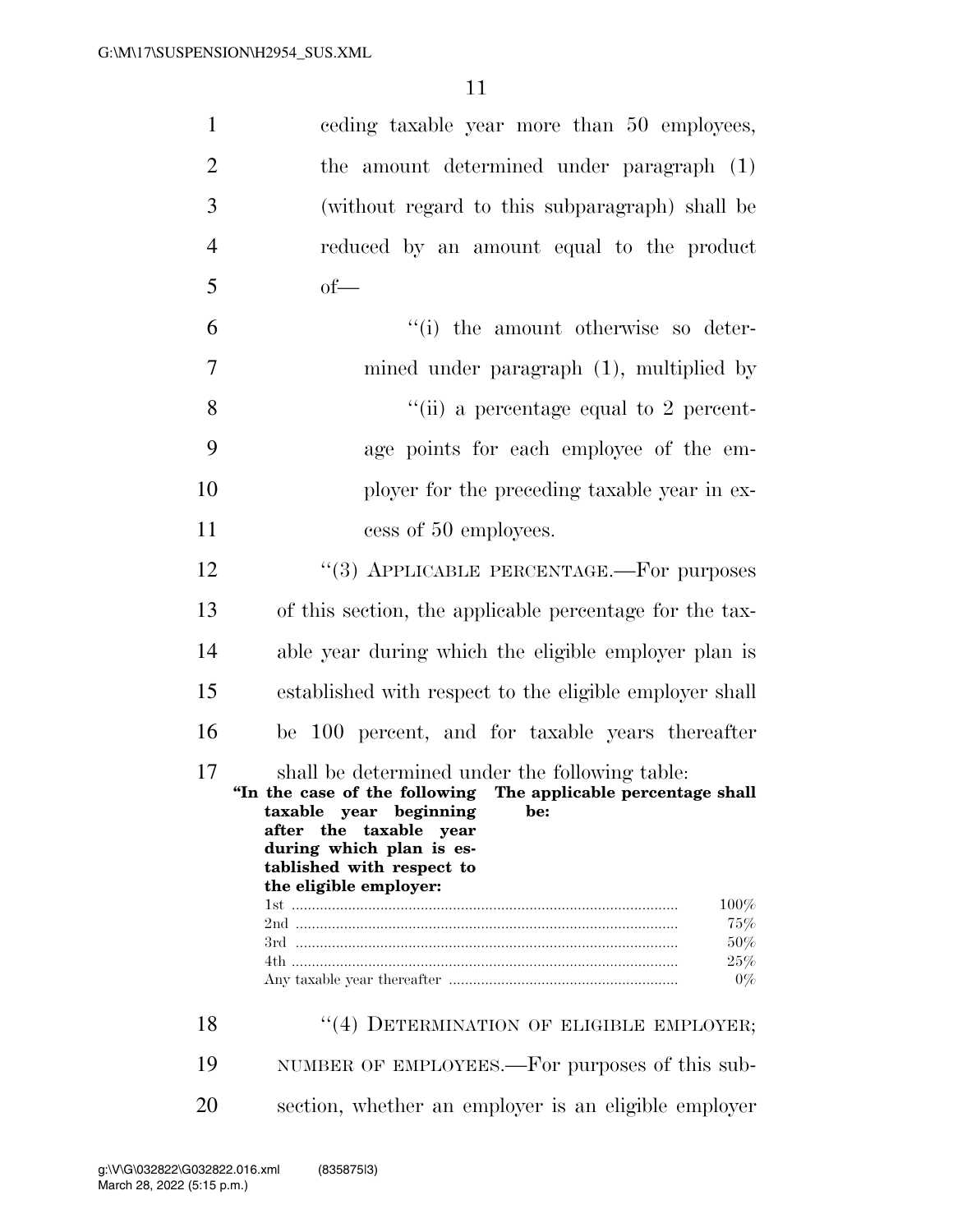| $\mathbf{1}$   | and the number of employees of an employer shall          |
|----------------|-----------------------------------------------------------|
| $\overline{2}$ | be determined under the rules of subsection (c), ex-      |
| 3              | cept that paragraph (2) thereof shall only apply to       |
| $\overline{4}$ | the taxable year during which the eligible employer       |
| 5              | plan to which this section applies is established with    |
| 6              | respect to the eligible employer.".                       |
| 7              | DISALLOWANCE OF DEDUCTION.-Section<br>(e)                 |
| 8              | $45E(e)(2)$ of such Code is amended to read as follows:   |
| 9              | "(2) DISALLOWANCE OF DEDUCTION.-No de-                    |
| 10             | duction shall be allowed—                                 |
| 11             | $\lq\lq$ for that portion of the qualified start-         |
| 12             | up costs paid or incurred for the taxable year            |
| 13             | which is equal to so much of the portion of the           |
| 14             | credit determined under subsection (a) as is              |
| 15             | properly allocable to such costs, and                     |
| 16             | $\lq\lq (B)$ for that portion of the employer con-        |
| 17             | tributions by the employer for the taxable year           |
| 18             | which is equal to so much of the credit increase          |
| 19             | determined under subsection (f) as is properly            |
| 20             | allocable to such contributions.".                        |
| 21             | (d) EFFECTIVE DATE.—The amendments made by                |
| 22             | this section shall apply to taxable years beginning after |
| 23             | December 31, 2022.                                        |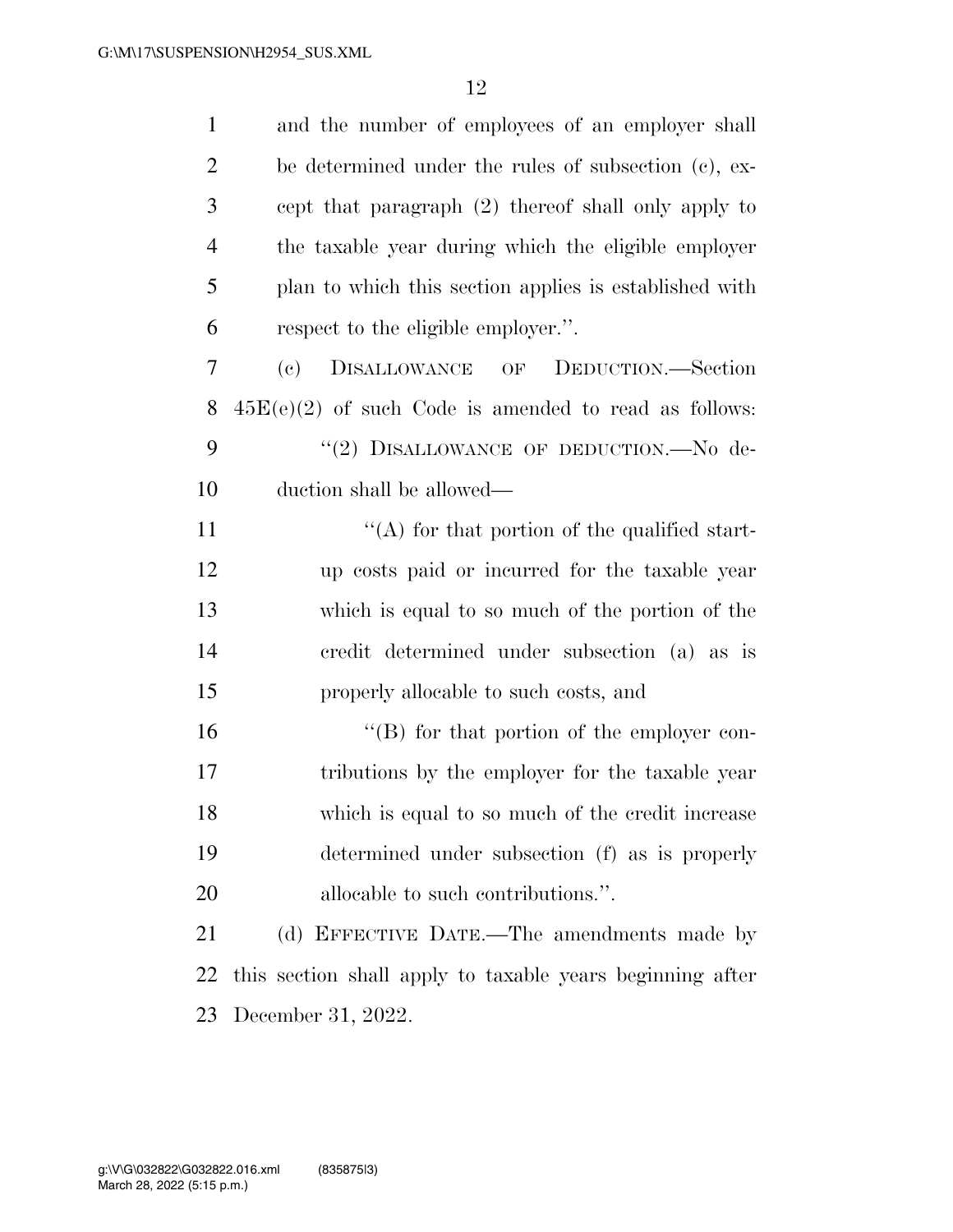### **SEC. 103. PROMOTION OF SAVER'S CREDIT.**

 (a) IN GENERAL.—The Secretary of the Treasury shall take such steps as the Secretary determines are nec- essary and appropriate to increase public awareness of the credit provided under section 25B of the Internal Revenue Code of 1986.

(b) REPORT TO CONGRESS.—

 (1) IN GENERAL.—Not later than 90 days after the date of the enactment of this Act, the Secretary shall provide a report to Congress to summarize the anticipated promotion efforts of the Treasury under subsection (a).

- (2) CONTENTS.—Such report shall include— 14 (A) a description of plans for— (i) the development and distribution of digital and print materials, including the distribution of such materials to States for participants in State facilitated retirement savings programs, and 20 (ii) the translation of such materials 21 into the 10 most commonly spoken lan- guages in the United States after English (as determined by reference to the most re-cent American Community Survey of the
- Bureau of the Census), and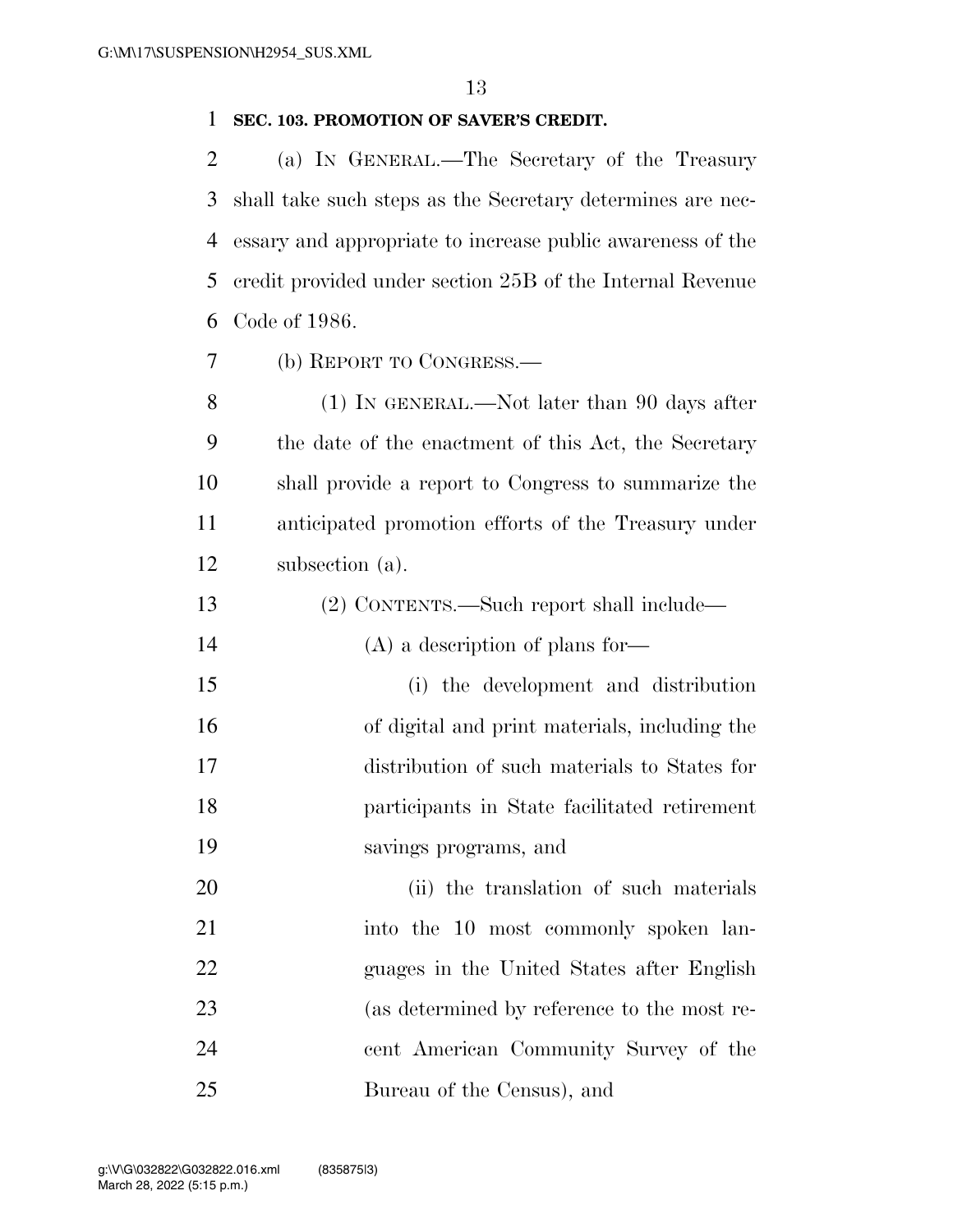| $\mathbf{1}$   | (B) such other information as the Sec-                   |
|----------------|----------------------------------------------------------|
| $\overline{2}$ | retary determines is necessary                           |
| 3              | SEC. 104. ENHANCEMENT OF SAVER'S CREDIT.                 |
| $\overline{4}$ | (a) 50 PERCENT CREDIT RATE.—Section $25B(a)$ of          |
| 5              | the Internal Revenue Code of 1986 is amended by striking |
| 6              | "the applicable percentage" and inserting "50 percent".  |
| 7              | (b) ADJUSTED GROSS INCOME PHASEOUTS.—Section             |
| 8              | $25B(b)$ of such Code is amended to read as follows:     |
| 9              | "(b) LIMITATION.—For purposes of this section—           |
| 10             | "(1) IN GENERAL.—The amount of credit al-                |
| 11             | lowable under subsection (a) (determined without re-     |
| 12             | gard to this subsection) shall be reduced (but not       |
| 13             | below zero) by an amount which bears the same            |
| 14             | ratio to the credit otherwise so allowable as—           |
| 15             | "(A) the excess (if any) of-                             |
| 16             | "(i) adjusted gross income of the tax-                   |
| 17             | payer, over                                              |
| 18             | "(ii) the threshold amount, bears to                     |
| 19             | $\lq\lq$ (B) the phase out amount.                       |
| 20             | "(2) THRESHOLD AMOUNT.—The term 'thresh-                 |
| 21             | old amount' means—                                       |
| 22             | $\lq\lq$ in the case of a joint return or a sur-         |
| 23             | viving spouse (as defined in section $2(a)$ ),           |
| 24             | \$48,000,                                                |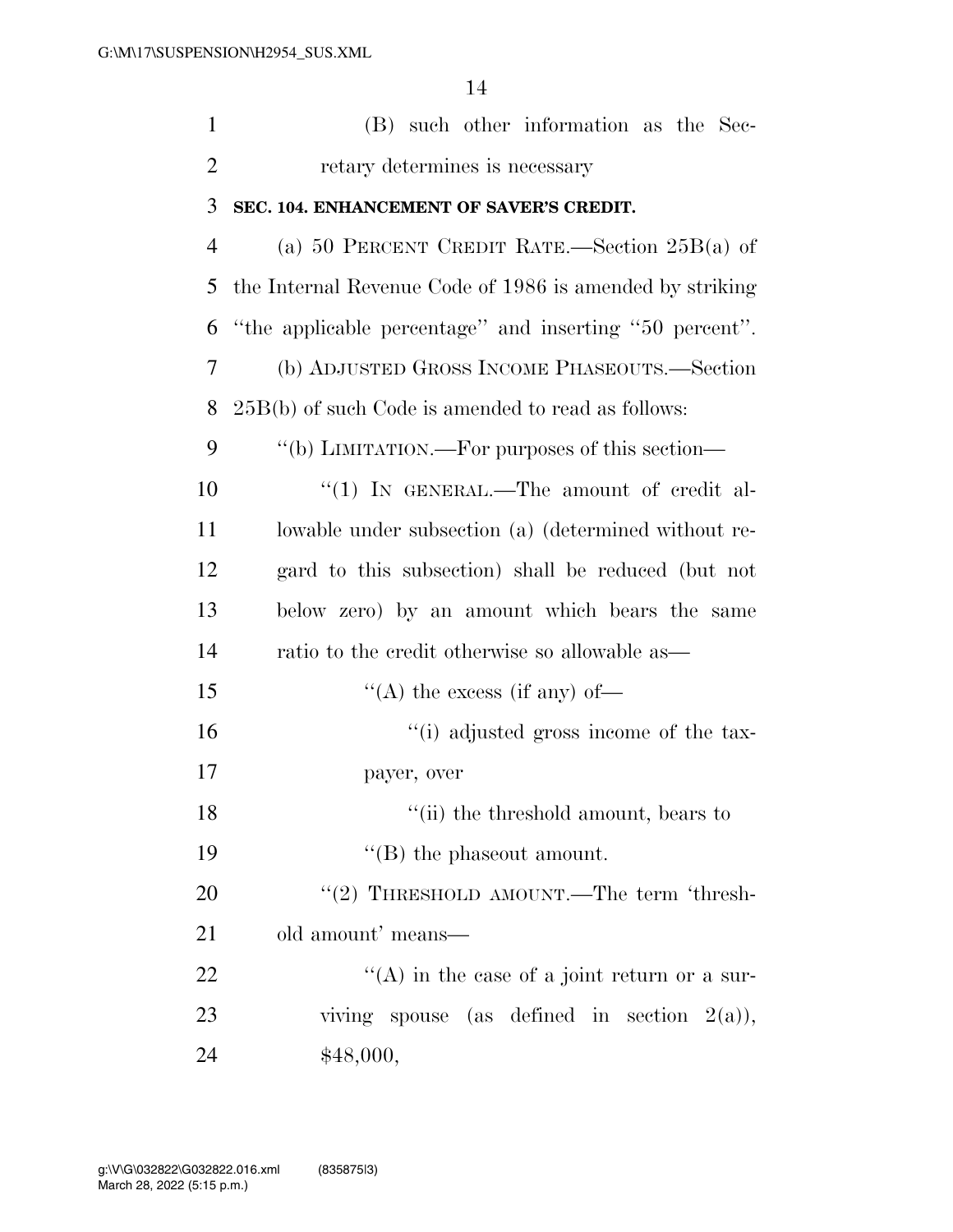| $\mathbf{1}$   | "(B) in the case of a head of household, $75$            |
|----------------|----------------------------------------------------------|
| 2              | percent of the amount in effect for the taxable          |
| 3              | year under subparagraph $(A)$ , and                      |
| $\overline{4}$ | $\lq\lq$ (C) in the case of any other individual, 50     |
| 5              | percent of the amount in effect for the taxable          |
| 6              | year under subparagraph (A).                             |
| 7              | "(3) PHASEOUT AMOUNT.—The term 'phaseout                 |
| 8              | amount' means-                                           |
| 9              | $\lq\lq$ in the case of a joint return or a sur-         |
| 10             | viving spouse (as defined in $2(a)$ ), \$35,000,         |
| 11             | $\lq\lq$ (B) in the case of a head of household (as      |
| 12             | defined in section $2(b)$ , 75 percent of the            |
| 13             | amount in effect for the taxable year under sub-         |
| 14             | paragraph $(A)$ , and                                    |
| 15             | $\cdot\cdot$ (C) in the case of any other individual, 50 |
| 16             | percent of the amount in effect for the taxable          |
| 17             | year under subparagraph (A).                             |
| 18             | $``(4)$ INFLATION ADJUSTMENT.—                           |
| 19             | "(A) IN GENERAL.—In the case of any                      |
| 20             | taxable year beginning in a calendar year after          |
| 21             | 2026, the \$48,000 dollar amount in paragraph            |
| 22             | $(2)$ and the \$35,000 in paragraph $(3)$ shall          |
| 23             | each be increased by an amount equal to—                 |
| 24             | "(i) such dollar amount, multiplied by                   |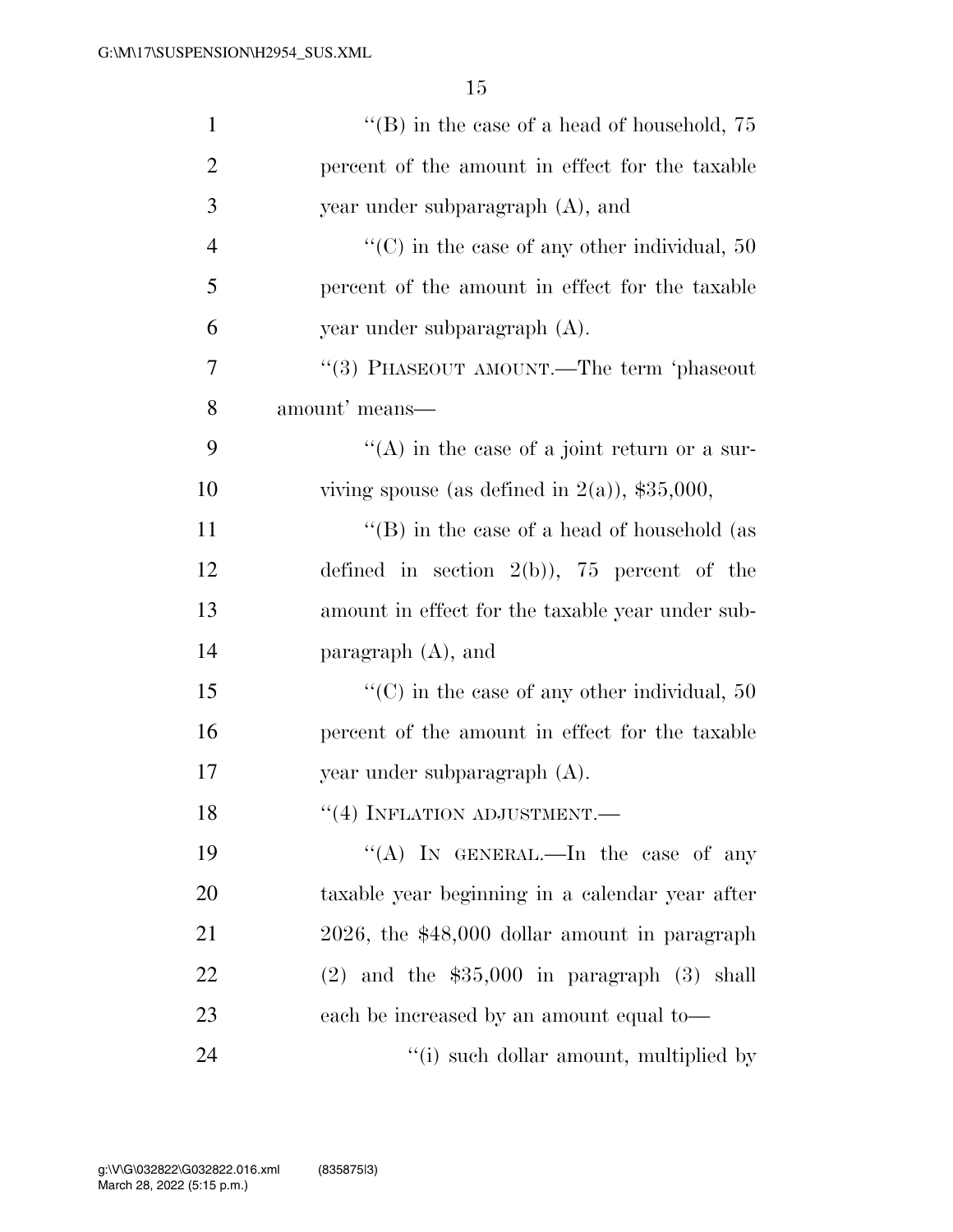| $\mathbf{1}$   | "(ii) the cost-of-living adjustment de-                     |
|----------------|-------------------------------------------------------------|
| $\overline{2}$ | termined under section $1(f)(3)$ for the cal-               |
| 3              | endar year in which the taxable year be-                    |
| $\overline{4}$ | gins, determined by substituting 'calendar                  |
| 5              | year 2022' for 'calendar year 2016' in sub-                 |
| 6              | paragraph $(A)(ii)$ thereof.                                |
| $\overline{7}$ | "(B) ROUNDING.—Any increase<br>deter-                       |
| 8              | mined under subparagraph (A) that is not a                  |
| 9              | multiple of \$500 shall be rounded to the near-             |
| 10             | est multiple of \$500.".                                    |
| 11             | (c) EFFECTIVE DATE.—The amendments made by                  |
| 12             | this section shall apply to taxable years beginning after   |
| 13             | December 31, 2026.                                          |
| 14             | SEC. 105. ENHANCEMENT OF 403(b) PLANS.                      |
| 15             | (a) IN GENERAL.—Section $403(b)(7)(A)$ of the Inter-        |
| 16             | nal Revenue Code of 1986 is amended by striking "if the     |
| 17             | amounts are to be invested in regulated investment com-     |
| 18             | pany stock to be held in that custodial account" and in-    |
| 19             | serting "if the amounts are to be held in that custodial    |
| 20             | account and invested in regulated investment company        |
| 21             | stock or a group trust intended to satisfy the requirements |
| 22             | of Internal Revenue Service Revenue Ruling 81-100 (or       |
| 23             | any successor guidance)".                                   |

 (b) CONFORMING AMENDMENT.—The heading of paragraph (7) of section 403(b) of such Code is amended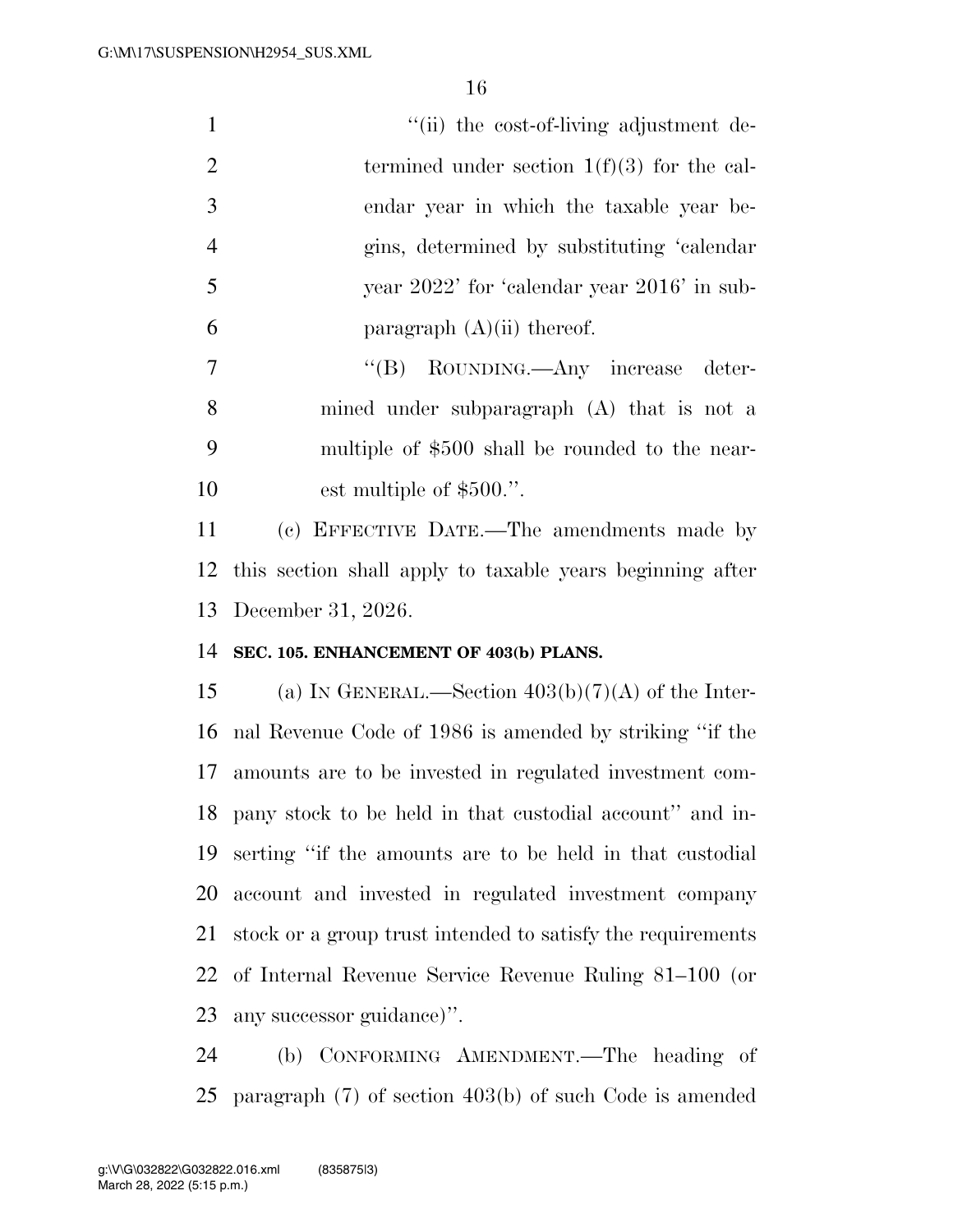by striking ''FOR REGULATED INVESTMENT COMPANY STOCK''.

 (c) EFFECTIVE DATE.—The amendments made by this section shall apply to amounts invested after Decem-ber 31, 2022.

# **SEC. 106. INCREASE IN AGE FOR REQUIRED BEGINNING DATE FOR MANDATORY DISTRIBUTIONS.**

8 (a) IN GENERAL.—Section  $401(a)(9)(C)(i)(I)$  of the Internal Revenue Code of 1986 is amended by striking ''age 72'' and inserting ''the applicable age''.

 (b) SPOUSE BENEFICIARIES; SPECIAL RULE FOR 12 OWNERS.—Subparagraphs  $(B)(iv)(I)$  and  $(C)(ii)(I)$  of sec-13 tion  $401(a)(9)$  of such Code are each amended by striking ''age 72'' and inserting ''the applicable age''.

15 (c) APPLICABLE AGE.—Section  $401(a)(9)(C)$  of such Code is amended by adding at the end the following new clause:

18 "(v) APPLICABLE AGE.— 19  $\frac{1}{2}$  The case of an individual who attains age 72 after December 21 31, 2022, and age 73 before January 22 1, 2030, the applicable age is . 23 ''(II) In the case of an individual who attains age 73 after December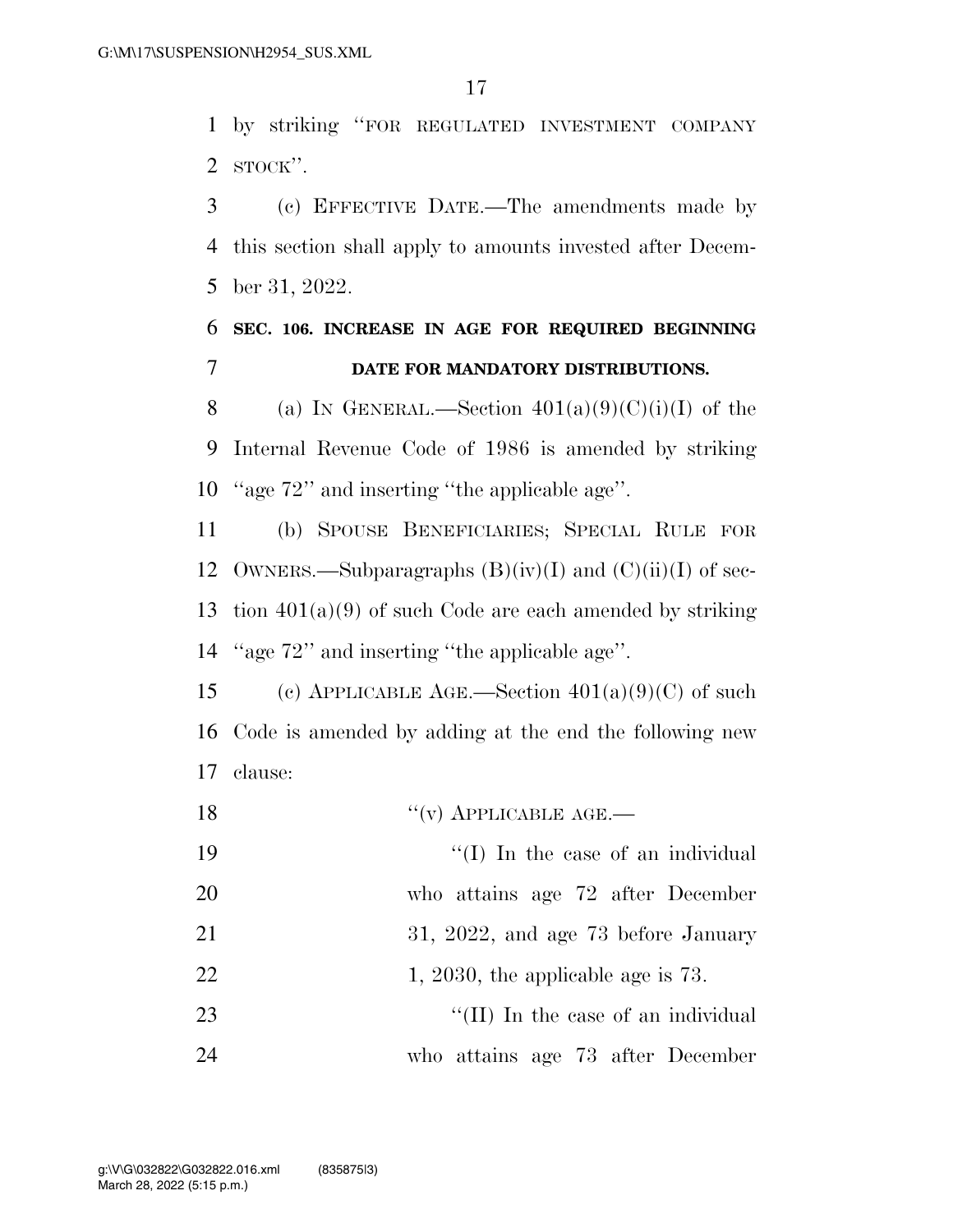| $\mathbf{1}$   | $31, 2029,$ and age $74$ before January                  |
|----------------|----------------------------------------------------------|
| 2              | 1, 2033, the applicable age is $74$ .                    |
| 3              | "(III) In the case of an indi-                           |
| $\overline{4}$ | vidual who attains age 74 after De-                      |
| 5              | cember 31, 2032, the applicable age is                   |
| 6              | $75.$ "                                                  |
| 7              | (d) CONFORMING AMENDMENTS.—The last sentence             |
|                | 8 of section 408(b) of such Code is amended by striking  |
|                | 9 "age 72" and inserting "the applicable age (determined |

10 under section  $401(a)(9)(C)(v)$  for the calendar year in which such taxable year begins)''.

 (e) EFFECTIVE DATE.—The amendments made by this section shall apply to distributions required to be made after December 31, 2022, with respect to individuals who attain age 72 after such date.

## **SEC. 107. INDEXING IRA CATCH-UP LIMIT.**

 (a) IN GENERAL.—Subparagraph (C) of section 219(b)(5) of the Internal Revenue Code of 1986 is amend-ed by adding at the end the following new clause:

| 20 | "(iii) INDEXING OF CATCH-UP LIMITA-        |
|----|--------------------------------------------|
| 21 | TION.—In the case of any taxable year be-  |
| 22 | ginning in a calendar year after 2023, the |
| 23 | $$1,000$ amount under subparagraph (B)(ii) |
| 24 | shall be increased by an amount equal to—  |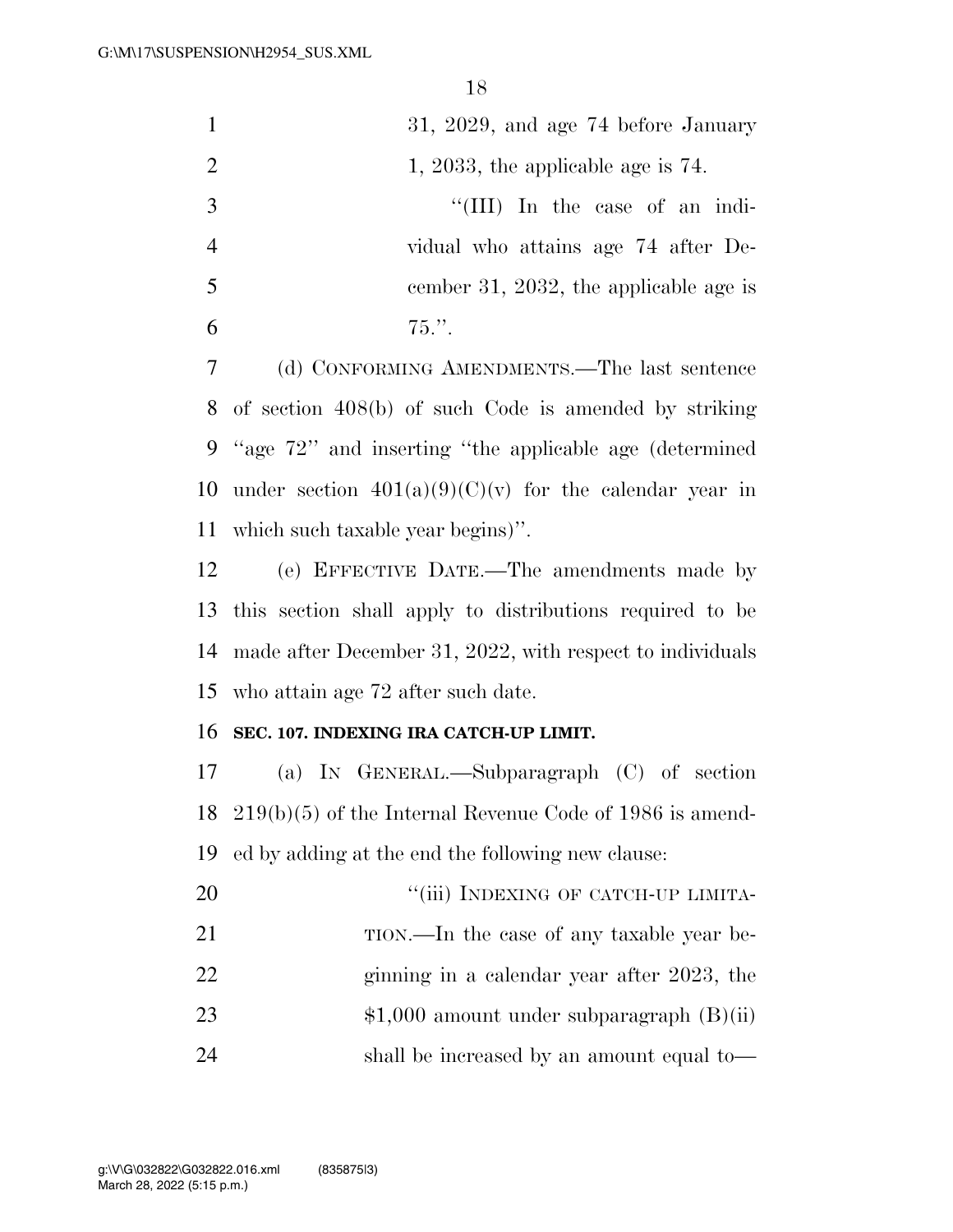| $\mathbf{1}$   | "(I) such dollar amount, multi-                            |
|----------------|------------------------------------------------------------|
| $\overline{2}$ | plied by                                                   |
| 3              | $\lq\lq$ (II) the cost-of-living adjust-                   |
| $\overline{4}$ | ment determined under section $1(f)(3)$                    |
| 5              | for the calendar year in which the tax-                    |
| 6              | able year begins, determined by sub-                       |
| $\tau$         | stituting 'calendar year 2022' for 'cal-                   |
| 8              | endar year 2016' in subparagraph                           |
| 9              | $(A)(ii)$ thereof.                                         |
| 10             | If any amount after adjustment under the                   |
| 11             | preceding sentence is not a multiple of                    |
| 12             | \$100, such amount shall be rounded to the                 |
| 13             | next lower multiple of \$100.".                            |
| 14             | (b) EFFECTIVE DATE.-The amendments made by                 |
| 15             | this section shall apply to taxable years beginning after  |
| 16             | December 31, 2023.                                         |
| 17             | SEC. 108. HIGHER CATCH-UP LIMIT TO APPLY AT AGE 62, 63,    |
| 18             | AND 64.                                                    |
| 19             | (a) IN GENERAL.—                                           |
| 20             | (1) PLANS OTHER THAN SIMPLE PLANS.—Sec-                    |
| 21             | tion $414(v)(2)(B)(i)$ of the Internal Revenue Code of     |
| 22             | 1986 is amended by inserting the following before          |
| 23             | the period: " $(\$10,000,$ in the case of an eligible par- |
| 24             | ticipant who would attain age 62, but not age 65,          |
| 25             | before the close of the taxable year)".                    |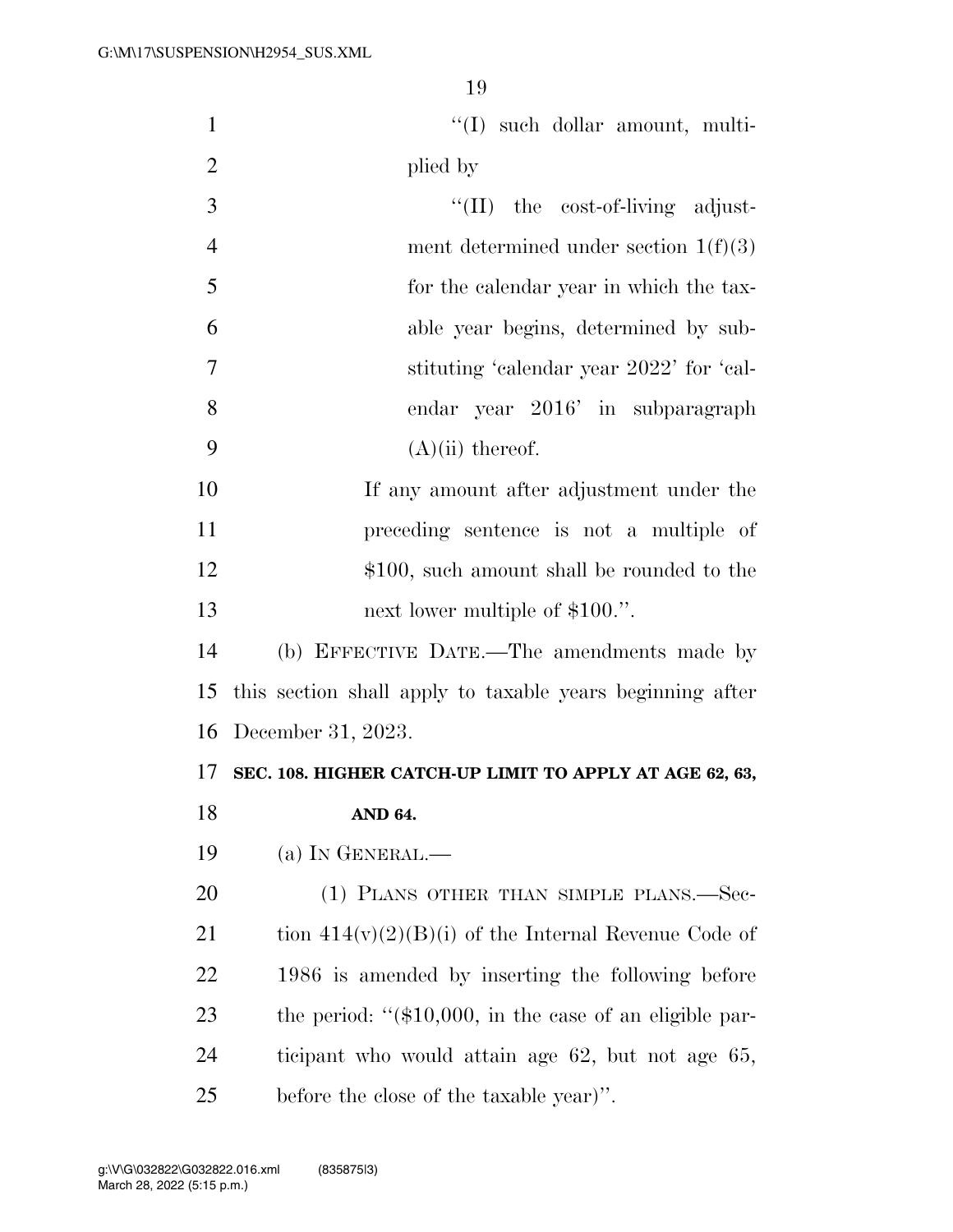1 (2) SIMPLE PLANS.—Section  $414(v)(2)(B)(ii)$  of such Code is amended by inserting the following be- fore the period: ''(\$5,000, in the case of an eligible participant who would attain age 62, but not age 65, before the close of the taxable year)''.

 (b) COST-OF-LIVING ADJUSTMENTS.—Subparagraph (C) of section 414(v)(2) of such Code is amended by add- ing at the end the following: ''In the case of a year begin- ning after December 31, 2023, the Secretary shall adjust annually the \$10,000 amount in subparagraph (B)(i) and 11 the  $$5,000$  amount in subparagraph (B)(ii) for increases in the cost-of-living at the same time and in the same manner as adjustments under the preceding sentence; ex- cept that the base period taken into account shall be the calendar quarter beginning July 1, 2022.''.

 (c) EFFECTIVE DATE.—The amendments made by this section shall apply to taxable years beginning after December 31, 2023.

#### **SEC. 109. POOLED EMPLOYER PLANS MODIFICATION.**

20 (a) IN GENERAL.—Section  $3(43)(B)(ii)$  of the Em- ployee Retirement Income Security Act of 1974 (29 22 U.S.C.  $1002(43)(B)(ii)$  is amended to read as follows:

23 ''(ii) designate a named fiduciary (other than an employer in the plan) to be responsible for collecting contributions to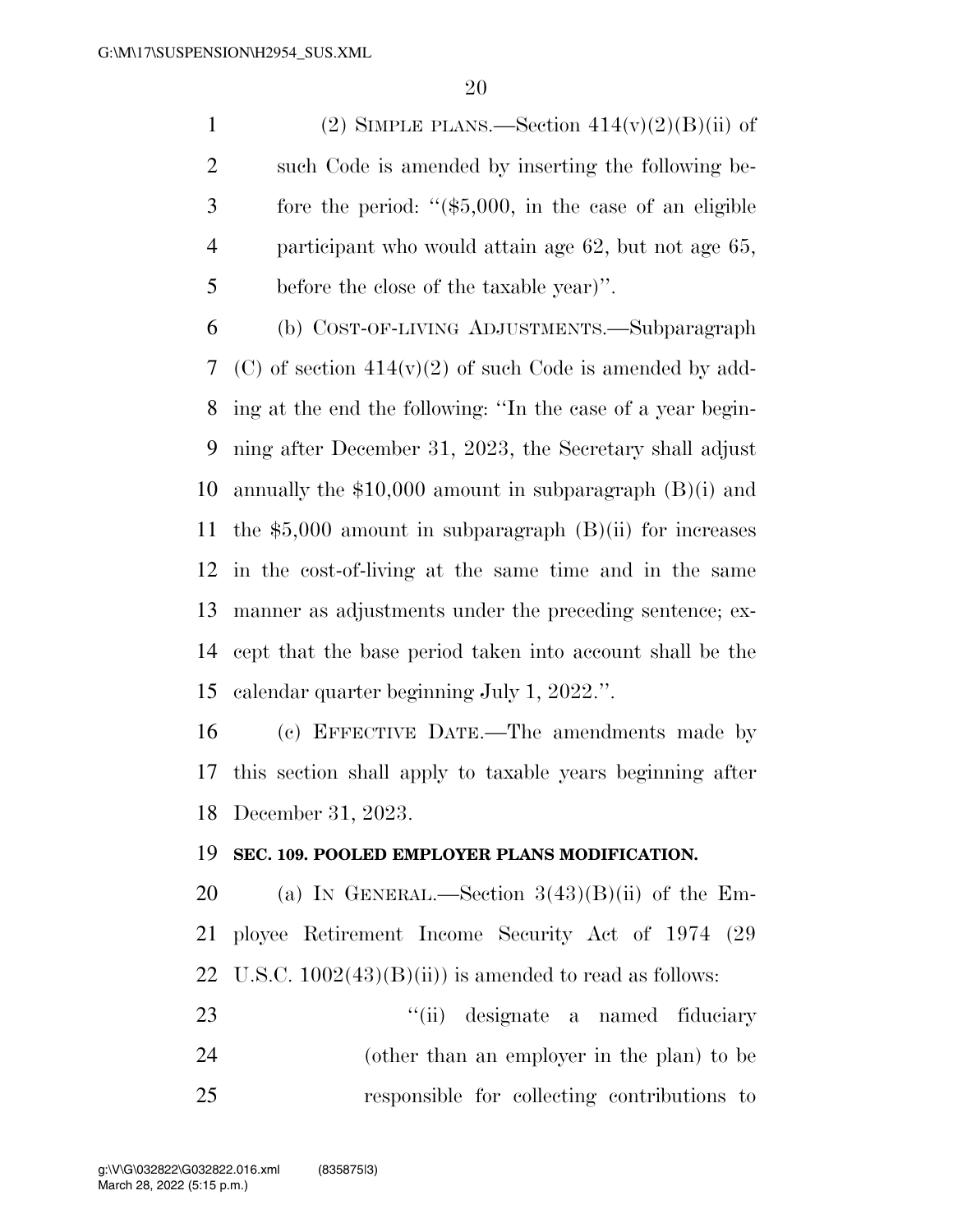1 the plan and require such fiduciary to im- plement written contribution collection pro- cedures that are reasonable, diligent, and systematic;''.

 (b) EFFECTIVE DATE.—The amendments made by this section shall apply to plan years beginning after De-cember 31, 2022.

# **SEC. 110. MULTIPLE EMPLOYER 403(b) PLANS.**

 (a) IN GENERAL.—Section 403(b) of the Internal Revenue Code of 1986 is amended by adding at the end the following new paragraph:

12 "(15) MULTIPLE EMPLOYER PLANS.—

13 "(A) IN GENERAL.—Except in the case of a church plan, this subsection shall not be treated as failing to apply to an annuity con- tract solely by reason of such contract being purchased under a plan maintained by more 18 than 1 employer.

19 "(B) TREATMENT OF EMPLOYERS FAILING 20 TO MEET REQUIREMENTS OF PLAN.—

21 ''(i) In GENERAL.—In the case of a 22 plan maintained by more than 1 employer, this subsection shall not be treated as fail- ing to apply to an annuity contract held under such plan merely because of one or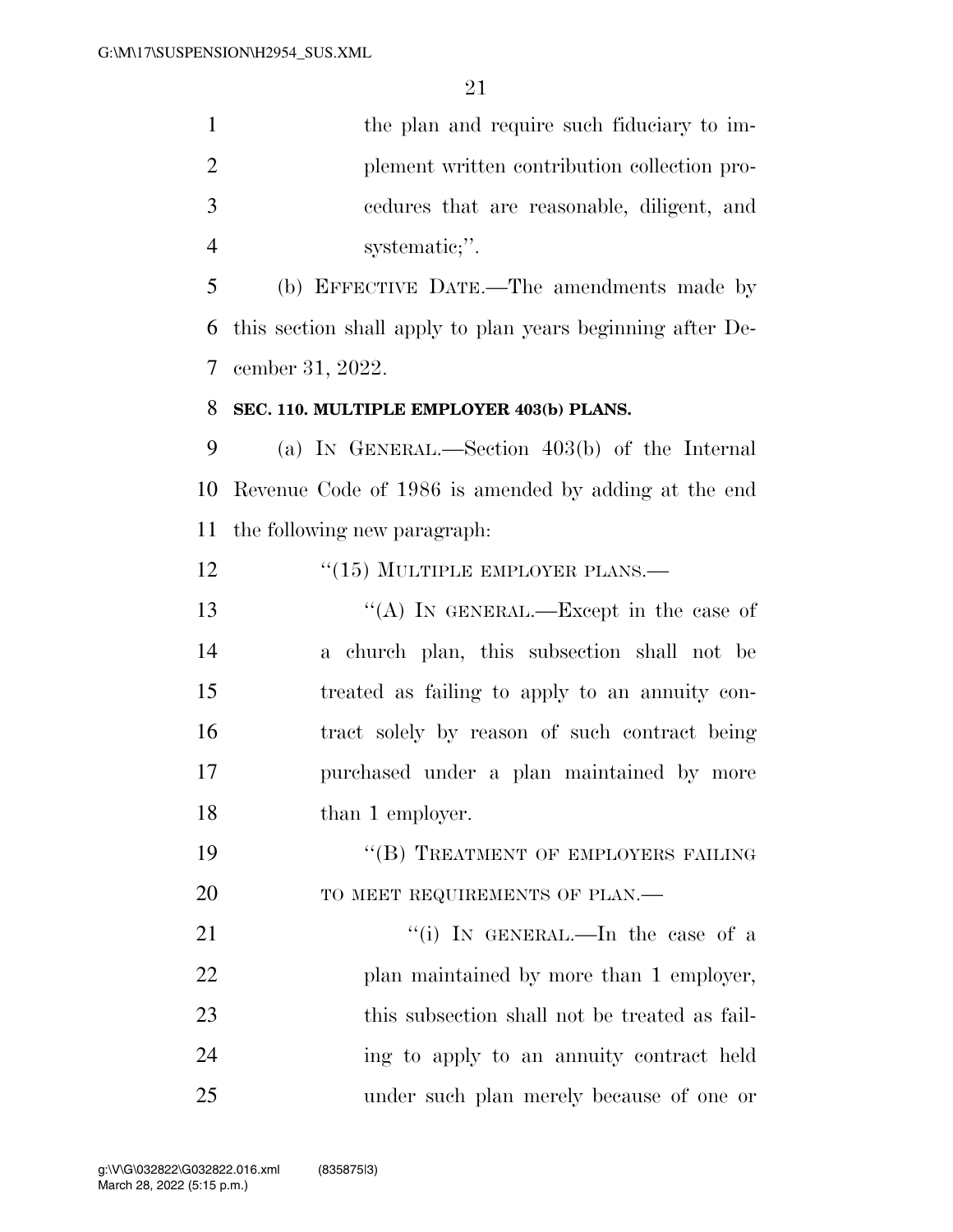| $\mathbf{1}$   | more employers failing to meet the require-              |
|----------------|----------------------------------------------------------|
| $\overline{2}$ | ments of this subsection if such plan satis-             |
| 3              | fies rules similar to the rules of section               |
| $\overline{4}$ | $413(e)(2)$ with respect to any such em-                 |
| 5              | ployer failure.                                          |
| 6              | "(ii) ADDITIONAL REQUIREMENTS IN                         |
| 7              | CASE OF NON-GOVERNMENTAL PLANS.—A                        |
| 8              | plan shall not be treated as meeting the re-             |
| 9              | quirements of this subparagraph unless the               |
| 10             | plan satisfies rules similar to the rules of             |
| 11             | subparagraph $(A)$ or $(B)$ of section                   |
| 12             | $413(e)(1)$ , except in the case of a multiple           |
| 13             | employer plan maintained solely by any of                |
| 14             | the following: A State, a political subdivi-             |
| 15             | sion of a State, or an agency or instrumen-              |
| 16             | tality of any one or more of the fore-                   |
| 17             | going.".                                                 |
| 18             | (b) ANNUAL REGISTRATION FOR 403(b) MULTIPLE              |
| 19             | EMPLOYER PLAN.—Section 6057 of such Code is amend-       |
| 20             | ed by redesignating subsection (g) as subsection (h) and |
| 21             | by inserting after subsection (f) the following new sub- |
| 22             | section:                                                 |
| 23             | "(g) $403(b)$ MULTIPLE EMPLOYER PLANS TREATED            |
| 24             | AS ONE PLAN.—In the case of annuity contracts to which   |
| 25             | this section applies and to which section 403(b) applies |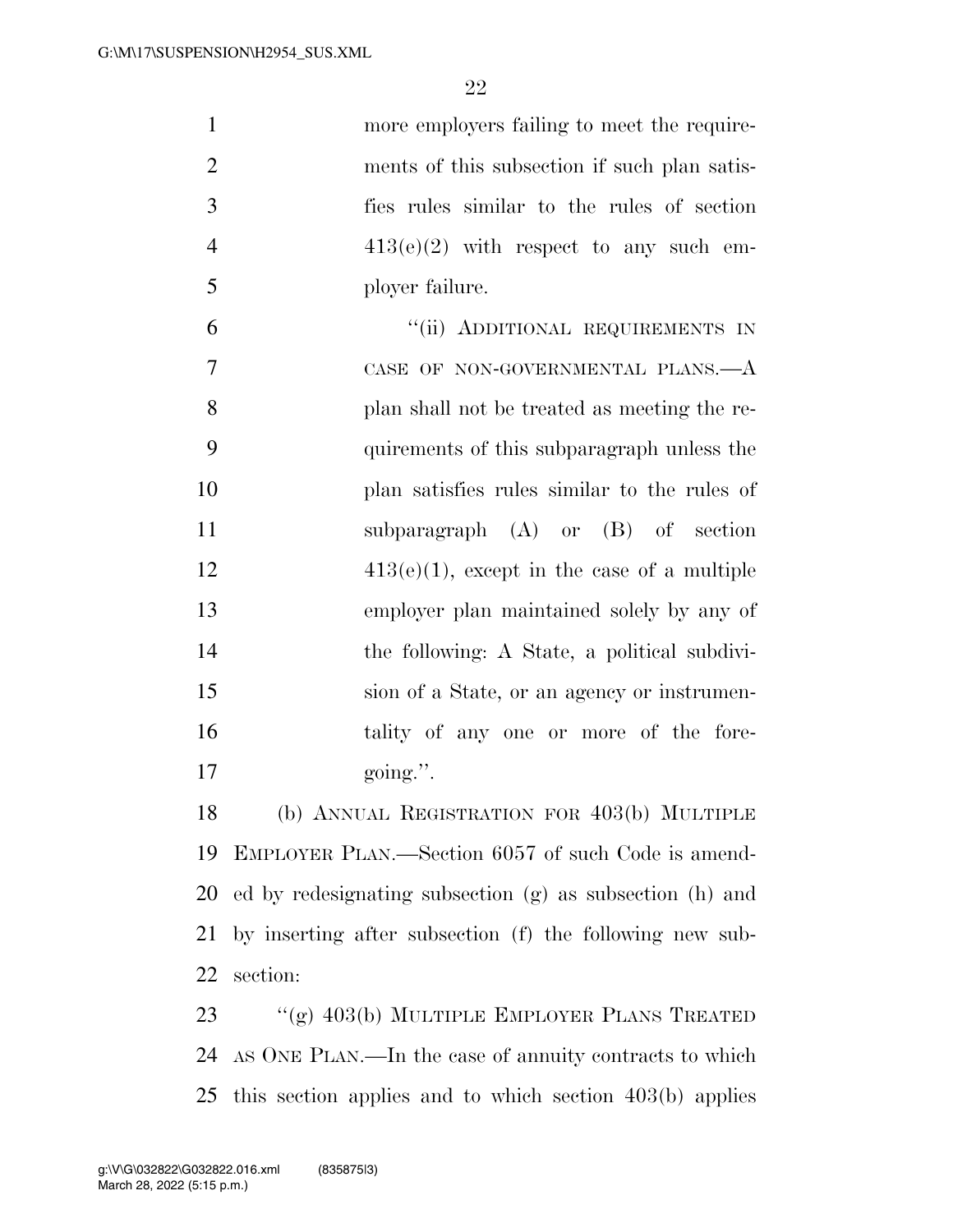by reason of the plan under which such contracts are pur- chased meeting the requirements of paragraph (15) there- of, such plan shall be treated as a single plan for purposes of this section.''.

 (c) ANNUAL INFORMATION RETURNS FOR 403(b) MULTIPLE EMPLOYER PLAN.—Section 6058 of such Code is amended by redesignating subsection (f) as subsection (g) and by inserting after subsection (e) the following new subsection:

 ''(f) 403(b) MULTIPLE EMPLOYER PLANS TREATED AS ONE PLAN.—In the case of annuity contracts to which this section applies and to which section 403(b) applies by reason of the plan under which such contracts are pur- chased meeting the requirements of paragraph (15) there- of, such plan shall be treated as a single plan for purposes of this section.''.

 (d) AMENDMENTS TO EMPLOYEE RETIREMENT IN-COME SECURITY ACT OF 1974.—

19 (1) IN GENERAL.—Section  $3(43)(A)$  of the Em- ployee Retirement Income Security Act of 1974 is amended—

 (A) in clause (ii), by striking ''section 501(a) of such Code or'' and inserting ''section  $501(a)$  of such Code, a plan that consists of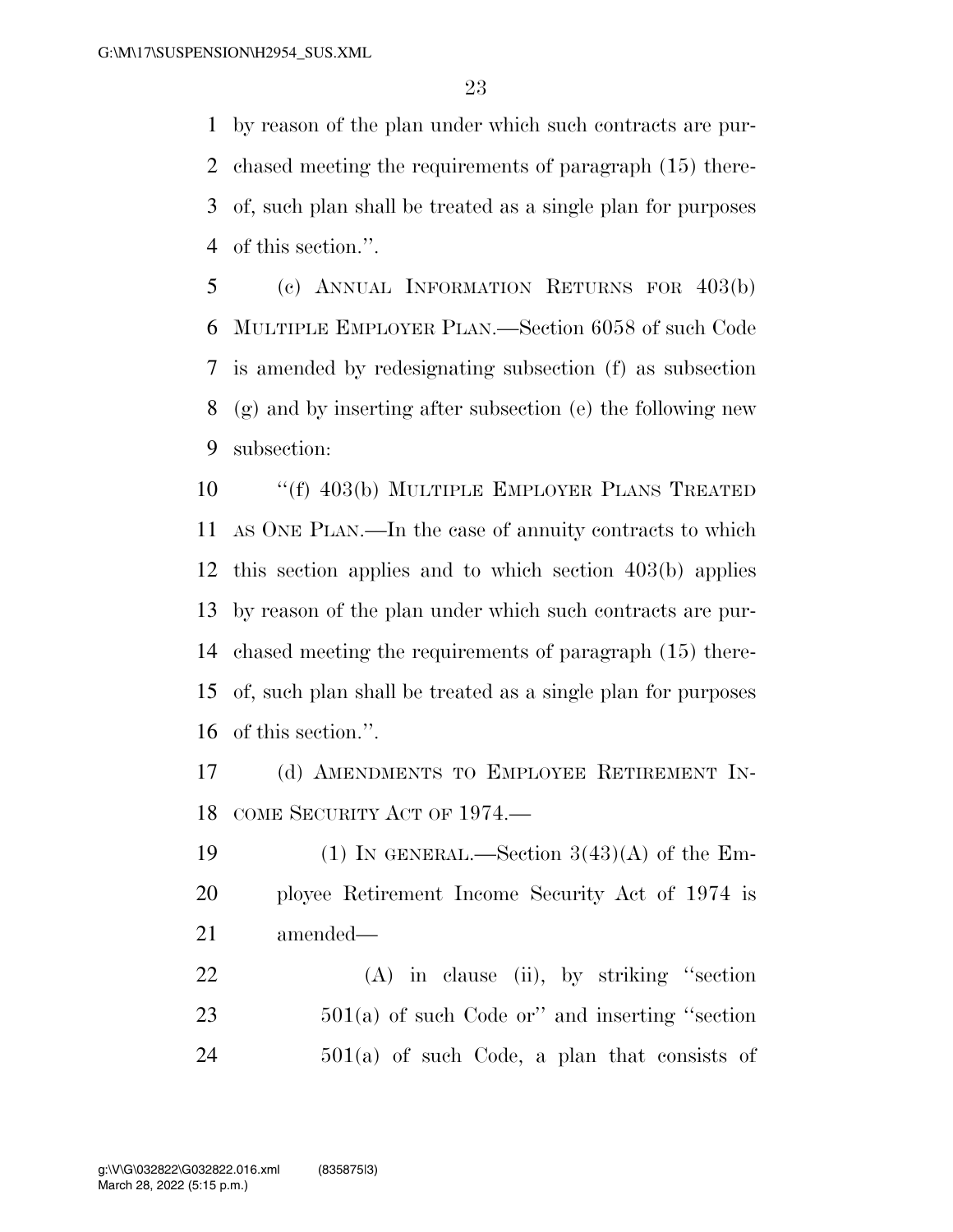contracts described in section 403(b) of such Code, or''; and

 (B) in the flush text at the end, by striking 4 "the plan." and inserting "the plan, but such term shall include any program (other than a governmental plan) maintained for the benefit of the employees of more than 1 employer that consists of contracts described in section 403(b) of such Code and that meets the requirements 10 of subparagraph (A) or (B) of section  $413(e)(1)$ 11 of such Code.".

 (2) CONFORMING AMENDMENTS.—Sections  $3(43)(B)(v)(II)$  and  $3(44)(A)(i)(I)$  of the Employee Retirement Income Security Act of 1974 are each amended by striking ''section 401(a) of such Code or'' and inserting ''section 401(a) of such Code, a plan that consists of contracts described in section  $403(b)$  of such Code, or".

 (e) REGULATIONS RELATING TO EMPLOYER FAIL- URE TO MEET MULTIPLE EMPLOYER PLAN REQUIRE- MENTS.—The Secretary of the Treasury (or the Sec- retary's delegate) shall prescribe such regulations as may be necessary to clarify, in the case of plans to which sec- tion 403(b)(15) of the Internal Revenue Code of 1986 ap-plies, the treatment of an employer departing such plan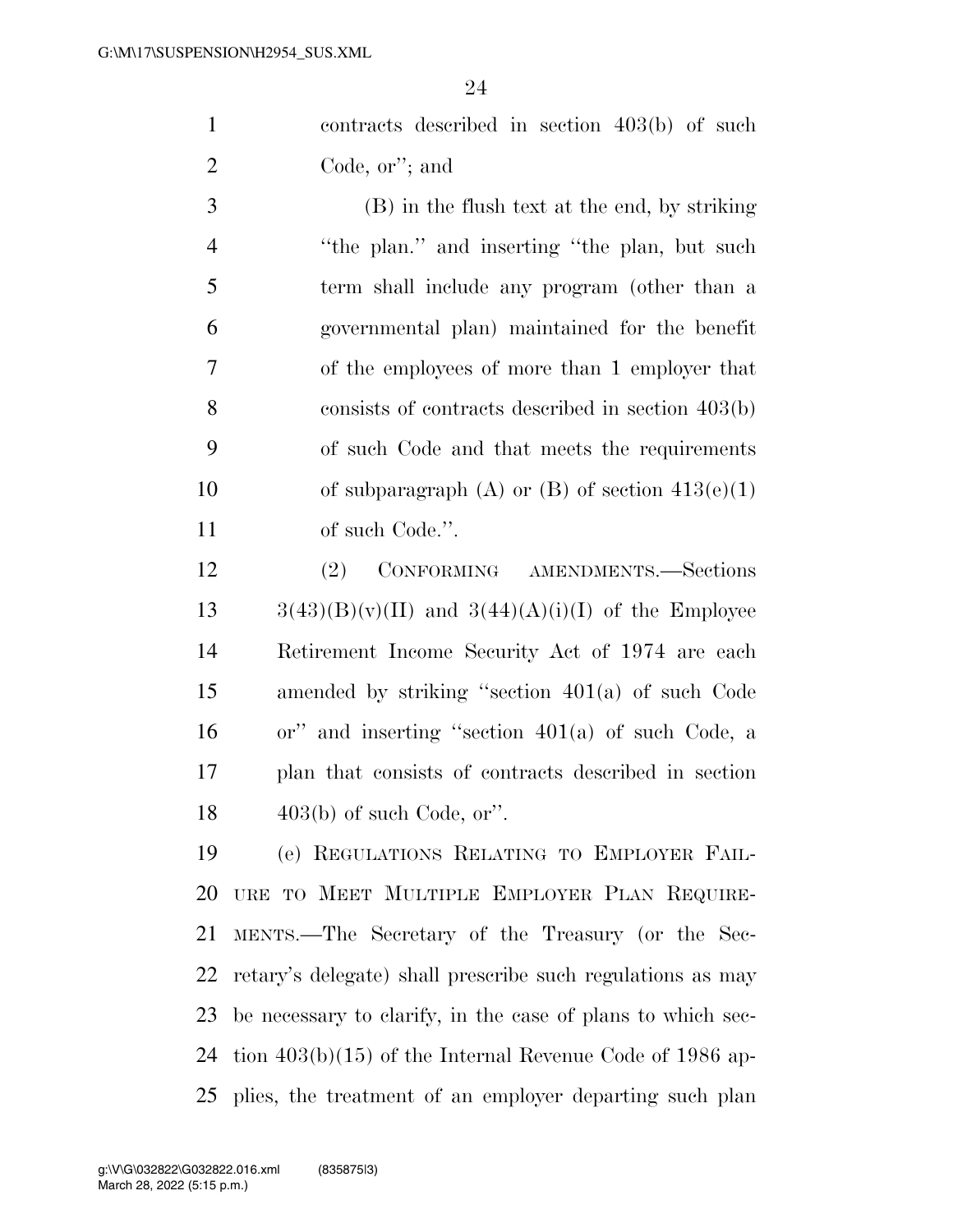in connection with such employer's failure to meet mul-tiple employer plan requirements.

 (f) MODIFICATION OF MODEL PLAN LANGUAGE, ETC.—

 (1) PLAN NOTIFICATIONS.—The Secretary of the Treasury (or the Secretary's delegate) shall mod- ify the model plan language published under section 413(e)(5) of the Internal Revenue Code of 1986 to include language that notifies participating employ-10 ers described in section  $501(c)(3)$ , and which are ex- empt from tax under section 501(a), that the plan is subject to the Employee Retirement Income Secu- rity Act of 1974 and that such employer is a plan sponsor with respect to its employees participating in the multiple employer plan and, as such, has cer- tain fiduciary duties with respect to the plan and to its employees.

 (2) MODEL PLANS FOR MULTIPLE EMPLOYER 403(b) NON-GOVERNMENTAL PLANS.—For plans to 20 which section  $403(b)(15)(A)$  of the Internal Revenue Code of 1986 applies (other than a plan maintained for its employees by a State, a political subdivision of a State, or an agency or instrumentality of any one or more of the foregoing), the Secretary of the Treasury shall publish model plan language similar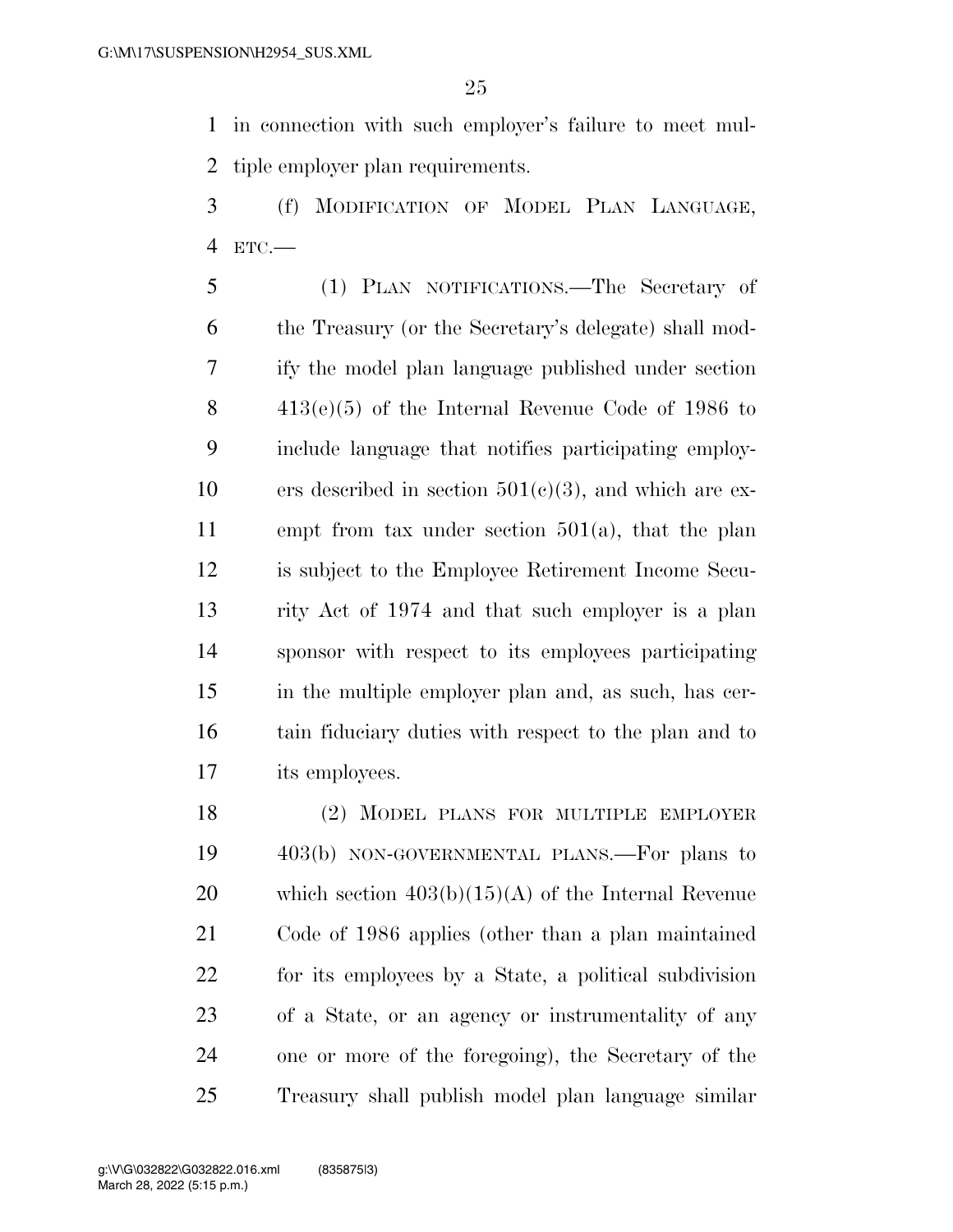to model plan language published under section 2  $413(e)(5)$  of such Code.

 (3) EDUCATIONAL OUTREACH TO EMPLOYERS EXEMPT FROM TAX.—The Secretary of the Treasury (or the Secretary's delegate) shall provide education and outreach to increase awareness to employers de- scribed in section 501(c)(3) of the Internal Revenue Code of 1986, and which are exempt from tax under section 501(a) of such Code, that multiple employer plans are subject to the Employee Retirement In- come Security Act of 1974 and that such employer is a plan sponsor with respect to its employees par- ticipating in the multiple employer plan and, as such, has certain fiduciary duties with respect to the plan and to its employees.

 (g) NO INFERENCE WITH RESPECT TO CHURCH PLANS.—Regarding any application of section 403(b) of the Internal Revenue Code of 1986 to an annuity contract purchased under a church plan (as defined in section 414(e) of such Code) maintained by more than 1 em- ployer, or to any application of rules similar to section 413(e) of such Code to such a plan, no inference shall 23 be made from section  $403(b)(15)(A)$  of such Code (as added by this Act) not applying to such plans.

(h) EFFECTIVE DATE.—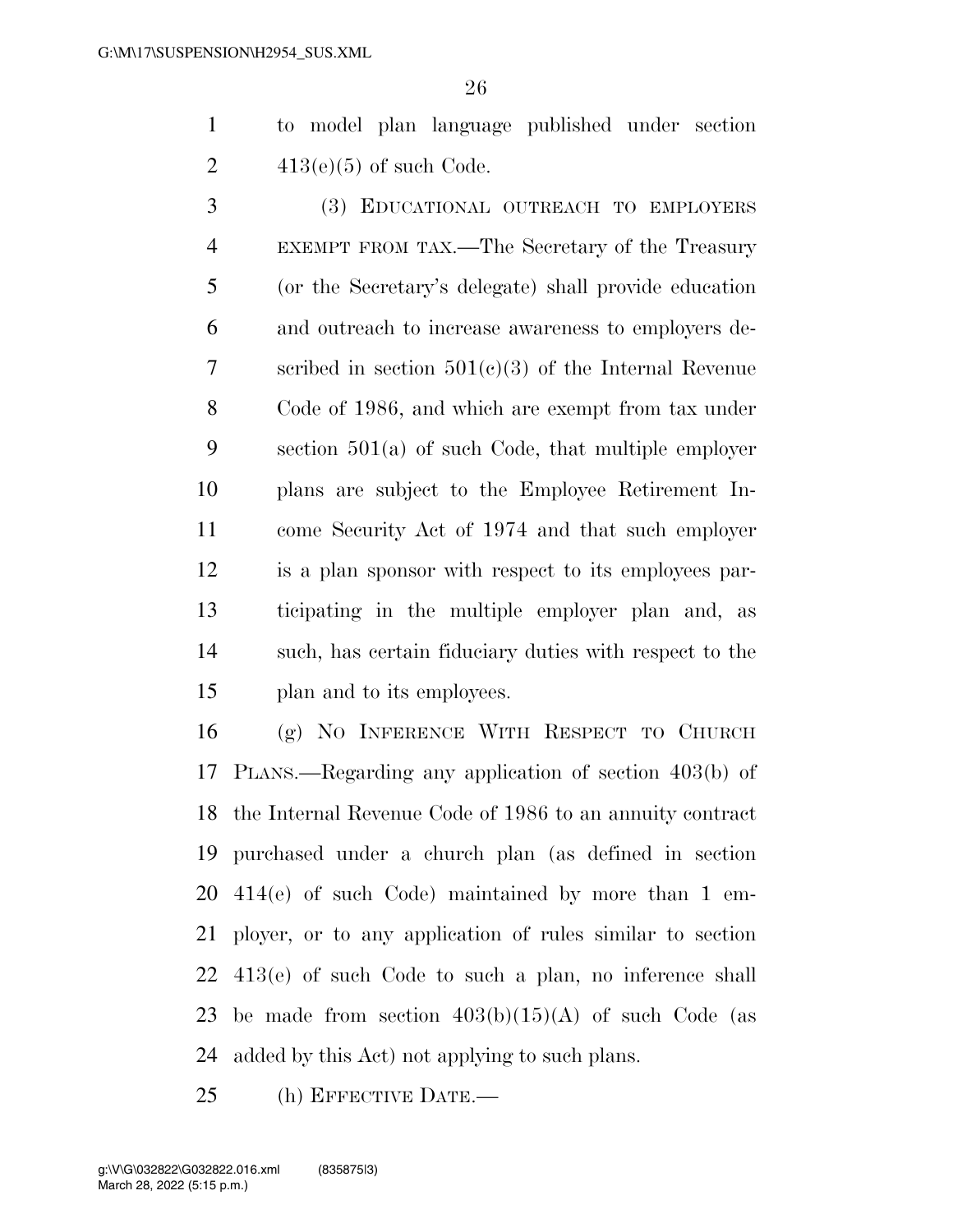(1) IN GENERAL.—The amendments made by this section shall apply to plan years beginning after December 31, 2022.

 (2) RULE OF CONSTRUCTION.—Nothing in the amendments made by subsection (a) shall be con- strued as limiting the authority of the Secretary of the Treasury or the Secretary's delegate (determined without regard to such amendment) to provide for the proper treatment of a failure to meet any re- quirement applicable under the Internal Revenue Code of 1986 with respect to one employer (and its employees) in the case of a plan to which section 403(b)(15) of the Internal Revenue Code of 1986 applies.

 **SEC. 111. TREATMENT OF STUDENT LOAN PAYMENTS AS ELECTIVE DEFERRALS FOR PURPOSES OF MATCHING CONTRIBUTIONS.** 

18 (a) IN GENERAL.—Section  $401(m)(4)(A)$  of the In- ternal Revenue Code of 1986 is amended by striking ''and'' at the end of clause (i), by striking the period at the end of clause (ii) and inserting '', and'', and by adding at the end the following new clause:

23  $\frac{1}{2}$   $\frac{1}{2}$   $\frac{1}{2}$  subject to the requirements of paragraph (13), any employer contribution made to a defined contribution plan on be-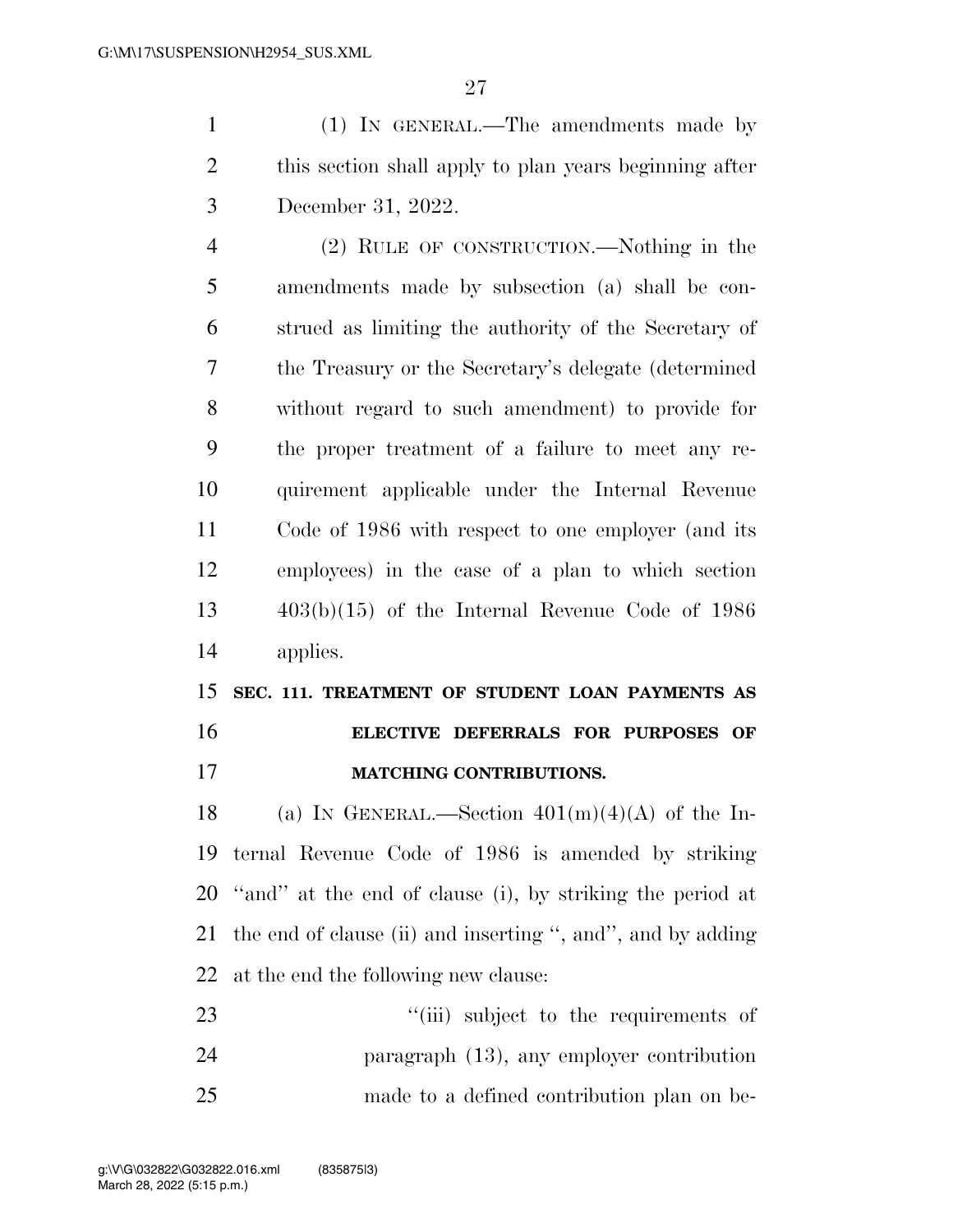| $\mathbf{1}$   | half of an employee on account of a quali-               |
|----------------|----------------------------------------------------------|
| $\overline{2}$ | fied student loan payment.".                             |
| 3              | (b) QUALIFIED STUDENT LOAN PAYMENT.—Section              |
| 4              | $401(m)(4)$ of such Code is amended by adding at the end |
| 5              | the following new subparagraph:                          |
| 6              | "(D) QUALIFIED STUDENT LOAN<br>PAY-                      |
| 7              | MENT.—The term 'qualified student loan pay-              |
| 8              | ment' means a payment made by an employee                |
| 9              | in repayment of a qualified education loan (as           |
| 10             | defined section $221(d)(1)$ incurred by the em-          |
| 11             | ployee to pay qualified higher education ex-             |
| 12             | penses, but only—                                        |
| 13             | $f'(i)$ to the extent such payments in                   |
| 14             | the aggregate for the year do not exceed                 |
| 15             | an amount equal to-                                      |
| 16             | $\lq\lq$ (I) the limitation applicable                   |
| 17             | under section $402(g)$ for the year (or,                 |
| 18             | if lesser, the employee's compensation                   |
| 19             | (as defined in section $415(c)(3)$ ) for                 |
| 20             | the year), reduced by                                    |
| 21             | "(II) the elective deferrals made                        |
| 22             | by the employee for such year, and                       |
| 23             | "(ii) if the employee certifies to the                   |
| 24             | employer making the matching contribu-                   |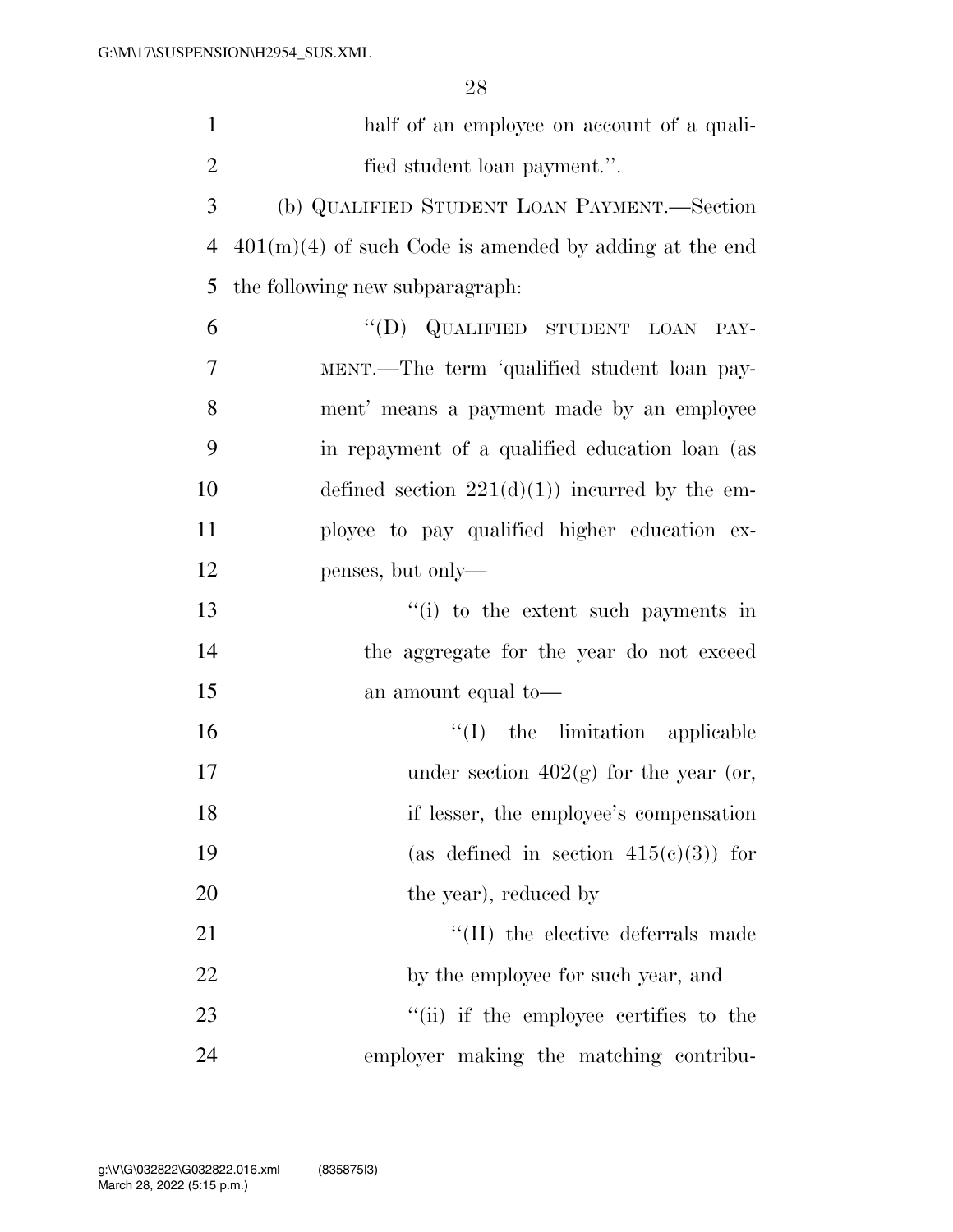| $\mathbf{1}$   | tion under this paragraph that such pay-                           |
|----------------|--------------------------------------------------------------------|
| $\overline{2}$ | ment has been made on such loan.                                   |
| 3              | For purposes of this subparagraph, the term                        |
| $\overline{4}$ | 'qualified higher education expenses' means the                    |
| 5              | cost of attendance (as defined in section 472 of                   |
| 6              | the Higher Education Act of 1965, as in effect                     |
| 7              | on the day before the date of the enactment of                     |
| 8              | the Taxpayer Relief Act of 1997) at an eligible                    |
| 9              | educational institution (as defined in section                     |
| 10             | $221(d)(2)$ .".                                                    |
| 11             | MATCHING CONTRIBUTIONS FOR QUALIFIED<br>$\left( \mathrm{e}\right)$ |
| 12             | STUDENT LOAN PAYMENTS.-Section 401(m) of such                      |
| 13             | Code is amended by redesignating paragraph (13) as para-           |
| 14             | graph $(14)$ , and by inserting after paragraph $(12)$ the fol-    |
| 15             | lowing new paragraph:                                              |
| 16             | "(13) MATCHING CONTRIBUTIONS FOR QUALI-                            |
| 17             | FIED STUDENT LOAN PAYMENTS.-                                       |
| 18             | "(A) IN GENERAL.—For purposes of para-                             |
| 19             | $graph (4)(A)(iii)$ , an employer contribution                     |
| 20             | made to a defined contribution plan on account                     |
| 21             | of a qualified student loan payment shall be                       |
| 22             | treated as a matching contribution for purposes                    |
| 23             | of this title if—                                                  |
| 24             | "(i) the plan provides matching con-                               |
| 25             | tributions on account of elective deferrals                        |
|                |                                                                    |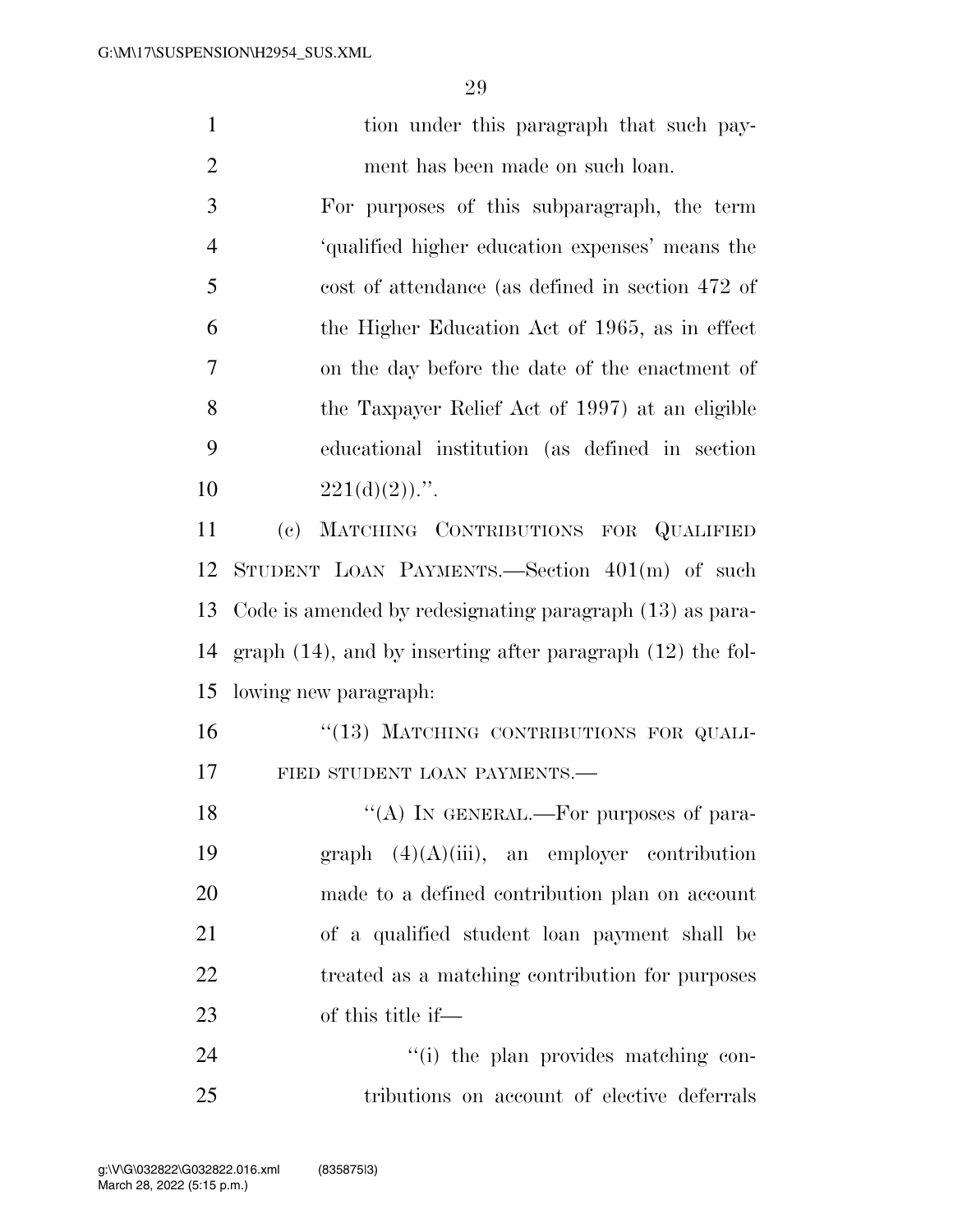| $\mathbf{1}$   | at the same rate as contributions on ac-         |
|----------------|--------------------------------------------------|
| $\overline{2}$ | count of qualified student loan payments,        |
| 3              | "(ii) the plan provides matching con-            |
| $\overline{4}$ | tributions on account of qualified student       |
| 5              | loan payments only on behalf of employees        |
| 6              | otherwise eligible to receive matching con-      |
| 7              | tributions on account of elective deferrals,     |
| 8              | "(iii) under the plan, all employees el-         |
| 9              | igible to receive matching contributions on      |
| 10             | account of elective deferrals are eligible to    |
| 11             | receive matching contributions on account        |
| 12             | of qualified student loan payments, and          |
| 13             | "(iv) the plan provides that matching            |
| 14             | contributions on account of qualified stu-       |
| 15             | dent loan payments vest in the same man-         |
| 16             | ner as matching contributions on account         |
| 17             | of elective deferrals.                           |
| 18             | "(B) TREATMENT FOR PURPOSES OF NON-              |
| 19             | DISCRIMINATION RULES, ETC.-                      |
| 20             | "(i) NONDISCRIMINATION RULES.-                   |
| 21             | For purposes of subparagraph $(A)(iii)$ ,        |
| 22             | subsection $(a)(4)$ , and section $410(b)$ ,     |
| 23             | matching contributions described in para-        |
| 24             | graph $(4)(A)(iii)$ shall not fail to be treated |
| 25             | as available to an employee solely because       |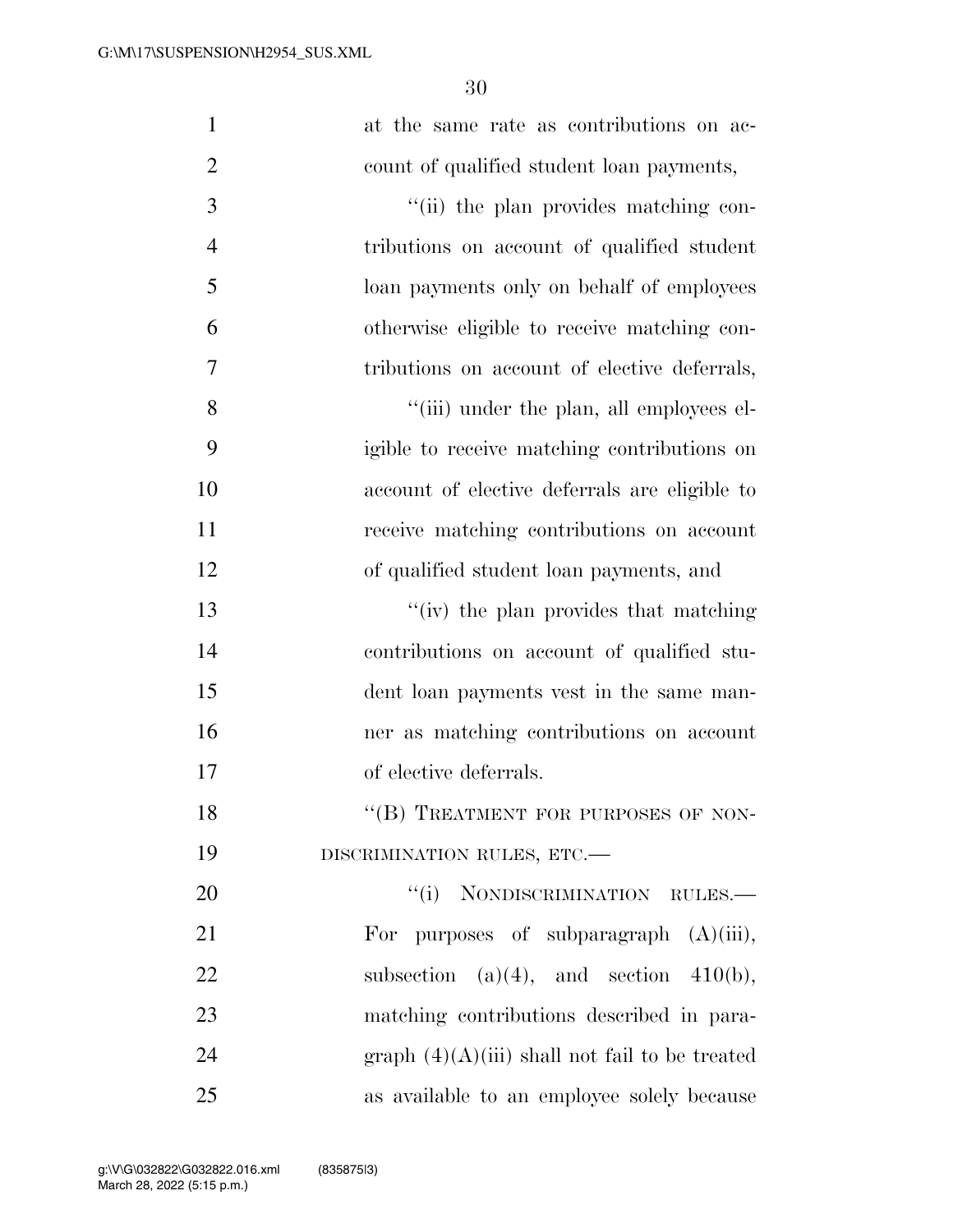| $\mathbf{1}$   | such employee does not have debt incurred     |
|----------------|-----------------------------------------------|
| $\overline{2}$ | under a qualified education loan (as de-      |
| 3              | fined in section $221(d)(1)$ .                |
| $\overline{4}$ | "(ii) STUDENT LOAN PAYMENTS NOT               |
| 5              | TREATED AS PLAN CONTRIBUTION.-EX-             |
| 6              | cept as provided in clause (iii), a qualified |
| 7              | student loan payment shall not be treated     |
| 8              | as a contribution to a plan under this title. |
| 9              | ``(iii)<br>MATCHING CONTRIBUTION              |
| 10             | RULES.—Solely for purposes of meeting         |
| 11             | the requirements of paragraph $(11)(B)$ or    |
| 12             | $(12)$ of this subsection, or paragraph       |
| 13             | $(11)(B)(i)(II), (12)(B), or (13)(D)$ of sub- |
| 14             | section (k), a plan may treat a qualified     |
| 15             | student loan payment as an elective defer-    |
| 16             | ral or an elective contribution, whichever is |
| 17             | applicable.                                   |
| 18             | "(iv) ACTUAL DEFERRAL PERCENT-                |
| 19             | AGE TESTING.—In determining whether a         |
| 20             | plan meets the requirements of subsection     |
| 21             | $(k)(3)(A)(ii)$ for a plan year, the plan may |
| 22             | apply the requirements of such subsection     |
| 23             | separately with respect to all employees      |
| 24             | receive matching contributions<br>who<br>de-  |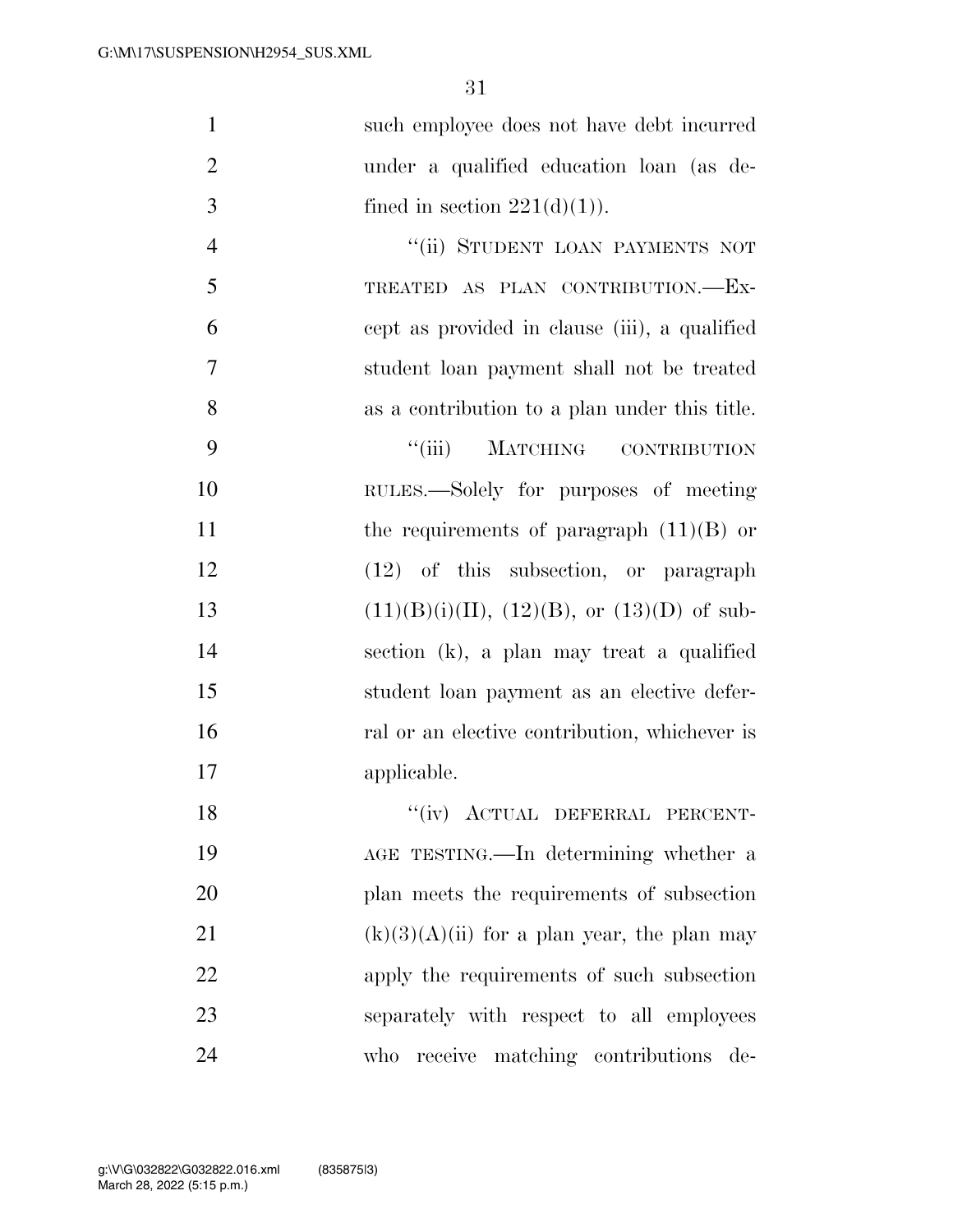| $\mathbf{1}$   | scribed in paragraph $(4)(A)(iii)$ for the               |
|----------------|----------------------------------------------------------|
| $\overline{2}$ | plan year.                                               |
| 3              | "(C) EMPLOYER MAY RELY ON EMPLOYEE                       |
| $\overline{4}$ | CERTIFICATION.—The employer may rely on an               |
| 5              | employee certification of payment under para-            |
| 6              | graph $(4)(D)(ii)$ .".                                   |
| 7              | (d)<br>SIMPLE RETIREMENT ACCOUNTS.-Section               |
| 8              | $408(p)(2)$ of such Code is amended by adding at the end |
| 9              | the following new subparagraph:                          |
| 10             | "(F) MATCHING CONTRIBUTIONS<br>FOR                       |
| 11             | QUALIFIED STUDENT LOAN PAYMENTS.-                        |
| 12             | "(i) IN GENERAL.—Subject to the                          |
| 13             | rules of clause (iii), an arrangement shall              |
| 14             | not fail to be treated as meeting the re-                |
| 15             | quirements of subparagraph $(A)(iii)$ solely             |
| 16             | because under the arrangement, solely for                |
| 17             | purposes of such subparagraph, qualified                 |
| 18             | student loan payments are treated as                     |
| 19             | amounts elected by the employee under                    |
| 20             | subparagraph $(A)(i)(I)$ to the extent such              |
| 21             | payments do not exceed—                                  |
| 22             | $\lq\lq$ the applicable dollar amount                    |
| 23             | under subparagraph (E) (after appli-                     |
| 24             | eation of section $414(v)$ for the year                  |
| 25             | (or, if lesser, the employee's com-                      |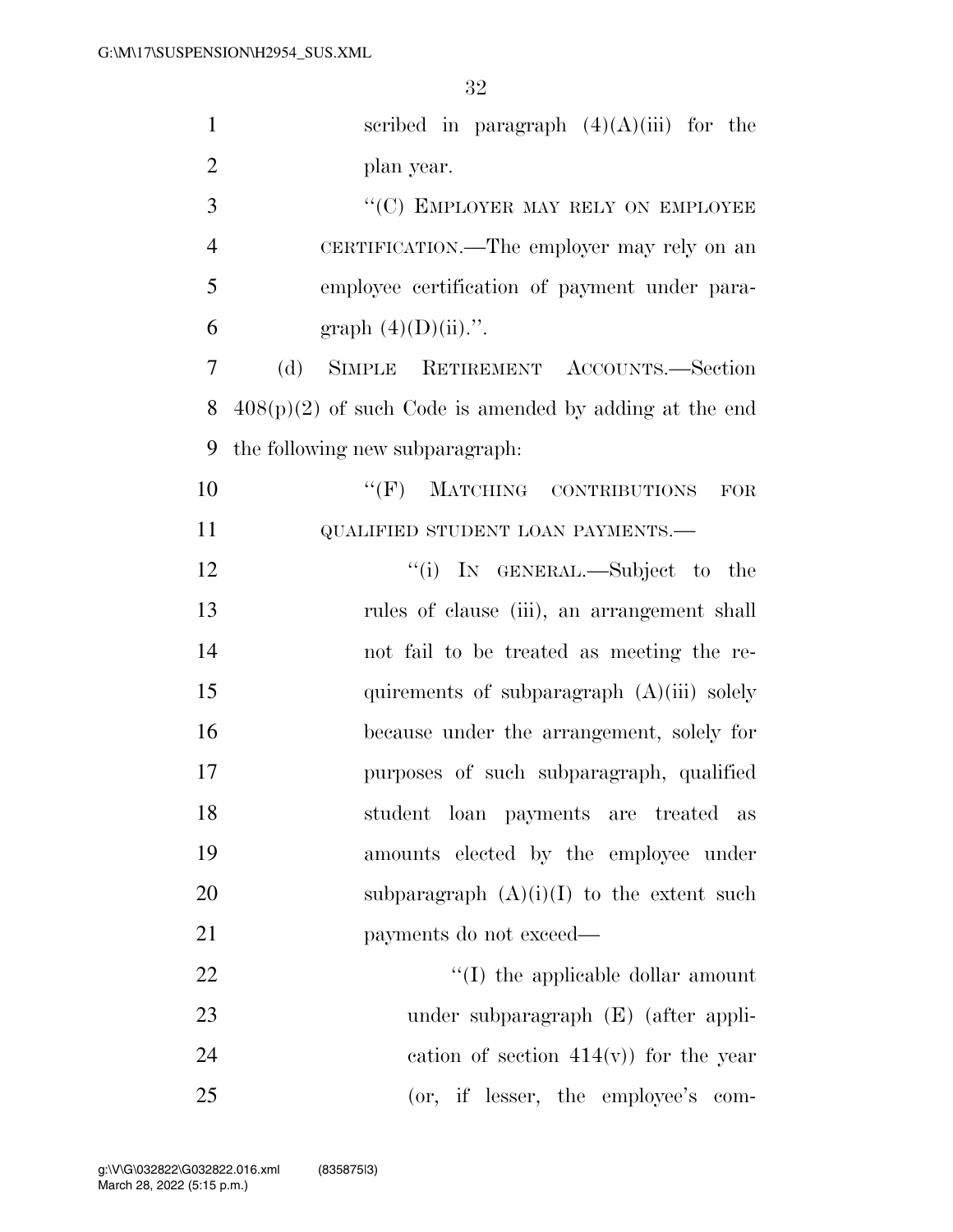| $\mathbf{1}$   | pensation (as defined in section      |
|----------------|---------------------------------------|
| $\overline{2}$ | $415(c)(3)$ for the year), reduced by |
| 3              | "(II) any other amounts elected       |
| $\overline{4}$ | by the employee under subparagraph    |
| 5              | $(A)(i)(I)$ for the year.             |
| 6              | "(ii) QUALIFIED STUDENT LOAN PAY-     |
| 7              | MENT.—For purposes of this subpara-   |
| 8              | $graph$ —                             |
| 9              | "(I) IN GENERAL.—The term             |
| 10             | 'qualified student loan payment'      |
| 11             | means a payment made by an em-        |
| 12             | ployee in repayment of a qualified    |
| 13             | education loan (as defined in section |
| 14             | $221(d)(1)$ incurred by the employee  |
| 15             | to pay qualified higher education ex- |
| 16             | penses, but only if the employee cer- |
| 17             | tifies to the employer making the     |
| 18             | matching contribution that such pay-  |
| 19             | ment has been made on such a loan.    |
| 20             | "(II) QUALIFIED HIGHER EDU-           |
| 21             | CATION EXPENSES.—The term 'quali-     |
| 22             | fied higher education expenses' has   |
| 23             | the same meaning as when used in      |
| 24             | section $401(m)(4)(D)$ .              |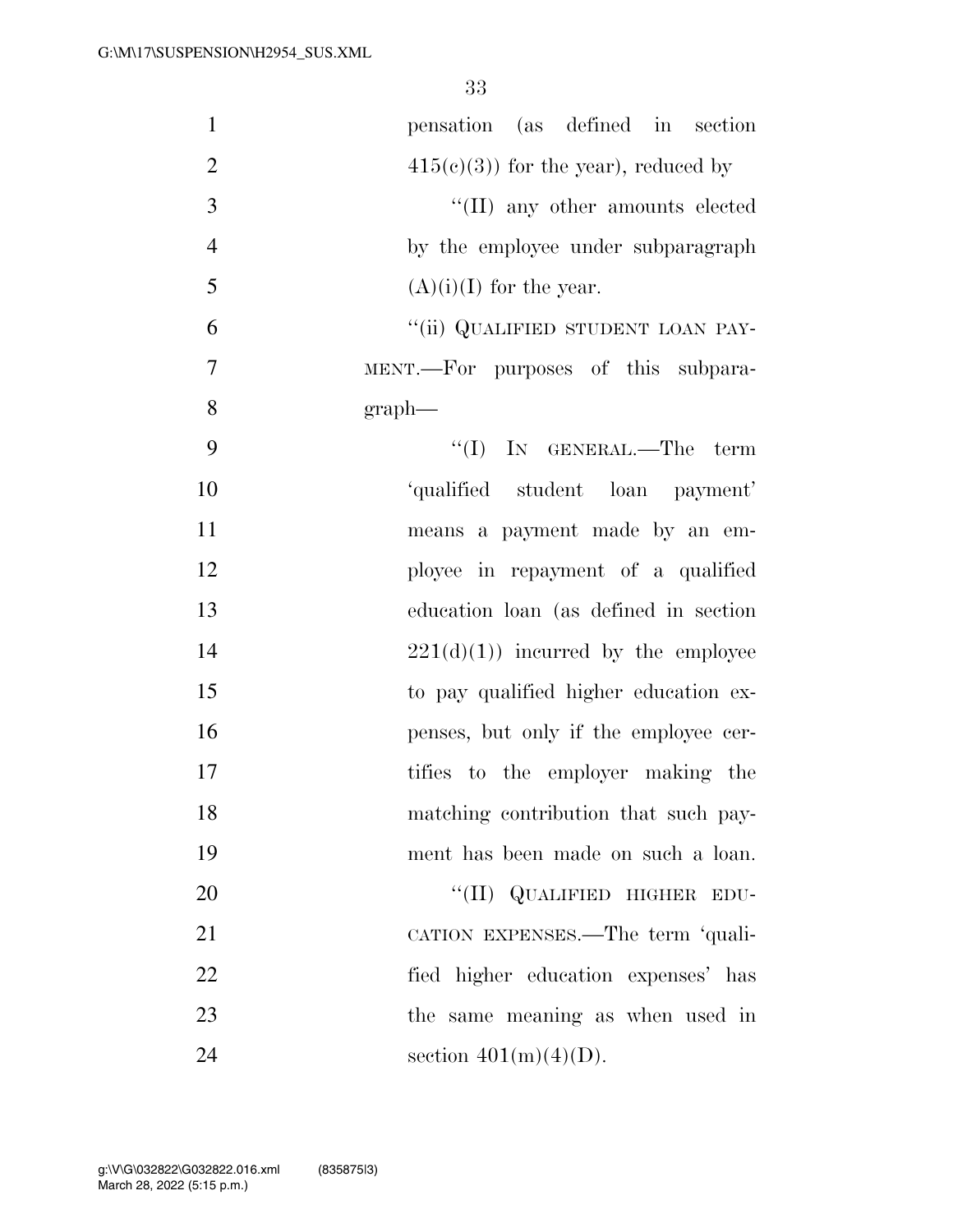|                | U±                                                       |
|----------------|----------------------------------------------------------|
| $\mathbf{1}$   | "(iii) APPLICABLE RULES.—Clause (i)                      |
| $\overline{2}$ | shall apply to an arrangement only if,                   |
| 3              | under the arrangement—                                   |
| $\overline{4}$ | $\lq\lq$ matching contributions<br>on                    |
| 5              | account of qualified student loan pay-                   |
| 6              | ments are provided only on behalf of                     |
| $\tau$         | employees otherwise eligible to elect                    |
| 8              | under subparagraph<br>contributions                      |
| 9              | $(A)(i)(I)$ , and                                        |
| 10             | "(II) all employees otherwise eli-                       |
| 11             | gible to participate in the arrange-                     |
| 12             | ment are eligible to receive matching                    |
| 13             | contributions on account of qualified                    |
| 14             | student loan payments.".                                 |
| 15             | (e) $403(b)$ PLANS.—Section $403(b)(12)(A)$ of such      |
| 16             | Code is amended by adding at the end the following: "The |
|                |                                                          |

 fact that the employer offers matching contributions on account of qualified student loan payments as described 19 in section  $401(m)(13)$  shall not be taken into account in determining whether the arrangement satisfies the re- quirements of clause (ii) (and any regulation there-under).''.

 (f) 457(b) PLANS.—Section 457(b) of such Code is amended by adding at the end the following: ''A plan which is established and maintained by an employer which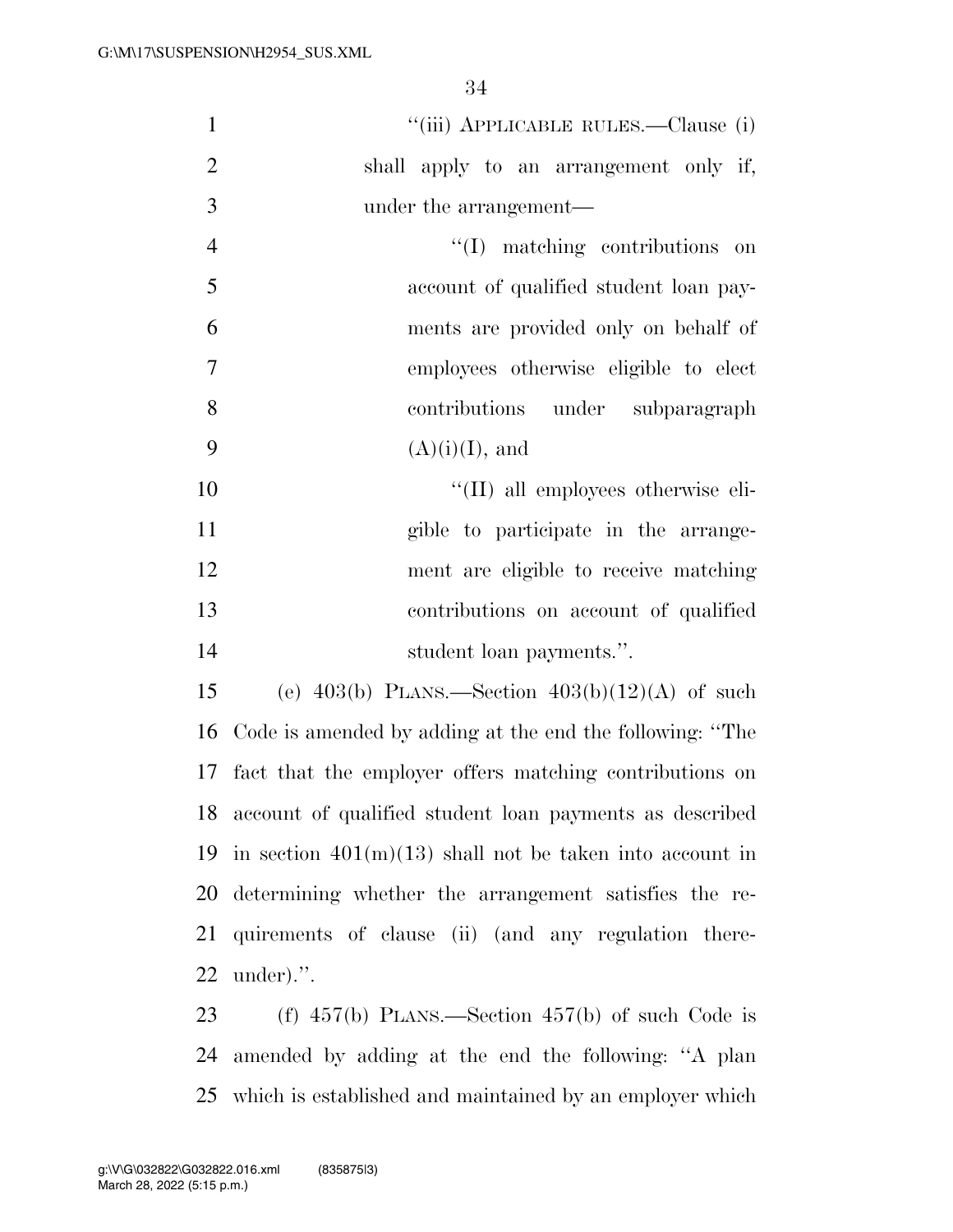1 is described in subsection  $(e)(1)(A)$  shall not be treated as failing to meet the requirements of this subsection sole- ly because the plan, or another plan maintained by the employer which meets the requirements of section 401(a) or 403(b), provides for matching contributions on account of qualified student loan payments as described in section  $7 \quad 401(m)(13)$ .".

 (g) REGULATORY AUTHORITY.—The Secretary shall prescribe regulations for purposes of implementing the amendments made by this section, including regulations—

 (1) permitting a plan to make matching con- tributions for qualified student loan payments, as 13 defined in sections  $401(m)(4)(D)$  and  $408(p)(2)(F)$  of the Internal Revenue Code of 1986, as added by this section, at a different frequency than matching contributions are otherwise made under the plan, provided that the frequency is not less than annu-ally;

 (2) permitting employers to establish reasonable procedures to claim matching contributions for such qualified student loan payments under the plan, in- cluding an annual deadline (not earlier than 3 months after the close of each plan year) by which a claim must be made; and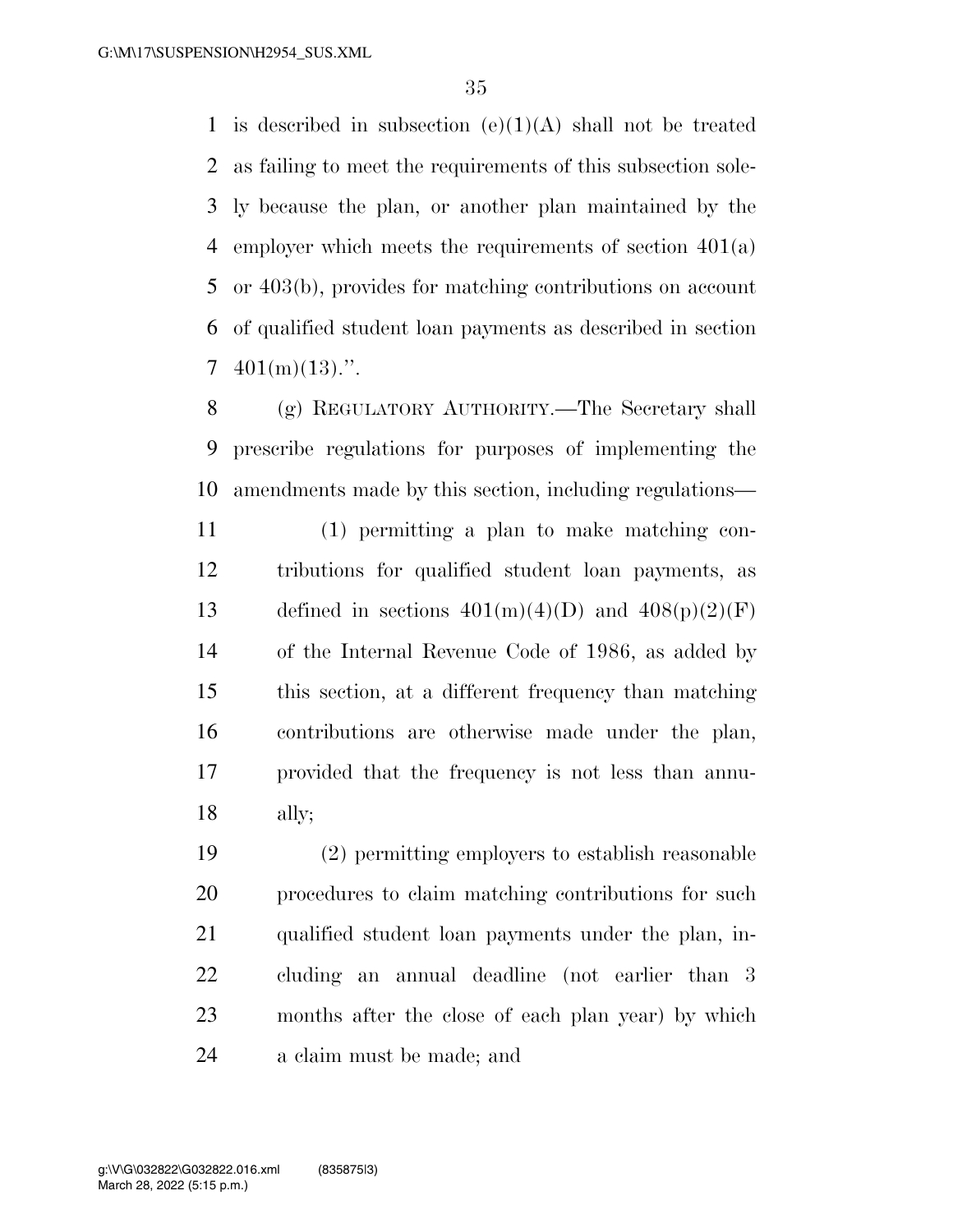(3) promulgating model amendments which plans may adopt to implement matching contribu- tions on such qualified student loan payments for 4 purposes of sections  $401(m)$ ,  $408(p)$ ,  $403(b)$ , and 457(b) of the Internal Revenue Code of 1986. (h) EFFECTIVE DATE.—The amendments made by this section shall apply to contributions made for plan years beginning after December 31, 2022. **SEC. 112. APPLICATION OF CREDIT FOR SMALL EMPLOYER PENSION PLAN STARTUP COSTS TO EMPLOY- ERS WHICH JOIN AN EXISTING PLAN.**  12 (a) IN GENERAL.—Section  $45E(d)(3)(A)$  of the In- ternal Revenue Code of 1986 is amended by striking ''ef- fective'' and inserting ''effective with respect to the eligible employer''. (b) EFFECTIVE DATE.—The amendment made by this section shall take effect as if included in the enact- ment of section 104 of the Setting Every Community Up for Retirement Enhancement Act of 2019. **SEC. 113. MILITARY SPOUSE RETIREMENT PLAN ELIGI- BILITY CREDIT FOR SMALL EMPLOYERS.**  (a) IN GENERAL.—Subpart D of part IV of sub- chapter A of chapter 1 of the Internal Revenue Code of 1986 is amended by adding at the end the following new section: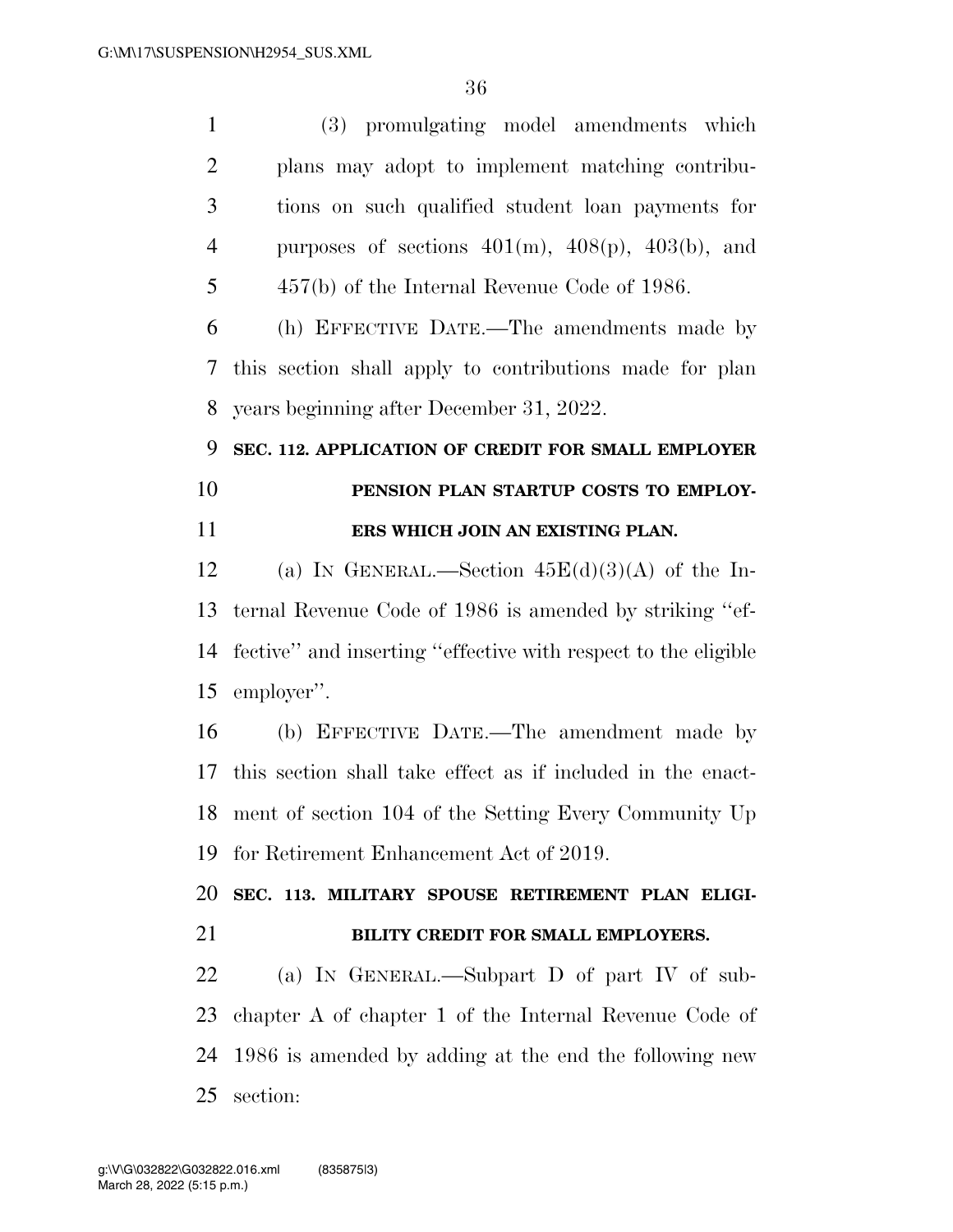### **''SEC. 45U. MILITARY SPOUSE RETIREMENT PLAN ELIGI-BILITY CREDIT FOR SMALL EMPLOYERS.**

 ''(a) IN GENERAL.—For purposes of section 38, in the case of any eligible small employer, the military spouse retirement plan eligibility credit determined under this section for any taxable year is an amount equal to the sum of—

 $\frac{1}{250}$  with respect to each military spouse who is an employee of such employer and who is eli- gible to participate in an eligible defined contribu- tion plan of such employer at any time during such taxable year, plus

 $\frac{13}{2}$  so much of the contributions made by such employer to all such plans with respect to such em- ployee during such taxable year as do not exceed \$250.

 ''(b) LIMITATION.—An individual shall only be taken into account as a military spouse under subsection (a) for the taxable year which includes the date on which such individual began participating in the eligible defined con- tribution plan of the employer and the 2 succeeding tax-able years.

23 "(c) ELIGIBLE SMALL EMPLOYER.—For purposes of this section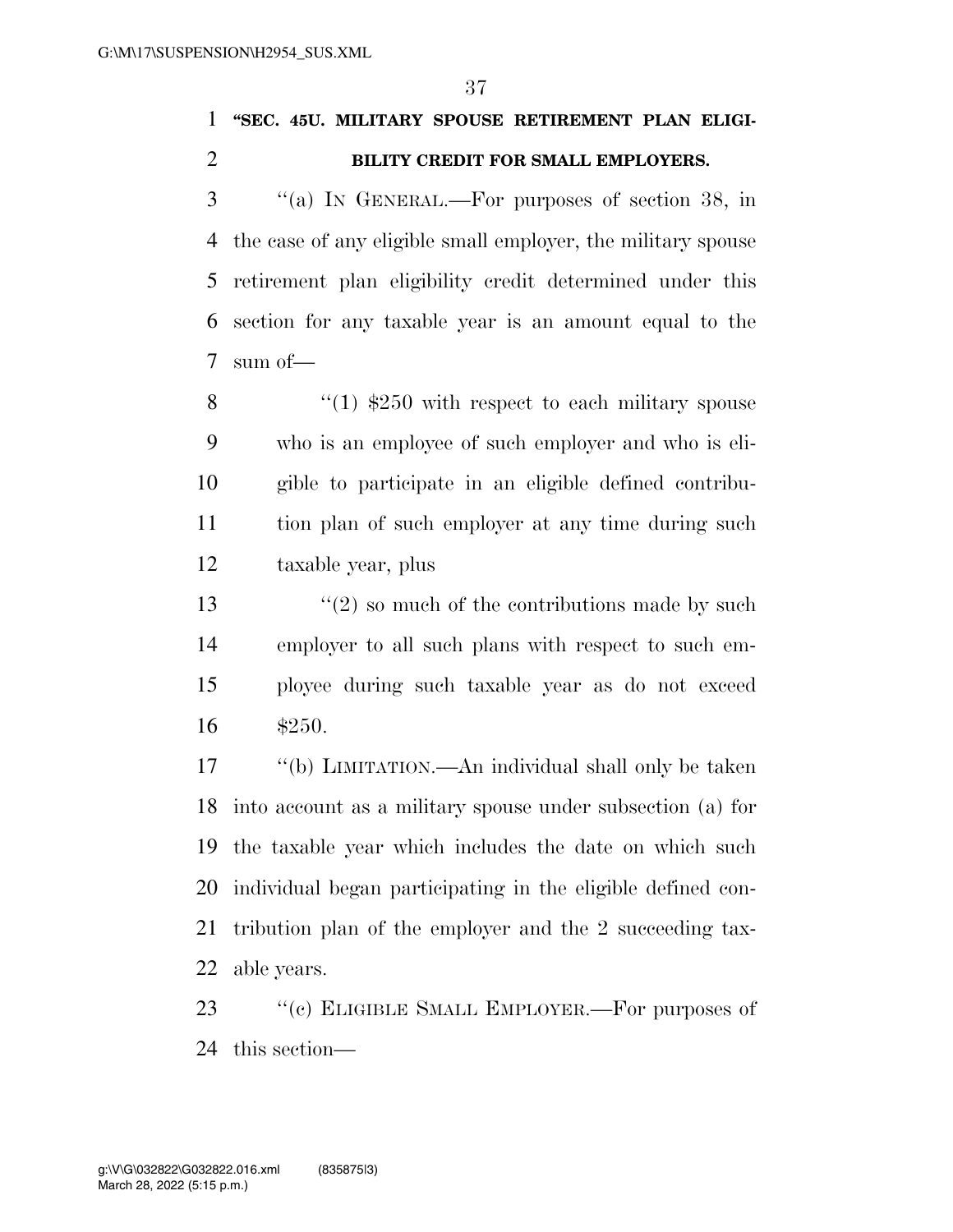1 "(1) IN GENERAL.—The term 'eligible small employer' means an eligible employer (as defined in 3 section  $408(p)(2)(C)(i)(I)).$ 

4 "(2) APPLICATION OF 2-YEAR GRACE PERIOD.— A rule similar to the rule of section  $408(p)(2)(C)(i)(II)$  shall apply for purposes of this section.

8 "(d) MILITARY SPOUSE.—For purposes of this sec-tion—

 $\frac{10}{10}$  IN GENERAL.—The term 'military spouse' means, with respect to any employer, any individual who is married (within the meaning of section 7703 as of the first date that the employee is employed by the employer) to an individual who is a member of 15 the uniformed services (as defined section  $101(a)(5)$  of title 10, United States Code). For purposes of this section, an employer may rely on an employee's certification that such employee's spouse is a mem- ber of the uniformed services if such certification provides the name, rank, and service branch of such spouse.

22 "(2) EXCLUSION OF HIGHLY COMPENSATED EMPLOYEES.—With respect to any employer, the term 'military spouse' shall not include any indi-vidual if such individual is a highly compensated em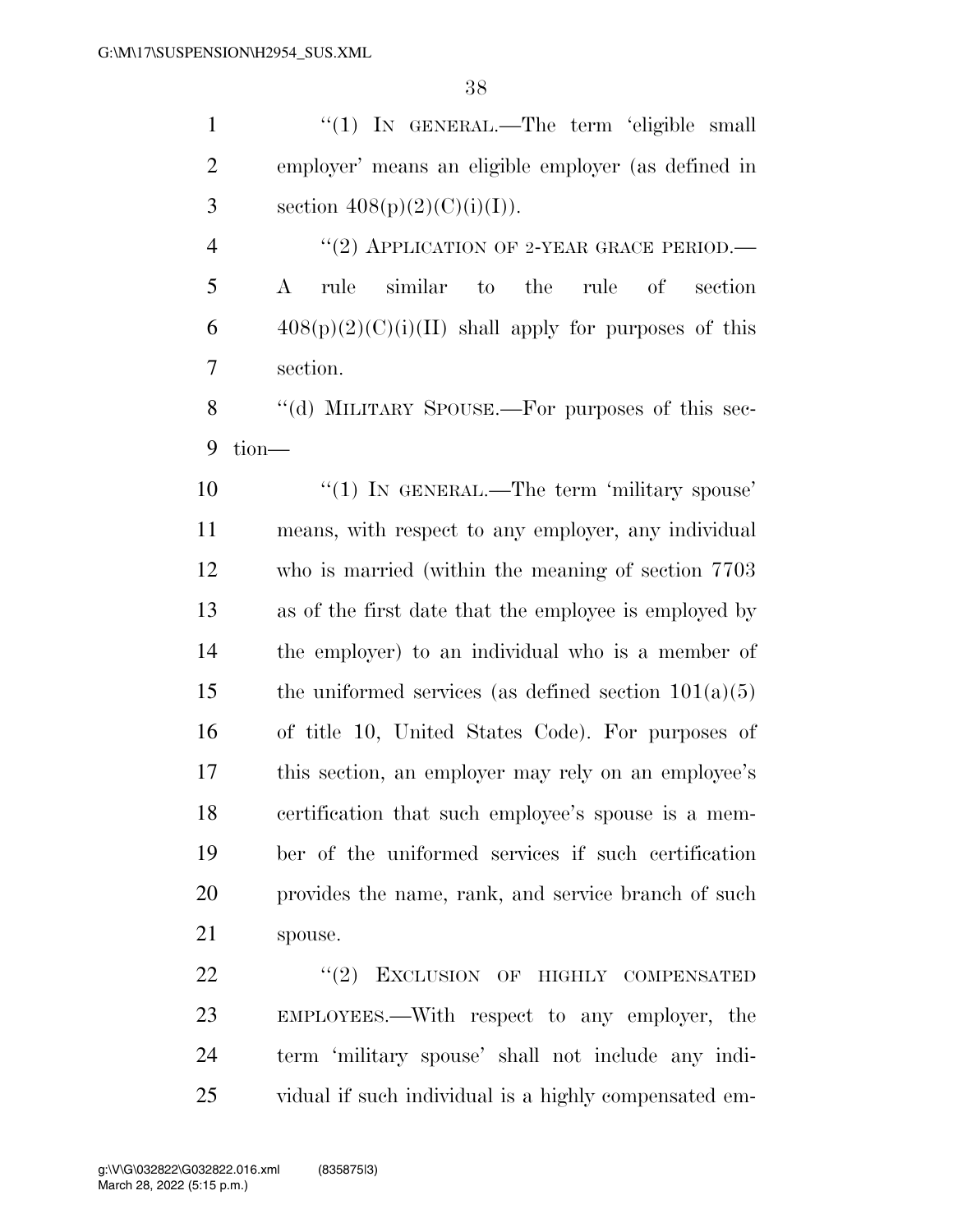ployee of such employer (within the meaning of sec-2 tion  $414(q)$ ).

 ''(e) ELIGIBLE DEFINED CONTRIBUTION PLAN.— For purposes of this section, the term 'eligible defined con- tribution plan' means, with respect to any eligible small employer, any defined contribution plan (as defined in sec- tion 414(i)) of such employer if, under the terms of such plan—

9 "(1) military spouses employed by such em- ployer are eligible to participate in such plan not 11 later than the date which is 2 months after the date on which such individual begins employment with such employer, and

 $\frac{14}{2}$  ''(2) military spouses who are eligible to partici-pate in such plan—

 $\langle (A) \rangle$  are immediately eligible to receive an amount of employer contributions under such plan which is not less the amount of such con- tributions that a similarly situated participant who is not a military spouse would be eligible to receive under such plan after 2 years of serv-ice, and

23 ''(B) immediately have a nonforfeitable right to the employee's accrued benefit derived from employer contributions under such plan.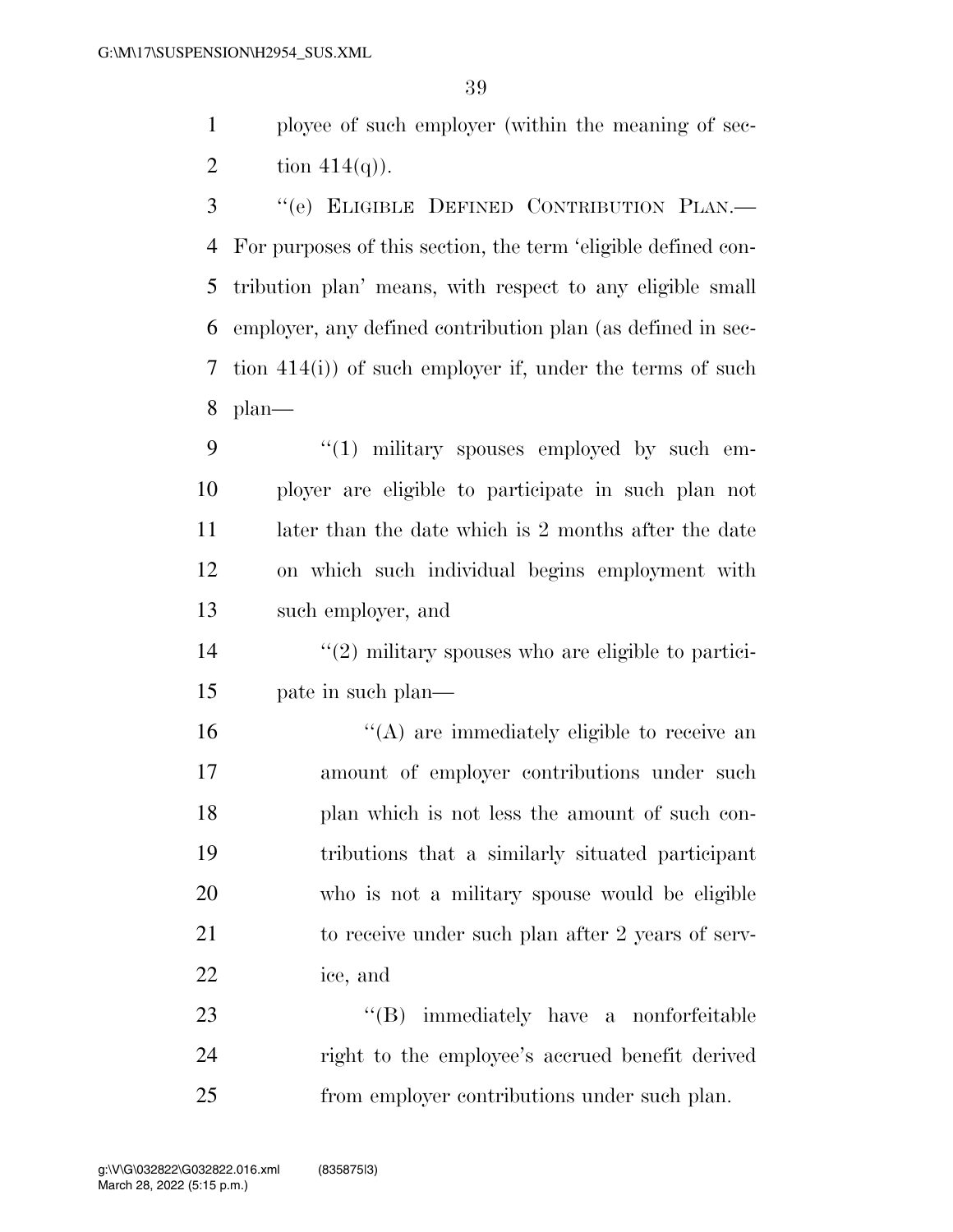''(f) AGGREGATION RULE.—All persons treated as a single employer under subsection (b), (c), (m), or (o) of section 414 shall be treated as one employer for purposes of this section.''.

 (b) CREDIT ALLOWED AS PART OF GENERAL BUSI- NESS CREDIT.—Section 38(b) of such Code is amended by striking ''plus'' at the end of paragraph (32), by strik- ing the period at the end of paragraph (33) and inserting '', plus'', and by adding at the end the following new para-graph:

11  $\frac{4}{34}$  in the case of an eligible small employer 12 (as defined in section  $45U(c)$ ), the military spouse retirement plan eligibility credit determined under 14 section  $45U(a)$ .".

 (c) SPECIFIED CREDIT FOR PURPOSES OF CER- TIFIED PROFESSIONAL EMPLOYER ORGANIZATIONS.— Section 3511(d)(2) of such Code is amended by redesig- nating subparagraphs (F), (G), and (H) as subparagraphs (G), (H), and (I), respectively, and by inserting after sub-paragraph (E) the following new subparagraph:

21 ''(F) section 45U (military spouse retire-ment plan eligibility credit),''.

 (d) CLERICAL AMENDMENT.—The table of sections for subpart D of part IV of subchapter A of chapter 1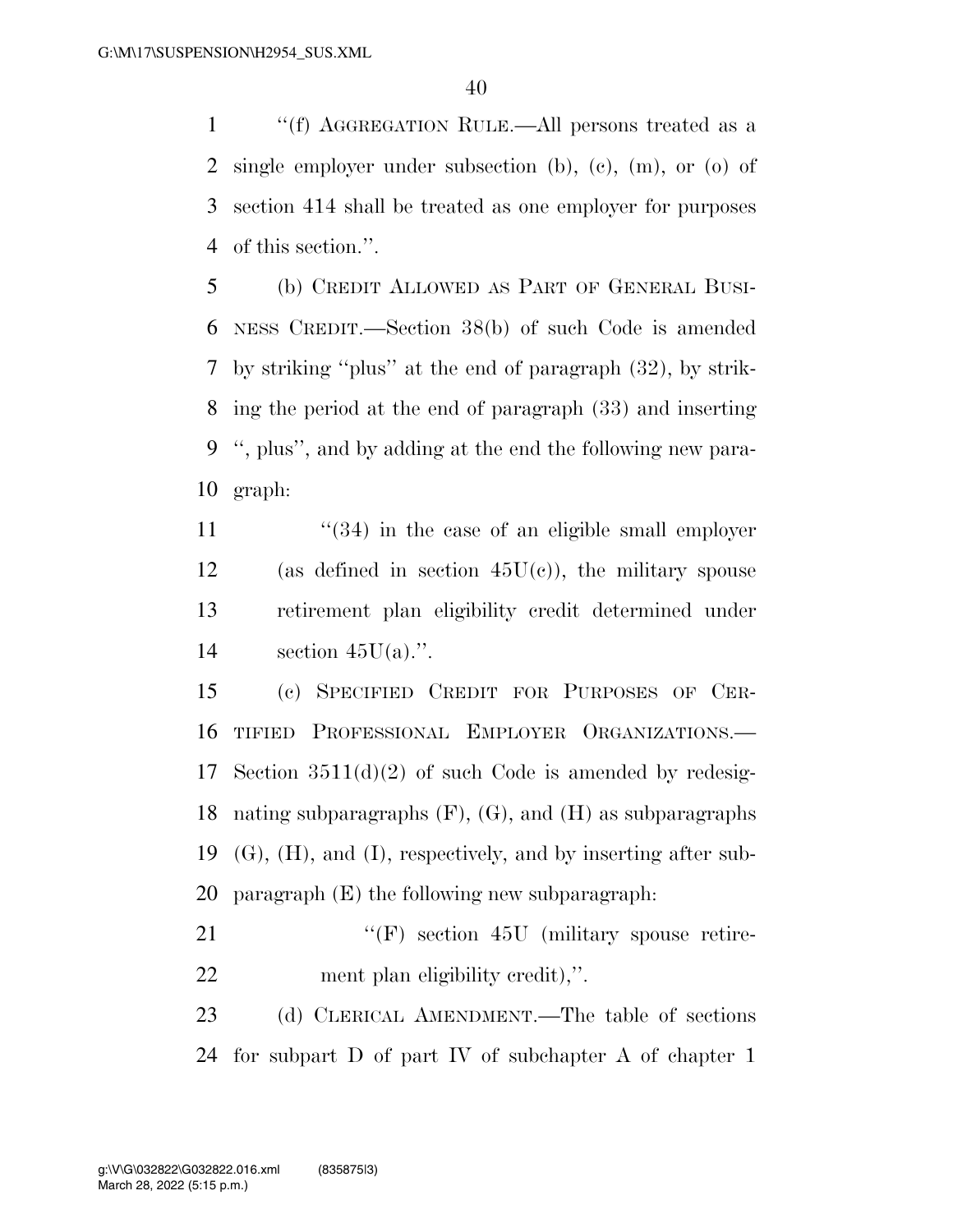of such Code is amended by adding at the end the fol-lowing new item:

 (e) EFFECTIVE DATE.—The amendments made by this section shall apply to taxable years beginning after the date of the enactment of this Act.

## **SEC. 114. SMALL IMMEDIATE FINANCIAL INCENTIVES FOR CONTRIBUTING TO A PLAN.**

 (a) IN GENERAL.—Subparagraph (A) of section 401(k)(4) of the Internal Revenue Code of 1986 is amend- ed by inserting ''(other than a de minimis financial incen-tive)'' after ''any other benefit''.

 (b) SECTION 403(b) PLANS.—Subparagraph (A) of section 403(b)(12) of such Code, as amended by the pre- ceding provisions of this Act, is amended by adding at the end the following: ''A plan shall not fail to satisfy clause (ii) solely by reason of offering a de minimis financial in- centive to employees to elect to have the employer make contributions pursuant to a salary reduction agreement.''.

 (c) EXEMPTION FROM PROHIBITED TRANSACTION RULES.—Subsection (d) of section 4975 of such Code is amended by striking ''or'' at the end of paragraph (22), by striking the period at the end of paragraph (23) and inserting '', or'', and by adding at the end the following new paragraph:

<sup>&#</sup>x27;'Sec. 45U. Military spouse retirement plan eligibility credit for small employers.''.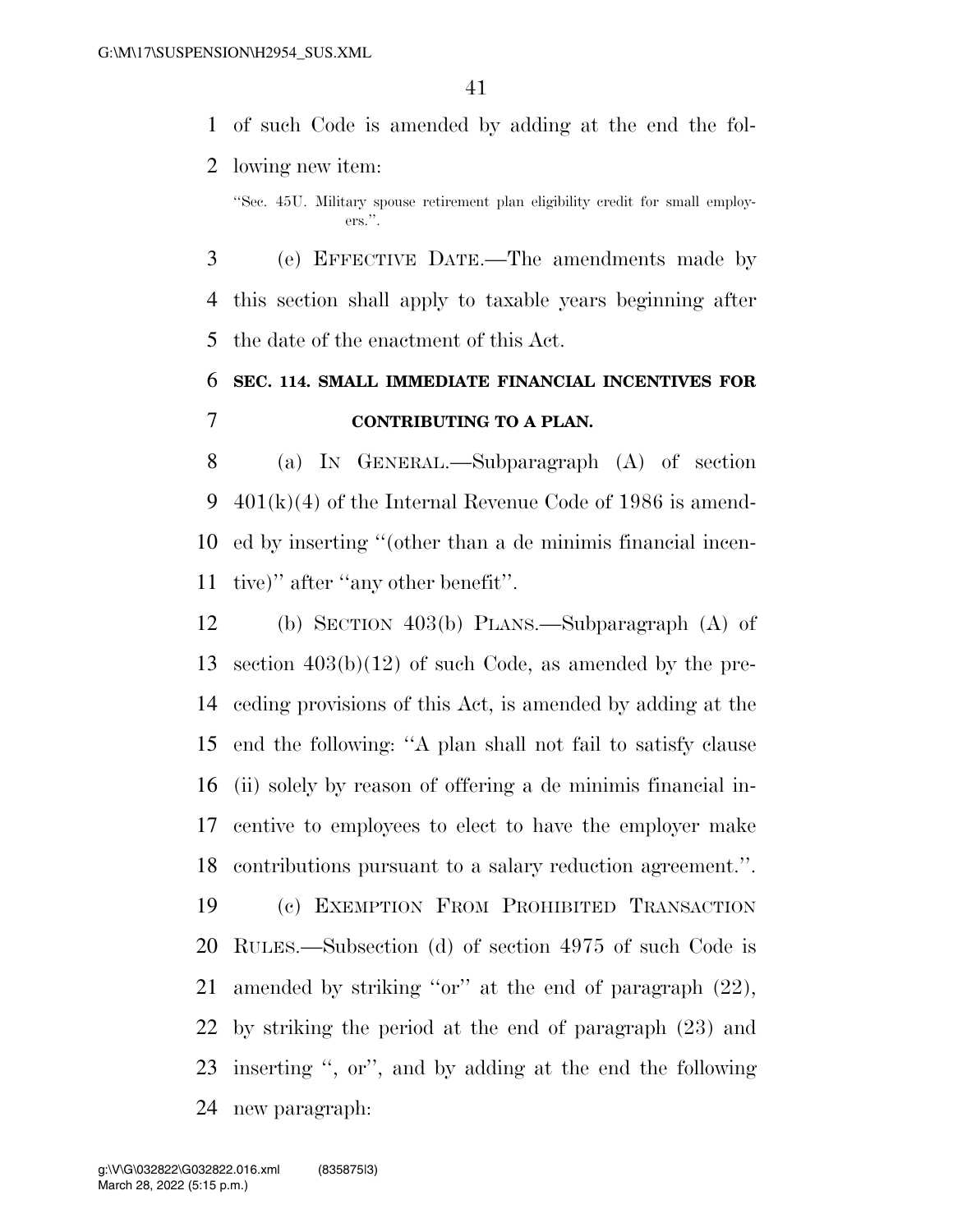$\frac{1}{24}$  the provision of a de minimis financial in-2 centive described in section  $401(k)(4)(A)$ .".

 (d) AMENDMENT OF EMPLOYEE RETIREMENT IN- COME SECURITY ACT OF 1974.—Subsection (b) of section 408 of the Employee Retirement Income Security Act of 1974 (29 U.S.C. 1108(b)) is amended by adding at the end the following new paragraph:

8  $\frac{1}{21}$  The provision of a de minimis financial 9 incentive described in section  $401(k)(4)(A)$  or sec-10 tion  $403(b)(12)(A)$  of the Internal Revenue Code of 1986.''.

 (e) EFFECTIVE DATE.—The amendments made by this section shall apply with respect to plan years begin-ning after the date of enactment of this Act.

#### **SEC. 115. SAFE HARBOR FOR CORRECTIONS OF EMPLOYEE ELECTIVE DEFERRAL FAILURES.**

 (a) IN GENERAL.—Section 414 of the Internal Rev- enue Code of 1986 is amended by adding at the end the following new subsection:

 ''(aa) CORRECTING AUTOMATIC CONTRIBUTION ER-RORS.—

22 "(1) In GENERAL.—Any plan or arrangement shall not fail to be treated as a plan described in sections 401(a), 403(b), 408, or 457(b), as applica-ble, solely by reason of a corrected error.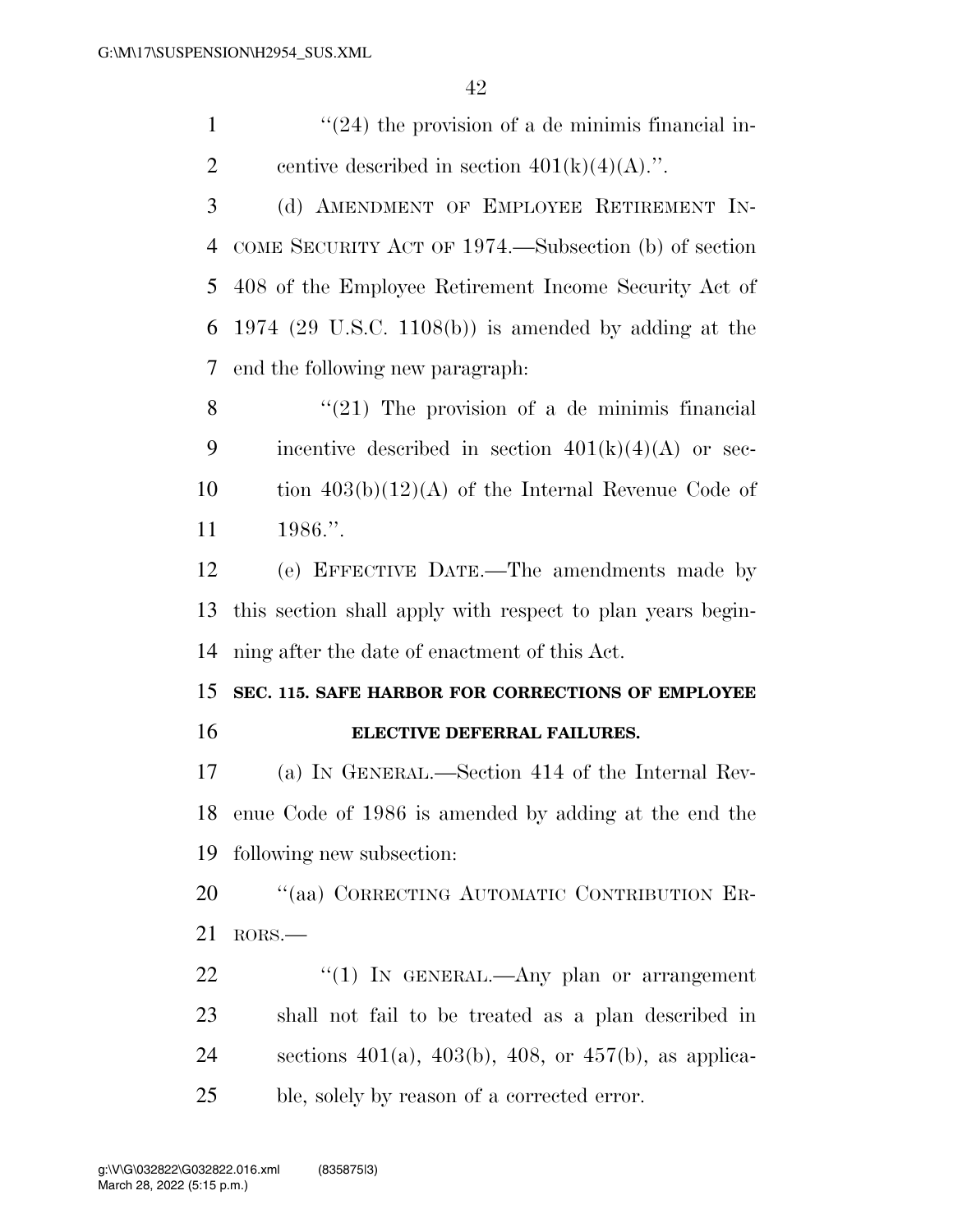| $\mathbf{1}$   | "(2) CORRECTED ERROR DEFINED. For pur-                 |
|----------------|--------------------------------------------------------|
| $\overline{2}$ | poses of this subsection, the term 'corrected error'   |
| 3              | means a reasonable administrative error in imple-      |
| $\overline{4}$ | menting an automatic enrollment or automatic esca-     |
| 5              | lation feature in accordance with the terms of an eli- |
| 6              | gible automatic contribution arrangement (as de-       |
| $\overline{7}$ | fined under subsection $(w)(3)$ , provided that such   |
| 8              | implementation error—                                  |
| 9              | "(A) is corrected by the date that is $9\frac{1}{2}$   |
| 10             | months after the end of the plan year during           |
| 11             | which the error occurred,                              |
| 12             | $\lq\lq (B)$ is corrected in a manner that is fa-      |
| 13             | vorable to the participant, and                        |
| 14             | $\lq\lq$ (C) is of a type which is so corrected for    |
| 15             | all similarly situated participants in a non-          |
| 16             | discriminatory manner.                                 |
| 17             | Such correction may occur before or after the partic-  |
| 18             | ipant has terminated employment and may occur          |
| 19             | without regard to whether the error is identified by   |
| 20             | the Secretary.                                         |
| 21             | "(3) REGULATIONS AND GUIDANCE FOR FAVOR-               |
| 22             | ABLE CORRECTION METHODS.—The Secretary shall,          |
| 23             | by regulations or other guidance of general applica-   |
| 24             | bility, specify the correction methods that are in a   |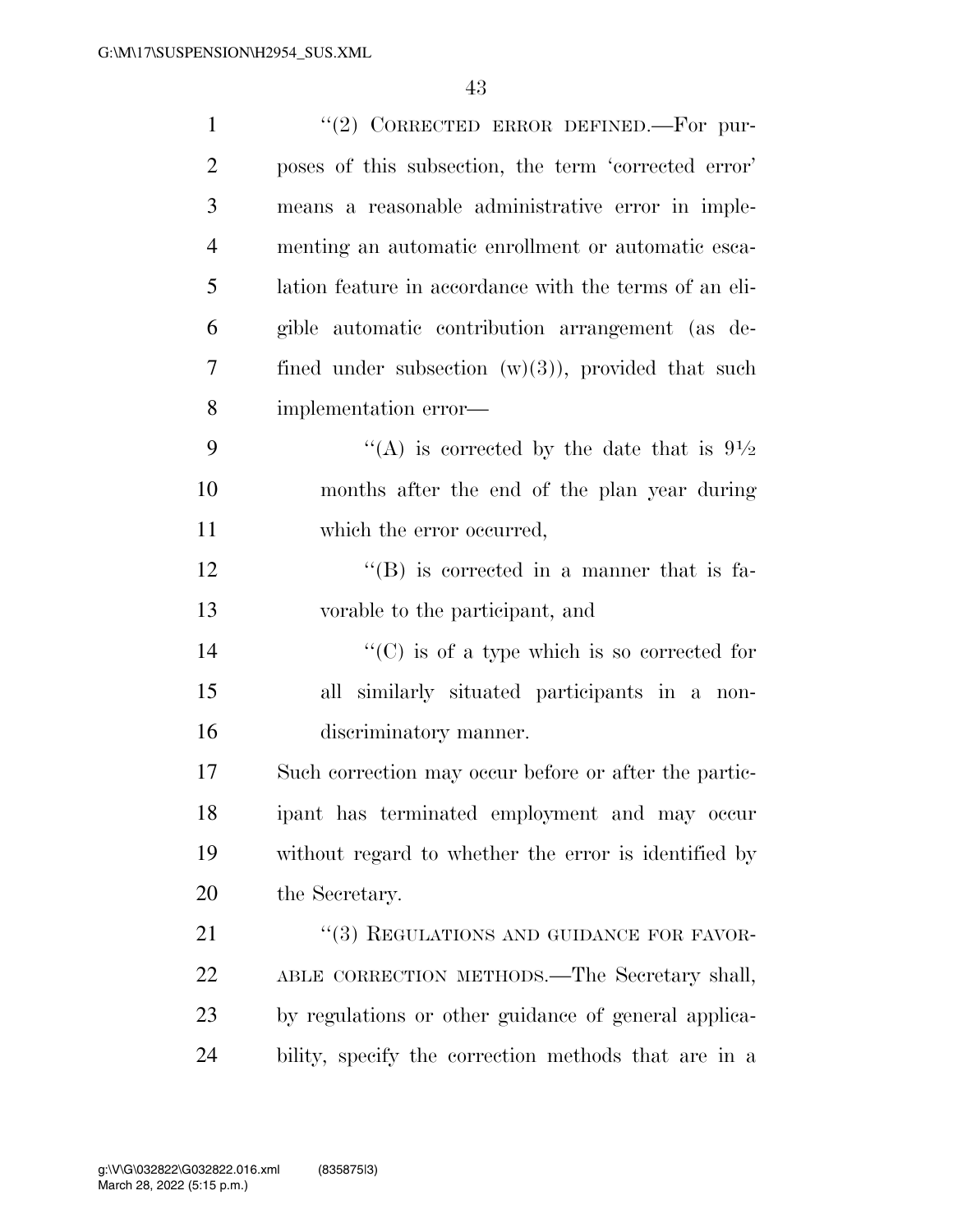manner favorable to the participant for purposes of 2 paragraph  $(2)(B)$ .".

 (b) EFFECTIVE DATE.—The amendment made by this section shall apply with respect to any errors with respect to which the date referred to in section 414(aa) (as added by this section) is after the date of enactment of this Act.

#### **SEC. 116. IMPROVING COVERAGE FOR PART-TIME WORK-ERS.**

 (a) IN GENERAL.—Section 202 of the Employee Re- tirement Income Security Act of 1974 (29 U.S.C. 1052) is amended by adding at the end the following new sub-section:

 ''(c) SPECIAL RULE FOR CERTAIN PART-TIME EM-PLOYEES.—

16 "(1) In GENERAL.—A pension plan that in- cludes either a qualified cash or deferred arrange- ment (as defined in section 401(k) of the Internal Revenue Code of 1986) or a salary reduction agree- ment (as described in section 403(b) of such Code) shall not require, as a condition of participation in the arrangement or agreement, that an employee complete a period of service with the employer (or employers) maintaining the plan extending beyond the close of the earlier of—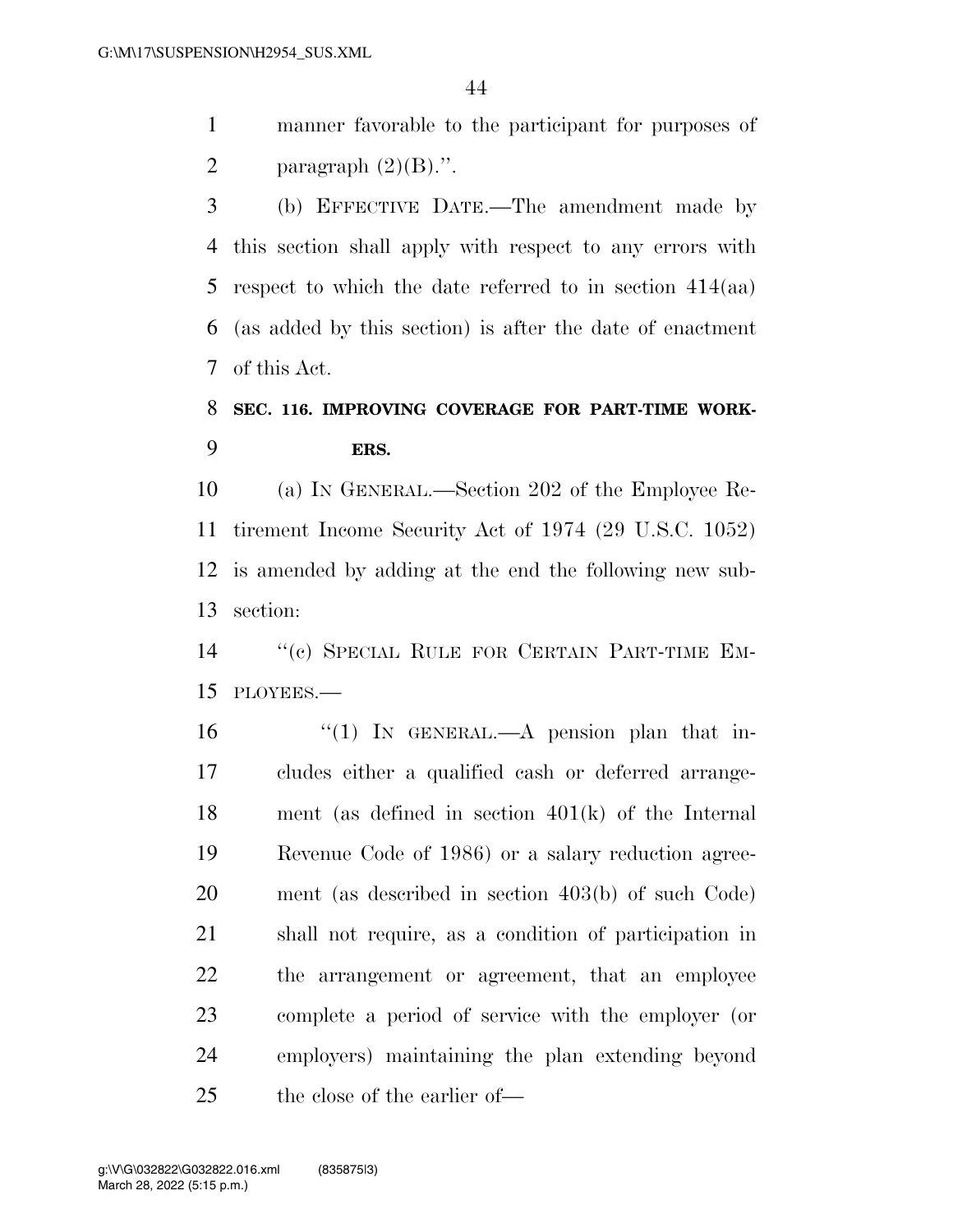| $\mathbf{1}$   | $\lq\lq$ the period permitted under subsection         |
|----------------|--------------------------------------------------------|
| $\overline{2}$ | $(a)(1)$ (determined without regard to subpara-        |
| 3              | graph $(B)(i)$ thereof); or                            |
| $\overline{4}$ | $\lq$ (B) the first 24-month period—                   |
| 5              | $\lq\lq$ consisting of 2 consecutive 12-               |
| 6              | month periods during each of which the                 |
| 7              | employee has at least 500 hours of service;            |
| 8              | and                                                    |
| 9              | "(ii) by the close of which the em-                    |
| 10             | ployee has attained the age of 21.                     |
| 11             | "(2) EXCEPTION.—Paragraph $(1)(B)$ shall not           |
| 12             | apply to any employee described in section $410(b)(3)$ |
| 13             | of the Internal Revenue Code of 1986.                  |
| 14             | $``(3)$ COORDINATION WITH OTHER RULES.—                |
| 15             | "(A) IN GENERAL.—In the case of employ-                |
| 16             | ees who are eligible to participate in the ar-         |
| 17             | rangement or agreement solely by reason of             |
| 18             | paragraph $(1)(B)$ :                                   |
| 19             | "(i) EXCLUSIONS.—An employer may                       |
| <b>20</b>      | elect to exclude such employees from the               |
| 21             | application of subsections $(a)(4)$ , $(k)(3)$ ,       |
| 22             | $(k)(12)$ , $(k)(13)$ , and $(m)(2)$ of section 401    |
| 23             | of the Internal Revenue Code of 1986 and               |
| 24             | section $410(b)$ of such Code.                         |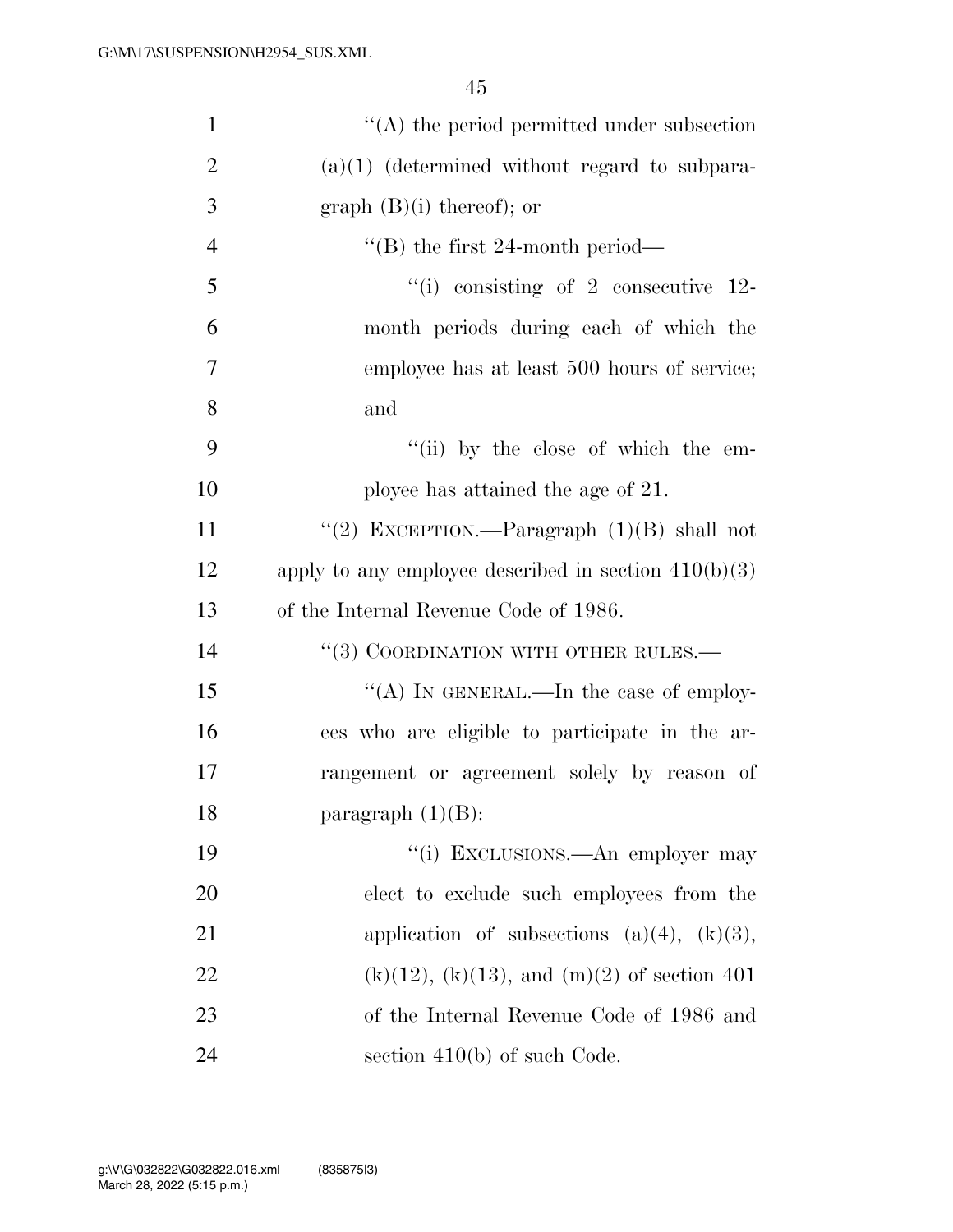| $\mathbf{1}$   | "(ii) NONDISCRIMINATION RULES.-                          |
|----------------|----------------------------------------------------------|
| $\overline{2}$ | Notwithstanding paragraph (1), section                   |
| 3              | $401(k)(15)(B)(i)(I)$ of such Code shall                 |
| $\overline{4}$ | apply.                                                   |
| 5              | "(iii) TIME OF PARTICIPATION.—The                        |
| 6              | rules of subsection $(a)(4)$ shall apply to              |
| $\overline{7}$ | such employees.                                          |
| 8              | "(B) TOP-HEAVY RULES.—An employer                        |
| 9              | may elect to exclude all employees who are eligi-        |
| 10             | ble to participate in a plan maintained by the           |
| 11             | employer solely by reason of paragraph $(1)(B)$          |
| 12             | from the application of the vesting and benefit          |
| 13             | requirements under subsections (b) and (c) of            |
| 14             | section 416 of the Internal Revenue Code of              |
| 15             | 1986.                                                    |
| 16             | "(4) 12-MONTH PERIOD.—For purposes of this               |
| 17             | subsection, 12-month periods shall be determined in      |
| 18             | the same manner as under the last sentence of sub-       |
| 19             | section (a)(3)(A), except that 12-month periods be-      |
| 20             | ginning before January 1, 2021, shall not be taken       |
| 21             | into account."                                           |
| 22             | (b) VESTING.—Section $203(b)$ of the Employee Re-        |
| 23             | tirement Income Security Act of 1974 (29 U.S.C.          |
| 24             | $1053(a)$ ) is amended by redesignating paragraph (4) as |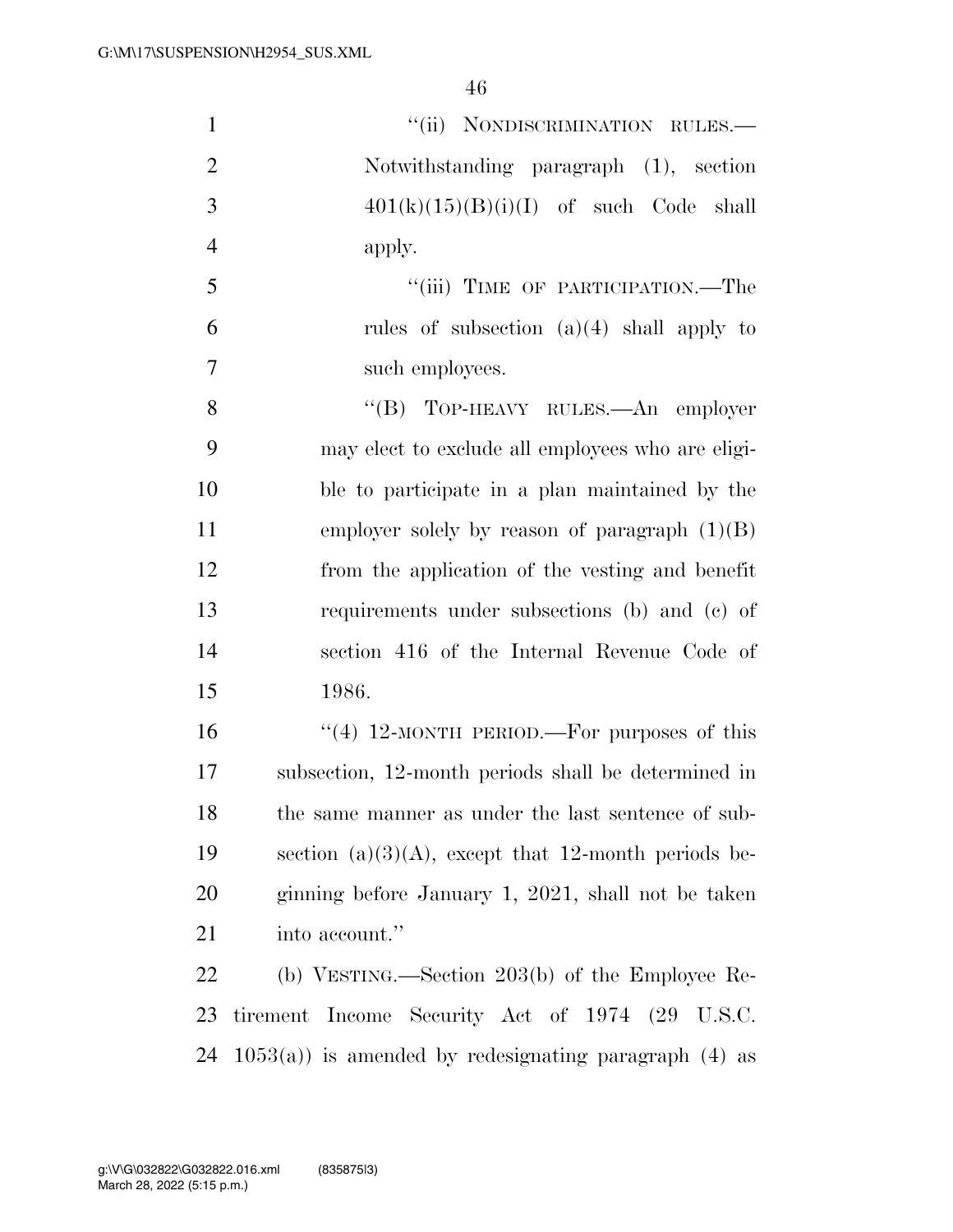paragraph (5) and by inserting after paragraph (3) the following new paragraph:

- 3 "(4) PART-TIME EMPLOYEES.—For purposes of determining whether an employee who is eligible to participate in a qualified cash or deferred arrange- ment or a salary reduction agreement under a plan 7 solely by reason of section  $202(c)(1)(B)$  has a non-forfeitable right to employer contributions—
- ''(A) except as provided in subparagraph (B), each 12-month period for which the em- ployee has at least 500 hours of service shall be treated as a year of service; and
- ''(B) paragraph (3) shall be applied by substituting 'at least 500 hours of service' for 'more than 500 hours of service' in subpara-16 graph (A) thereof.
- For purposes of this paragraph, 12-month periods shall be determined in the same manner as under 19 the last sentence of section  $202(a)(3)(A)$ , except that 12-month periods beginning before January 1, 2021, shall not be taken into account.''.

 (c) REDUCTION IN PERIOD SERVICE REQUIREMENT FOR QUALIFIED CASH AND DEFERRED ARRANGE-24 MENTS.—Section  $401(k)(2)(D)(ii)$  of the Internal Revenue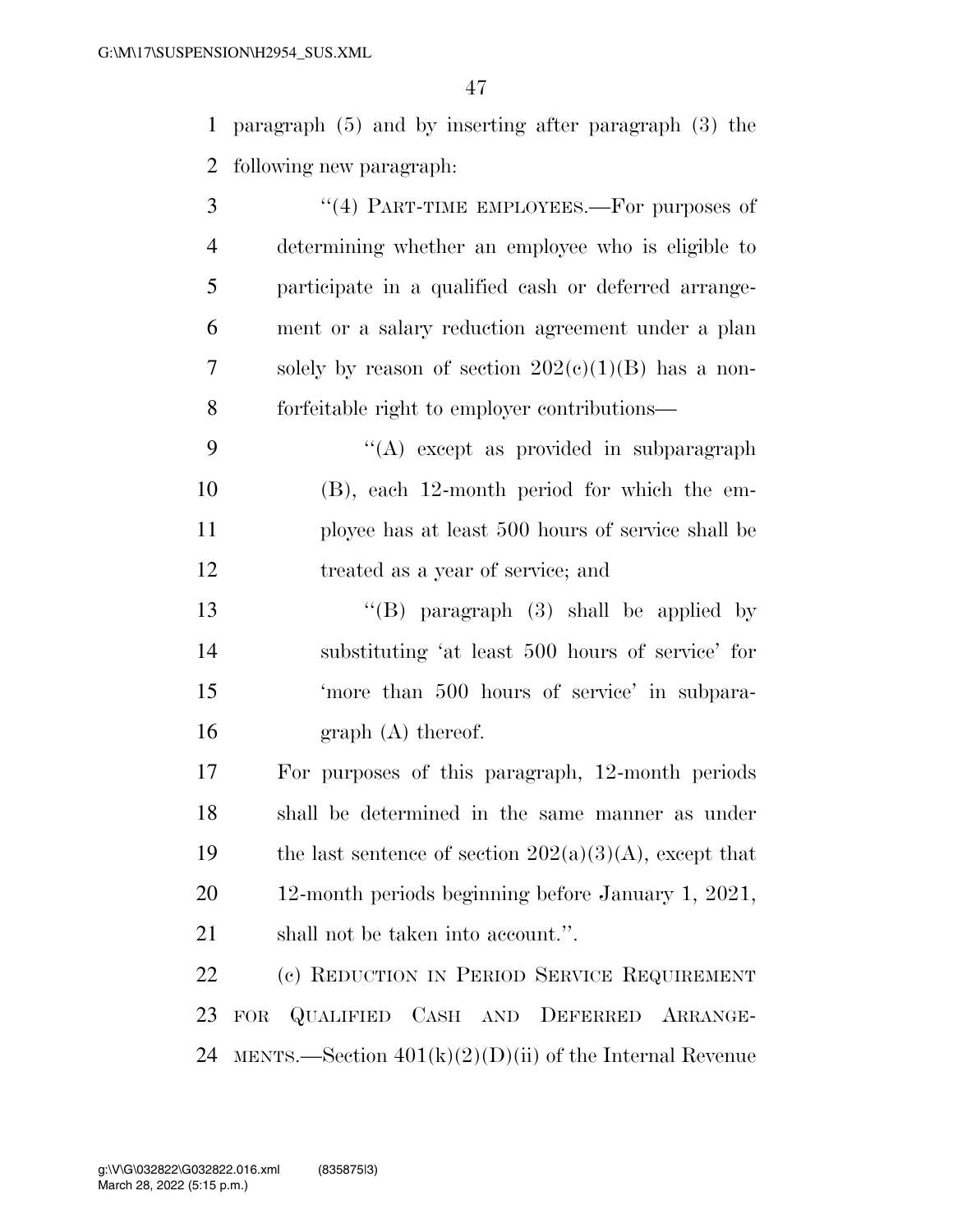Code of 1986 is amended by striking ''3'' and inserting  $2 \t\t\t\t\t\t``2".$ 

 (d) PRE-2021 SERVICE.—Section 112(b) of the Set- ting Every Community Up for Retirement Enhancement Act of 2019 (26 U.S.C. 401 note) is amended by striking 6 "section  $401(k)(2)(D)(ii)$ " and inserting "paragraphs"  $(2)(D)(ii)$  and  $(15)(B)(iii)$  of section  $401(k)$ ".

(e) EFFECTIVE DATES.—

 (1) IN GENERAL.—Except as provided in para- graph (2), the amendments made by this section shall apply to plan years beginning after December 31, 2022.

 (2) SUBSECTION (d).—The amendment made by subsection (d) shall take effect as if included in the enactment of section 112 of the Setting Every Community Up for Retirement Enhancement Act of 2019.

**SEC. 117. DEFERRAL OF TAX FOR CERTAIN SALES OF EM-**

 **PLOYER STOCK TO EMPLOYEE STOCK OWN- ERSHIP PLAN SPONSORED BY S CORPORA-TION.** 

22 (a) IN GENERAL.—Section  $1042(c)(1)(A)$  of the In- ternal Revenue Code of 1986 is amended by striking ''do- mestic C corporation'' and inserting ''domestic corpora-tion''.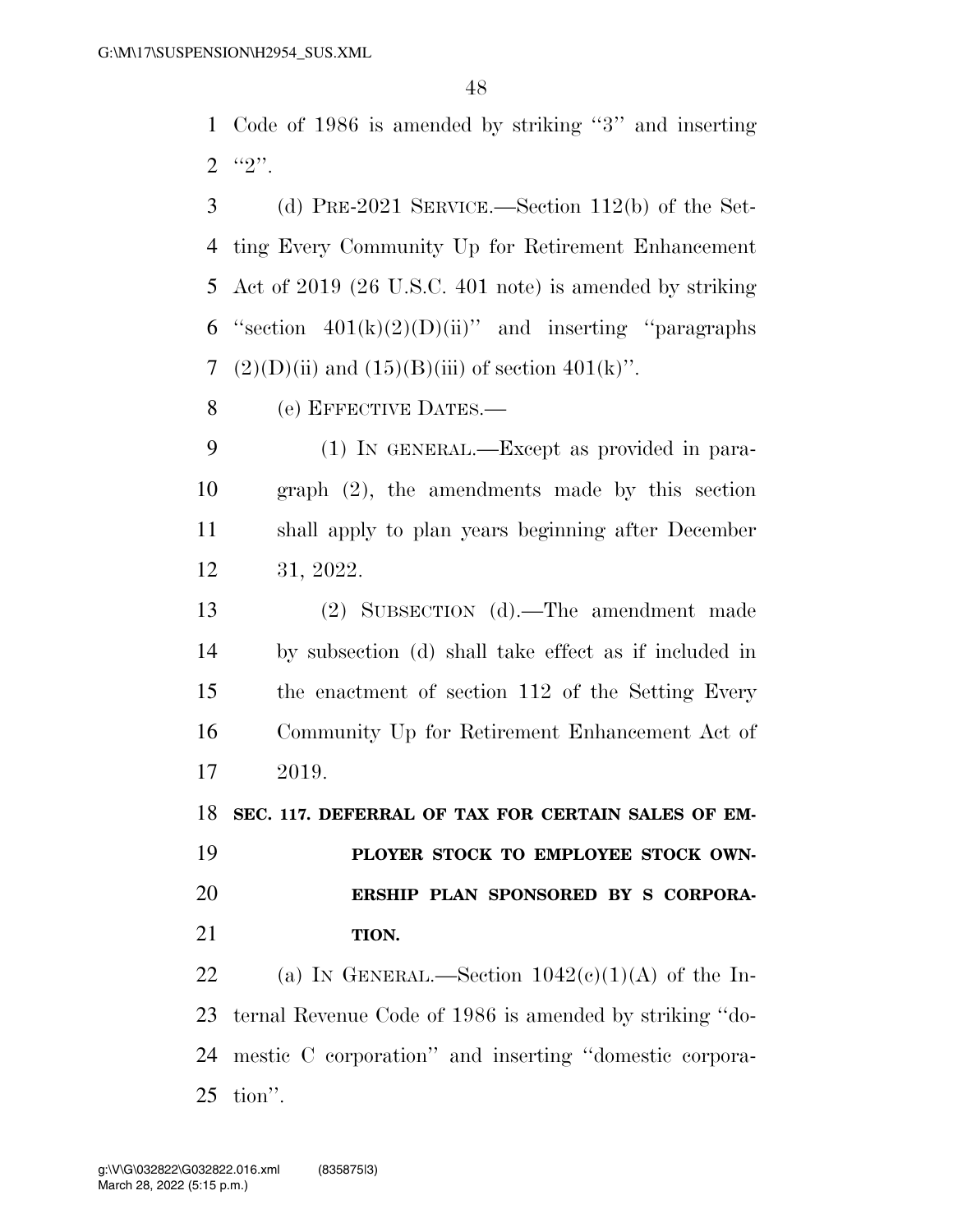(b) 10 PERCENT LIMITATION ON APPLICATION OF GAIN ON SALE OF S CORPORATION STOCK.—Section 1042 of such Code is amended by adding at the end the following new subsection:

 ''(h) APPLICATION OF SECTION TO SALE OF STOCK IN S CORPORATION.—In the case of the sale of qualified securities of an S corporation, the election under sub- section (a) may be made with respect to not more than 10 percent of the amount realized on such sale for pur- poses of determining the amount of gain not recognized and the extent to which (if at all) the amount realized on such sale exceeds the cost of qualified replacement property. The portion of adjusted basis that is properly allocable to the portion of the amount realized with respect to which the election is made under this subsection shall be taken into account for purposes of the preceding sen-tence.''.

 (c) EFFECTIVE DATE.—The amendments made by this section shall apply to sales after December 31, 2027. **SEC. 118. CERTAIN SECURITIES TREATED AS PUBLICLY TRADED IN CASE OF EMPLOYEE STOCK OWN-ERSHIP PLANS.** 

23 (a) IN GENERAL.—Section  $401(a)(35)$  of the Internal Revenue Code of 1986 is amended by adding at the end the following new subparagraph: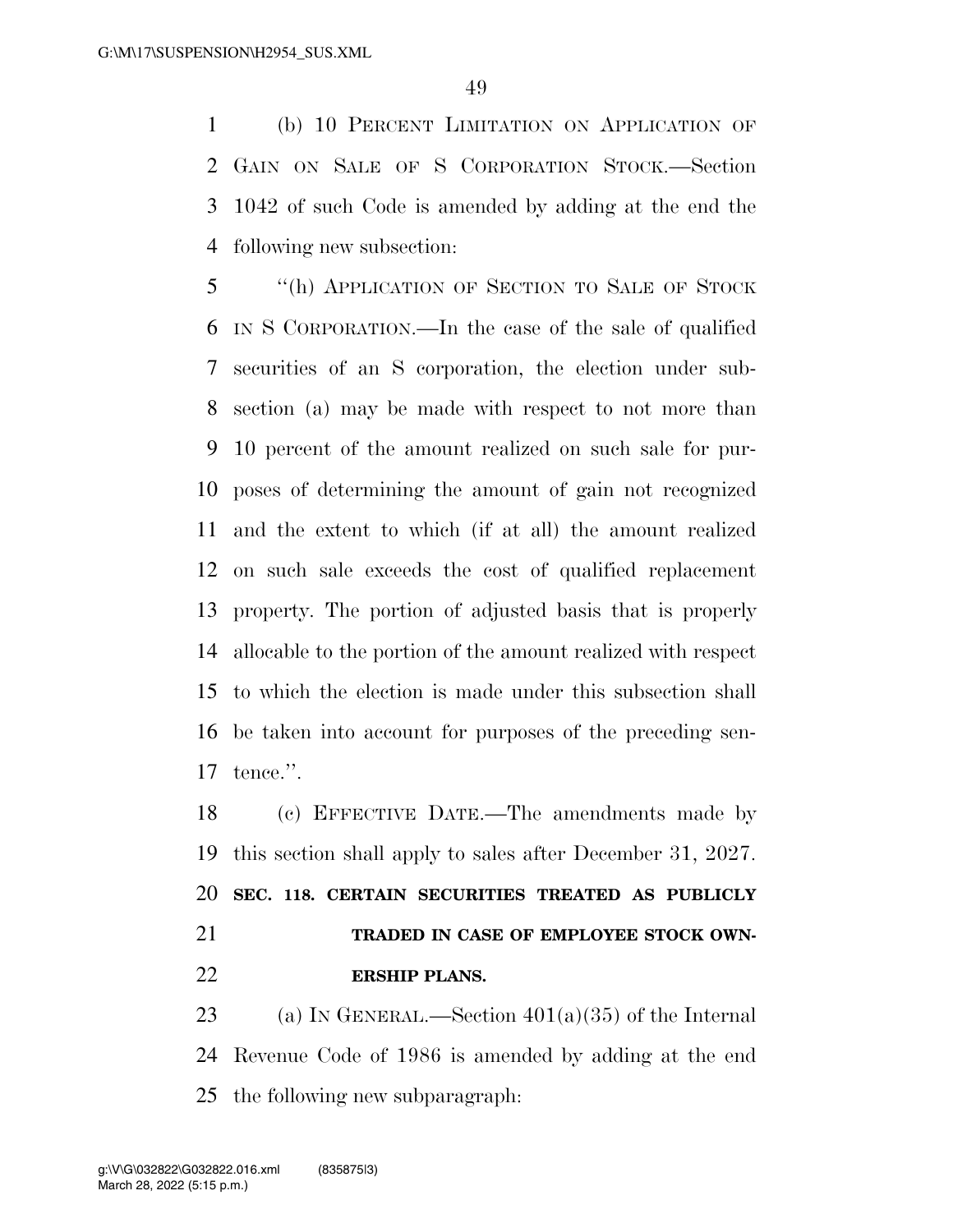| $\mathbf{1}$   | $\lq\lq(\mathrm{I})$ ESOP RULES RELATING TO PUBLICLY |
|----------------|------------------------------------------------------|
| $\overline{2}$ | TRADED SECURITIES.—In the case of an appli-          |
| 3              | cable defined contribution plan which is an em-      |
| $\overline{4}$ | ployee stock ownership plan, an employer secu-       |
| 5              | rity shall be treated as described in subpara-       |
| 6              | graph $(G)(v)$ if—                                   |
| 7              | "(i) the security is the subject of                  |
| 8              | priced quotations by at least 4 dealers,             |
| 9              | published and made continuously available            |
| 10             | on an interdealer quotation system (as               |
| 11             | such term is used in section 13 of the Se-           |
| 12             | curities Exchange Act of 1934) which has             |
| 13             | made the request described in section $6(j)$         |
| 14             | of such Act to be treated as an alternative          |
| 15             | trading system,                                      |
| 16             | "(ii) the security is not a penny stock              |
| 17             | (as defined by section $3(a)(51)$ of such            |
| 18             | Act),                                                |
| 19             | "(iii) the security is issued by a cor-              |
| 20             | poration which is not a shell company (as            |
| 21             | such term is used in section $4(d)(6)$ of the        |
| 22             | Securities Act of 1933), a blank check               |
| 23             | company (as defined in section $7(b)(3)$ of          |
| 24             | such Act), or subject to bankruptcy pro-             |
| 25             | ceedings,                                            |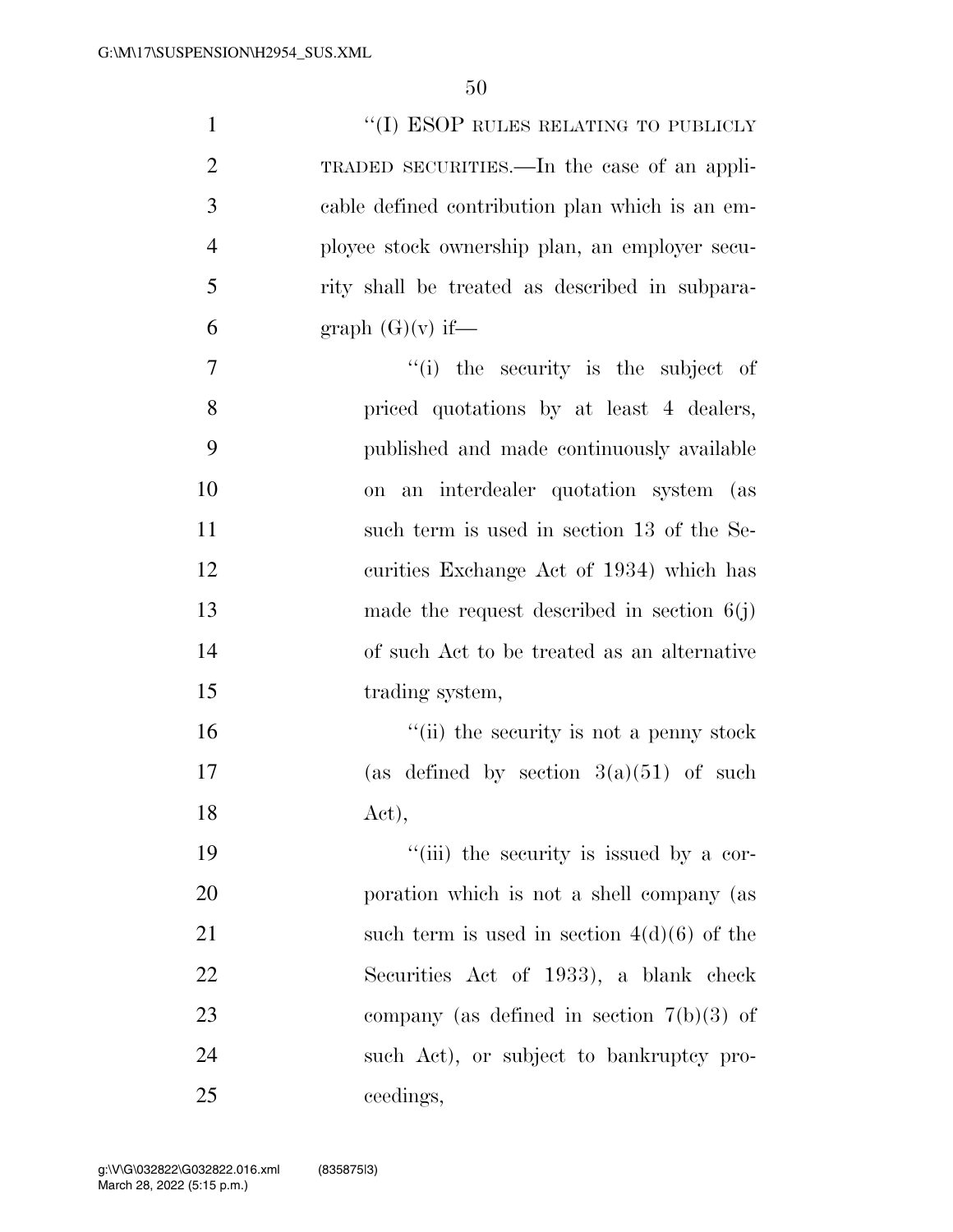| $\mathbf{1}$   | "(iv) the security has a public float          |
|----------------|------------------------------------------------|
| $\overline{2}$ | (as such term is used in section $240.12b$     |
| 3              | 2 of title 17, Code of Federal Regulations)    |
| $\overline{4}$ | which has a fair market value of at least      |
| 5              | $$1,000,000$ and constitutes at least 10 per-  |
| 6              | cent of the total shares issued and out-       |
| $\tau$         | standing.                                      |
| 8              | $f'(v)$ in the case of a security issued       |
| 9              | by a domestic corporation, the issuer pub-     |
| 10             | lishes, not less frequently than annually, fi- |
| 11             | nancial statements audited by an inde-         |
| 12             | pendent auditor registered with the Public     |
| 13             | Company Accounting Oversight Board es-         |
| 14             | tablished under the Sarbanes-Oxley Act of      |
| 15             | $2002$ , and                                   |
| 16             | "(vi) in the case of a security issued         |
| 17             | by a foreign corporation, the security is      |
| 18             | represented by a depositary share (as de-      |
| 19             | fined under section $240.12b-2$ of title 17,   |
| 20             | Code of Federal Regulations), or is issued     |
| 21             | by a foreign corporation incorporated in       |
| 22             | Canada and readily tradeable on an estab-      |
| 23             | lished securities market in Canada, and        |
| 24             | the issuer—                                    |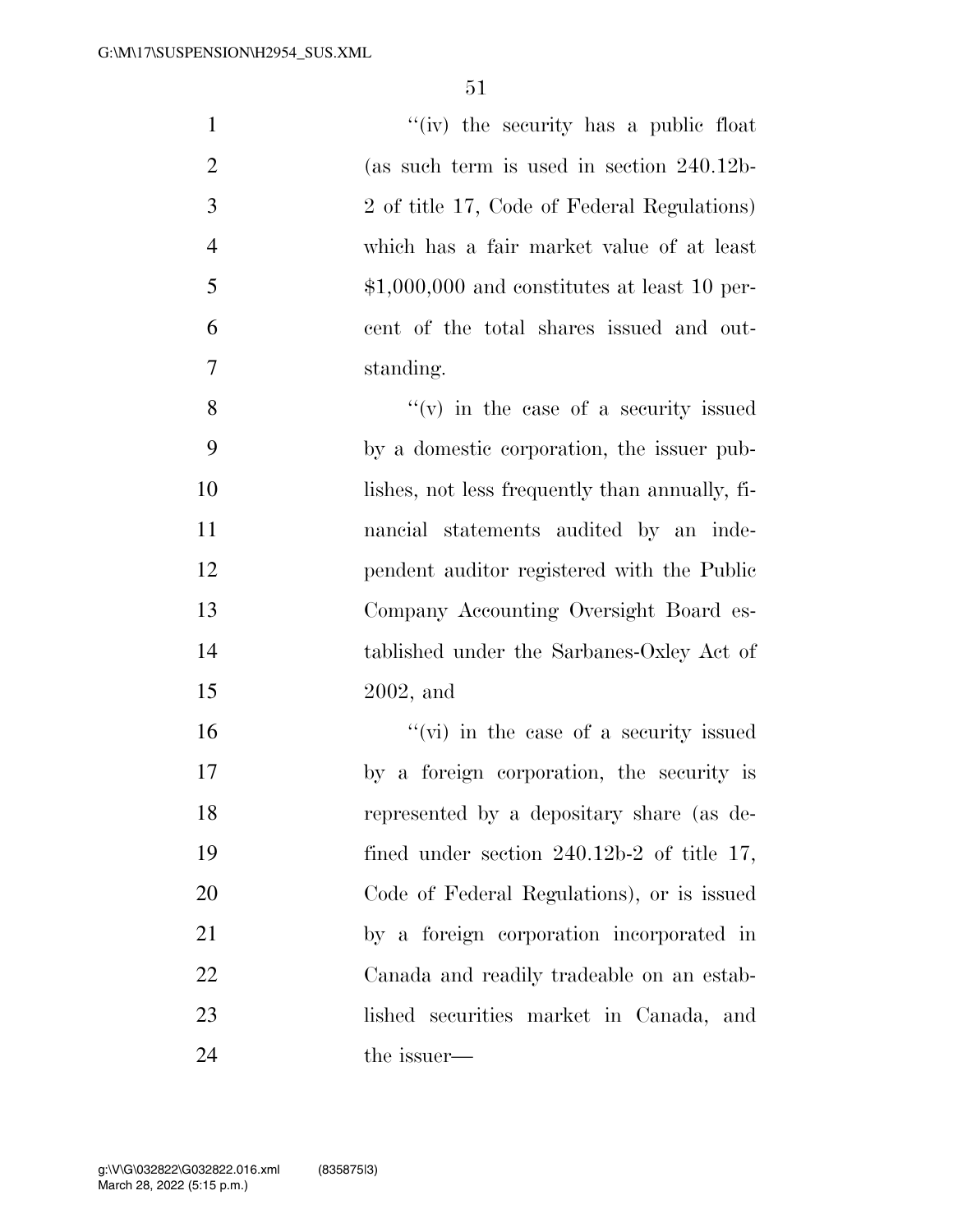$''(I)$  is subject to, and in compli- ance with, the reporting requirements of section 13 or 15(d) of the Securi-4 ties Exchange Act of 1934 (15 U.S.C. 5 78m or  $78o(d)$ ,  $^{\circ}$  (II) is subject to, and in compli- ance with, the reporting requirements of section 230.257 of title 17, Code of Federal Regulations, or  $\frac{10}{10}$  is exempt from such re-11 quirements under section 240.12g3– 12 2(b) of title 17, Code of Federal Reg- ulations.''. (b) EFFECTIVE DATE.—The amendments made by this section shall apply to plan years beginning after De- cember 31, 2027. **TITLE II—PRESERVATION OF**  18 **INCOME SEC. 201. REMOVE REQUIRED MINIMUM DISTRIBUTION BARRIERS FOR LIFE ANNUITIES.**  21 (a) IN GENERAL.—Section  $401(a)(9)$  of the Internal Revenue Code of 1986 is amended by adding at the end the following new subparagraph: 24 "(J) CERTAIN INCREASES IN PAYMENTS UNDER A COMMERCIAL ANNUITY.—Nothing in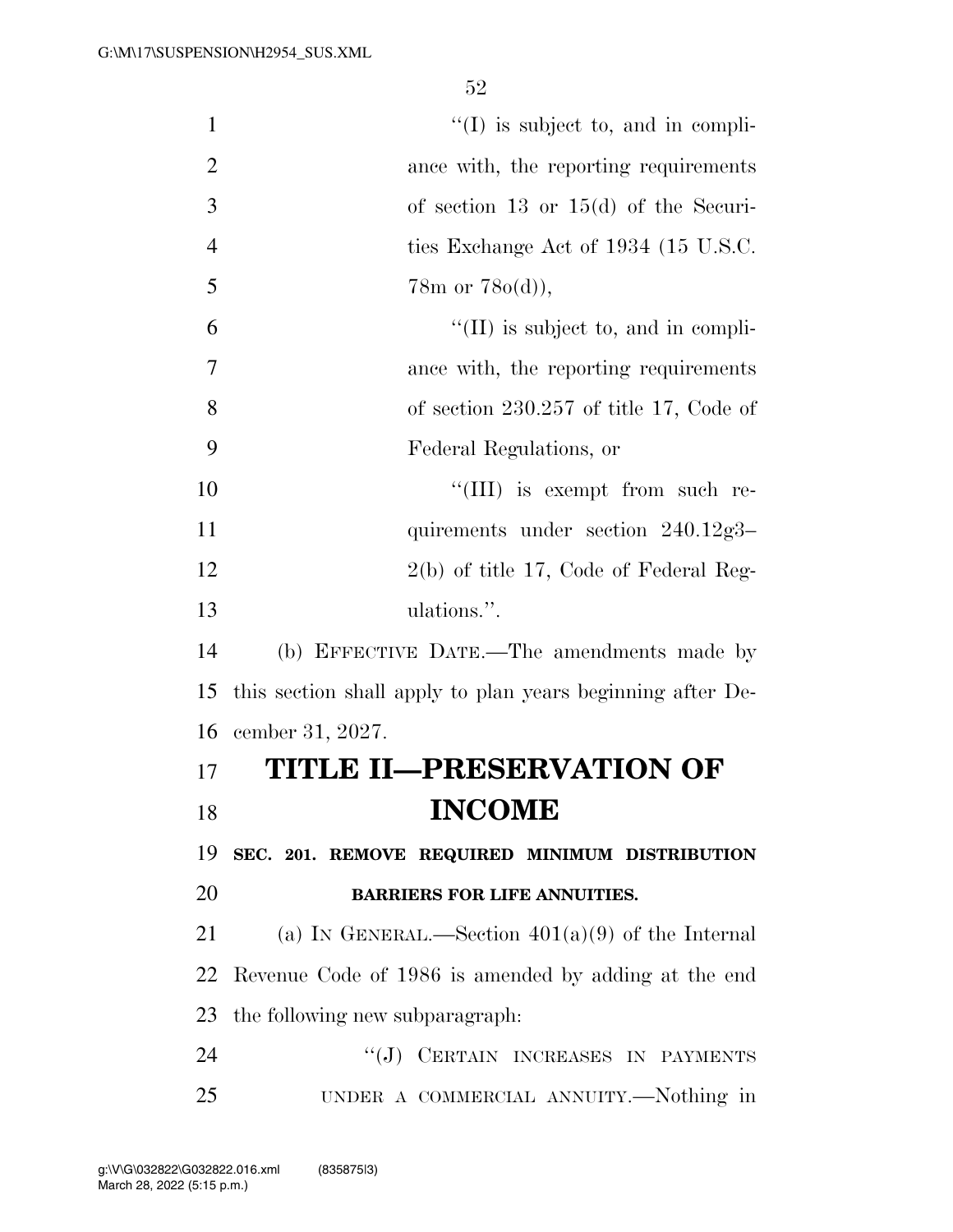| $\mathbf{1}$   | this section shall prohibit a commercial annuity    |
|----------------|-----------------------------------------------------|
| $\overline{2}$ | (within the meaning of section $3405(e)(6)$ ) that  |
| 3              | is issued in connection with any eligible retire-   |
| $\overline{4}$ | ment plan (within the meaning of section            |
| 5              | $402(c)(8)(B)$ , other than a defined benefit plan) |
| 6              | from providing one or more of the following         |
| 7              | types of payments on or after the annuity start-    |
| 8              | ing date:                                           |
| 9              | "(i) annuity payments that increase                 |
| 10             | by a constant percentage, applied not less          |
| 11             | frequently than annually, at a rate that is         |
| 12             | less than 5 percent per year,                       |
| 13             | "(ii) a lump sum payment that—                      |
| 14             | $\lq\lq$ results in a shortening of the             |
| 15             | payment period with respect to an an-               |
| 16             | nuity or a full or partial commutation              |
| 17             | of the future annuity payments, pro-                |
| 18             | vided that such lump sum is deter-                  |
| 19             | mined using reasonable actuarial                    |
| 20             | methods and assumptions, as deter-                  |
| 21             | mined in good faith by the issuer of                |
| 22             | the contract, or                                    |
| 23             | $\lq\lq$ (II) accelerates the receipt of            |
| 24             | annuity payments that are scheduled                 |
| 25             | to be received within the ensuing 12                |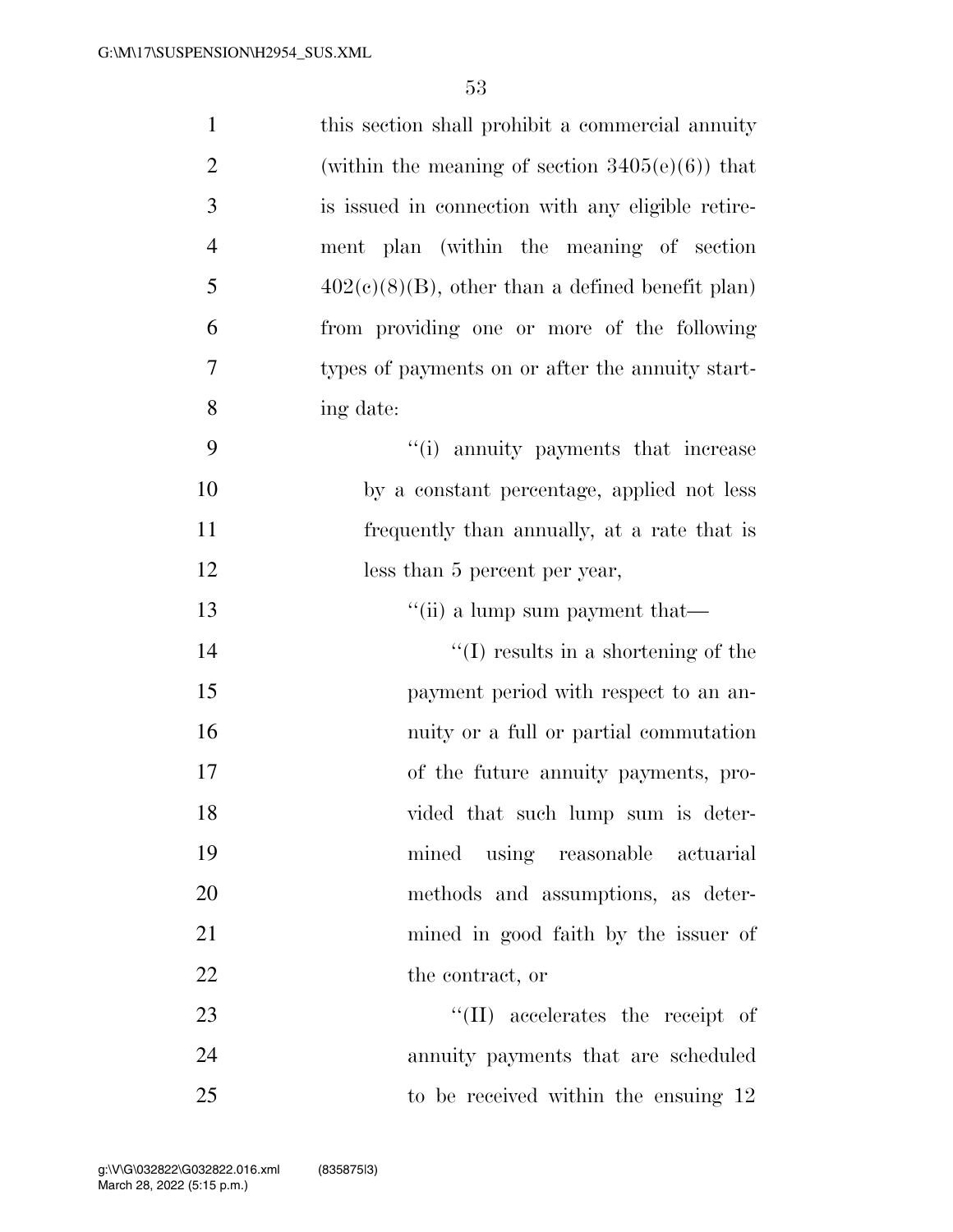| $\mathbf{1}$   | months, regardless of whether such                       |
|----------------|----------------------------------------------------------|
| $\overline{2}$ | acceleration shortens the payment pe-                    |
| 3              | riod with respect to the annuity, re-                    |
| $\overline{4}$ | duces the dollar amount of benefits to                   |
| 5              | be paid under the contract, or results                   |
| 6              | in a suspension of annuity payments                      |
| $\overline{7}$ | during the period being accelerated,                     |
| 8              | "(iii) an amount which is in the na-                     |
| 9              | ture of a dividend or similar distribution,              |
| 10             | provided that the issuer of the contract de-             |
| 11             | termines such amount based on a reason-                  |
| 12             | able comparison of the actuarial factors as-             |
| 13             | sumed when calculating the initial annuity               |
| 14             | payments and the issuer's experience with                |
| 15             | respect to those factors, or                             |
| 16             | "(iv) a final payment upon death that                    |
| 17             | does not exceed the excess of the total                  |
| 18             | amount of the consideration paid for the                 |
| 19             | annuity payments, less the aggregate                     |
| 20             | amount of prior distributions or payments                |
| 21             | from or under the contract.".                            |
| 22             | (b) EFFECTIVE DATE.—This section shall apply to          |
| 23             | calendar years ending after the date of the enactment of |
| 24             | this Act.                                                |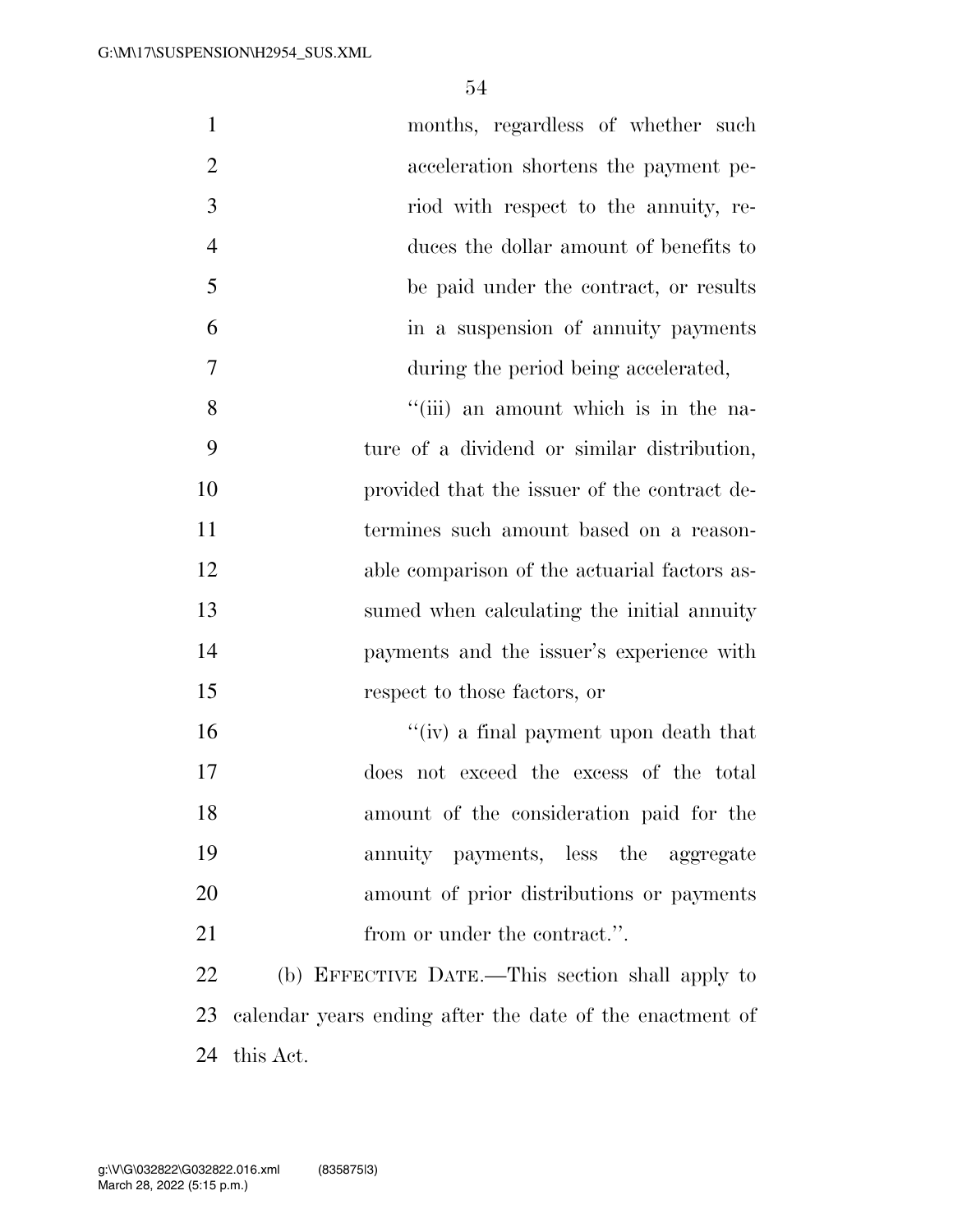#### **SEC. 202. QUALIFYING LONGEVITY ANNUITY CONTRACTS.**

 (a) IN GENERAL.—Not later than the date which is 1 year after the date of the enactment of this Act, the Secretary of the Treasury or the Secretary's delegate (hereafter in this section referred to as the ''Secretary'') shall amend the regulation issued by the Department of the Treasury relating to ''Longevity Annuity Contracts'' (79 Fed. Reg. 37633 (July 2, 2014)), as follows:

 (1) REPEAL 25-PERCENT PREMIUM LIMIT.—The Secretary shall amend Q&A–17(b)(3) of Treasury 11 Regulation section  $1.401(a)(9)-6$  and  $Q&A-12(b)(3)$  of Treasury Regulation section 1.408–8 to eliminate the requirement that premiums for qualifying lon- gevity annuity contracts be limited to a percentage of an individual's account balance, and to make such corresponding changes to the regulations and related forms as are necessary to reflect the elimination of this requirement.

 (2) FACILITATE JOINT AND SURVIVOR BENE- FITS.—The Secretary shall amend Q&A–17(c) of Treasury Regulation section 1.401(a)(9)–6, and make such corresponding changes to the regulations and related forms as are necessary, to provide that, in the case of a qualifying longevity annuity contract which was purchased with joint and survivor annuity benefits for the individual and the individual's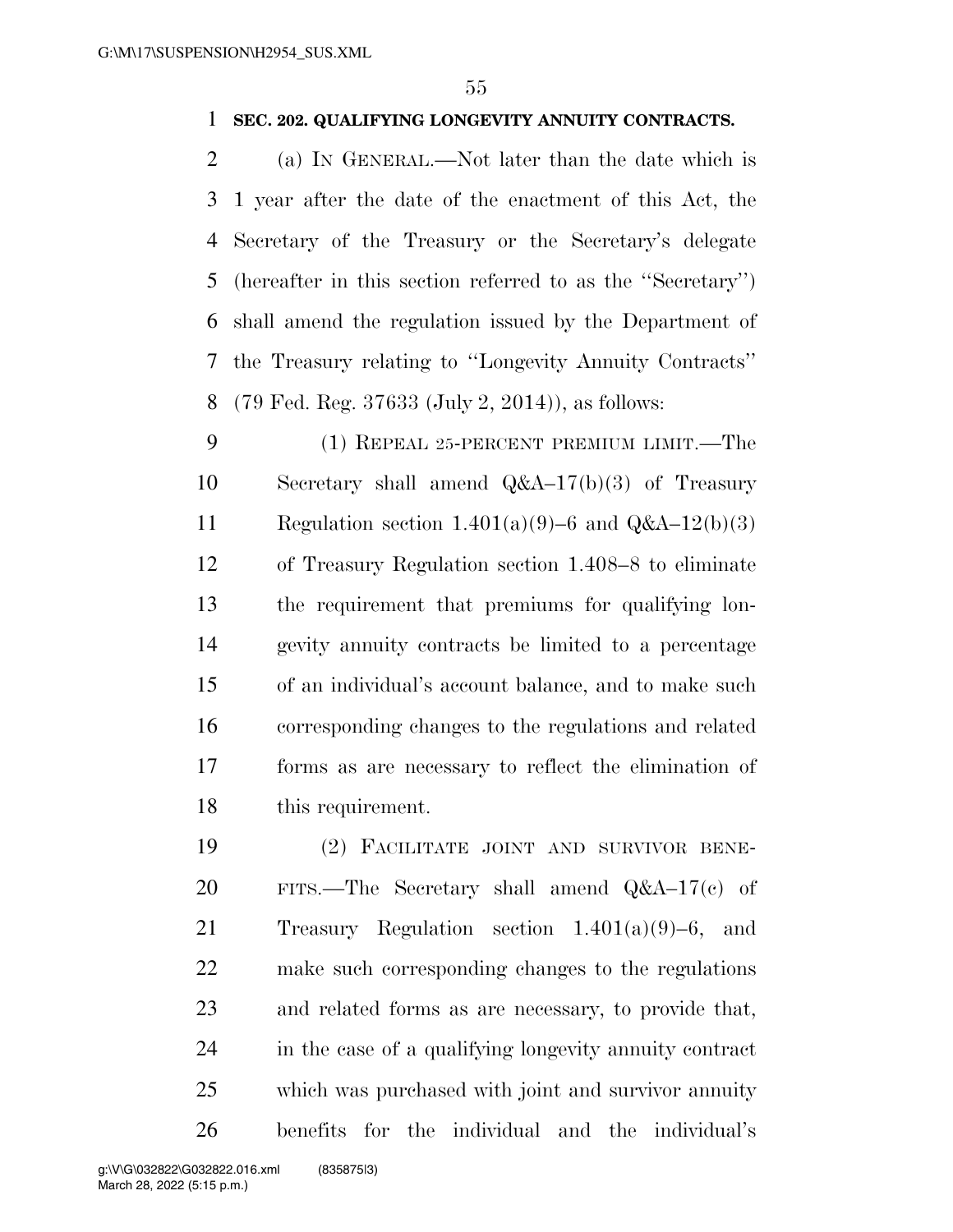spouse which were permissible under the regulations at the time the contract was originally purchased, a divorce occurring after the original purchase and be- fore the annuity payments commence under the con- tract will not affect the permissibility of the joint and survivor annuity benefits or other benefits under the contract, or require any adjustment to the amount or duration of benefits payable under the contract, provided that any qualified domestic rela- tions order (within the meaning of section 414(p) of the Internal Revenue Code of 1986) or, in the case of an arrangement not subject to section 414(p) of such Code or section 206(d) of the Employee Retire- ment Income Security Act of 1974 (29 U.S.C. 1056(d)), any divorce or separation instrument (as defined in subsection (b))— (A) provides that the former spouse is en- titled to the survivor benefits under the con- tract; (B) does not modify the treatment of the former spouse as the beneficiary under the con-22 tract who is entitled to the survivor benefits; or

 (C) does not modify the treatment of the former spouse as the measuring life for the sur-vivor benefits under the contract.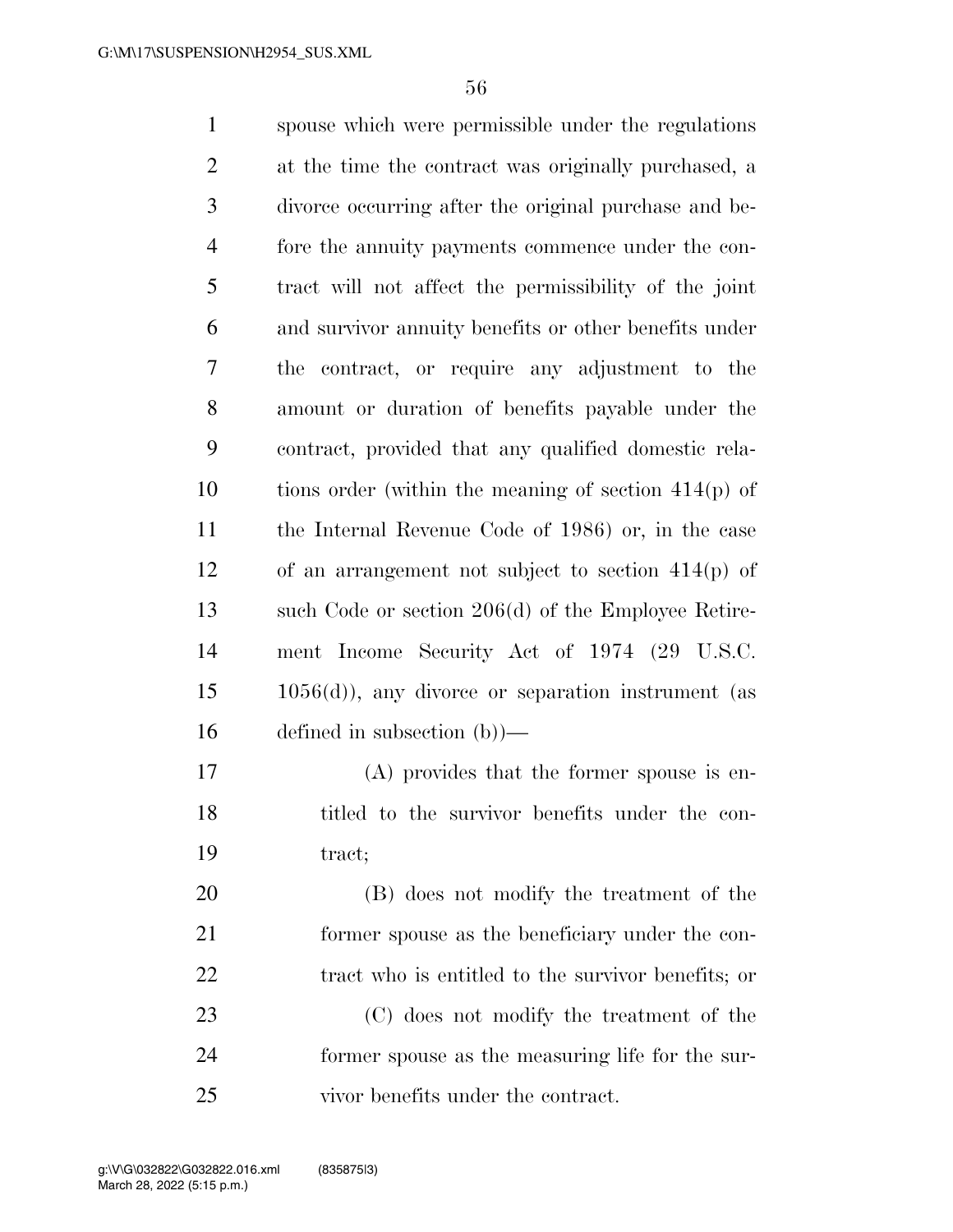| $\mathbf{1}$   | (3) PERMIT SHORT FREE LOOK PERIOD.—The                         |
|----------------|----------------------------------------------------------------|
| $\overline{2}$ | Secretary shall amend $Q&A-17(a)(4)$ of Treasury               |
| 3              | Regulation section $1.401(a)(9)-6$ to ensure that              |
| $\overline{4}$ | such Q&A does not preclude a contract from includ-             |
| 5              | ing a provision under which an employee may re-                |
| 6              | scind the purchase of the contract within a period             |
| 7              | not exceeding 90 days from the date of purchase.               |
| 8              | (b) DIVORCE OR SEPARATION INSTRUMENT.-For                      |
| 9              | purposes of subsection $(a)(2)$ , the term "divorce or separa- |
| 10             | tion instrument" means—                                        |
| 11             | (1) a decree of divorce or separate maintenance                |
| 12             | or a written instrument incident to such a decree,             |
| 13             | $(2)$ a written separation agreement, or                       |
| 14             | $(3)$ a decree (not described in paragraph $(1)$ )             |
| 15             | requiring a spouse to make payments for the sup-               |
| 16             | port or maintenance of the other spouse.                       |
| 17             | (c) EFFECTIVE DATES, ENFORCEMENT, AND INTER-                   |
|                | 18 PRETATIONS.                                                 |
| 19             | (1) EFFECTIVE DATES.—                                          |
| 20             | $(A)$ Paragraph $(1)$ of subsection $(a)$ shall                |
| 21             | be effective with respect to contracts purchased               |
| 22             | or received in an exchange on or after the date                |
| 23             | of the enactment of this Act.                                  |
| 24             | $(B)$ Paragraphs $(2)$ and $(3)$ of subsection                 |
| 25             | (a) shall be effective with respect to contracts               |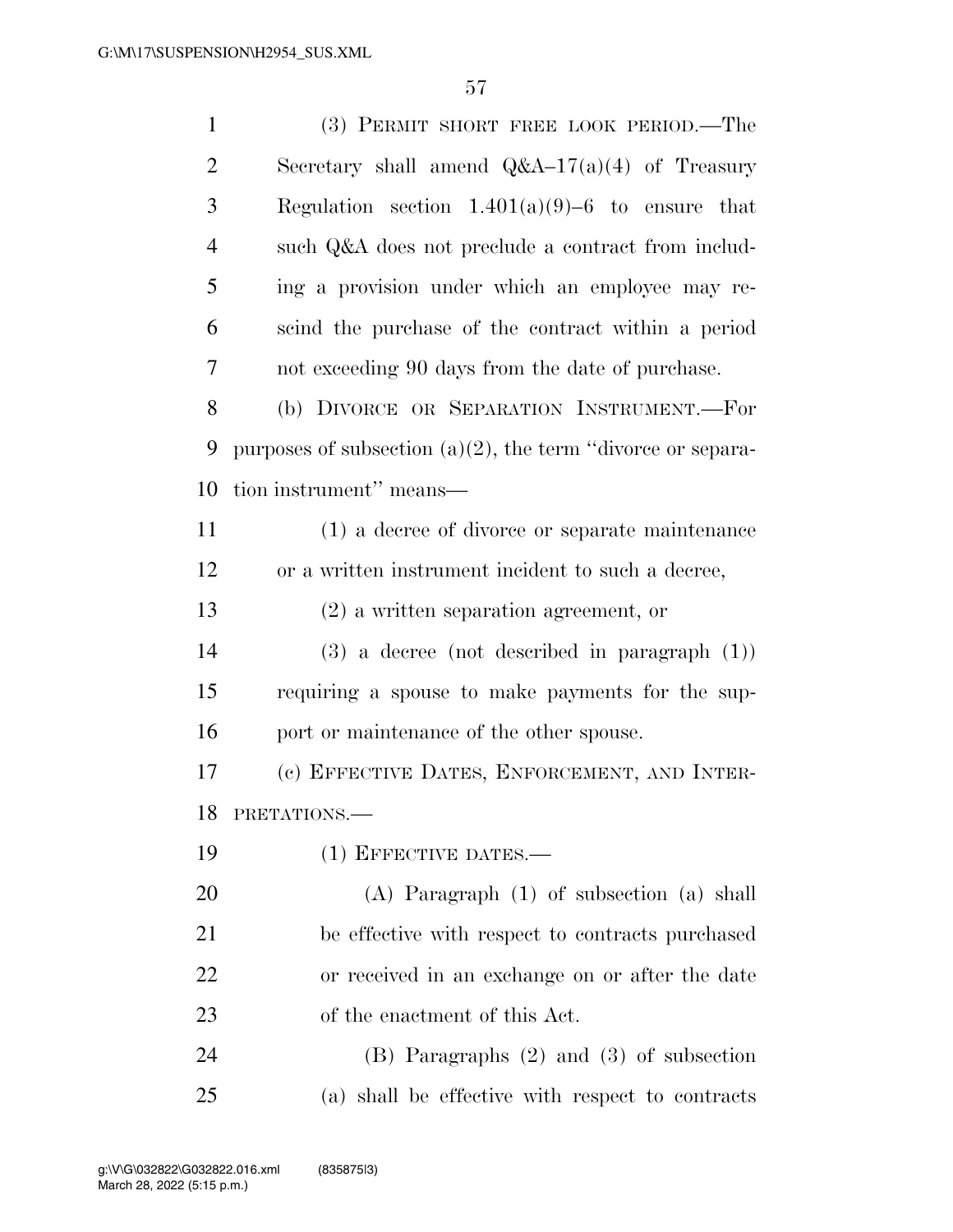| $\mathbf{1}$   | purchased or received in an exchange on or                  |
|----------------|-------------------------------------------------------------|
| $\overline{2}$ | after July 2, $2014$ .                                      |
| 3              | (2) ENFORCEMENT AND INTERPRETATIONS.—                       |
| $\overline{4}$ | Prior to the date on which the Secretary issues final       |
| 5              | regulations pursuant to subsection $(a)$ —                  |
| 6              | (A) the Secretary (or delegate) shall ad-                   |
| 7              | minister and enforce the law in accordance with             |
| 8              | subsection (a) and the effective dates in para-             |
| 9              | $graph(1)$ of this subsection; and                          |
| 10             | (B) taxpayers may rely upon their reason-                   |
| 11             | able good faith interpretations of subsection (a).          |
| 12             | (d) REGULATORY SUCCESSOR PROVISION.—Any ref-                |
|                |                                                             |
| 13             | erence to a regulation under this section shall be treated  |
| 14             | as including a reference to any successor regulation there- |
| 15             | to.                                                         |
| 16             | SEC. 203.<br>INSURANCE-DEDICATED EXCHANGE-TRADED            |
|                | <b>FUNDS.</b>                                               |
| 17<br>18       | (a) IN GENERAL.—Not later than the date which is            |
| 19             | 7 years after the date of the enactment of this Act, the    |
| 20             | Secretary of the Treasury (or the Secretary's delegate)     |
| 21             | shall amend the regulation issued by the Department of      |
| 22             | the Treasury relating to "Income Tax; Diversification Re-   |
| 23             | quirements for Variable Annuity, Endowment, and Life        |
| 24             | Insurance Contracts", 54 Fed. Reg. 8728 (March 2,           |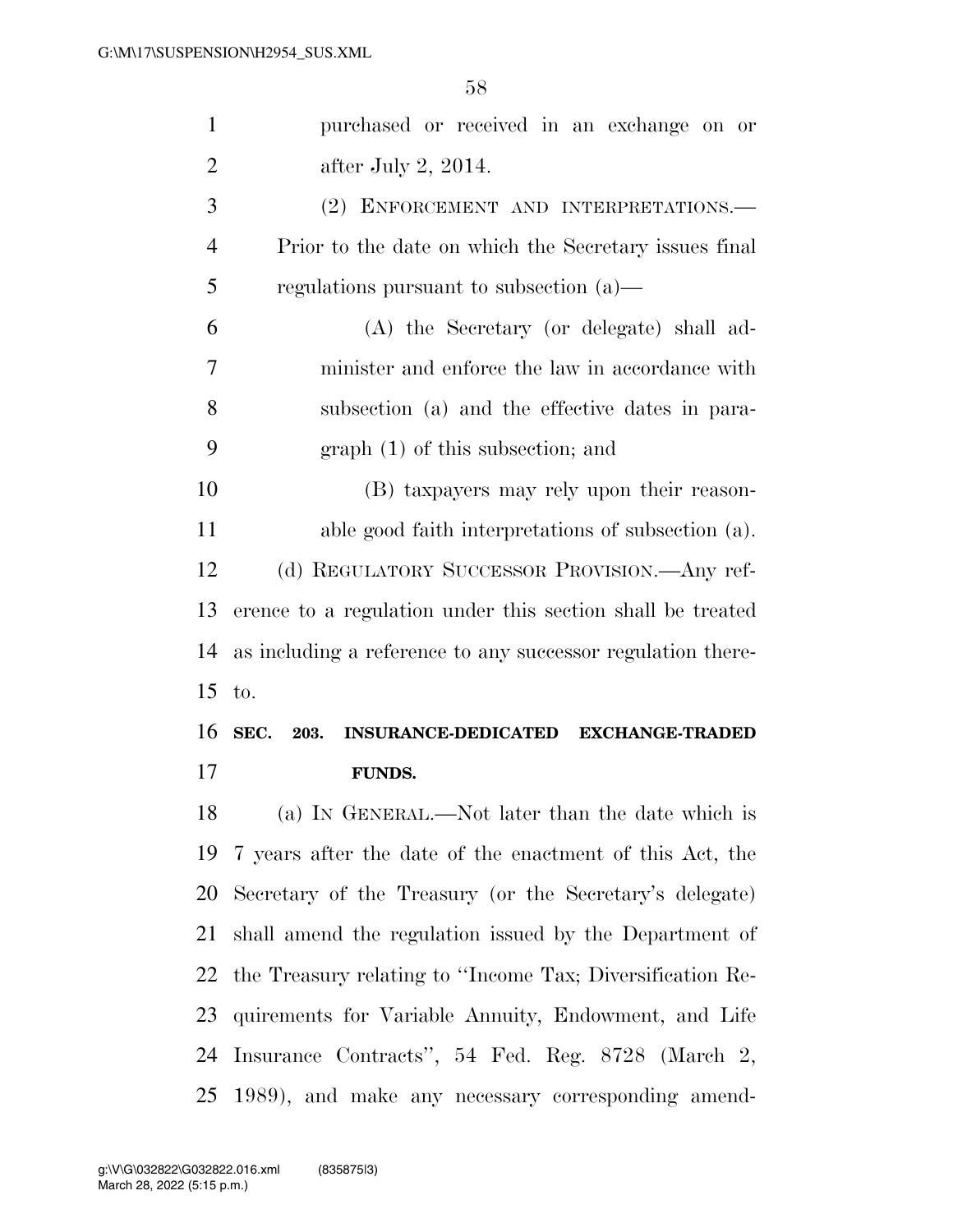ments to other regulations, in order to facilitate the use of exchange-traded funds as investment options under variable contracts within the meaning of section 817(d) of the Internal Revenue Code of 1986, in accordance with subsections (b) and (c) of this section.

 (b) DESIGNATE CERTAIN AUTHORIZED PARTICI- PANTS AND MARKET MAKERS AS ELIGIBLE INVESTORS.— The Secretary of the Treasury (or the Secretary's dele- gate) shall amend Treasury Regulation section 1.817– 5(f)(3) to provide that satisfaction of the requirements in Treasury Regulation section 1.817–5(f)(2)(i) with respect to an exchange-traded fund shall not be prevented by rea- son of beneficial interests in such a fund being held by 1 or more authorized participants or market makers.

 (c) DEFINE RELEVANT TERMS.—In amending Treasury Regulation section 1.817–5(f)(3) in accordance with subsections (b) of this section, the Secretary of the Treasury (or the Secretary's delegate) shall provide defini-tions consistent with the following:

20 (1) EXCHANGE-TRADED FUND.—The term "ex- change-traded fund'' means a regulated investment company, partnership, or trust—

 (A) that is registered with the Securities and Exchange Commission as an open-end in-vestment company or a unit investment trust;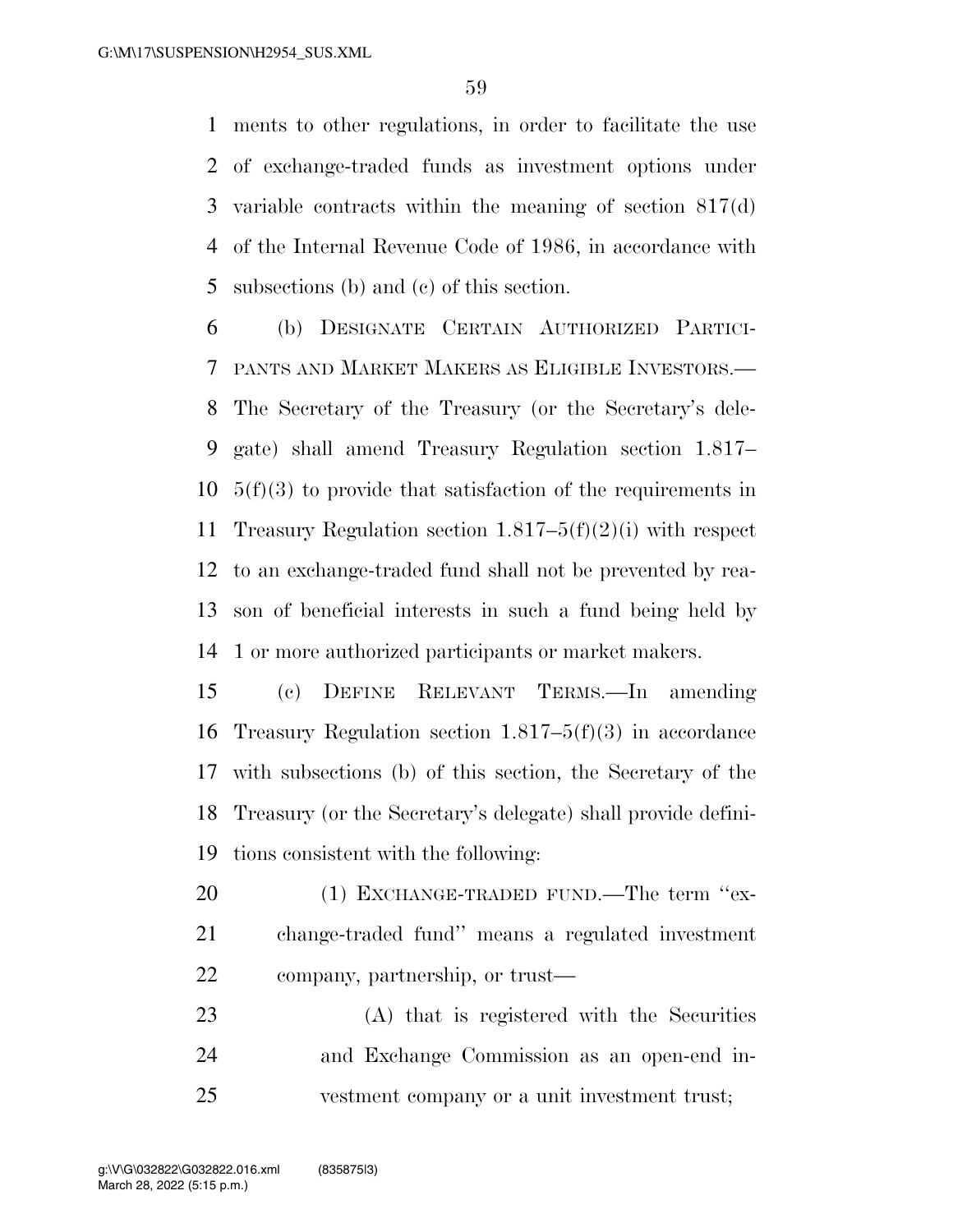(B) the shares of which can be purchased or redeemed directly from the fund only by an authorized participant; and

 (C) the shares of which are traded throughout the day on a national stock ex- change at market prices that may or may not be the same as the net asset value of the shares.

 (2) AUTHORIZED PARTICIPANT.—The term ''authorized participant'' means a financial institu- tion that is a member or participant of a clearing agency registered under section 17A(b) of the Secu- rities Exchange Act of 1934 that enters into a con- tractual relationship with an exchange-traded fund pursuant to which the financial institution is per- mitted to purchase and redeem shares directly from the fund and to sell such shares to third parties, but only if the contractual arrangement or applicable law precludes the financial institution from—

 (A) purchasing the shares for its own in- vestment purposes rather than for the exclusive purpose of creating and redeeming such shares on behalf of third parties; and

 (B) selling the shares to third parties who are not market makers or otherwise described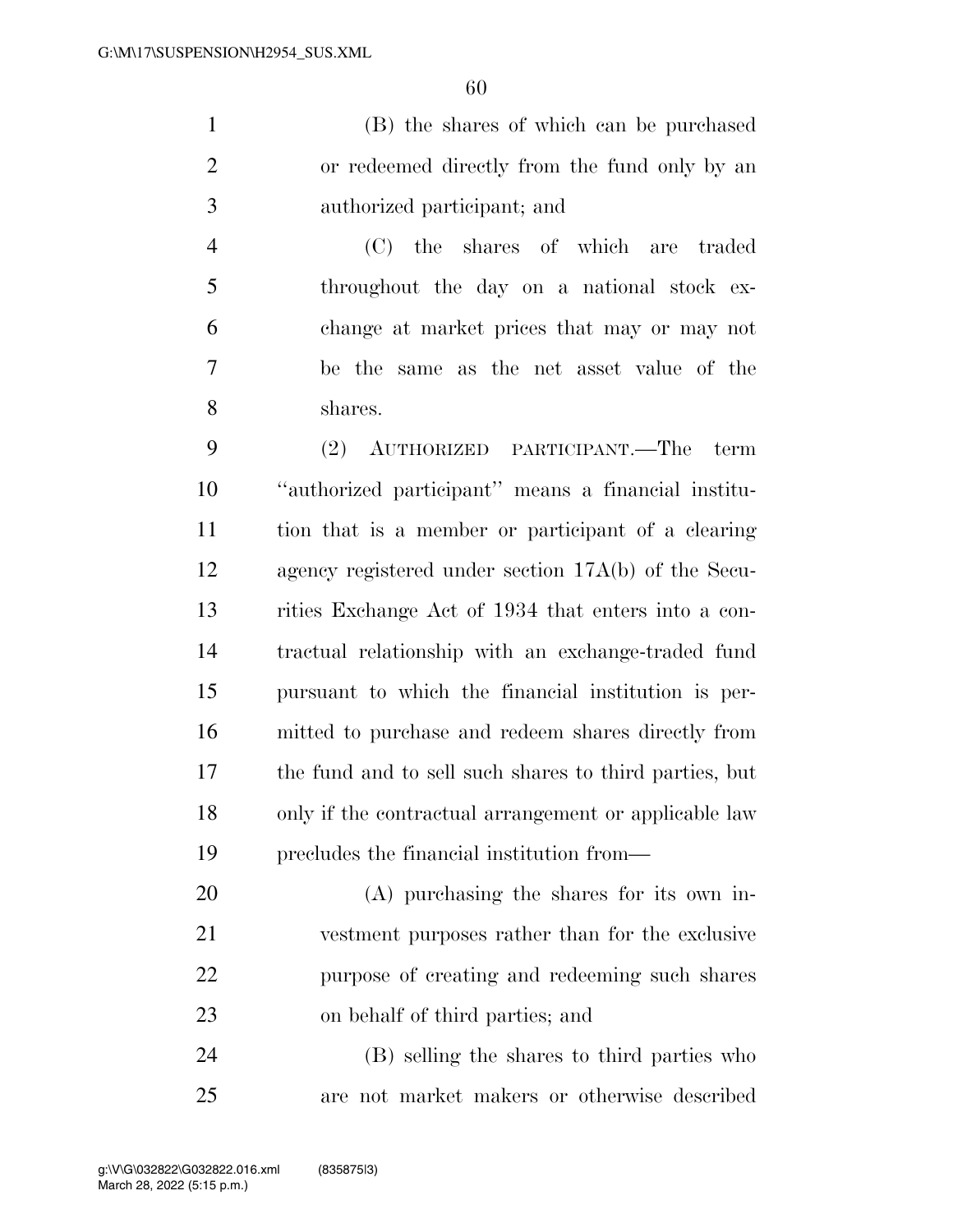in paragraphs (2) and (3) of Treasury Regula-2 tion section  $1.817-5(f)$ .

 (3) MARKET MAKER.—The term ''market maker'' means a financial institution that is a reg- istered broker or dealer under section 15(b) of the Securities Exchange Act of 1934 that maintains li- quidity for an exchange-traded fund on a national stock exchange by being always ready to buy and sell shares of such fund on the market, but only if the financial institution is contractually or legally pre- cluded from selling or buying such shares to or from persons who are not authorized participants or oth- erwise described in paragraphs (2) and (3) of Treas-ury Regulations section 1.817–5(f).

 (d) EFFECTIVE DATE.—Subsections (b) and (c) shall apply to segregated asset account investments made on or after the date that is 7 years after the date of the enact-ment of this Act.

# **TITLE III—SIMPLIFICATION AND CLARIFICATION OF RETIRE-**

#### **MENT PLAN RULES**

 **SEC. 301. RECOVERY OF RETIREMENT PLAN OVERPAY-MENTS.** 

 (a) OVERPAYMENTS UNDER ERISA.—Section 206 of the Employee Retirement Income Security Act of 1974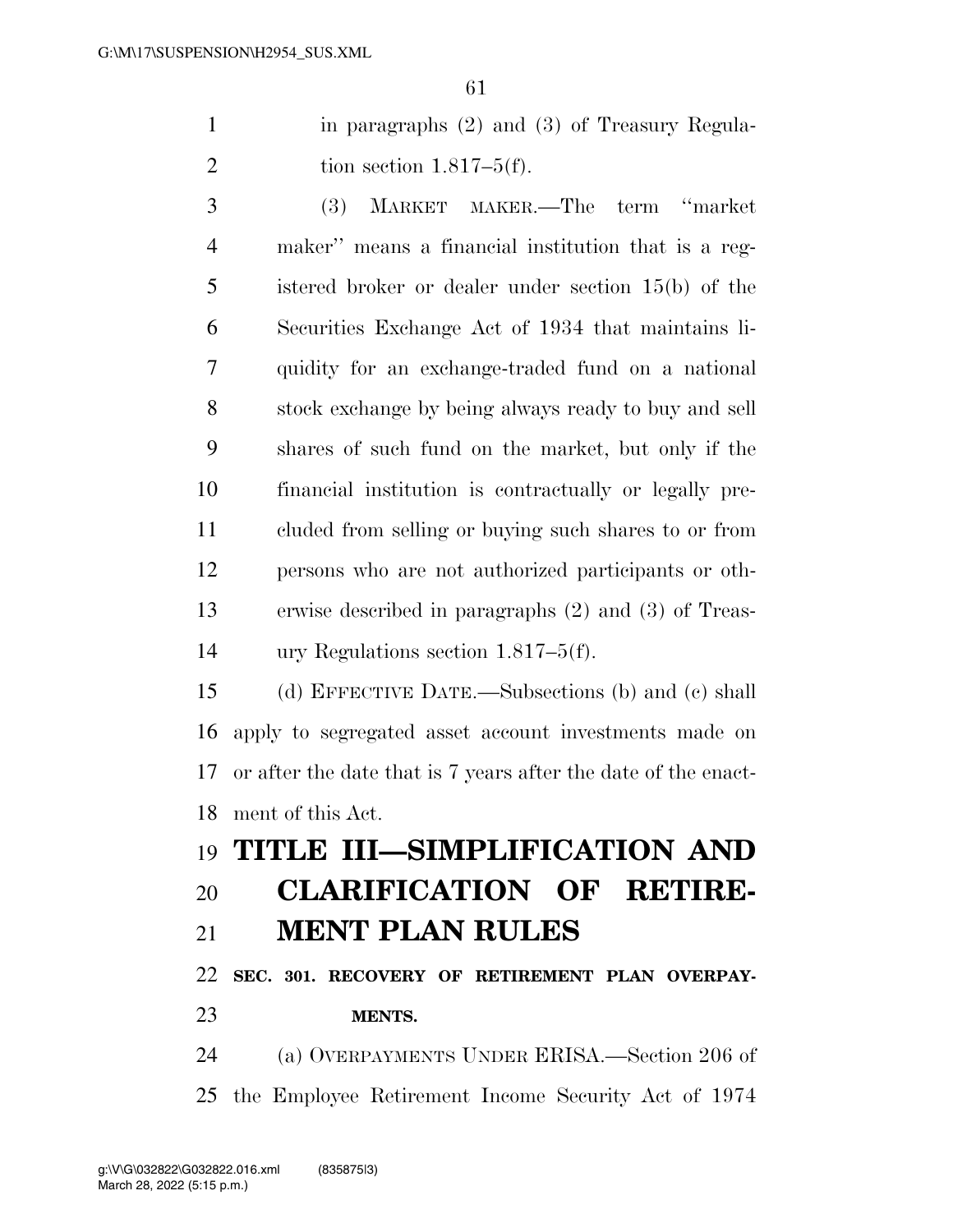(29 U.S.C. 1056) is amended by adding at the end the following new subsection:

 ''(h) SPECIAL RULES APPLICABLE TO BENEFIT OVERPAYMENTS.—

| 5              | "(1) GENERAL RULE.—In the case of an inad-            |
|----------------|-------------------------------------------------------|
| 6              | vertent benefit overpayment by any pension plan, the  |
| $\overline{7}$ | responsible plan fiduciary shall not be considered to |
| 8              | have failed to comply with the requirements of this   |
| 9              | title merely because such fiduciary determines, in    |
| 10             | the exercise of its fiduciary discretion, not to seek |
| 11             | recovery of all or part of such overpayment from—     |
| 12             | $\lq\lq$ any participant or beneficiary,              |
| 13             | $\lq\lq (B)$ any plan sponsor of, or contributing     |
| 14             | employer to-                                          |
| 15             | "(i) an individual account plan, pro-                 |
|                |                                                       |

 vided that the amount needed to prevent or restore any impermissible forfeiture from any participant's or beneficiary's account arising in connection with the overpayment is, separately from and independently of 21 the overpayment, allocated to such account pursuant to the nonforfeitability require- ments of section 203 (for example, out of the plan's forfeiture account, additional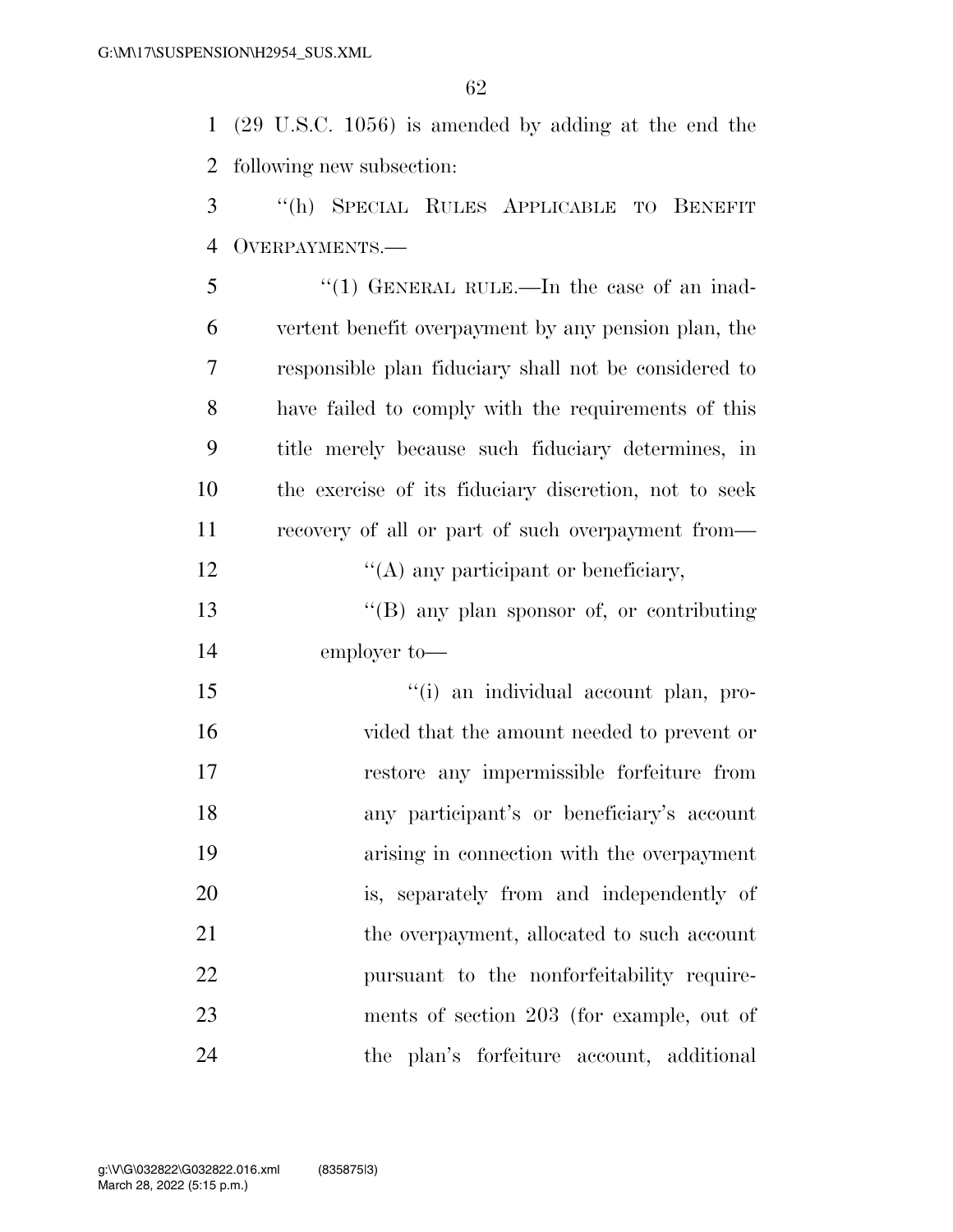| $\mathbf{1}$   | employer contributions, or recoveries from                                         |
|----------------|------------------------------------------------------------------------------------|
| $\overline{2}$ | those responsible for the overpayment), or                                         |
| 3              | "(ii) a defined benefit pension plan                                               |
| $\overline{4}$ | subject to the funding rules in part 3 of                                          |
| 5              | this subtitle B, unless the responsible plan                                       |
| 6              | fiduciary determines, in the exercise of its                                       |
| 7              | fiduciary discretion, that failure to recover                                      |
| 8              | all or part of the overpayment faster than                                         |
| 9              | required under such funding rules would                                            |
| 10             | materially affect the plan's ability to pay                                        |
| 11             | benefits due to other participants and                                             |
| 12             | beneficiaries, or                                                                  |
| 13             | " $(C)$ any fiduciary of the plan, other than                                      |
| 14             | a fiduciary (including a plan sponsor or contrib-                                  |
| 15             | uting employer acting in a fiduciary capacity)                                     |
| 16             | whose breach of its fiduciary duties resulted in                                   |
| 17             | such overpayment, provided that if the plan has                                    |
| 18             | established prudent procedures to prevent and                                      |
| 19             | minimize overpayment of benefits and the rel-                                      |
| 20             | evant plan fiduciaries have followed such proce-                                   |
| 21             | dures, an inadvertent benefit overpayment will                                     |
| 22             | not give rise to a breach of fiduciary duty.                                       |
| 23             | REDUCTION IN FUTURE<br>(2)<br><b>BENEFIT</b><br>PAY-                               |
| 24             | <b>RECOVERY</b><br><b>MENTS</b><br><b>AND</b><br><b>FROM</b><br><b>RESPONSIBLE</b> |
|                |                                                                                    |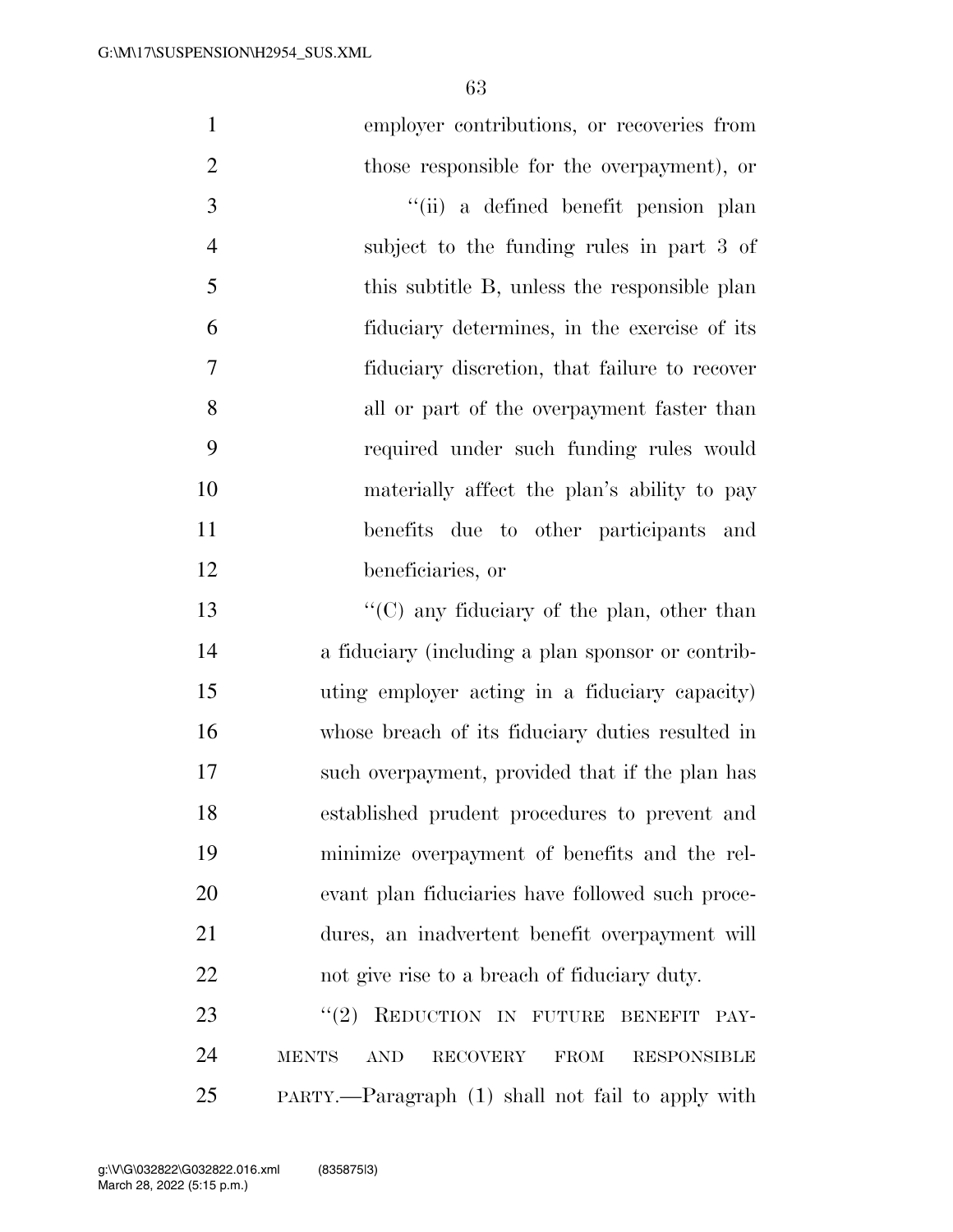| $\mathbf{1}$   | respect to any inadvertent benefit overpayment          |
|----------------|---------------------------------------------------------|
| $\overline{2}$ | merely because, after discovering such overpayment,     |
| 3              | the responsible plan fiduciary—                         |
| $\overline{4}$ | $\lq\lq$ reduces future benefit payments to             |
| 5              | correct amount provided for under the<br>the            |
| 6              | terms of the plan, or                                   |
| 7              | "(B) seeks recovery from the person or                  |
| 8              | persons responsible for the overpayment.                |
| 9              | "(3) EMPLOYER FUNDING OBLIGATIONS.-                     |
| 10             | Nothing in this subsection shall relieve an employer    |
| 11             | of any obligation imposed on it to make contribu-       |
| 12             | tions to a plan to meet the minimum funding stand-      |
| 13             | ards under part 3 of this subtitle B or to prevent      |
| 14             | or restore an impermissible forfeiture in accordance    |
| 15             | with section 203.                                       |
| 16             | "(4) RECOUPMENT FROM PARTICIPANTS AND                   |
| 17             | BENEFICIARIES.—If the responsible plan fiduciary,       |
| 18             | in the exercise of its fiduciary discretion, decides to |
| 19             | seek recoupment from a participant or beneficiary of    |
| 20             | all or part of an inadvertent benefit overpayment       |
| 21             | made by the plan to such participant or beneficiary,    |
| 22             | it may do so, subject to the following conditions:      |
| 23             | $\lq\lq$ No interest or other additional                |
| 24             | amounts (such as collection costs or fees) are          |
| 25             | sought on overpaid amounts for any period.              |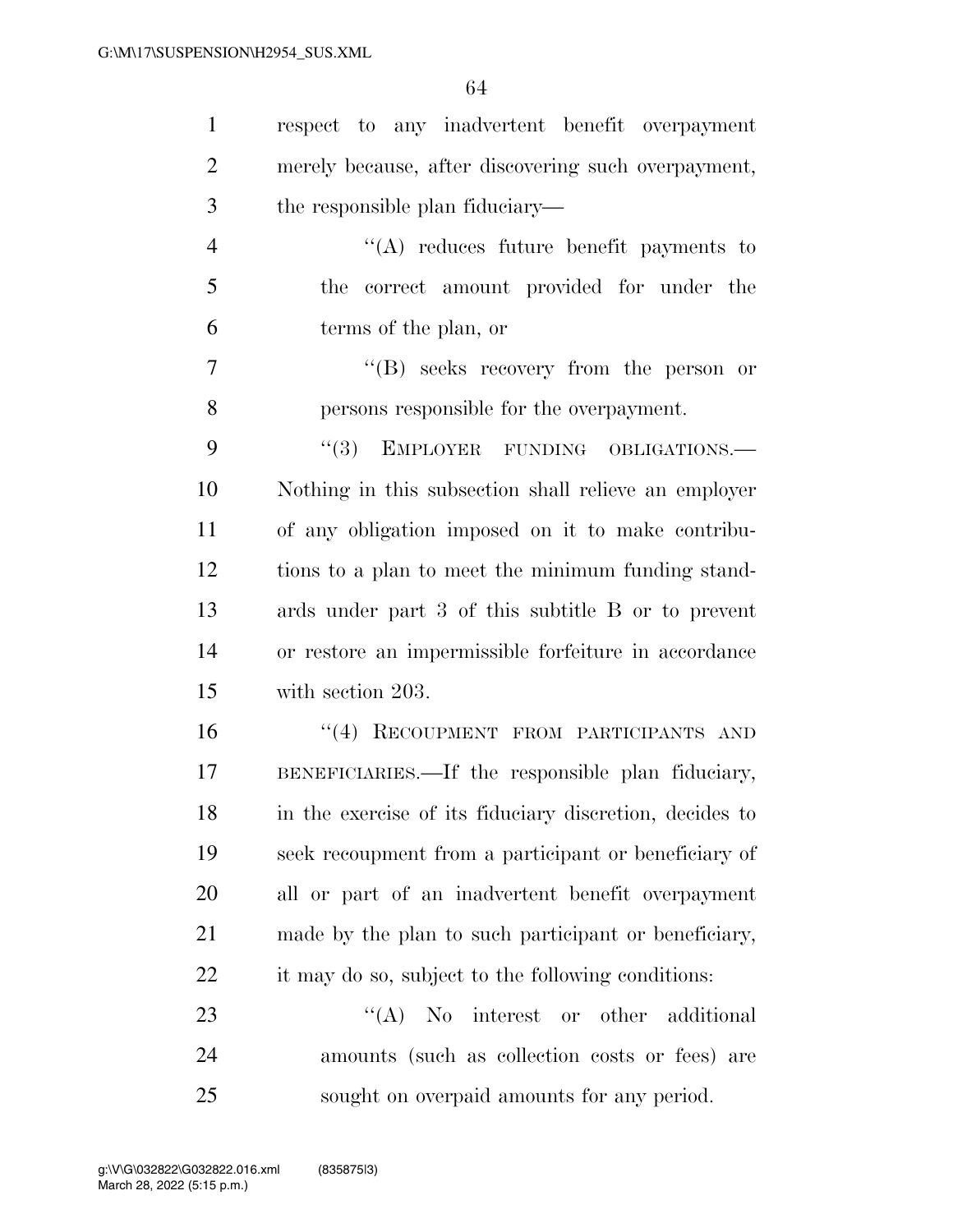| $\mathbf{1}$   | "(B) If the plan seeks to recoup past over-       |
|----------------|---------------------------------------------------|
| $\overline{2}$ | payments of a non-decreasing periodic benefit     |
| 3              | by reducing future benefit payments—              |
| $\overline{4}$ | "(i) the reduction ceases after the               |
| 5              | plan has recovered the full dollar amount         |
| 6              | of the overpayment,                               |
| $\overline{7}$ | "(ii) the amount recouped each cal-               |
| 8              | endar year does not exceed 10 percent of          |
| 9              | the full dollar amount of the overpayment,        |
| 10             | and                                               |
| 11             | "(iii) future benefit payments are not            |
| 12             | reduced to below 90 percent of the periodic       |
| 13             | amount otherwise payable under the terms          |
| 14             | of the plan.                                      |
| 15             | Alternatively, if the plan seeks to recoup past   |
| 16             | overpayments of a non-decreasing periodic ben-    |
| 17             | efit through one or more installment payments,    |
| 18             | the sum of such installment payments in any       |
| 19             | calendar year does not exceed the sum of the      |
| <b>20</b>      | reductions that would be permitted in such year   |
| 21             | under the preceding sentence.                     |
| 22             | "(C) If the plan seeks to recoup past over-       |
| 23             | payments of a benefit other than a non-decreas-   |
| 24             | ing periodic benefit, the plan satisfies require- |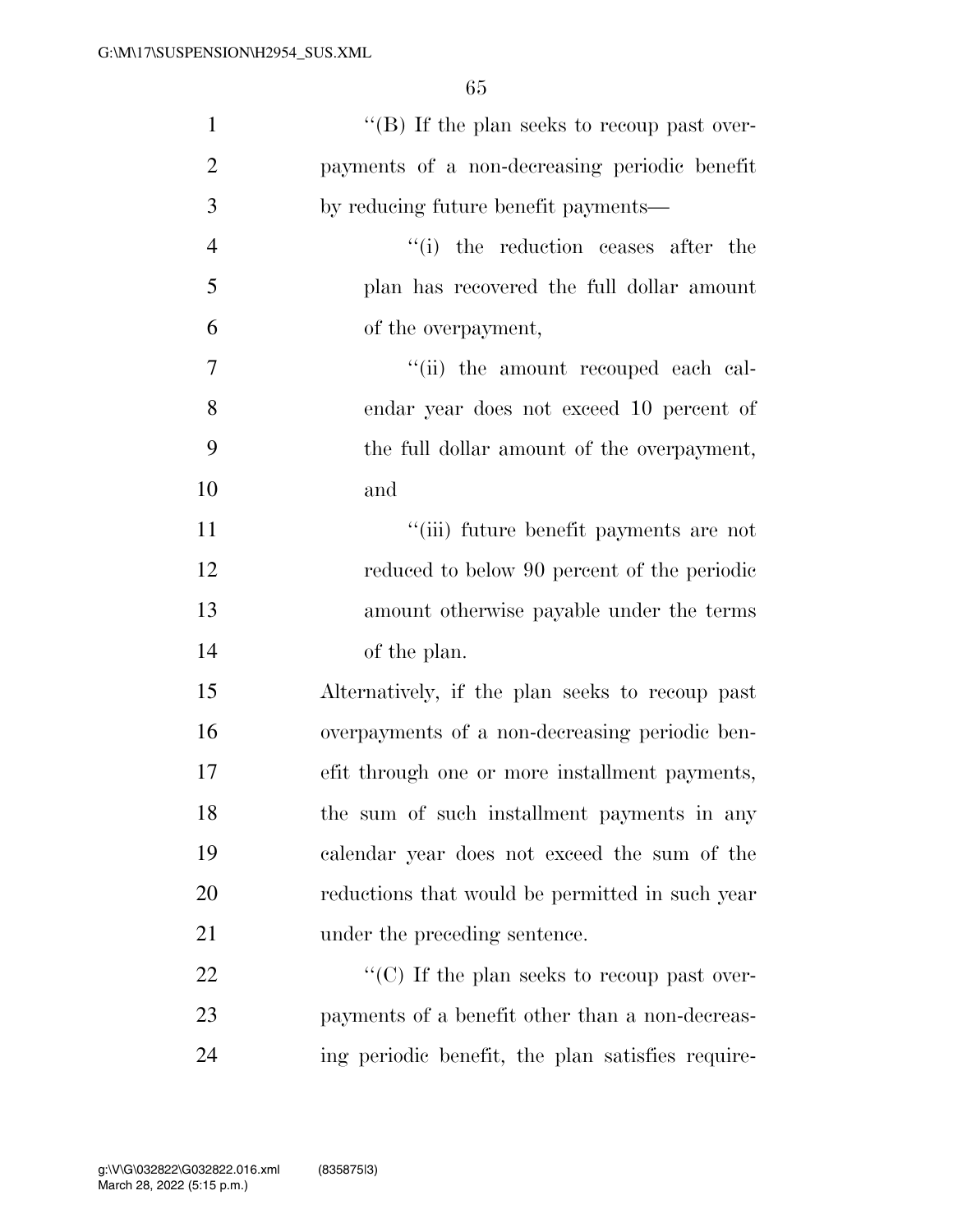ments developed by the Secretary for purposes

| $\overline{2}$ | of this subparagraph.                                 |
|----------------|-------------------------------------------------------|
| 3              | $\lq\lq$ (D) Efforts to recoup overpayments are $\lq$ |
| $\overline{4}$ | "(i) not accompanied by threats of                    |
| 5              | litigation, unless the responsible plan fidu-         |
| 6              | ciary reasonably believes it could prevail in         |
| 7              | a civil action brought in Federal or State            |
| 8              | court to recoup the overpayments, and                 |
| 9              | "(ii) not made through a collection                   |
| 10             | agency or similar third party, unless the             |
| 11             | participant or beneficiary ignores or rejects         |
| 12             | efforts to recoup the overpayment following           |
| 13             | either a final judgment in Federal or State           |
| 14             | court or a settlement between the partici-            |
| 15             | pant or beneficiary and the plan, in either           |
| 16             | case authorizing such recoupment.                     |
| 17             | "(E) Recoupment of past overpayments to               |
| 18             | a participant is not sought from any beneficiary      |
| 19             | of the participant, including a spouse, surviving     |
| 20             | spouse, former spouse, or other beneficiary.          |
| 21             | " $(F)$ Recoupment may not be sought if the           |
| 22             | first overpayment occurred more than 3 years          |
| 23             | before the participant or beneficiary is first no-    |
| 24             | tified in writing of the error.                       |
|                |                                                       |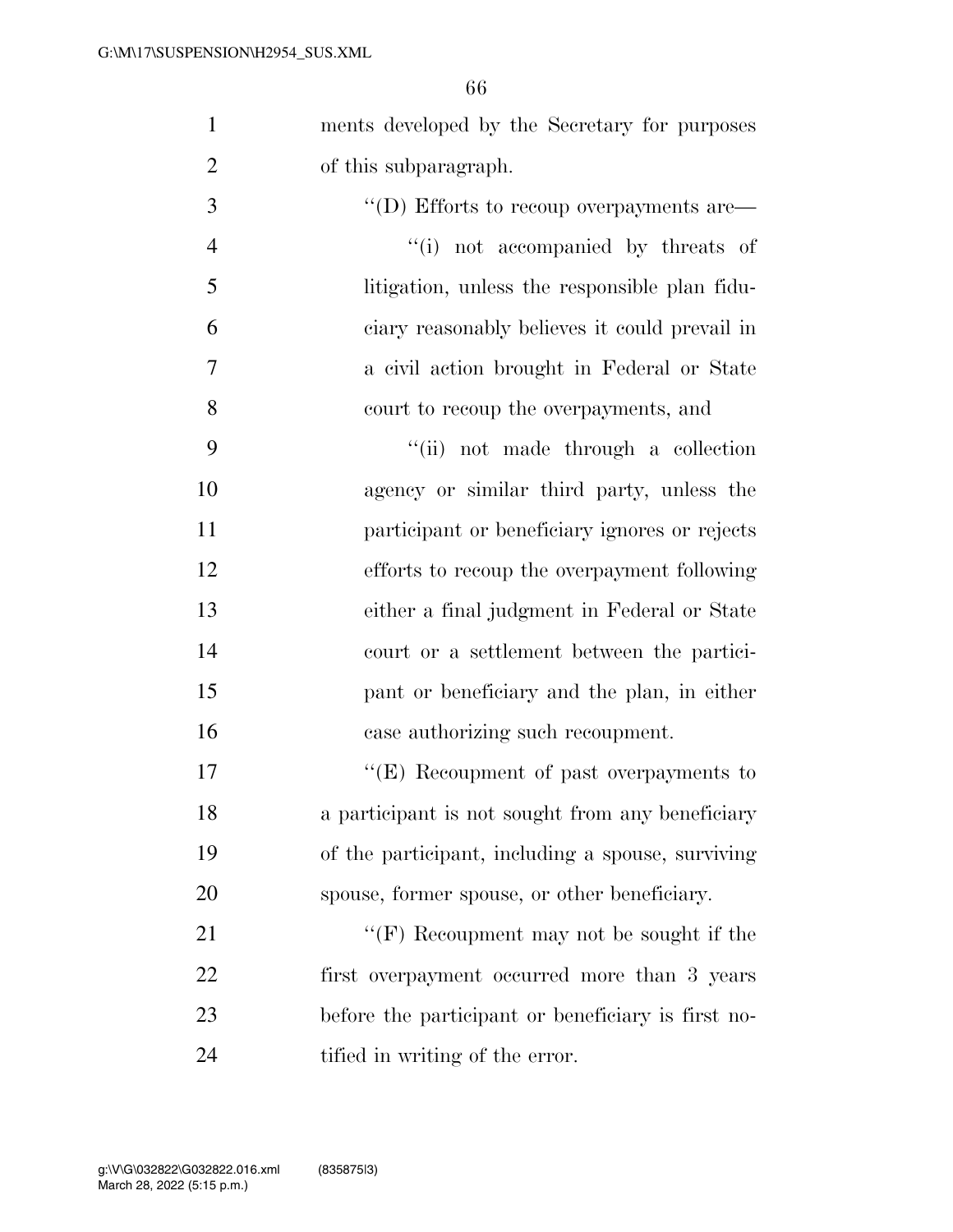''(G) A participant or beneficiary from whom recoupment is sought is entitled to con- test all or part of the recoupment pursuant to 4 the plan's claims procedures.

 ''(H) In determining the amount of recoupment to seek, the responsible plan fidu- ciary may take into account the hardship that recoupment likely would impose on the partici-pant or beneficiary.

 $(5)$  EFFECT OF CULPABILITY. Subpara- graphs (A) through (F) of paragraph (4) shall not apply to protect a participant or beneficiary who is culpable. For purposes of this paragraph, a partici- pant or beneficiary is culpable if the individual bears responsibility for the overpayment (such as through misrepresentations or omissions that led to the over- payment), or if the individual knew, or had good reason to know under the circumstances, that the benefit payment or payments were materially in ex- cess of the correct amount. Notwithstanding the pre- ceding sentence, an individual is not culpable merely because the individual believed the benefit payment or payments were or might be in excess of the cor- rect amount, if the individual raised that question with an authorized plan representative and was told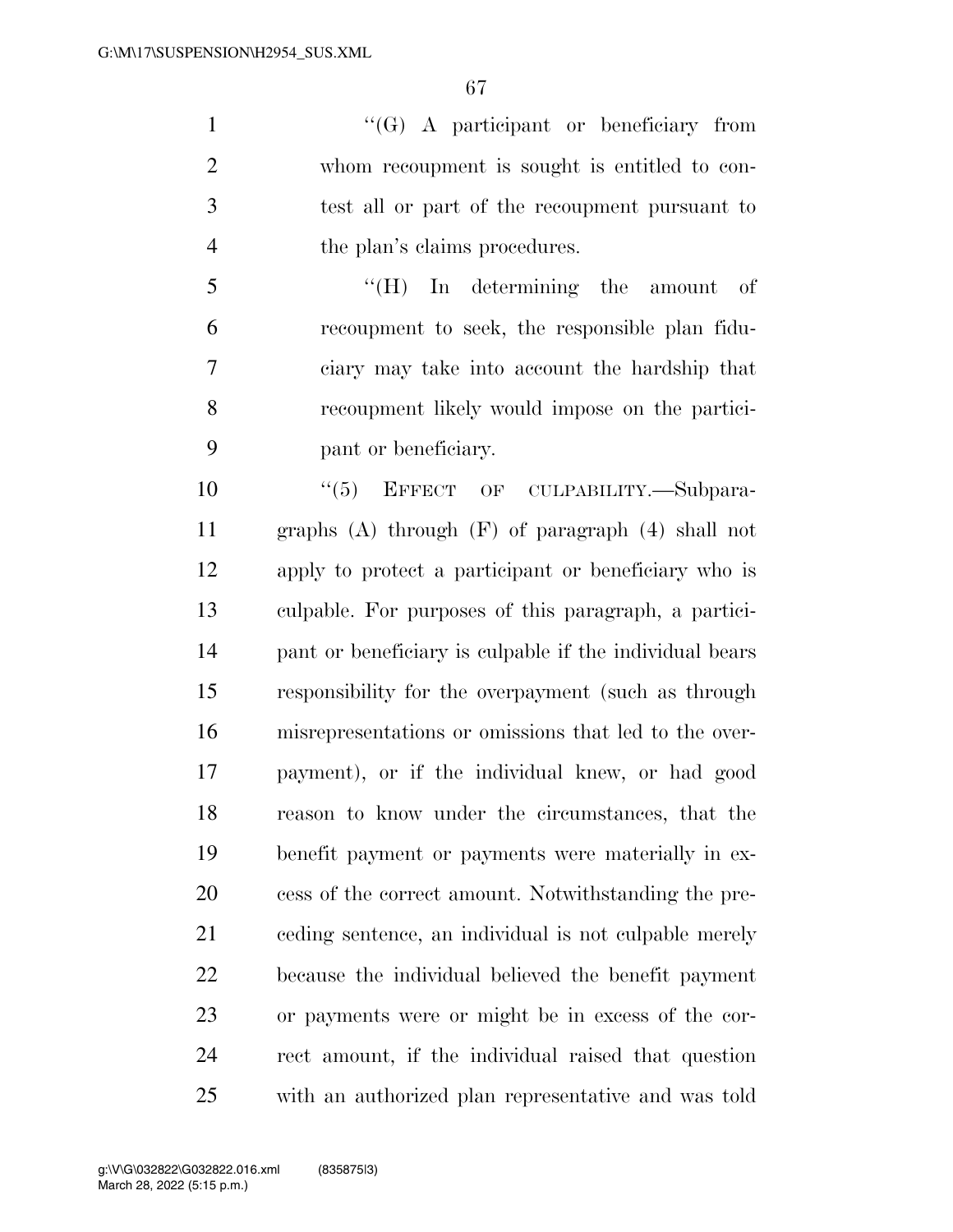the payment or payments were not in excess of the

 correct amount. With respect to a culpable partici- pant or beneficiary, efforts to recoup overpayments shall not be made through threats of litigation, un- less a lawyer for the plan could make the representa- tions required under Rule 11 of the Federal Rules of Civil Procedure if the litigation were brought in Federal court.''. (b) OVERPAYMENTS UNDER INTERNAL REVENUE CODE OF 1986.— (1) QUALIFICATION REQUIREMENTS.—Section 414 of the Internal Revenue Code of 1986, as amended by this preceding provisions of this Act, is amended by adding at the end the following new subsection: ''(bb) SPECIAL RULES APPLICABLE TO BENEFIT OVERPAYMENTS.— 18 "(1) IN GENERAL.—A plan shall not fail to be treated as described in clause (i), (ii), (iii), or (iv) 20 of section  $219(g)(5)(A)$  (and shall not fail to be treated as satisfying the requirements of section  $22 \qquad \qquad 401(a)$  or 403) merely because— 23 ''(A) the plan fails to obtain payment from any participant, beneficiary, employer, plan sponsor, fiduciary, or other party on account of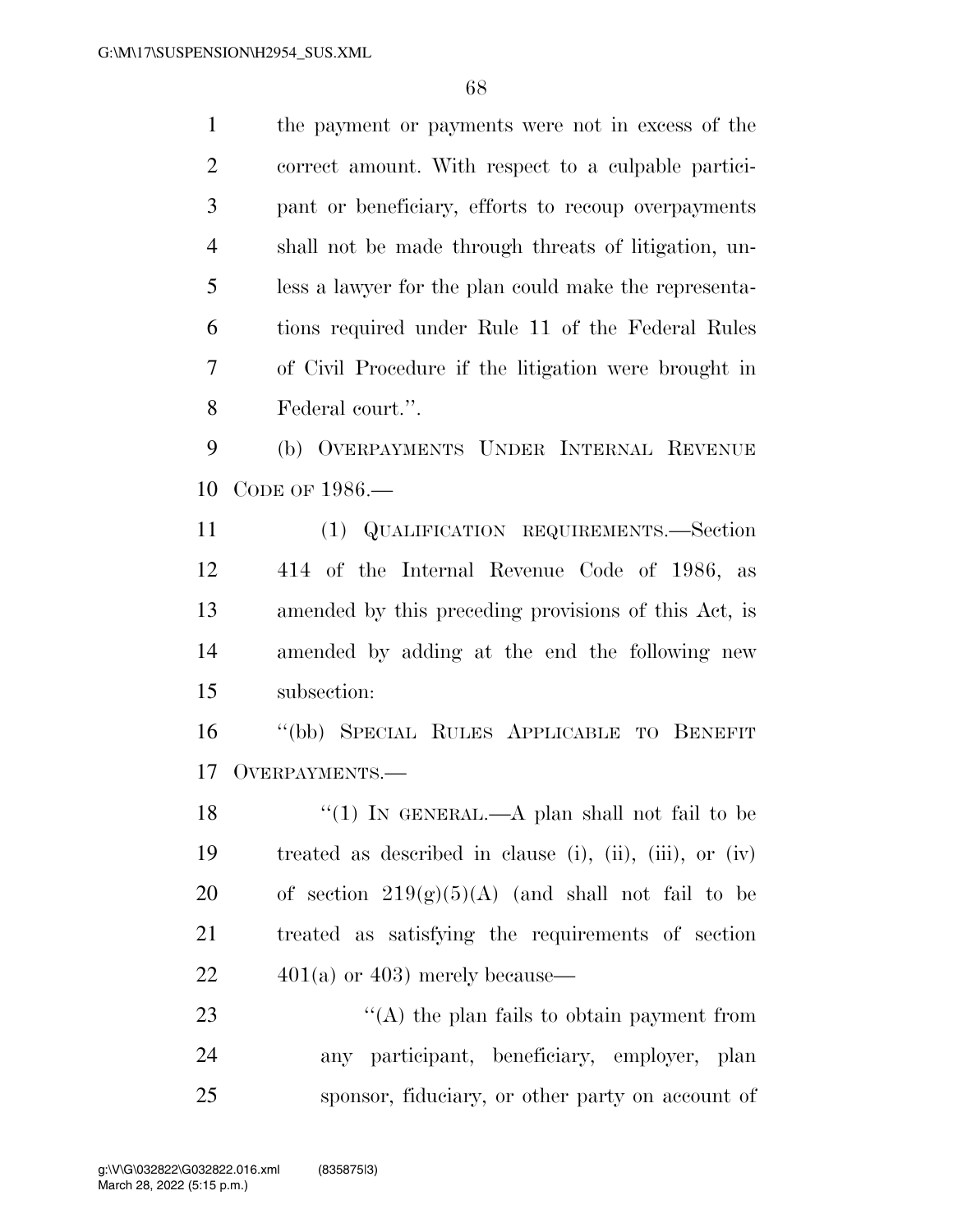any inadvertent benefit overpayment made by the plan, or

 ''(B) the plan sponsor amends the plan to increase past or future benefit payments to af- fected participants and beneficiaries in order to adjust for prior inadvertent benefit overpay-ments.

8 "(2) REDUCTION IN FUTURE BENEFIT PAY- MENTS AND RECOVERY FROM RESPONSIBLE PARTY.—Paragraph (1) shall not fail to apply to a plan merely because, after discovering a benefit over-payment, such plan—

 ''(A) reduces future benefit payments to the correct amount provided for under the terms of the plan, or

 ''(B) seeks recovery from the person or persons responsible for such overpayment.

18 "(3) EMPLOYER FUNDING OBLIGATIONS.— Nothing in this subsection shall relieve an employer of any obligation imposed on it to make contribu- tions to a plan to meet the minimum funding stand- ards under sections 412 and 430 or to prevent or re- store an impermissible forfeiture in accordance with section 411.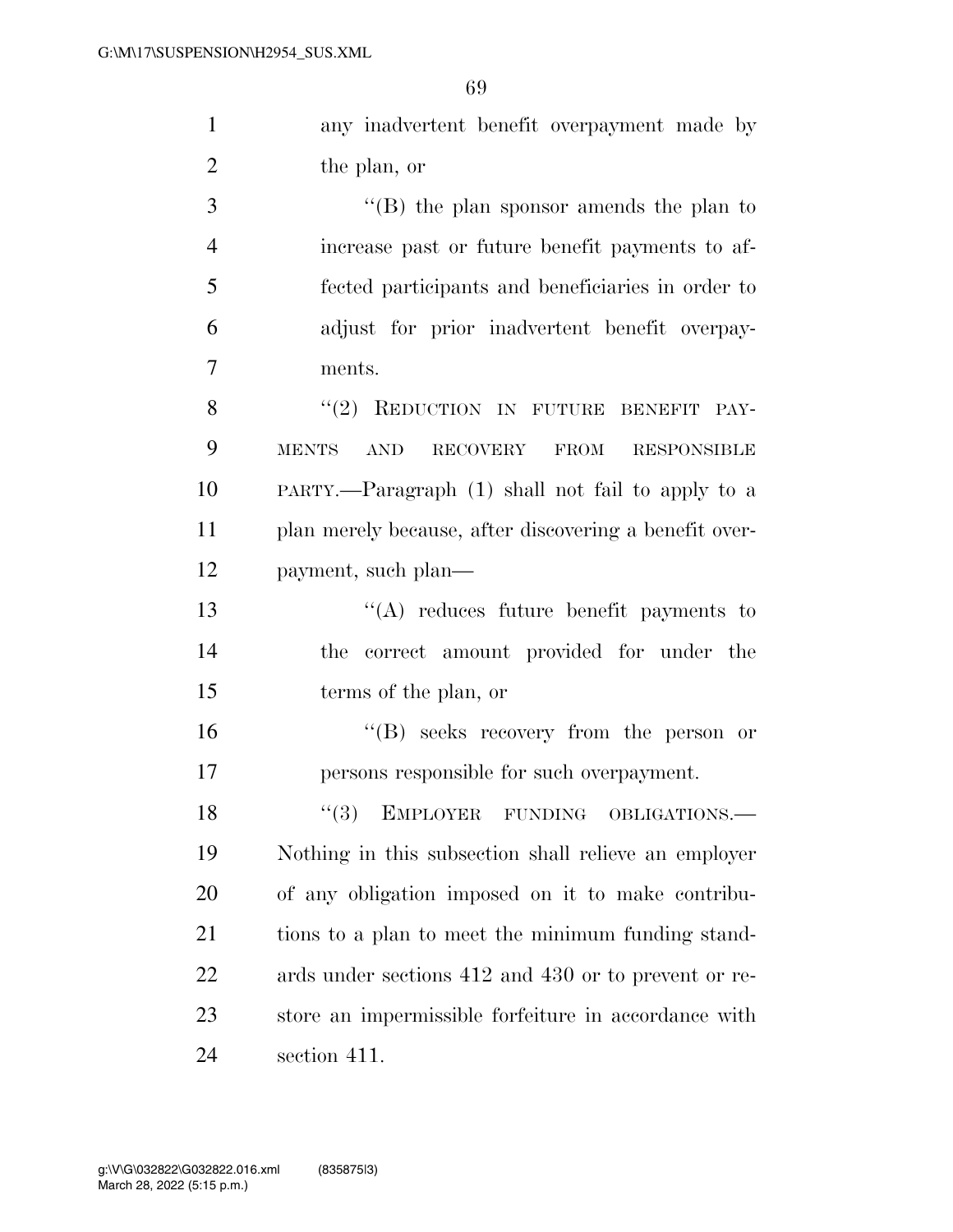1 ''(4) OBSERVANCE OF BENEFIT LIMITATIONS.— Notwithstanding paragraph (1), a plan to which paragraph (1) applies shall observe any limitations 4 imposed on it by section  $401(a)(17)$  or 415. The plan may enforce such limitations using any method approved by the Secretary of the Treasury for re- couping benefits previously paid or allocations pre-viously made in excess of such limitations.

9 "(5) COORDINATION WITH OTHER QUALIFICA- TION REQUIREMENTS.—The Secretary of the Treas- ury may issue regulations or other guidance of gen- eral applicability specifying how benefit overpay- ments and their recoupment or non-recoupment from a participant or beneficiary shall be taken into account for purposes of satisfying any requirement applicable to a plan to which paragraph (1) ap-plies.''.

 (2) ROLLOVERS.—Section 402(c) of such Code is amended by adding at the end the following new paragraph:

 ''(12) In the case of an inadvertent benefit overpayment from a plan to which section 414(bb)(1) applies that is transferred to an eligible retirement plan by or on behalf of a participant or beneficiary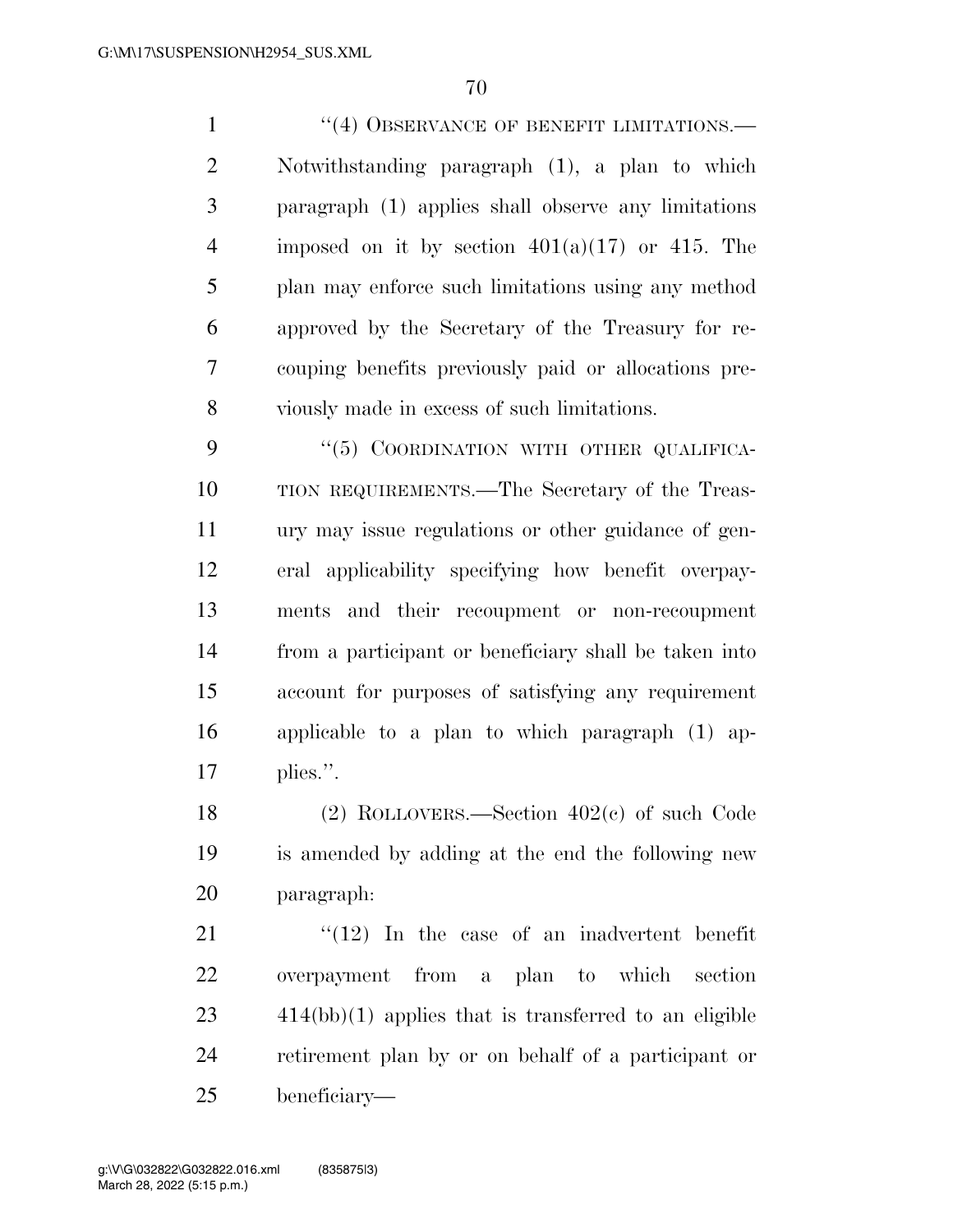1 ''(A) the portion of such overpayment with respect to which recoupment is not sought on behalf of the plan shall be treated as having been paid in an eligible rollover distribution if the payment would have been an eligible roll- over distribution but for being an overpayment, and

 ''(B) the portion of such overpayment with respect to which recoupment is sought on behalf of the plan shall be permitted to be returned to such plan and in such case shall be treated as an eligible rollover distribution transferred to such plan by the participant or beneficiary who received such overpayment (and the plans mak- ing and receiving such transfer shall be treated as permitting such transfer).

 In any case in which recoupment is sought on behalf of the plan but is disputed by the participant or ben- eficiary who received such overpayment, such dispute shall be subject to the claims procedures of the plan 21 that made such overpayment, such plan shall notify the plan receiving the rollover of such dispute, and the plan receiving the rollover shall retain such over- payment on behalf of the participant or beneficiary (and shall be entitled to treat such overpayment as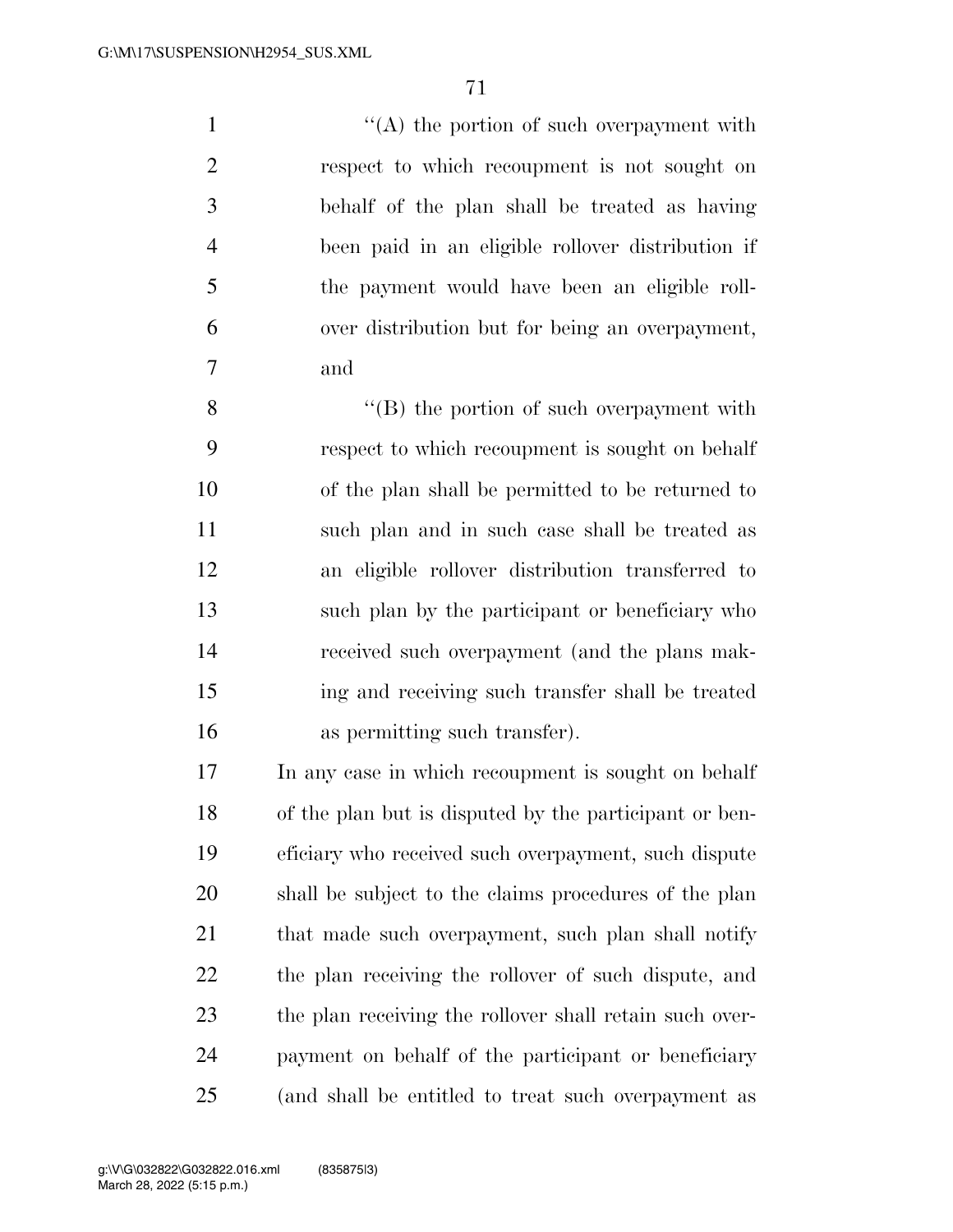plan assets) pending the outcome of such proce-dures.''.

 (c) EFFECTIVE DATE.—The amendments made by this section shall apply as of the date of the enactment of this Act.

 (d) CERTAIN ACTIONS BEFORE DATE OF ENACT- MENT.—Plans, fiduciaries, employers, and plan sponsors are entitled to rely on—

 (1) a good faith interpretation of then existing administrative guidance for inadvertent benefit over- payment recoupments and recoveries that com- menced before the date of enactment of this Act, and

 (2) determinations made before the date of en- actment of this Act by the responsible plan fidu- ciary, in the exercise of its fiduciary discretion, not to seek recoupment or recovery of all or part of an inadvertent benefit overpayment.

 In the case of a benefit overpayment that occurred prior to the date of enactment of this Act, any installment pay- ments by the participant or beneficiary to the plan or any reduction in periodic benefit payments to the participant or beneficiary, which were made in recoupment of such overpayment and which commenced prior to such date, may continue after such date. Nothing in this subsection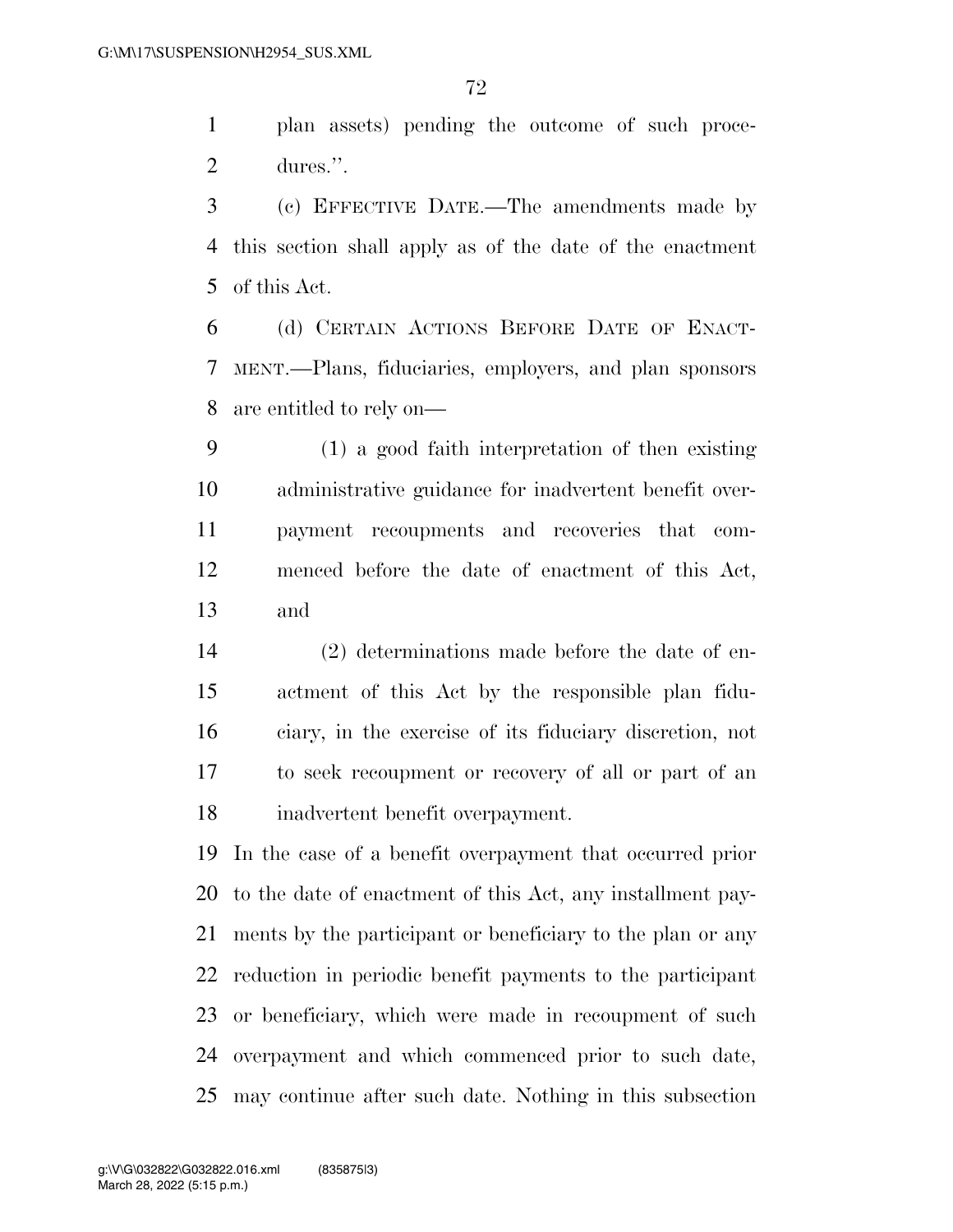shall relieve a fiduciary from responsibility for an overpay- ment that resulted from a breach of its fiduciary duties. **SEC. 302. REDUCTION IN EXCISE TAX ON CERTAIN ACCU- MULATIONS IN QUALIFIED RETIREMENT PLANS.**  (a) IN GENERAL.—Section 4974(a) of the Internal

 Revenue Code of 1986 is amended by striking ''50 per-cent'' and inserting ''25 percent''.

 (b) REDUCTION IN EXCISE TAX ON FAILURES TO TAKE REQUIRED MINIMUM DISTRIBUTIONS.—Section 4974 of such Code is amended by adding at the end the following new subsection:

13 "'(e) REDUCTION OF TAX IN CERTAIN CASES.—

 ''(1) REDUCTION.—In the case of a taxpayer who—

 ''(A) corrects, during the correction win- dow, a shortfall of distributions from an indi- vidual retirement plan which resulted in imposi-tion of a tax under subsection (a), and

20  $\text{``(B)}$  submits a return, during the correc-21 tion window, reflecting such tax (as modified by 22 this subsection),

 the first sentence of subsection (a) shall be applied by substituting '10 percent' for '25 percent'.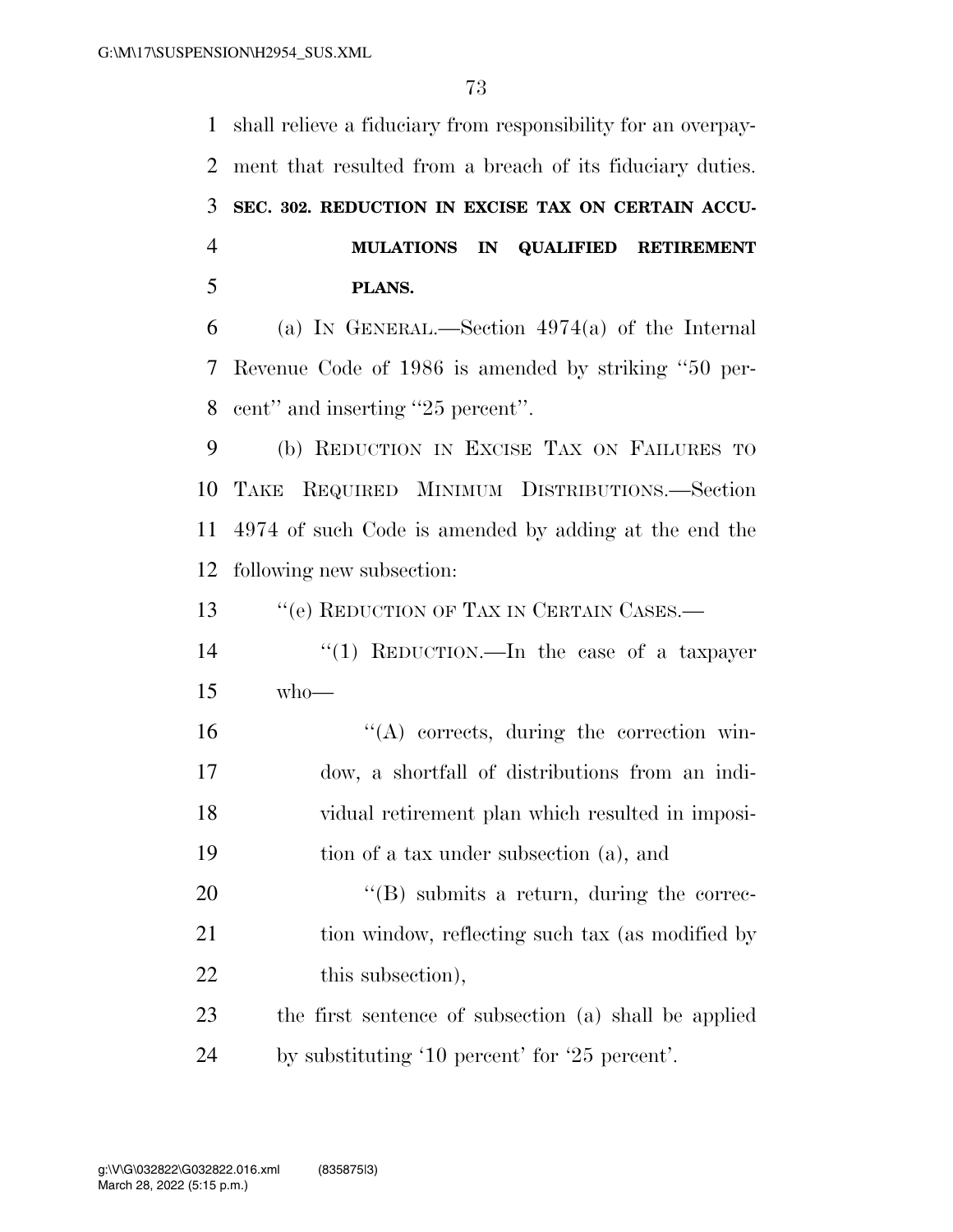| $\mathbf{1}$   | "(2) CORRECTION WINDOW.—For purposes of                     |
|----------------|-------------------------------------------------------------|
| $\overline{2}$ | this subsection, the term 'correction window' means         |
| 3              | the period of time beginning on the date on which           |
| $\overline{4}$ | the tax under subsection (a) is imposed with respect        |
| 5              | to a shortfall of distributions from an individual re-      |
| 6              | tirement plan, and ending on the earlier of—                |
| 7              | $\lq\lq$ the date on which the Secretary initi-             |
| 8              | ates an audit, or otherwise demands payment,                |
| 9              | with respect to the shortfall of distributions, or          |
| 10             | "(B) the last day of the second taxable                     |
| 11             | year that begins after the end of the taxable               |
| 12             | year in which the tax under subsection (a) is               |
| 13             | imposed.".                                                  |
| 14             | (c) EFFECTIVE DATE.—The amendments made by                  |
| 15             | this section shall apply to taxable years beginning after   |
| 16             | December 31, 2022.                                          |
| 17             | SEC. 303. PERFORMANCE BENCHMARKS FOR ASSET ALLO-            |
| 18             | <b>CATION FUNDS.</b>                                        |
| 19             | (a) IN GENERAL.—Not later than 1 year after the             |
| 20             | date of enactment of this Act, the Secretary of Labor shall |
| 21             | provide that, in the case of a designated investment alter- |
| 22             | native that contains a mix of asset classes, the adminis-   |
| 23             | trator of a plan may, but is not required to, use a bench-  |
| 24             | mark that is a blend of different broad-based securities    |
| 25             | market indices if—                                          |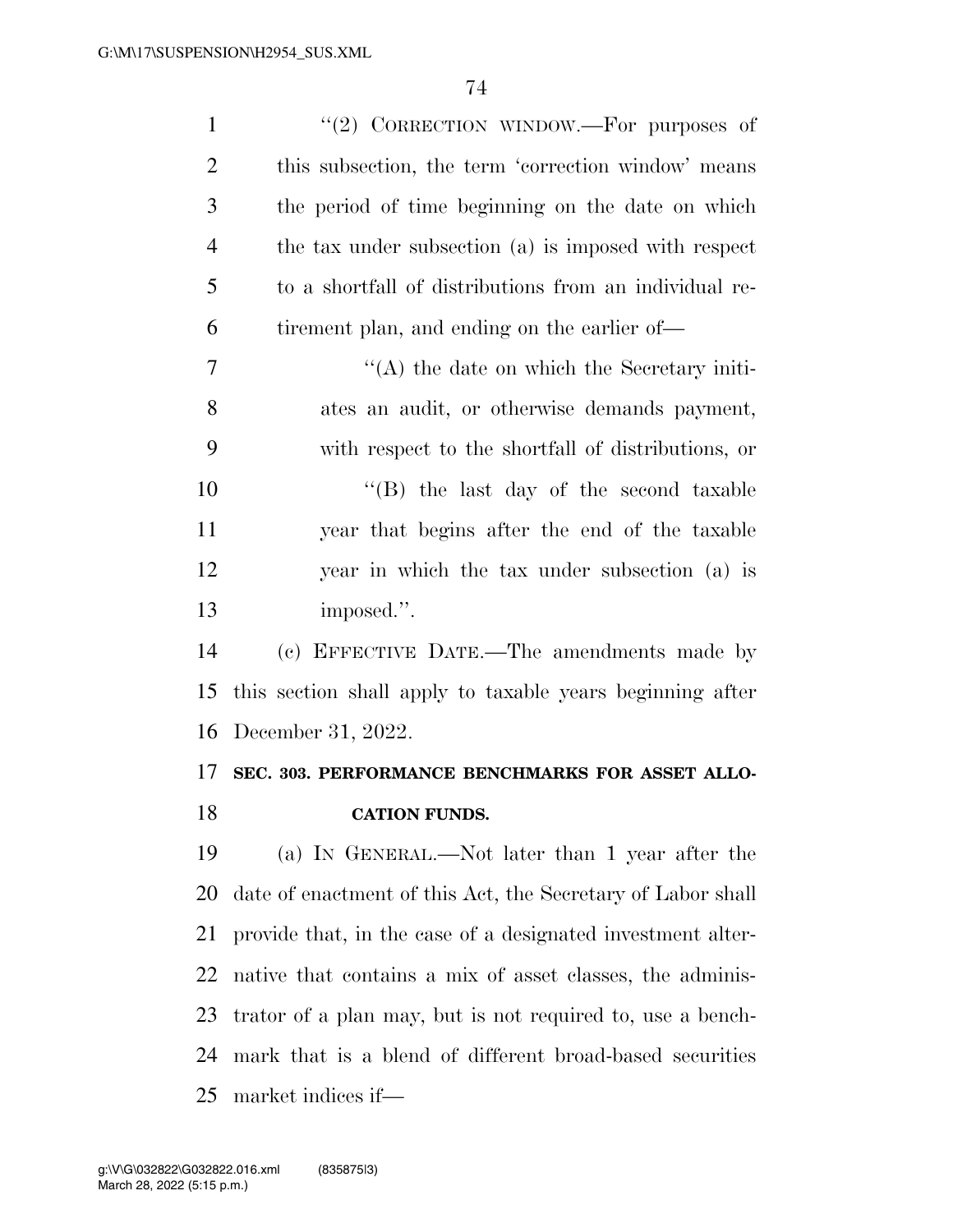(1) the blend is reasonably representative of the asset class holdings of the designated investment al- ternative; (2) for purposes of determining the blend's re-turns for 1-, 5-, and 10-calendar-year periods (or for

 the life of the alternative, if shorter), the blend is modified at least once per year to reflect changes in the asset class holdings of the designated investment alternative;

 (3) the blend is furnished to participants and beneficiaries in a manner that is reasonably designed to be understandable; and

 (4) each securities market index that is used for an associated asset class would separately satisfy the requirements of such regulation for such asset class. (b) STUDY.—Not later than 3 years after the date of enactment of this Act, the Secretary of Labor shall de- liver a report to the Committees on Finance and Health, Education, Labor, and Pensions of the Senate and the Committees on Ways and Means and Education and Labor of the House of Representatives regarding the utili- zation, effectiveness, and participants' understanding of the benchmarking requirements under this section.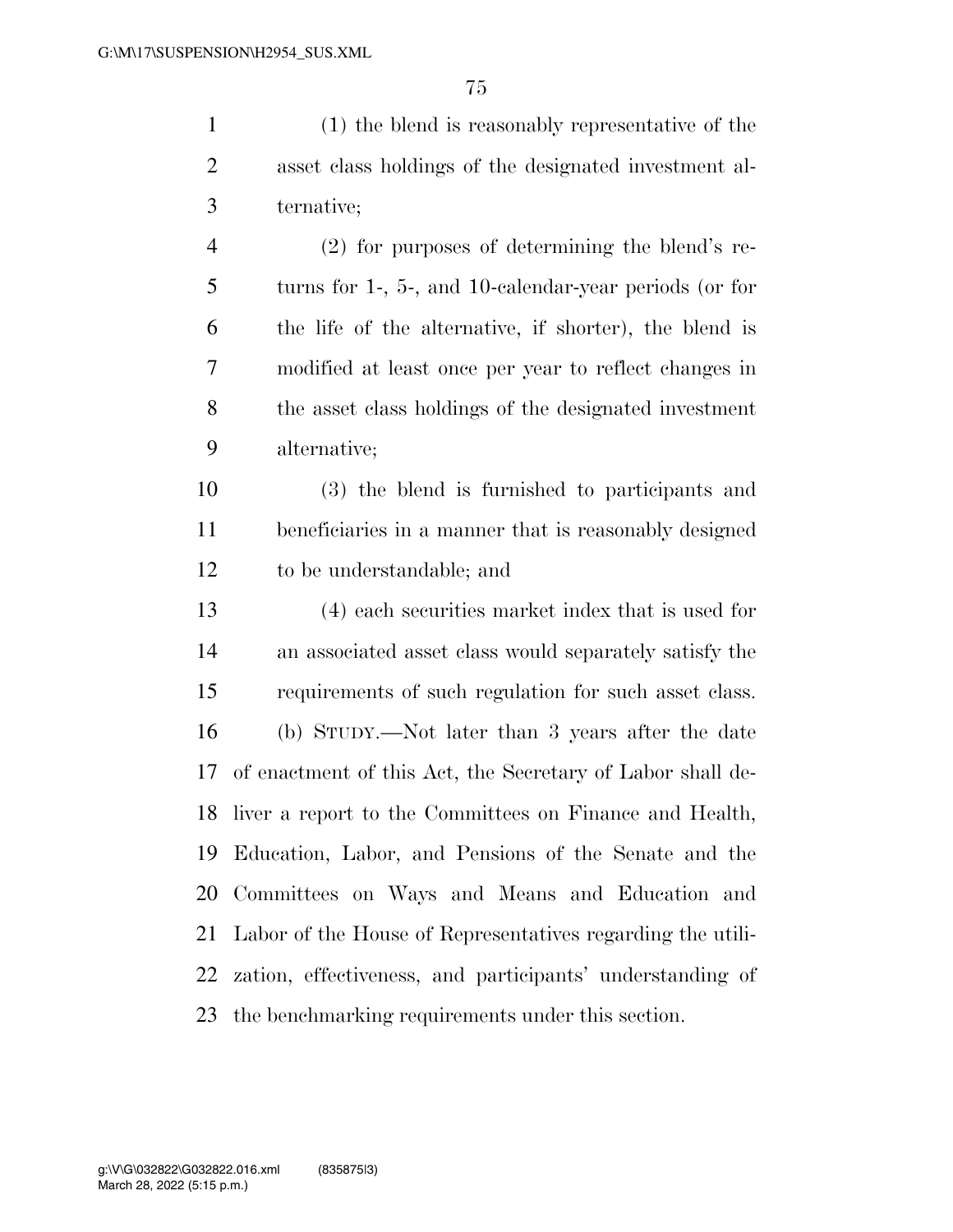### **SEC. 304. REVIEW AND REPORT TO CONGRESS RELATING TO REPORTING AND DISCLOSURE REQUIRE-MENTS.**

 (a) STUDY.—As soon as practicable after the date of enactment of this Act, the Secretary of Labor, the Sec- retary of the Treasury, and the Director of the Pension Benefit Guaranty Corporation shall review the reporting and disclosure requirements as applicable to each such agency head, of—

 (1) the Employee Retirement Income Security Act of 1974 applicable to pension plans (as defined 12 in section 3(2) of such Act (29 U.S.C. 1002(2)); and (2) the Internal Revenue Code of 1986 applica- ble to qualified retirement plans (as defined in sec- tion 4974(c) of such Code, without regard to para-graphs (4) and (5) of such section).

(b) REPORT.—

 (1) IN GENERAL.—Not later than 2 years after the date of enactment of this Act, the Secretary of Labor, the Secretary of the Treasury, and the Direc- tor of the Pension Benefit Guaranty Corporation, 22 jointly, and after consultation with a balanced group of participant and employer representatives, shall with respect to plans referenced in subsection (a) re- port on the effectiveness of the applicable reporting and disclosure requirements and make such rec-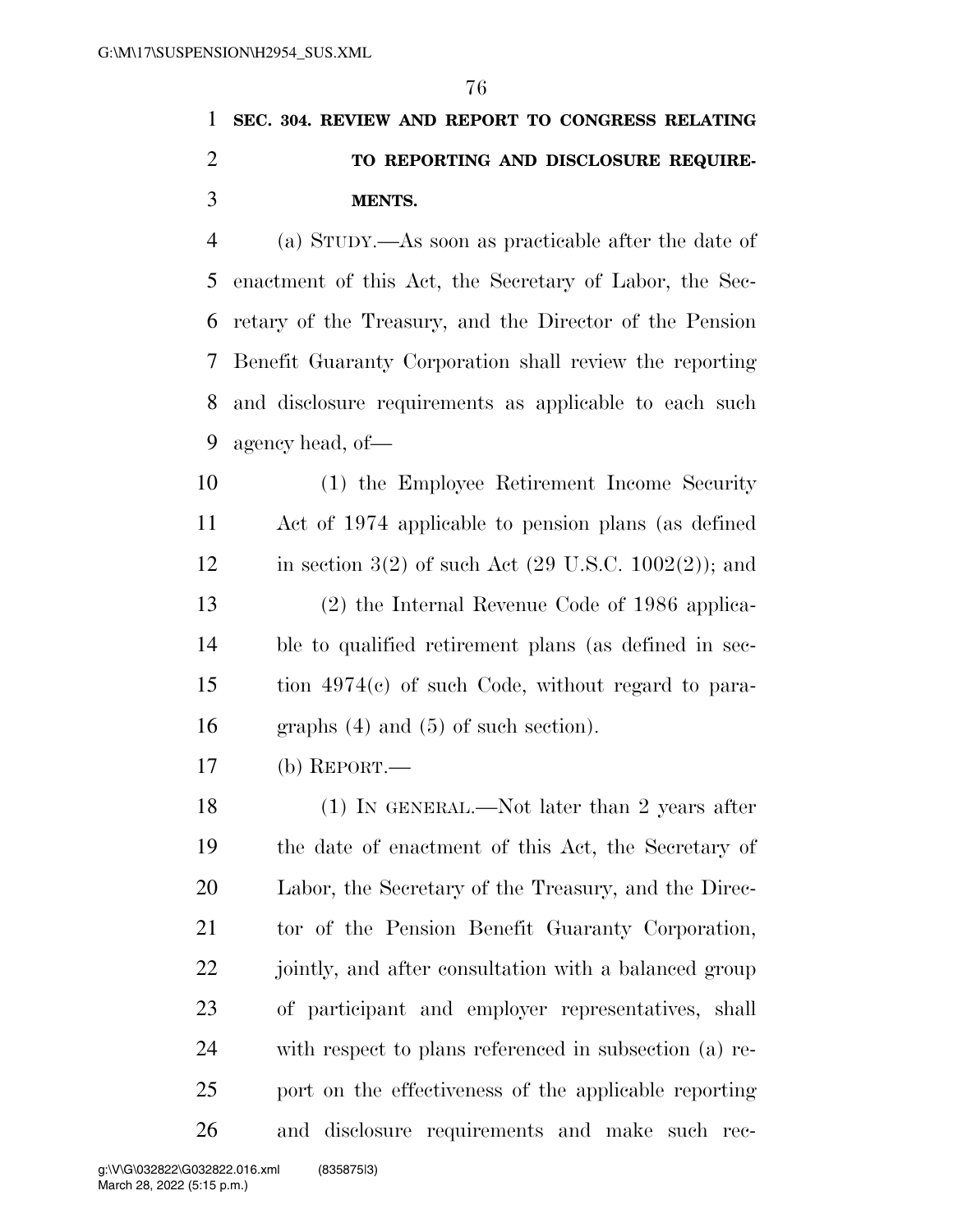ommendations as may be appropriate to the Com- mittee on Education and Labor and the Committee on Ways and Means of the House of Representatives and the Committee on Health, Education, Labor, and Pensions and the Committee on Finance of the Senate to consolidate, simplify, standardize, and im- prove such requirements so as to simplify reporting for such plans and ensure that plans can furnish and participants and beneficiaries timely receive and better understand the information they need to mon- itor their plans, plan for retirement, and obtain the benefits they have earned.

 (2) ANALYSIS OF EFFECTIVENESS.—To assess the effectiveness of the applicable reporting and dis- closure requirements, the report shall include an analysis, based on plan data, of how participants and beneficiaries are providing preferred contact in- formation, the methods by which plan sponsors and plans are furnishing disclosures, and the rate at which participants and beneficiaries (grouped by key demographics) are receiving, accessing, under-standing, and retaining disclosures.

23 (3) COLLECTION OF INFORMATION.—The agen- cies shall conduct appropriate surveys and data col-lection to obtain any needed information.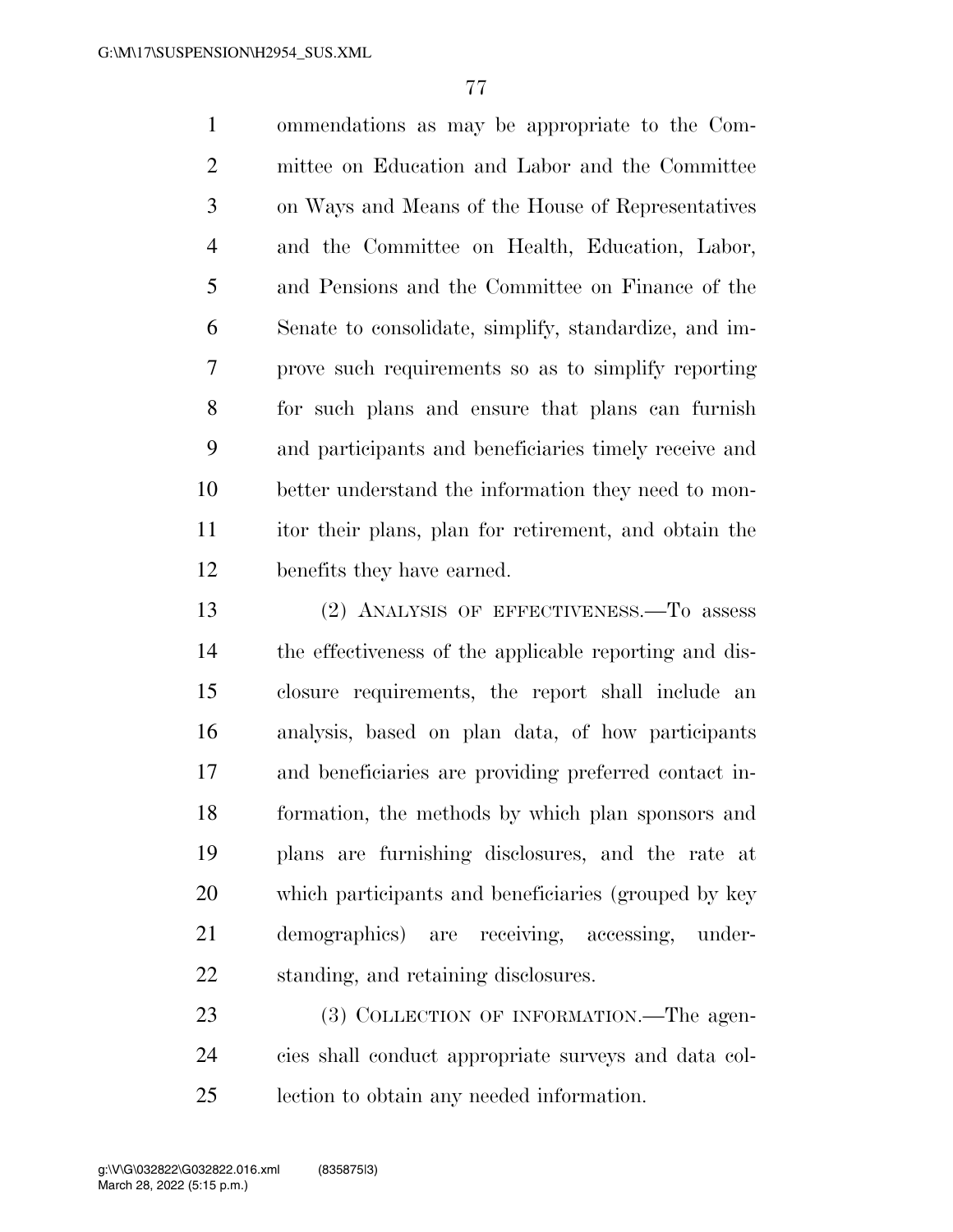|                | 78                                                             |
|----------------|----------------------------------------------------------------|
| 1              | SEC. 305. ELIMINATING UNNECESSARY PLAN REQUIRE-                |
| $\overline{2}$ | MENTS RELATED TO UNENROLLED PARTICI-                           |
| 3              | PANTS.                                                         |
| $\overline{4}$ | (a) AMENDMENT OF EMPLOYEE RETIREMENT IN-                       |
| 5              | COME SECURITY ACT OF 1974.                                     |
| 6              | $(1)$ IN GENERAL.—Part 1 of subtitle B of sub-                 |
| 7              | chapter I of the Employee Retirement Income Secu-              |
| 8              | rity Act of 1974 is amended by redesignating section           |
| 9              | 111 as section 112 and by inserting after section              |
| 10             | 110 the following new section:                                 |
| 11             | "SEC. 111. ELIMINATING UNNECESSARY PLAN REQUIRE-               |
| 12             | MENTS RELATED TO UNENROLLED PARTICI-                           |
| 13             | PANTS.                                                         |
| 14             | "(a) IN GENERAL.—Notwithstanding any other pro-                |
| 15             | vision of this title, with respect to any individual account   |
|                | 16 plan, no disclosure, notice, or other plan document (other  |
|                | 17 than the notices and documents described in paragraphs      |
| 18             | $(1)$ and $(2)$ ) shall be required to be furnished under this |
| 19             | title to any unenrolled participant if the unenrolled partici- |
| 20             | pant receives—                                                 |
| 21             | $\lq(1)$ an annual reminder notice of such partici-            |
| 22             | pant's eligibility to participate in such plan and any         |

applicable election deadlines under the plan; and

24 ''(2) any document requested by such partici- pant that the participant would be entitled to receive notwithstanding this section.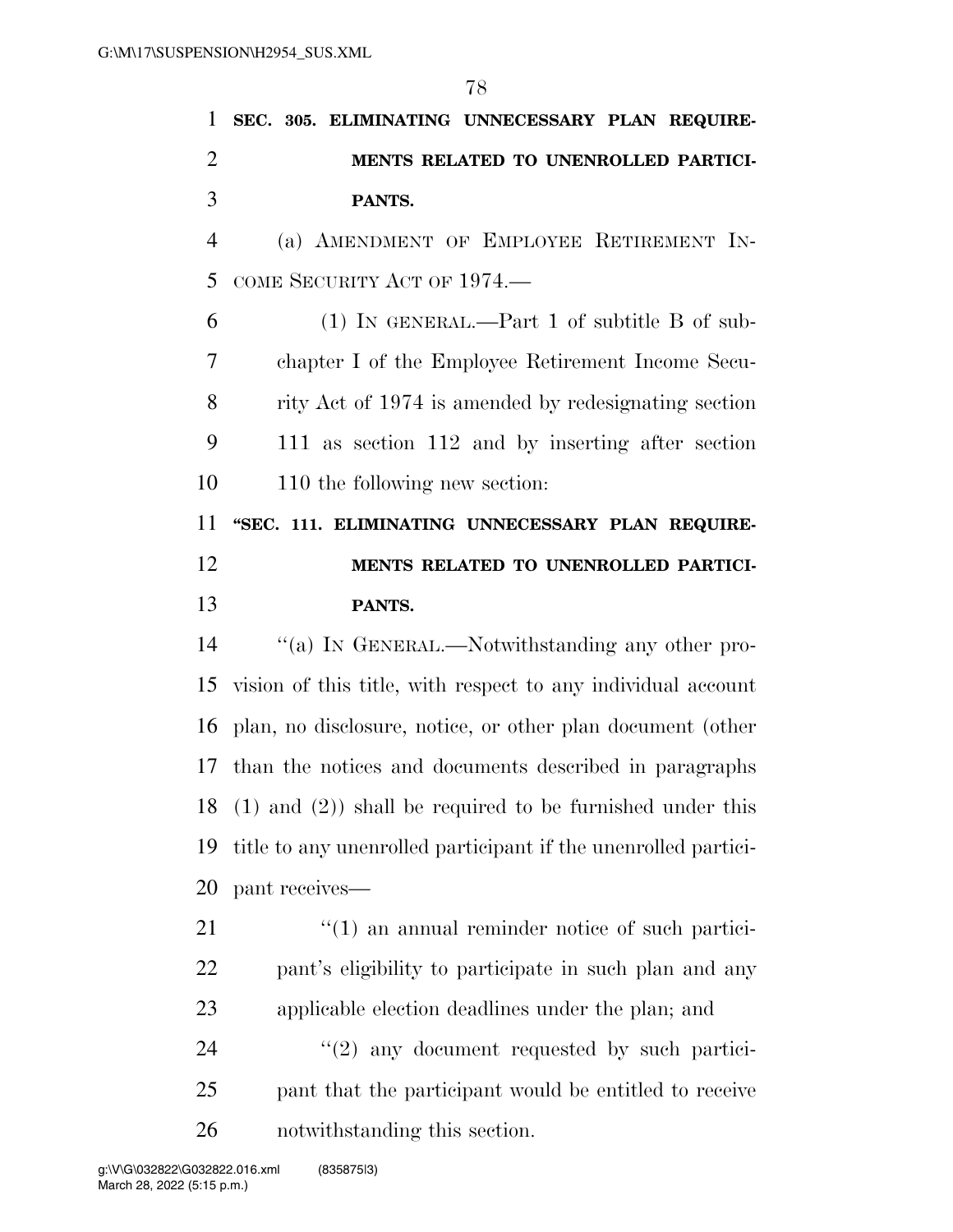| $\mathbf{1}$   | "(b) UNENROLLED PARTICIPANT.—For purposes of                 |
|----------------|--------------------------------------------------------------|
| $\overline{2}$ | this section, the term 'unenrolled participant' means an     |
| 3              | employee who-                                                |
| $\overline{4}$ | $"(1)$ is eligible to participate in an individual           |
| 5              | account plan;                                                |
| 6              | $\lq(2)$ has received—                                       |
| 7              | "(A) the summary plan description pursu-                     |
| 8              | ant to section $104(b)$ , and                                |
| 9              | $\lq\lq (B)$ any other notices related to eligibility        |
| 10             | under the plan required to be furnished under                |
| 11             | this title, or the Internal Revenue Code of                  |
| 12             | 1986, in connection with such participant's ini-             |
| 13             | tial eligibility to participate in such plan;                |
| 14             | $\lq(3)$ is not participating in such plan;                  |
| 15             | $(4)$ does not have an account balance in the                |
| 16             | plan; and                                                    |
| 17             | $(5)$ satisfies such other criteria as the Sec-              |
| 18             | retary of Labor may determine appropriate, as pre-           |
| 19             | scribed in guidance issued in consultation with the          |
| 20             | Secretary of Treasury.                                       |
| 21             | For purposes of this section, any eligibility to participate |
| 22             | in the plan following any period for which such employee     |
| 23             | was not eligible to participate shall be treated as initial  |
| 24             | eligibility.                                                 |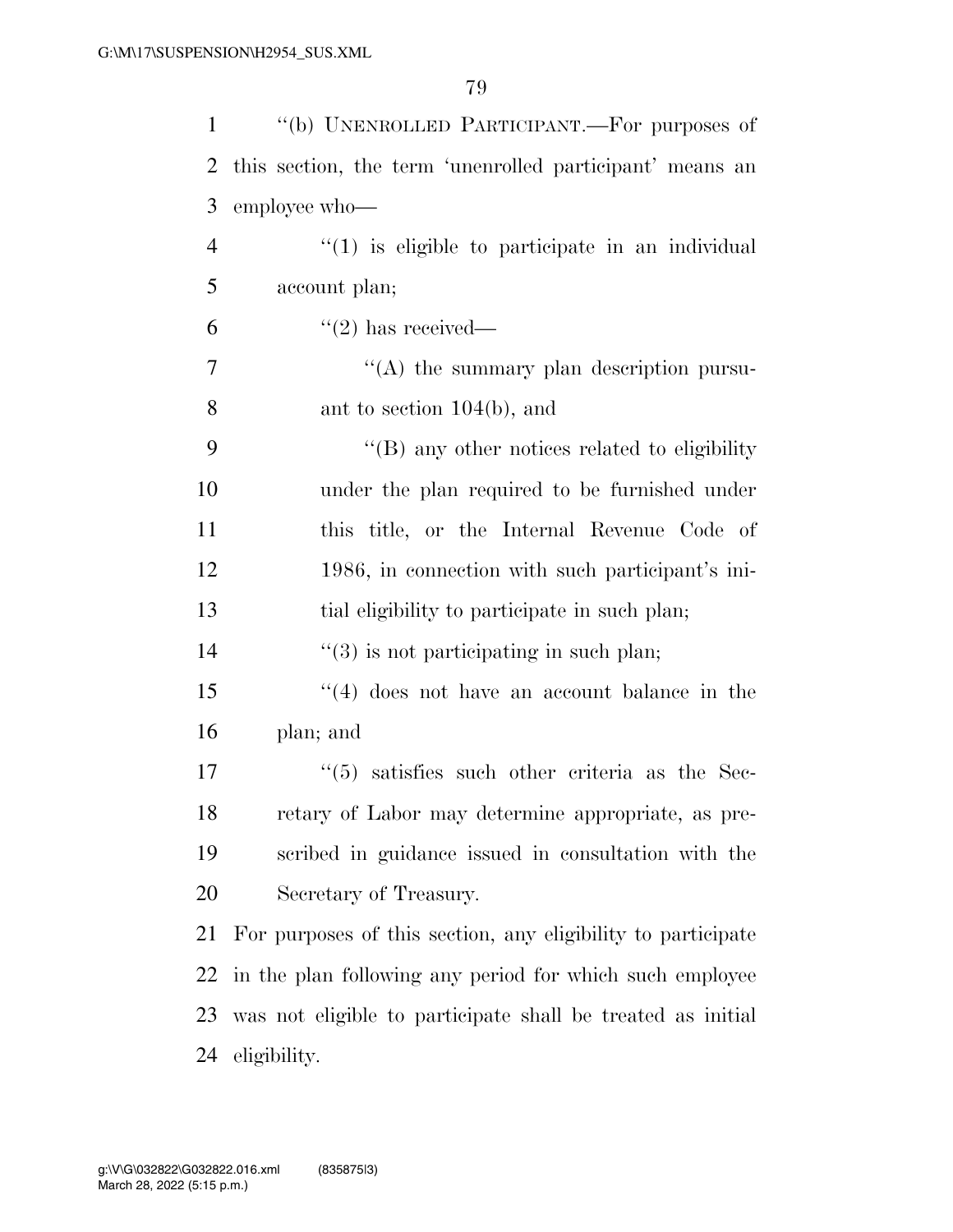''(c) ANNUAL REMINDER NOTICE.—For purposes of this section, the term 'annual reminder notice' means a notice provided in accordance with section 2520.104b–1 of title 29, Code of Federal Regulations (or any successor regulation), which—

- "(1) is furnished in connection with the annual open season election period with respect to the plan or, if there is no such period, is furnished within a reasonable period prior to the beginning of each plan year;
- 11  $\frac{1}{2}$  notifies the unenrolled participant of—
- 12  $\langle (A)$  the unenrolled participant's eligibility to participate in the plan; and
- 14 ''(B) the key benefits and rights under the plan, with a focus on employer contributions and vesting provisions; and
- 17  $\frac{17}{2}$   $\frac{17}{2}$  if the such information in a prominent manner calculated to be understood by the average participant.''.

20 (2) CLERICAL AMENDMENT.—The table of con- tents in section 1 of the Employee Retirement In- come Security Act of 1974 is amended by striking the item relating to section 111 and by inserting after the item relating to section 110 the following new items: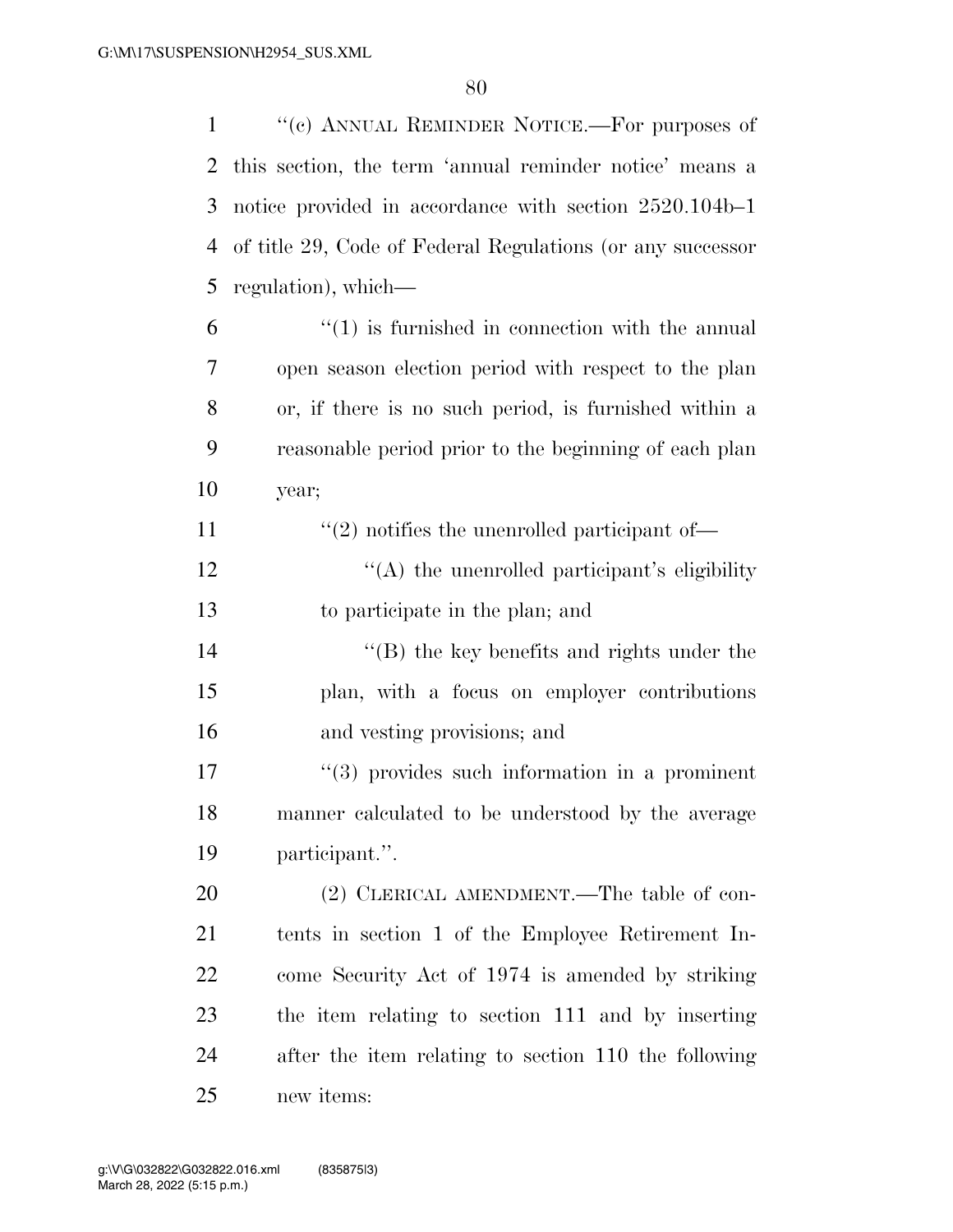''Sec. 111. Eliminating unnecessary plan requirements related to unenrolled participants. ''Sec. 112. Repeal and effective date.''.

 (b) AMENDMENT OF INTERNAL REVENUE CODE OF 1986.—Section 414 of the Internal Revenue Code of 1986, as amended by the preceding provisions of this Act, is amended by adding at the end the following new sub-section:

 ''(cc) ELIMINATING UNNECESSARY PLAN REQUIRE-MENTS RELATED TO UNENROLLED PARTICIPANTS.—

8 "(1) In GENERAL.—Notwithstanding any other provision of this title, with respect to any defined contribution plan, no disclosure, notice, or other plan document (other than the notices and documents de- scribed in subparagraphs (A) and (B)) shall be re- quired to be furnished under this title to any unenrolled participant if the unenrolled participant receives—

16 "(A) an annual reminder notice of such participant's eligibility to participate in such plan and any applicable election deadlines under the plan, and

20 "'(B) any document requested by such par- ticipant that the participant would be entitled to receive notwithstanding this subsection.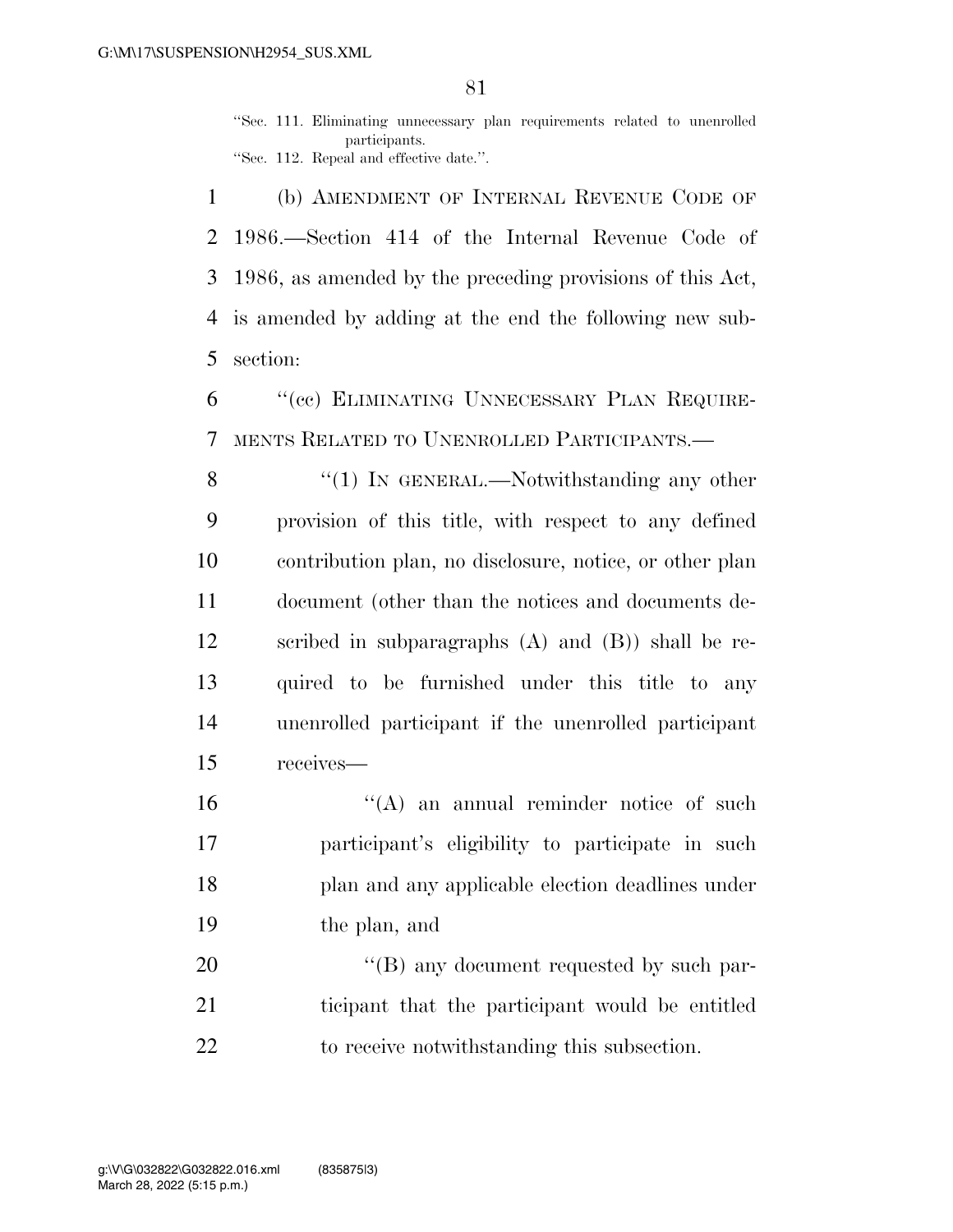| $\mathbf{1}$   | "(2) UNENROLLED PARTICIPANT.-For pur-                   |
|----------------|---------------------------------------------------------|
| $\overline{2}$ | poses of this subsection, the term 'unenrolled partici- |
| 3              | pant' means an employee who—                            |
| $\overline{4}$ | $\lq\lq$ is eligible to participate in a defined        |
| 5              | contribution plan,                                      |
| 6              | $\lq\lq (B)$ has received—                              |
| 7              | "(i) the summary plan description                       |
| 8              | pursuant to section $104(b)$ of the Em-                 |
| 9              | ployee Retirement Income Security Act of                |
| 10             | $1974$ , and                                            |
| 11             | "(ii) any other notices related to eligi-               |
| 12             | bility under the plan and required to be                |
| 13             | furnished under this title, or the Employee             |
| 14             | Retirement Income Security Act of 1974,                 |
| 15             | in connection with such participant's initial           |
| 16             | eligibility to participate in such plan,                |
| 17             | $\lq\lq$ (C) is not participating in such plan,         |
| 18             | $\lq\lq$ (D) does not have an account balance in        |
| 19             | the plan, and                                           |
| 20             | $\lq\lq(E)$ satisfies such other criteria as the        |
| 21             | Secretary of the Treasury may determine ap-             |
| 22             | propriate, as prescribed in guidance issued in          |
| 23             | consultation with the Secretary of Labor.               |
| 24             | For purposes of this subsection, any eligibility to     |
| 25             | participate in the plan following any period for        |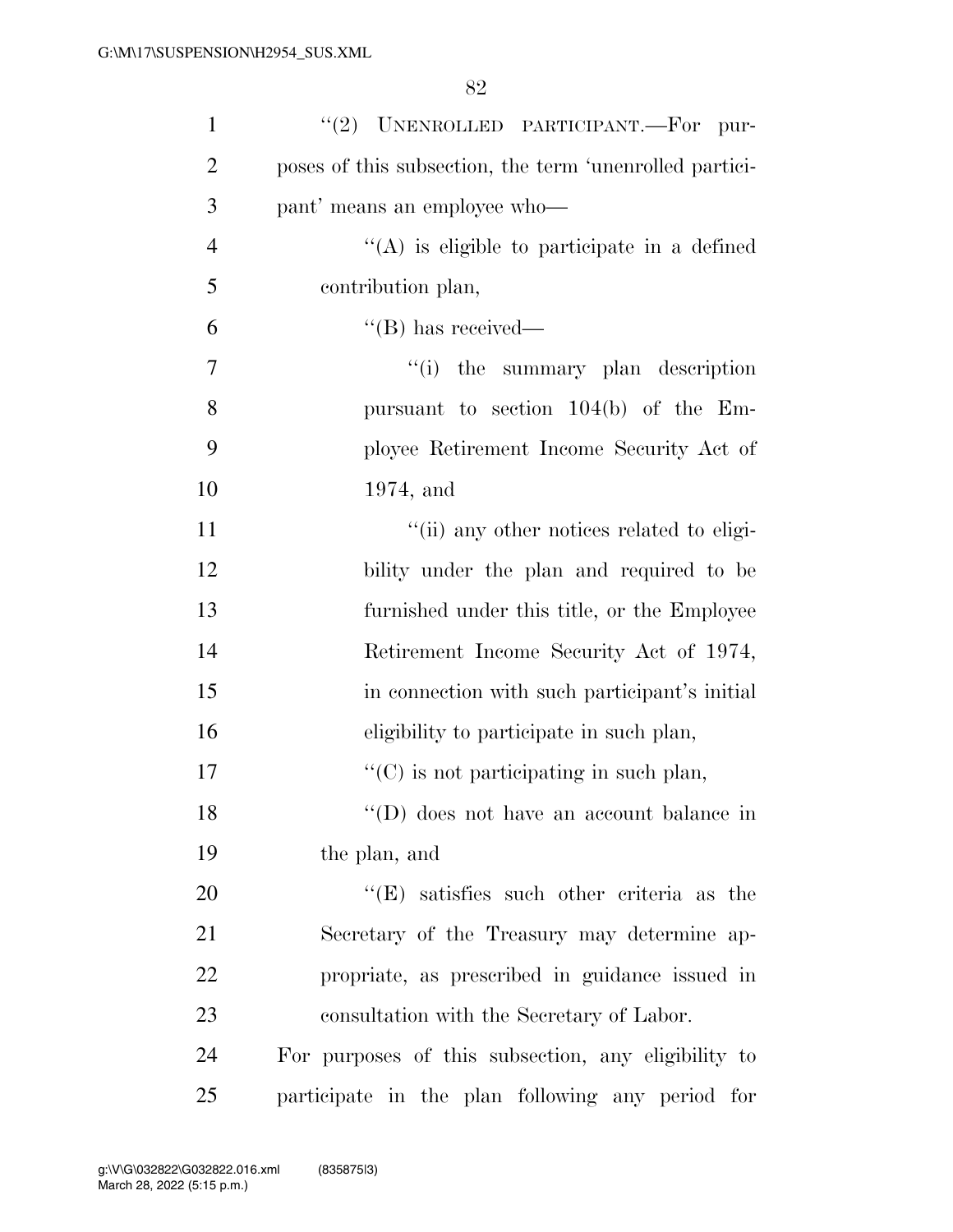which such employee was not eligible to participate shall be treated as initial eligibility.

3 "(3) ANNUAL REMINDER NOTICE.—For pur- poses of this subsection, the term 'annual reminder notice' means the notice described in section 111(c) of the Employee Retirement Income Security Act of 1974.''.

 (c) EFFECTIVE DATE.—The amendments made by this section shall apply to plan years beginning after De-cember 31, 2022.

#### **SEC. 306. RETIREMENT SAVINGS LOST AND FOUND.**

(a) IN GENERAL.—

 (1) ESTABLISHMENT OF RETIREMENT SAVINGS LOST AND FOUND.—Part 5 of title I of the Em- ployee Retirement Income Security Act of 1974 (29 U.S.C. 1341 et seq.) is amended by adding at the end the following:

#### **''SEC. 523. RETIREMENT SAVINGS LOST AND FOUND.**

''(a) ESTABLISHMENT.—

20 "(1) IN GENERAL.—Not later than 2 years after the date of the enactment of this section, the Secretary of Labor, in consultation with the Sec- retary of the Treasury, shall establish an online searchable database (to be managed by the Depart-ment of Labor in accordance with this section) to be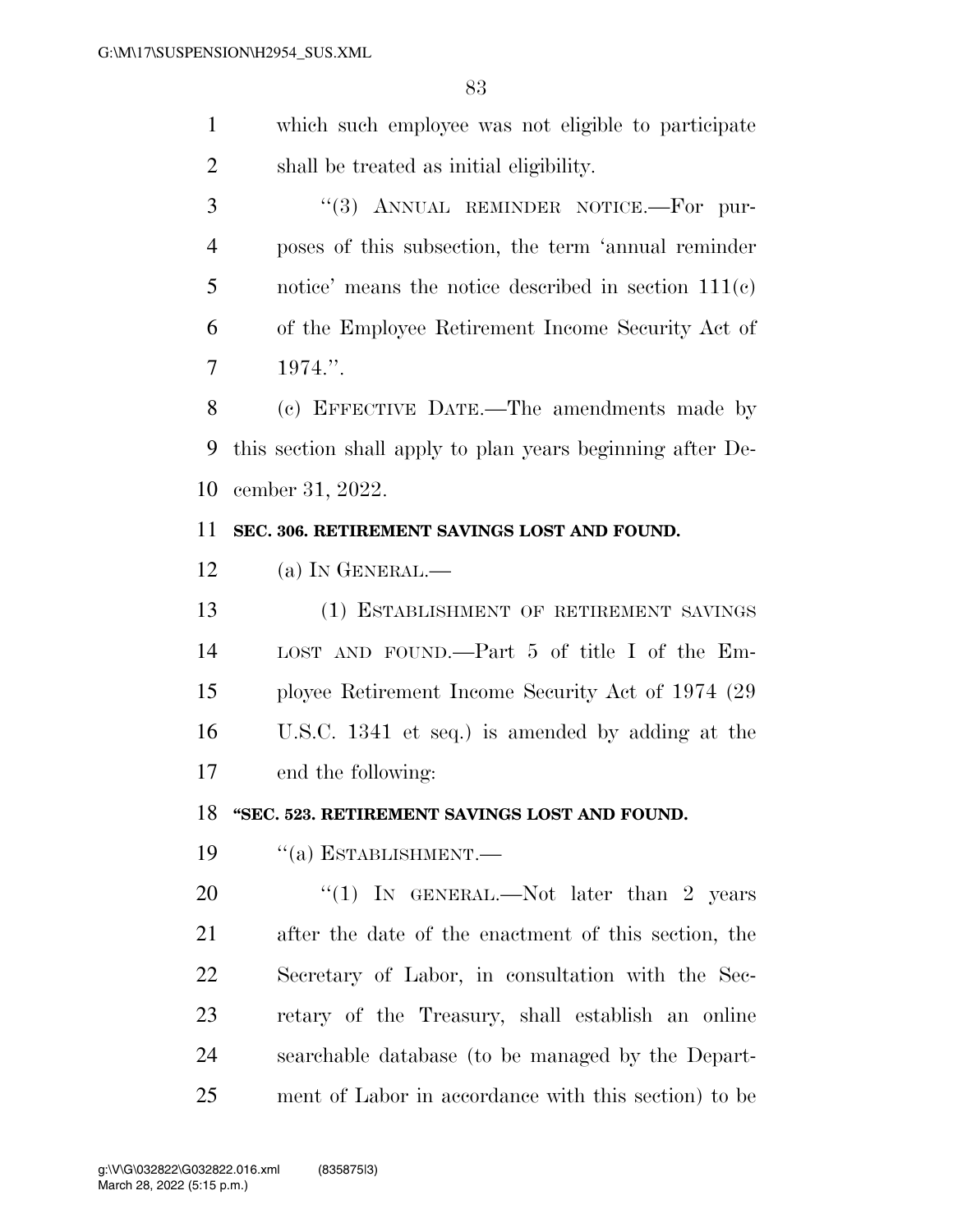| $\mathbf{1}$   | known as the 'Retirement Savings Lost and Found'.   |
|----------------|-----------------------------------------------------|
| $\overline{2}$ | The Retirement Savings Lost and Found shall—        |
| 3              | "(A) allow an individual to search for in-          |
| $\overline{4}$ | formation that enables the individual to locate     |
| 5              | the administrator of any plan described in para-    |
| 6              | $graph (2) with respect to which the individual$    |
| 7              | is or was a participant or beneficiary, and pro-    |
| 8              | vide contact information for the administrator      |
| 9              | of any such plan;                                   |
| 10             | "(B) allow the Department of Labor to as-           |
| 11             | sist such an individual in locating any such plan   |
| 12             | of the individual; and                              |
| 13             | "(C) allow the Department of Labor to               |
| 14             | make any necessary changes to contact infor-        |
| 15             | mation on record for the administrator based        |
| 16             | on any changes to the plan due to merger or         |
| 17             | consolidation of the plan with any other plan,      |
| 18             | division of the plan into two or more plans,        |
| 19             | bankruptcy, termination, change in name of the      |
| 20             | plan, change in name or address of the admin-       |
| 21             | istrator, or other causes.                          |
| 22             | The Retirement Savings Lost and Found established   |
| 23             | under this paragraph shall include information re-  |
| 24             | ported under this section and other relevant infor- |
|                |                                                     |

mation obtained by the Department of Labor.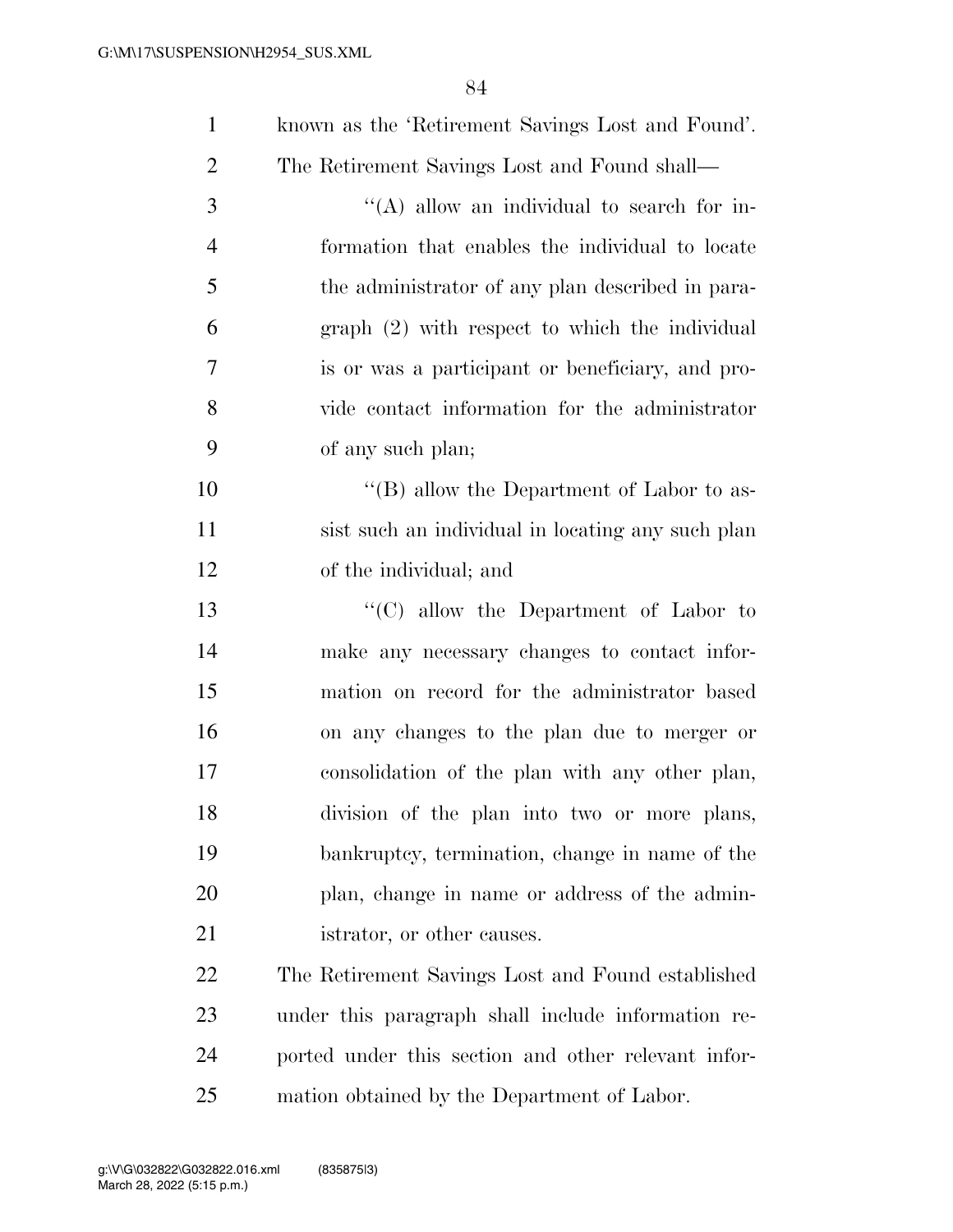1 "(2) PLANS DESCRIBED.—A plan described in this paragraph is a plan to which the vesting stand-ards of section 203 apply.

 ''(b) ADMINISTRATION.—The Retirement Savings Lost and Found established under subsection (a) shall provide individuals described in subsection (a)(1) only with the ability to search for information that enables the individual to locate the administrator and contact informa- tion for the administrator of any plan with respect to which the individual is or was a participant or beneficiary, sufficient to allow the individual to locate the individual's plan in order to recover any benefit owing to the individual under the plan.

 ''(c) SAFEGUARDING PARTICIPANT PRIVACY AND SE- CURITY.—In establishing the Retirement Savings Lost and Found under subsection (a), the Department of Labor shall take all necessary and proper precautions to ensure that individuals' plan information maintained by the Re-tirement Savings Lost and Found is protected.

20 "(d) DEFINITION OF ADMINISTRATOR.-For pur- poses of this section, the term 'administrator' has the 22 meaning given such term in section  $3(16)(A)$ .

23 "(e) INFORMATION COLLECTION FROM PLANS.—Ef- fective with respect to plan years beginning after the sec-ond December 31 occurring after the date of the enact-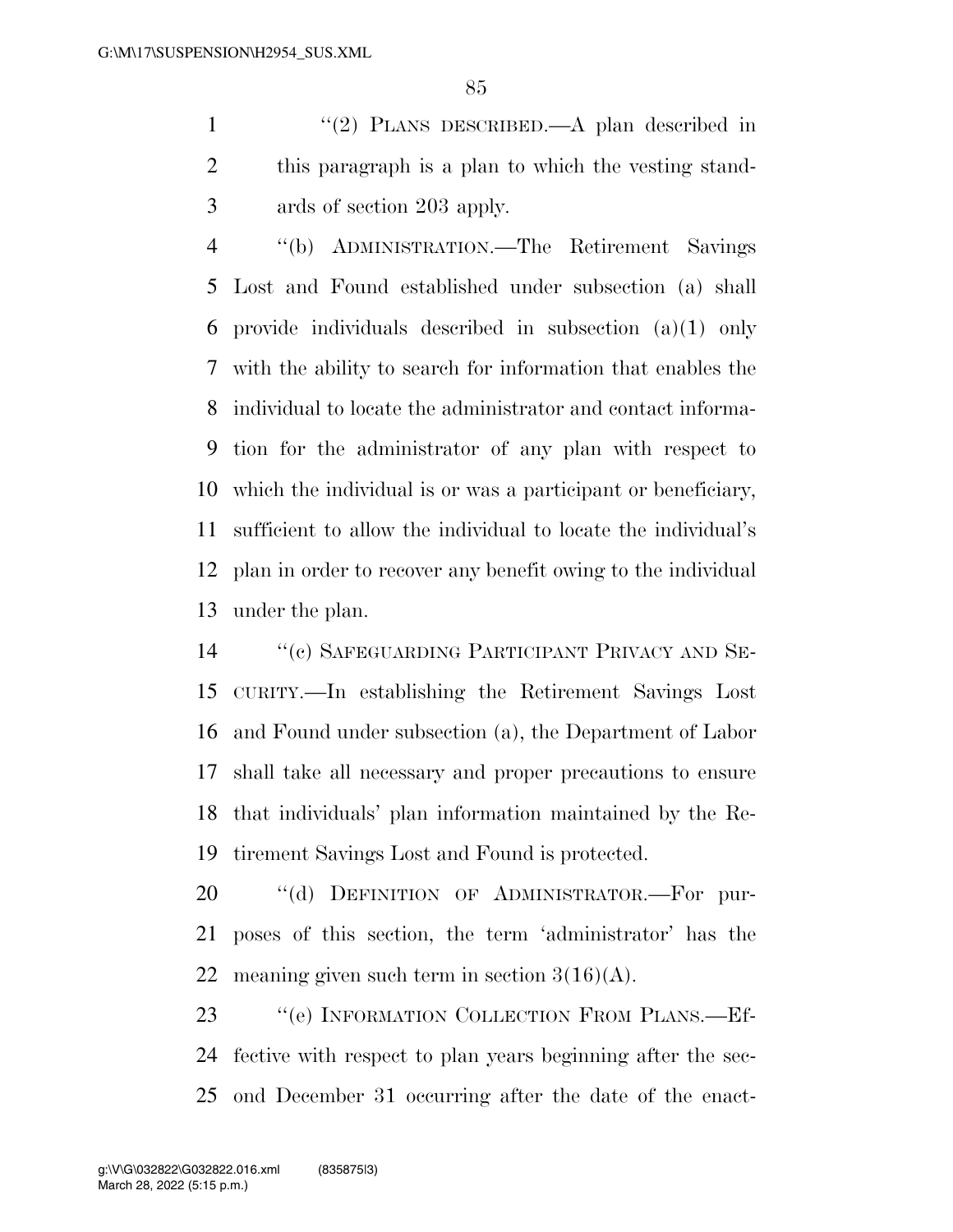ment of this subsection, the administrator of a plan to

 which the vesting standards of section 203 apply shall sub- mit to the Department of Labor, at such time and in such form and manner as is prescribed in regulations— ''(1) the information described in paragraphs (1) through (4) of section  $6057(b)$  of the Internal Revenue Code of 1986; ''(2) the information described in subpara-9 graphs (A) and (B) of section  $6057(a)(2)$  of such Code; 11 ''(3) the name and taxpayer identifying number of each participant or former participant in the plan—  $\langle (A) \rangle$  who, during the current plan year or any previous plan year, was reported under sec-16 tion  $6057(a)(2)(C)$  of such Code, and with re- spect to whom the benefits described in clause (ii) thereof were fully paid during the plan year;  $\langle$  (B) with respect to whom any amount was distributed under section 401(a)(31)(B) of 21 such Code during the plan year; or  $\langle ^{\prime}(C) \rangle$  with respect to whom a deferred an- nuity contract was distributed during the plan year;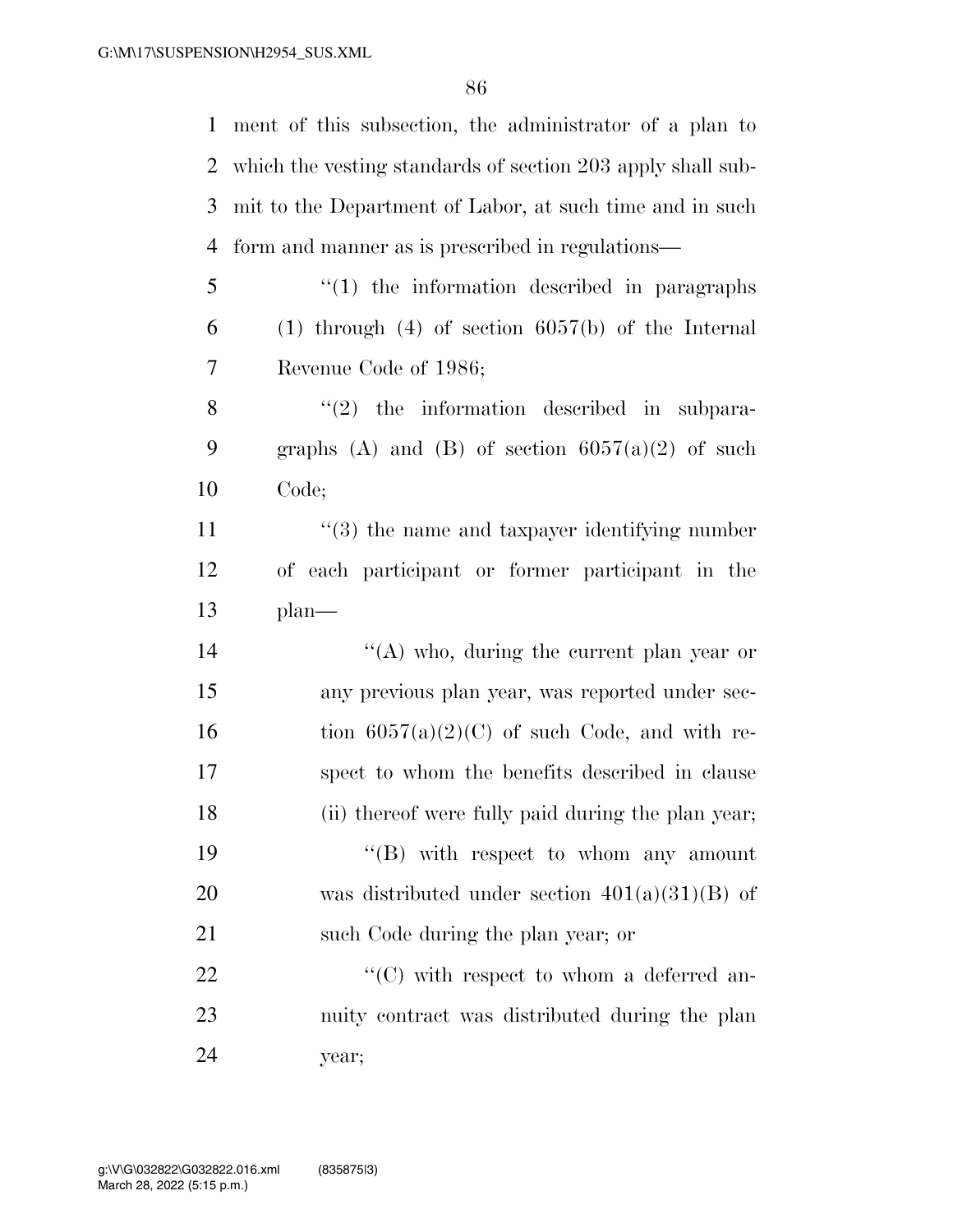| $\lq(4)$ in the case of a participant or former par- |
|------------------------------------------------------|
| ticipant to whom paragraph $(3)$ applies—            |
|                                                      |

 ''(A) in the case of a participant described in subparagraph (B) thereof, the name and ad- dress of the designated trustee or issuer de-6 section  $401(a)(31)(B)(i)$  of such Code and the account number of the individual retirement plan to which the amount was dis-tributed; and

 ''(B) in the case of a participant described 11 in subparagraph (C) thereof, the name and ad- dress of the issuer of such annuity contract and the contract or certificate number; and

14 ''(5) such other information as the Secretary of Labor may require.

 ''(f) INFORMATION COLLECTION FROM FEDERAL AGENCIES.—On request, the Secretary of Labor may ac- cess and receive such information collected by other Fed- eral agencies as may be necessary and appropriate to per- form work related to the Retirement Savings Lost and Found.

 ''(g) PROGRAM INTEGRITY AUDIT.—On an annual basis for each of the first 5 years beginning one year after the establishment of the database in subsection (a)(1) and every 5 years thereafter, the Inspector General of the De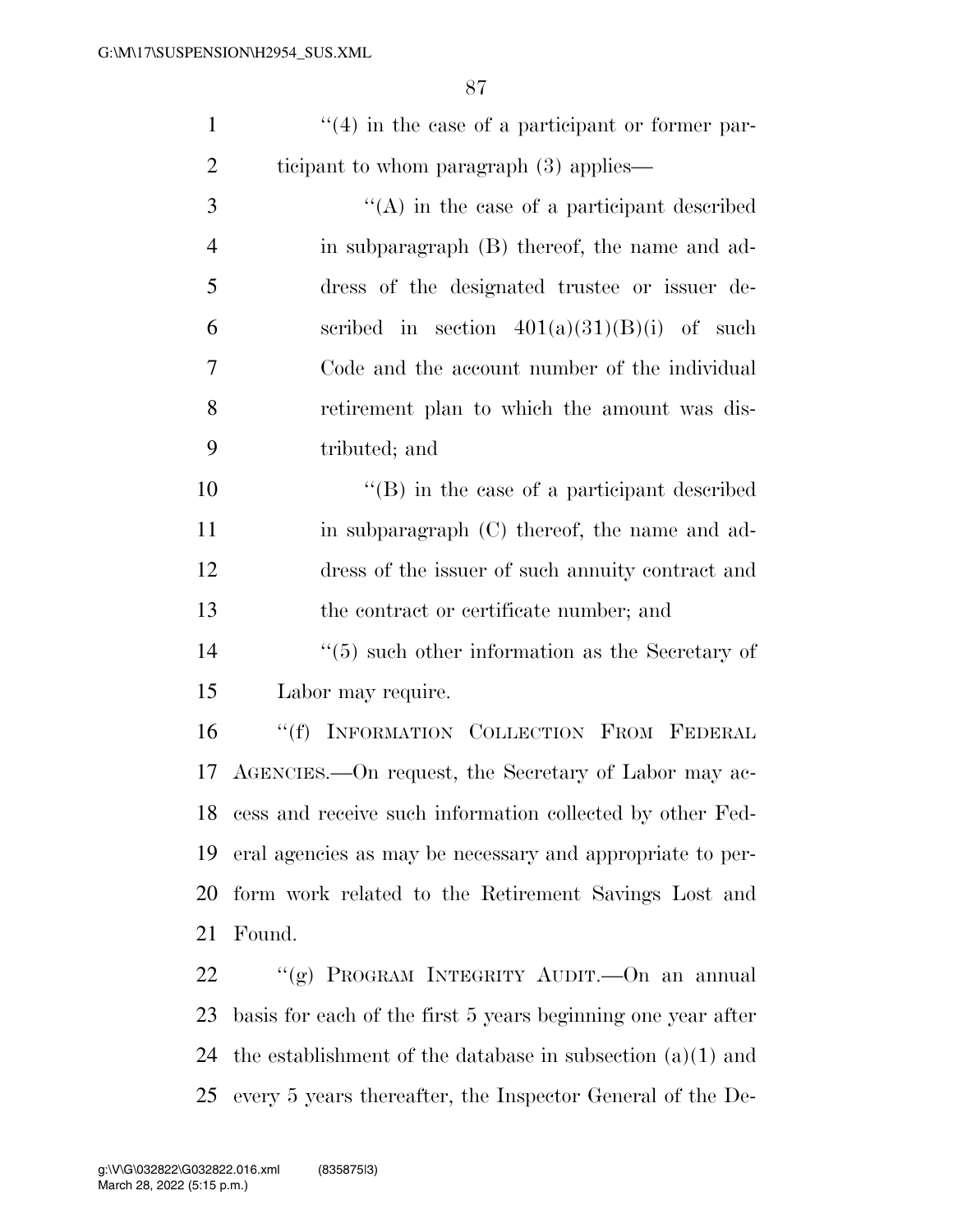partment of Labor shall conduct an audit of the adminis-tration of the Retirement Savings Lost and Found.''.

 (3) CONFORMING AMENDMENT.—The table of contents for the Employee Retirement Income Secu- rity Act of 1974 (29 U.S.C. 1001 et seq.) is amend- ed by inserting after the item relating to section 522 the following:

''Sec. 523.Retirement Savings Lost and Found.''.

# **SEC. 307. UPDATING DOLLAR LIMIT FOR MANDATORY DIS-TRIBUTIONS.**

 (a) IN GENERAL.—Section 203(e)(1) of the Em- ployee Retirement Income Security Act of 1974 and sec-12 tions  $401(a)(31)(B)(ii)$  and  $411(a)(11)(A)$  of the Internal Revenue Code of 1986 are each amended by striking ''\$5,000'' and inserting ''\$7,000''.

 (b) EFFECTIVE DATE.—The amendments made by this section shall apply to distributions made after Decem-ber 31, 2022.

### **SEC. 308. EXPANSION OF EMPLOYEE PLANS COMPLIANCE RESOLUTION SYSTEM.**

 (a) IN GENERAL.—Except as otherwise provided in the Internal Revenue Code of 1986 or regulations pre- scribed by the Secretary of the Treasury or the Secretary's delegate (referred to in this section as the ''Secretary''), any eligible inadvertent failure to comply with the rules applicable under section 401(a), 403(a), 403(b), 408(p),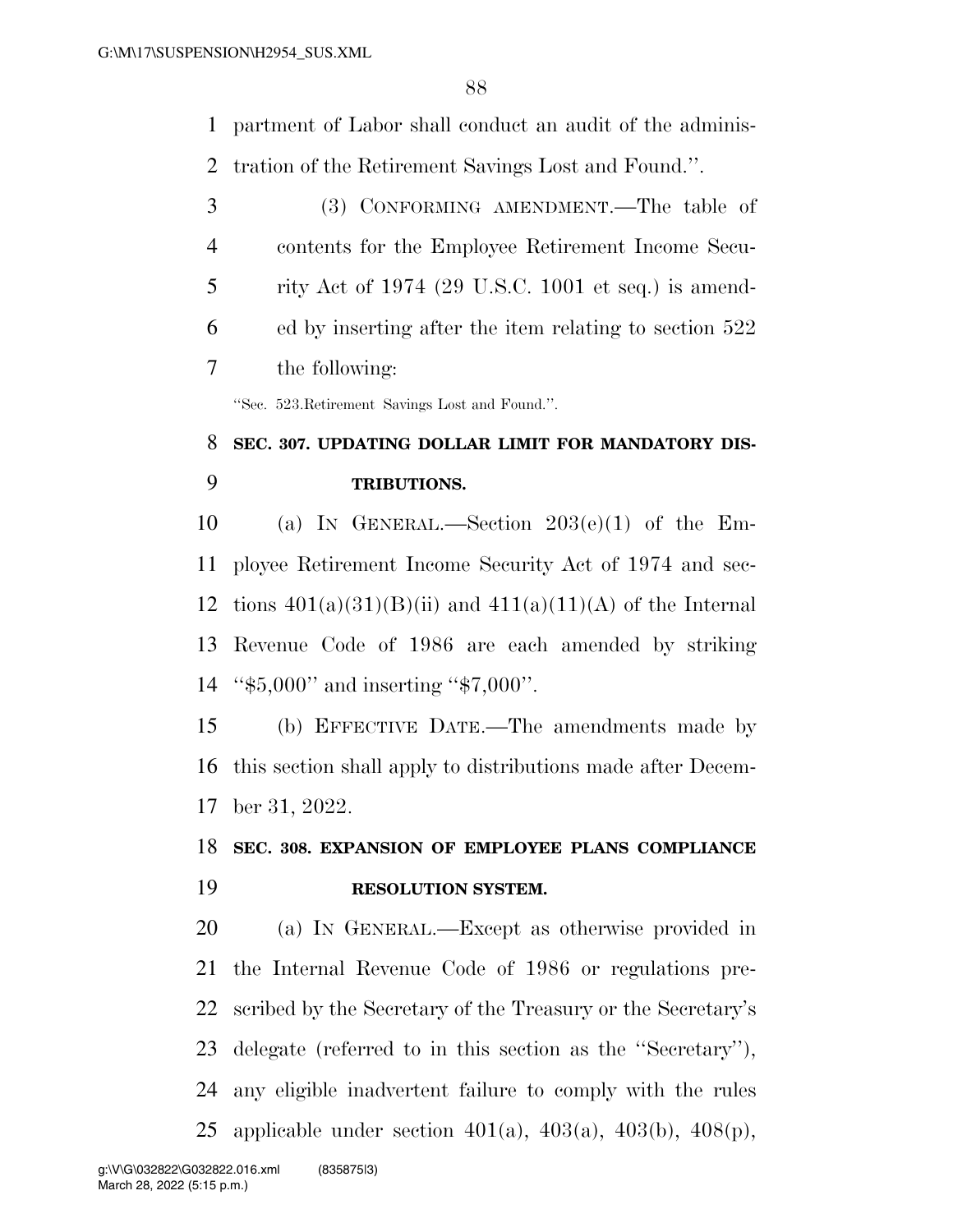or 408(k) of such Code may be self-corrected under the Employee Plans Compliance Resolution System (as de- scribed in Revenue Procedure 2021–30, or any successor guidance, and hereafter in this section referred to as the ''EPCRS''), except to the extent that such failure was identified by the Secretary prior to any actions which dem- onstrate a commitment to implement a self-correction. Revenue Procedure 2021–30 is deemed amended as of the date of the enactment of this Act to provide that the cor- rection period under section 9.02 of such Revenue Proce- dure (or any successor guidance) for an eligible inad- vertent failure, except as otherwise provided under such Code or in regulations prescribed by the Secretary, is in- definite and has no last day, other than with respect to failures identified by the Secretary prior to any self-correc-tion as described in the preceding sentence.

 (b) LOAN ERRORS.—In the case of an eligible inad- vertent failure relating to a loan from a plan to a partici-pant—

 (1) such failure may be self-corrected under subsection (a) according to the rules of section 6.07 of Revenue Procedure 2021–30 (or any successor guidance), including the provisions related to wheth- er a deemed distribution must be reported on Form 1099–R, and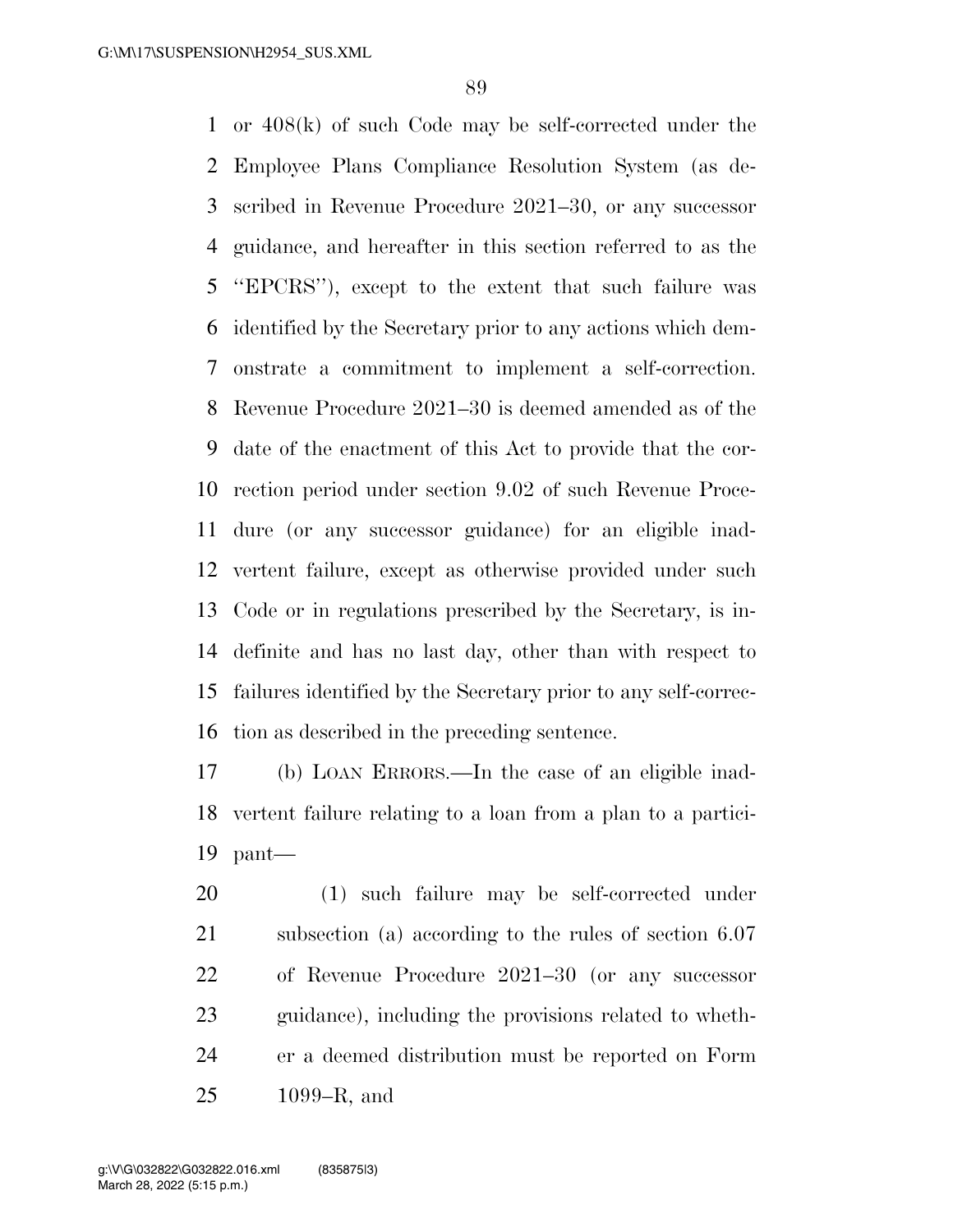(2) the Secretary of Labor shall treat any such failure which is so self-corrected under subsection (a) as meeting the requirements of the Voluntary Fi- duciary Correction Program of the Department of Labor if, with respect to the violation of the fidu- ciary standards of the Employee Retirement Income Security Act of 1974, there is a similar loan error eligible for correction under EPCRS and the loan error is corrected in such manner.

 (c) EPCRS FOR IRAS.—The Secretary shall expand the EPCRS to allow custodians of individual retirement 12 plans (as defined in section  $7701(a)(37)$  of the Internal Revenue Code of 1986) to address eligible inadvertent fail- ures with respect to an individual retirement plan (as so defined), including (but not limited to)—

 (1) waivers of the excise tax which would other- wise apply under section 4974 of the Internal Rev-enue Code of 1986,

 (2) under the self-correction component of the EPCRS, waivers of the 60-day deadline for a roll- over where the deadline is missed for reasons beyond 22 the reasonable control of the account owner, and

 (3) rules permitting a nonspouse beneficiary to return distributions to an inherited individual retire-25 ment plan described in section  $408(d)(3)(C)$  of the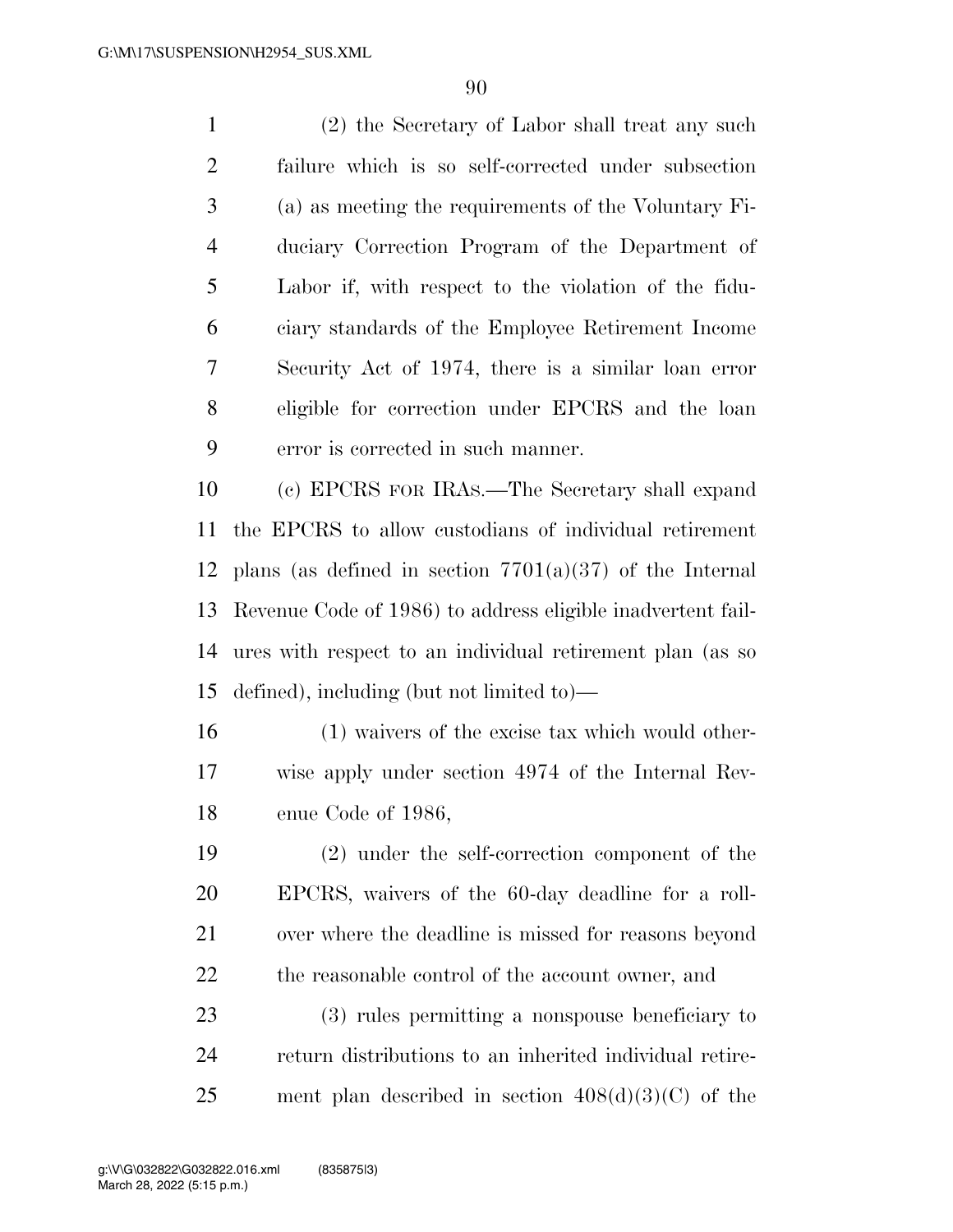Internal Revenue Code of 1986 in a case where, due to an inadvertent error by a service provider, the beneficiary had reason to believe that the distribu- tion could be rolled over without inclusion in income of any part of the distributed amount.

 (d) ADDITIONAL SAFE HARBORS.—The Secretary shall expand the EPCRS to provide additional safe harbor means of correcting eligible inadvertent failures described in subsection (a), including safe harbor means of calcu- lating the earnings which must be restored to a plan in cases where plan assets have been depleted by reason of an eligible inadvertent failure.

 (e) ELIGIBLE INADVERTENT FAILURE.—For pur-poses of this section—

 (1) IN GENERAL.—Except as provided in para- graph (2), the term ''eligible inadvertent failure'' means a failure that occurs despite the existence of practices and procedures which—

 (A) satisfy the standards set forth in sec- tion 4.04 of Revenue Procedure 2021–30 (or any successor guidance), or

 (B) satisfy similar standards in the case of an individual retirement plan.

 (2) EXCEPTION.—The term ''eligible inad-vertent failure'' shall not include any failure which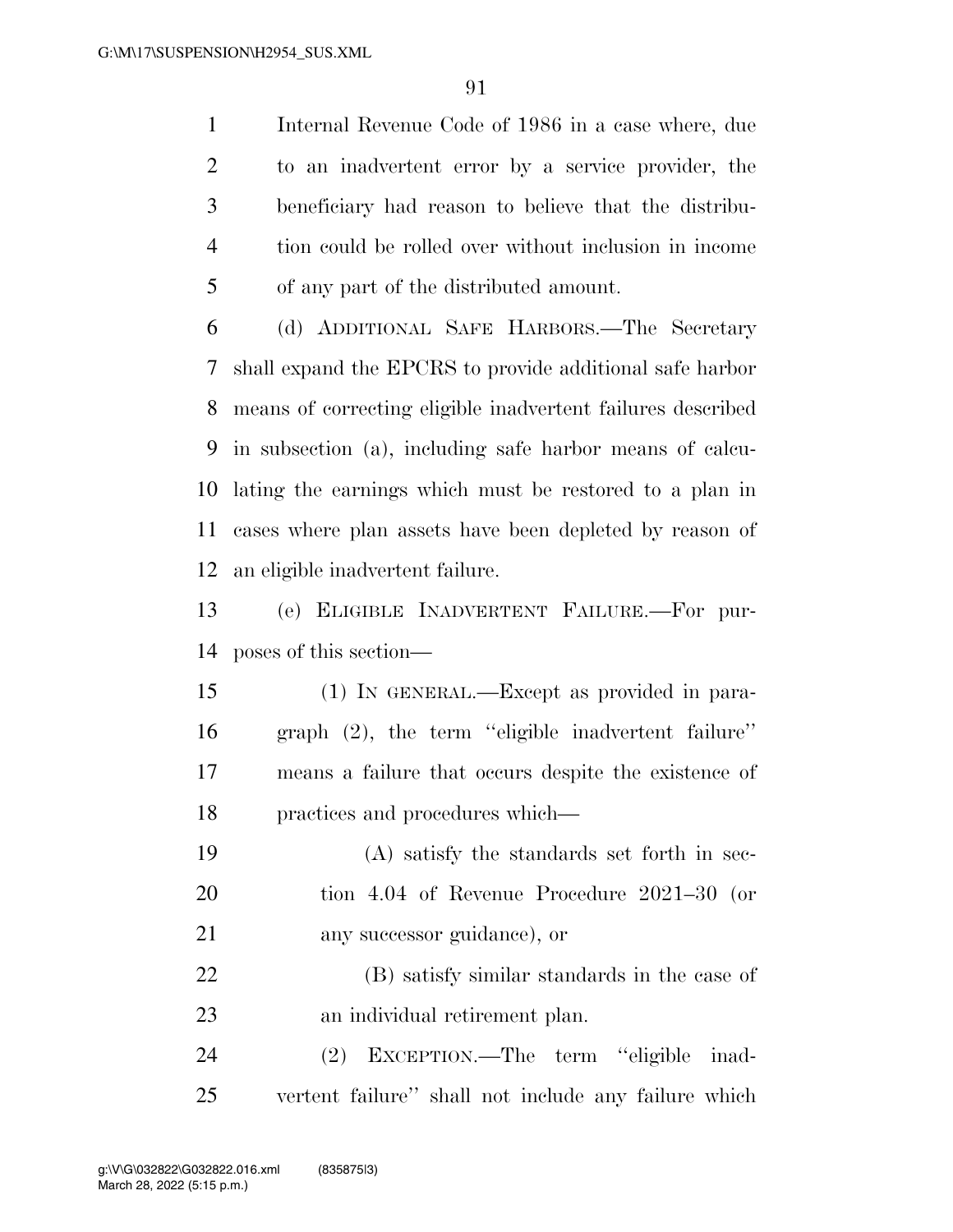is egregious, relates to the diversion or misuse of plan assets, or is directly or indirectly related to an abusive tax avoidance transaction.

 (f) APPLICATION OF CERTAIN REQUIREMENTS FOR CORRECTING ERRORS.—This section shall not apply to any failure unless the correction of such failure under this section is made in conformity with the general principles that apply to corrections of such failures under the Inter- nal Revenue Code of 1986, including regulations or other guidance issued thereunder and including those principles and corrections set forth in Revenue Procedure 2021–30 (or any successor guidance).''

**SEC. 309. ELIMINATE THE "FIRST DAY OF THE MONTH" RE-**

# **QUIREMENT FOR GOVERNMENTAL SECTION 457(b) PLANS.**

 (a) IN GENERAL.—Section 457(b)(4) of the Internal Revenue Code of 1986 is amended to read as follows:

18 ''(4) which provides that compensation-

 $((A)$  in the case of an eligible employer de-20 scribed in subsection  $(e)(1)(A)$ , will be deferred only if an agreement providing for such deferral has been entered into before the compensation is currently available to the individual, and

24  $\langle$  (B) in any other case, will be deferred for any calendar month only if an agreement pro-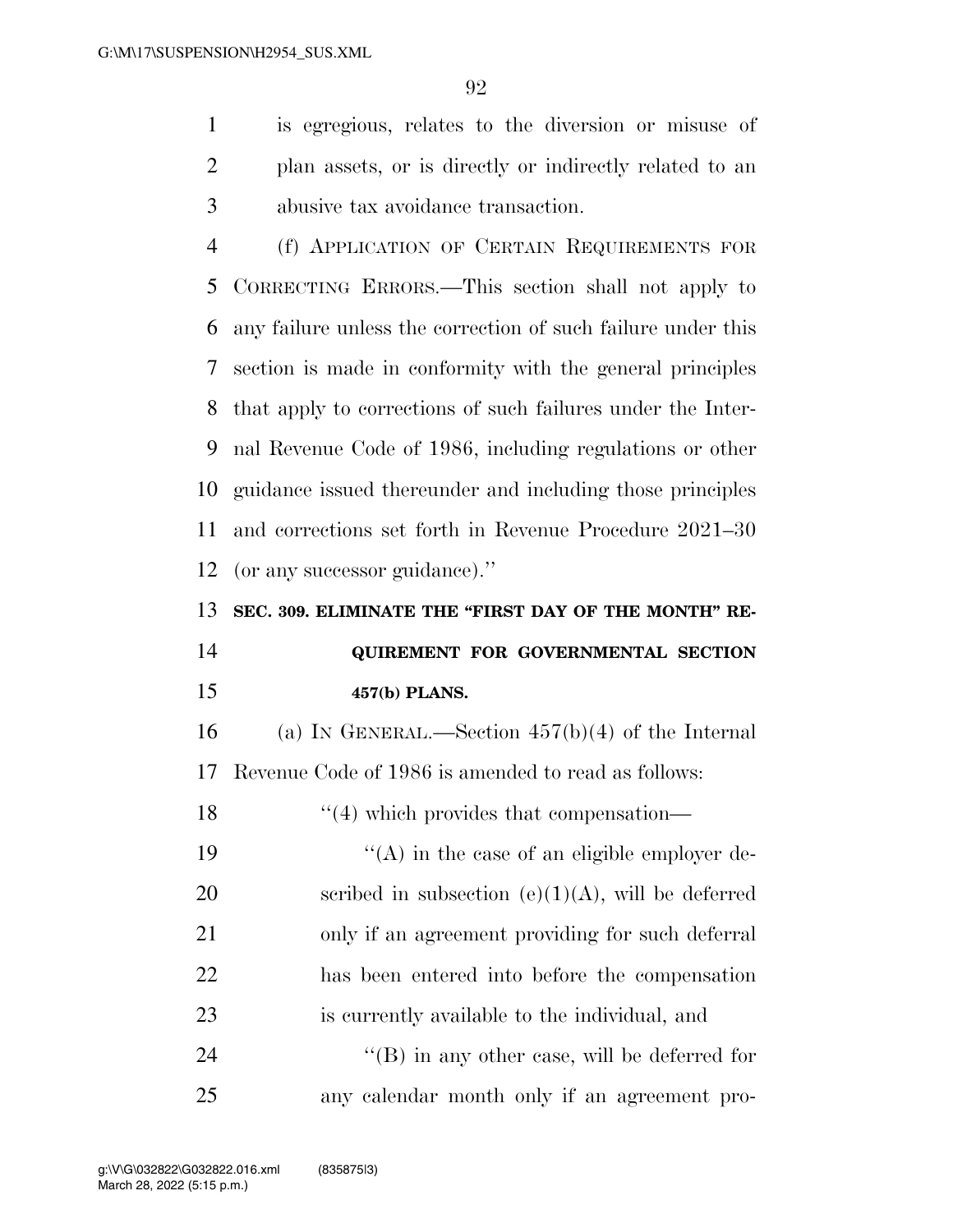| $\mathbf{1}$   | viding for such deferral has been entered into            |
|----------------|-----------------------------------------------------------|
| $\overline{2}$ | before the beginning of such month,".                     |
| 3              | (b) EFFECTIVE DATE.—The amendment made by                 |
| 4              | this section shall apply to taxable years beginning after |
| 5              | the date of the enactment of this Act.                    |
| 6              | SEC. 310. ONE-TIME ELECTION FOR QUALIFIED CHARI-          |
| 7              | TABLE DISTRIBUTION TO SPLIT-INTEREST                      |
| 8              | ENTITY; INCREASE IN QUALIFIED CHARI-                      |
| 9              | TABLE DISTRIBUTION LIMITATION.                            |
| 10             | (a) ONE-TIME ELECTION FOR QUALIFIED CHARI-                |
| 11             | TABLE DISTRIBUTION TO SPLIT-INTEREST ENTITY.-Sec-         |
| 12             | tion $408(d)(8)$ of the Internal Revenue Code of 1986 is  |
| 13             | amended by adding at the end the following new subpara-   |
|                | 14 graph:                                                 |
| 15             | " $(F)$ ONE-TIME ELECTION FOR QUALIFIED                   |
| 16             | CHARITABLE DISTRIBUTION TO SPLIT-INTEREST                 |
| 17             | ENTITY.                                                   |
| 18             | "(i) IN GENERAL.—A taxpayer may                           |
| 19             | for a taxable year elect under this subpara-              |
| 20             | graph to treat as meeting the requirement                 |
| 21             | of subparagraph $(B)(i)$ any distribution                 |
| 22             | individual retirement<br>from<br>an<br>account            |
| 23             | which is made directly by the trustee to a                |
| 24             | split-interest entity, but only if—                       |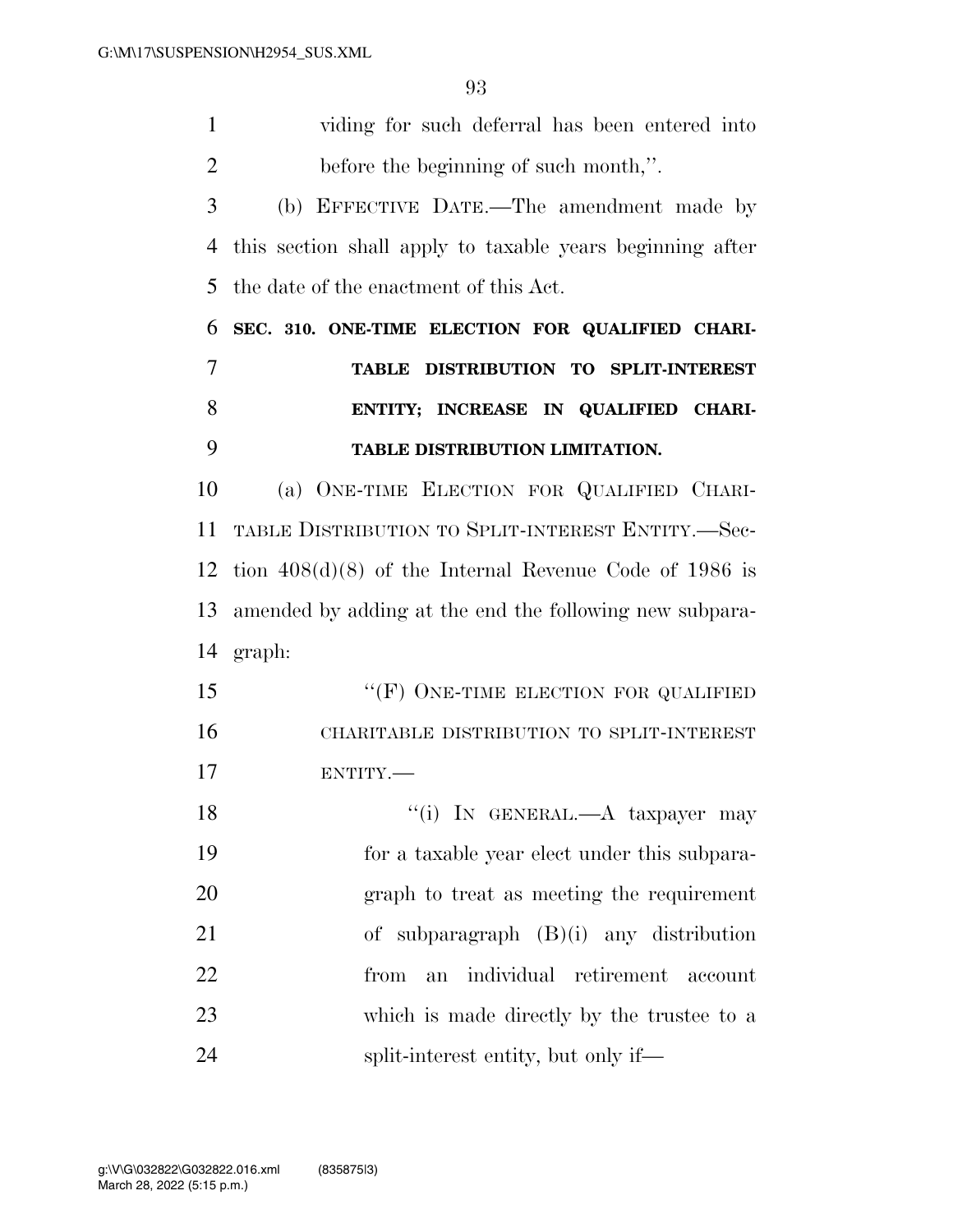| $\mathbf{1}$   | $\lq\lq$ (I) an election is not in effect |
|----------------|-------------------------------------------|
| $\overline{2}$ | under this subparagraph for a pre-        |
| 3              | ceding taxable year,                      |
| $\overline{4}$ | $\lq\lq$ (II) the aggregate amount of     |
| 5              | distributions of the taxpayer with re-    |
| 6              | spect to which an election under this     |
| 7              | subparagraph is made does not exceed      |
| 8              | \$50,000, and                             |
| 9              | "(III) such distribution meets the        |
| 10             | requirements of clauses (iii) and (iv).   |
| 11             | "(ii) SPLIT-INTEREST ENTITY.-For          |
| 12             | purposes of this subparagraph, the term   |
| 13             | 'split-interest entity' means—            |
| 14             | $\lq\lq$ (I) a charitable remainder annu- |
| 15             | ity trust (as defined in section          |
| 16             | $664(d)(1)$ , but only if such trust is   |
| 17             | funded exclusively by qualified chari-    |
| 18             | table distributions,                      |
| 19             | "(II) a charitable remainder              |
| 20             | unitrust (as defined in<br>section        |
| 21             | $664(d)(2)$ , but only if such unitrust   |
| 22             | is funded exclusively by qualified char-  |
| 23             | itable distributions, or                  |
| 24             | "(III) a charitable gift annuity          |
| 25             | (as defined in section $501(m)(5)$ ), but |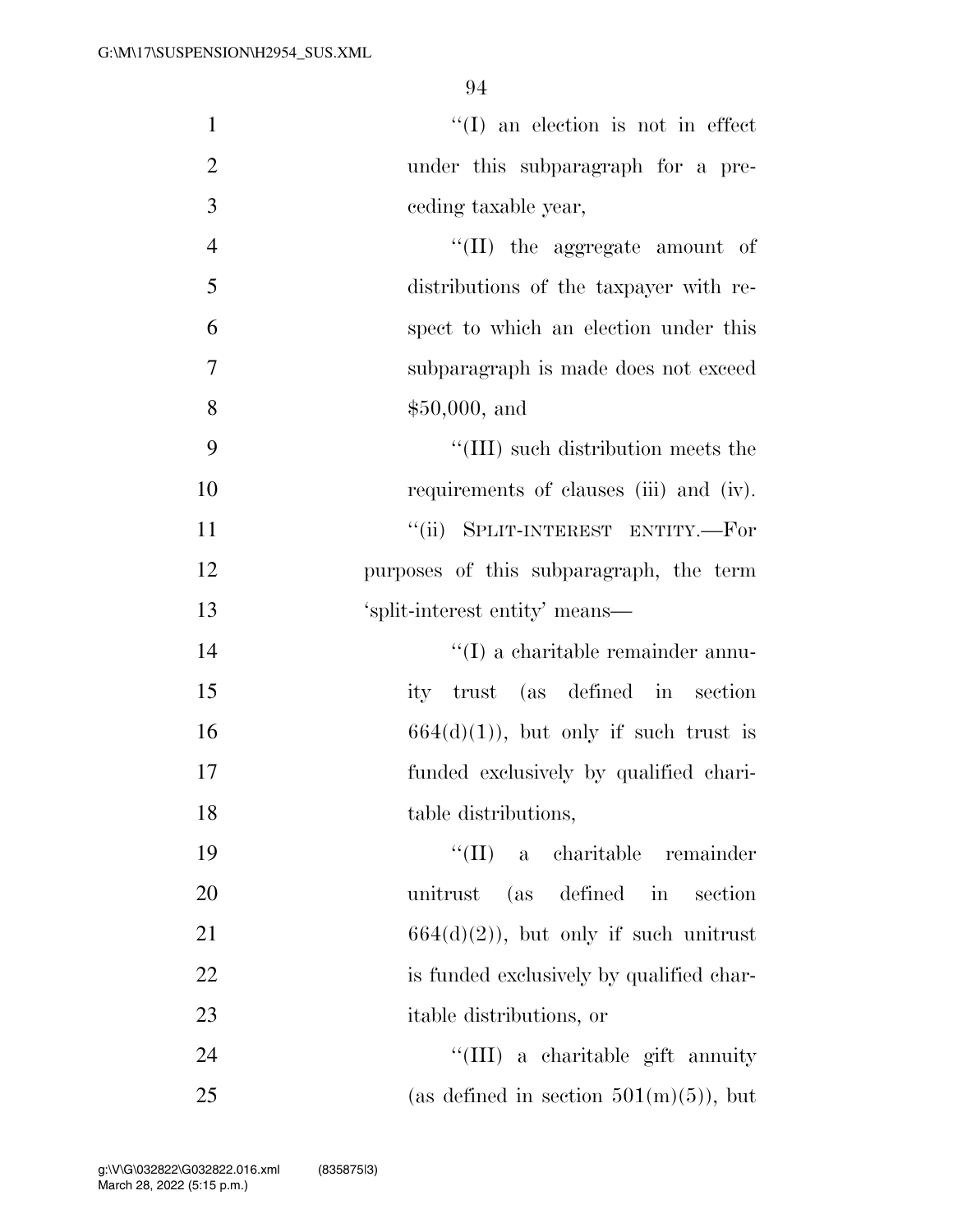| only if such annuity is funded exclu-          | $\mathbf{1}$   |
|------------------------------------------------|----------------|
| sively by qualified charitable distribu-       | $\overline{2}$ |
| tions and commences fixed payments             | 3              |
| of 5 percent or greater not later than         | $\overline{4}$ |
| 1 year from the date of funding.               | 5              |
| "(iii) CONTRIBUTIONS MUST BE OTH-              | 6              |
| DEDUCTIBLE. $-A$ distribution<br><b>ERWISE</b> | 7              |
| meets the requirement of this clause only      | 8              |
| $if$ —                                         | 9              |
| $\lq (I)$ in the case of a distribution        | 10             |
| a charitable remainder annuity<br>to           | 11             |
| trust or a charitable remainder uni-           | 12             |
| trust, a deduction for the entire value        | 13             |
| of the remainder interest in the dis-          | 14             |
| tribution for the benefit of a specified       | 15             |
| charitable organization would be al-           | 16             |
| lowable under section 170 (determined          | 17             |
| without regard to subsection<br>(b)            | 18             |
| thereof and this paragraph), and               | 19             |
| $\lq\lq$ (II) in the case of a charitable      | 20             |
| gift annuity, a deduction in<br>an             | 21             |
| amount equal to the amount of the              | 22             |
| distribution reduced by the value of           | 23             |
| the annuity described in section               | 24             |
| $501(m)(5)(B)$ would be allowable              | 25             |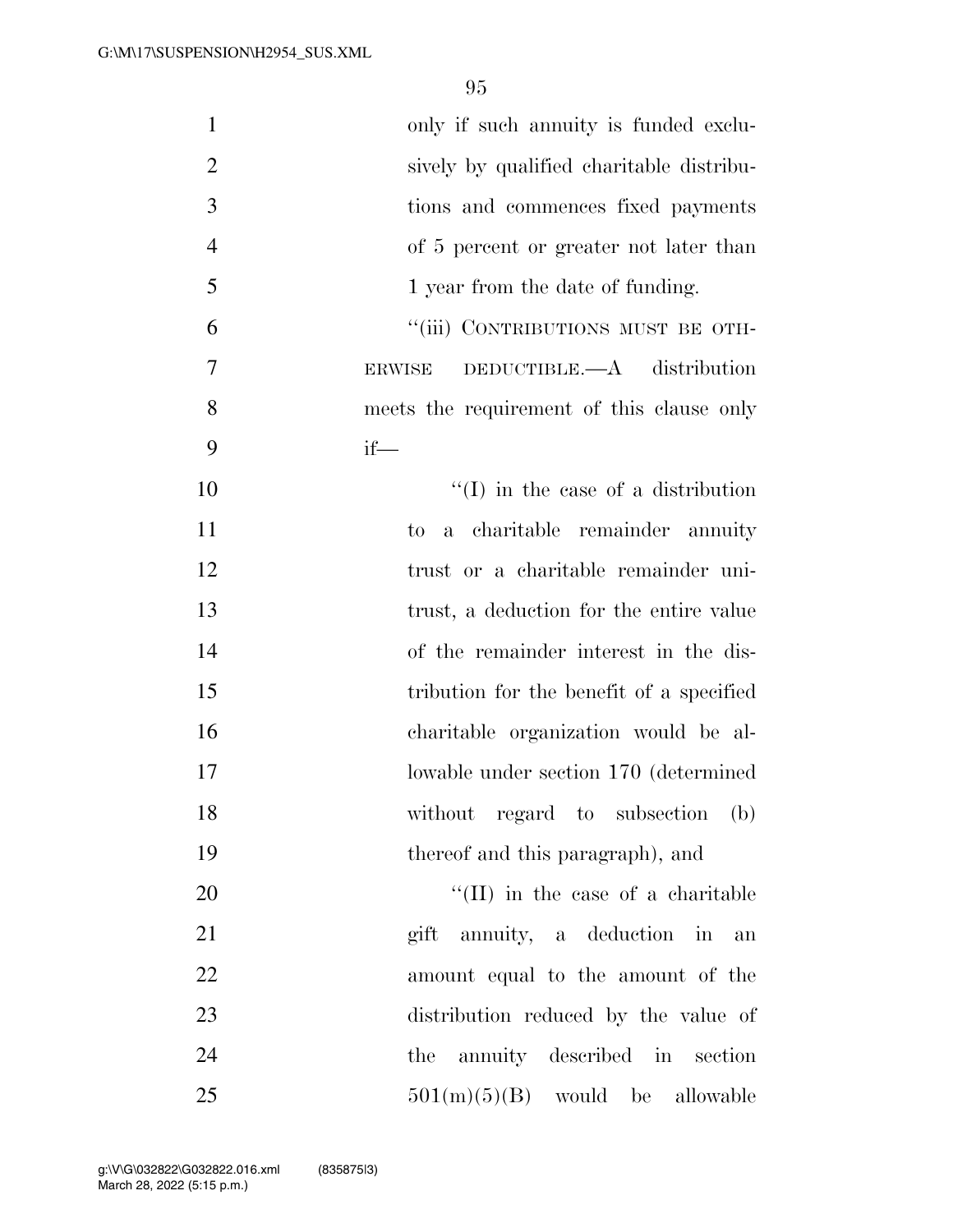| $\mathbf{1}$   | under section 170 (determined with-          |
|----------------|----------------------------------------------|
| $\overline{2}$ | out regard to subsection (b) thereof         |
| 3              | and this paragraph).                         |
| $\overline{4}$ | "(iv) LIMITATION ON INCOME INTER-            |
| 5              | $ESTS. - A$ distribution meets the require-  |
| 6              | ments of this clause only if—                |
| 7              | $\lq\lq$ (I) no person holds an income       |
| 8              | interest in the split-interest entity        |
| 9              | other than the individual for whose          |
| 10             | benefit such account is maintained,          |
| 11             | the spouse of such individual, or both,      |
| 12             | and                                          |
| 13             | $\lq\lq$ (II) the income interest in the     |
| 14             | split-interest entity is nonassignable.      |
| 15             | $``(v)$ SPECIAL RULES.—                      |
| 16             | "(I) CHARITABLE REMAINDER                    |
| 17             | TRUSTS.—Notwithstanding section              |
| 18             | 664(b), distributions made from a            |
| 19             | trust described in subclause $(I)$ or $(II)$ |
| 20             | of clause (ii) shall be treated as ordi-     |
| 21             | nary income in the hands of the bene-        |
| 22             | ficiary to whom the annuity described        |
| 23             | in section $664(d)(1)(A)$ or the pay-        |
| 24             | described<br>in<br>section<br>ment           |
| 25             | $664(d)(2)(A)$ is paid.                      |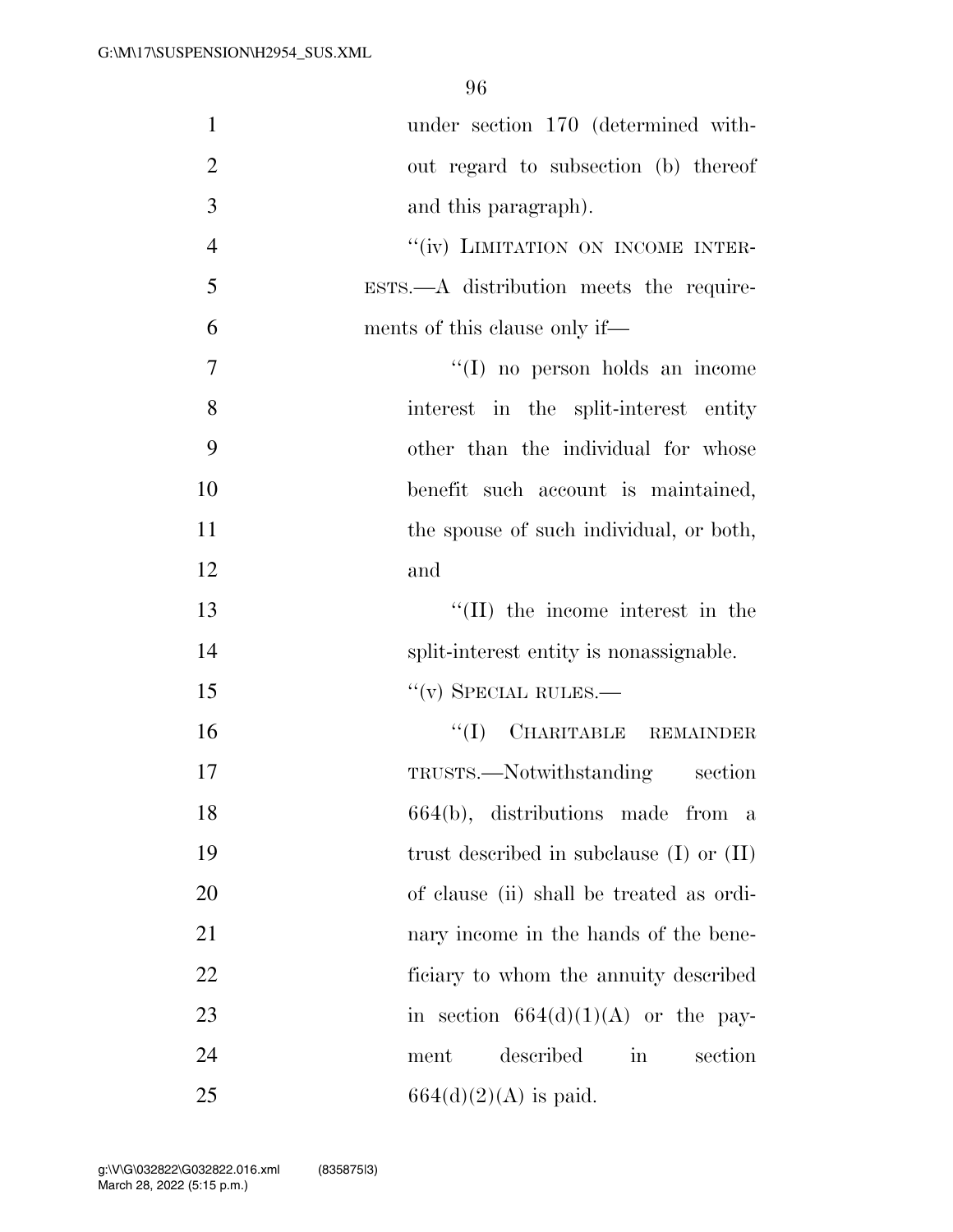| $\mathbf{1}$   | "(II) CHARITABLE GIFT ANNU-                            |
|----------------|--------------------------------------------------------|
| $\overline{2}$ | ITIES.—Qualified charitable distribu-                  |
| 3              | tions made to fund a charitable gift                   |
|                |                                                        |
| $\overline{4}$ | annuity shall not be treated as an in-                 |
| 5              | vestment in the contract for purposes                  |
| 6              | of section $72(e)$ .".                                 |
| 7              | (b) INFLATION ADJUSTMENT.—Section $408(d)(8)$ of       |
| 8              | such Code, as amended by subsection (a), is amended by |
| 9              | adding at the end the following new subparagraph:      |
| 10             | $``(G)$ INFLATION ADJUSTMENT.—                         |
| 11             | "(i) IN GENERAL.—In the case of any                    |
| 12             | taxable year beginning after 2022, each of             |
| 13             | the dollar amounts in subparagraphs $(A)$              |
| 14             | and $(F)$ shall be increased by an amount              |
| 15             | equal to-                                              |
| 16             | "(I) such dollar amount, multi-                        |
| 17             | plied by                                               |
| 18             | "(II) the cost-of-living adjust-                       |
| 19             | ment determined under section $1(f)(3)$                |
| 20             | for the calendar year in which the tax-                |
| 21             | able year begins, determined by sub-                   |
| 22             | stituting 'calendar year 2021' for 'cal-               |
| 23             | endar year 2016' in subparagraph                       |
| 24             | $(A)(ii)$ thereof.                                     |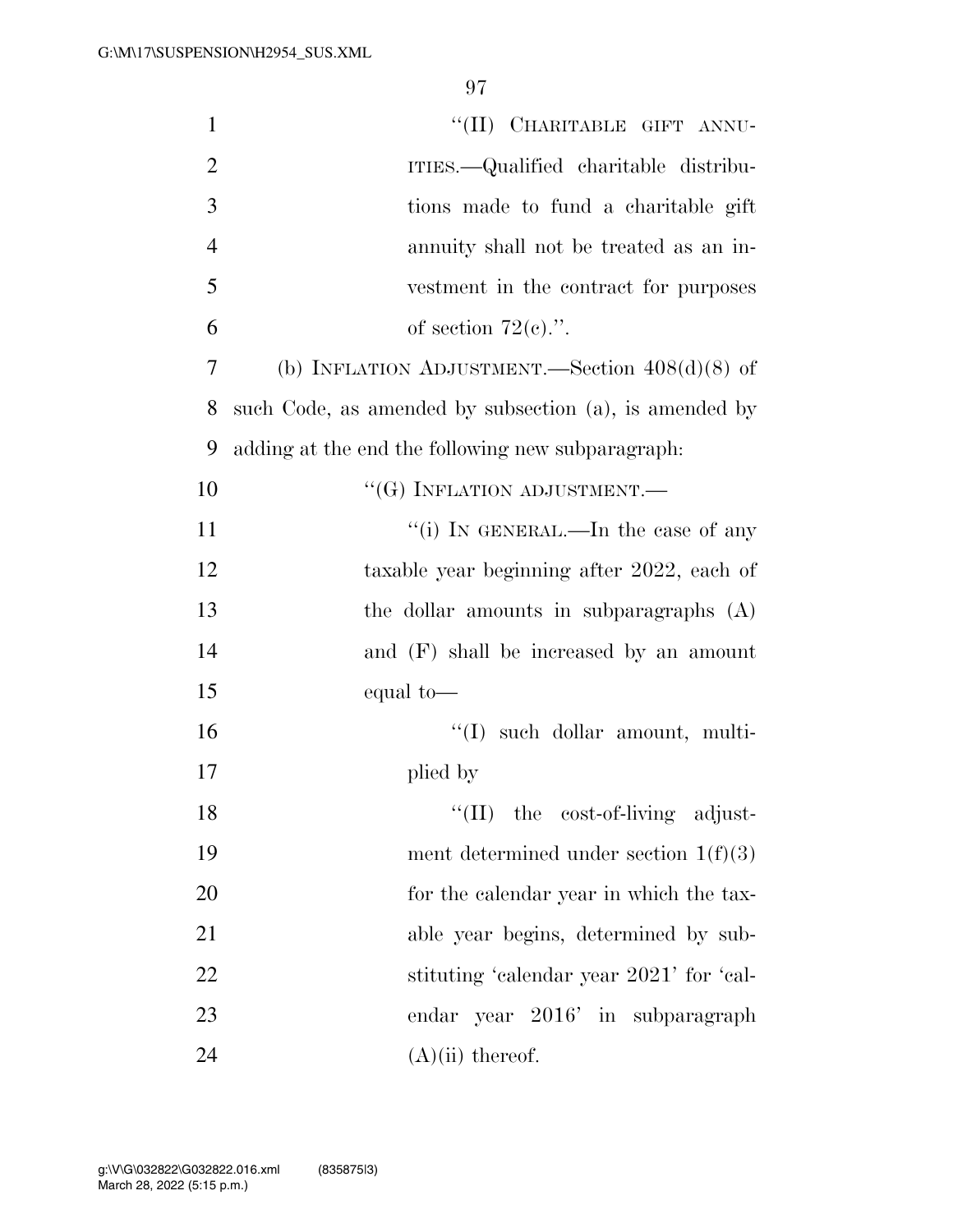1 ''(ii) ROUNDING.—If any dollar amount increased under clause (i) is not a multiple of \$1,000, such dollar amount shall be rounded to the nearest multiple of  $5 \qquad \qquad $1,000."$ 

 (c) EFFECTIVE DATE.—The amendment made by this section shall apply to distributions made in taxable years ending after the date of the enactment of this Act.

### **SEC. 311. DISTRIBUTIONS TO FIREFIGHTERS.**

 (a) IN GENERAL.—Subparagraph (A) of section 72(t)(10) of the Internal Revenue Code of 1986 is amend-12 ed by striking "414(d))" and inserting "414(d)) or a dis- tribution from a plan described in clause (iii), (iv), or (vi) 14 of section  $402(c)(8)(B)$  to an employee who provides fire-fighting services''.

 (b) CONFORMING AMENDMENT.—The heading of paragraph (10) of section 72(t) of such Code is amended by striking ''IN GOVERNMENTAL PLANS'' and inserting ''AND PRIVATE SECTOR FIREFIGHTERS''

 (c) EFFECTIVE DATE.—The amendments made by this section shall apply to distributions made after Decem-ber 31, 2022.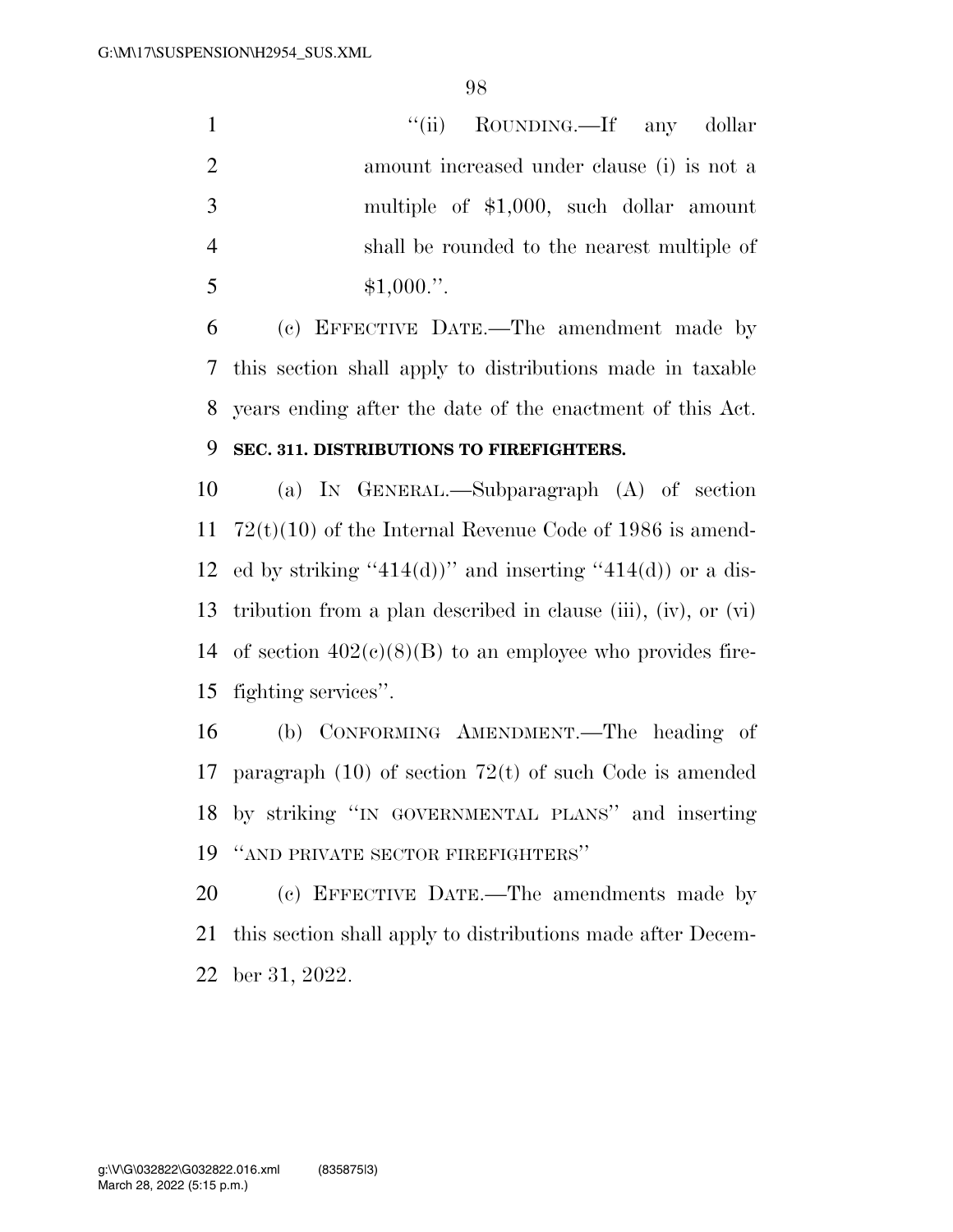|                | 99                                                         |
|----------------|------------------------------------------------------------|
| $\mathbf{1}$   | SEC. 312. EXCLUSION OF CERTAIN DISABILITY-RELATED          |
| $\overline{2}$ | FIRST RESPONDER RETIREMENT PAYMENTS.                       |
| 3              | (a) IN GENERAL.—Part III of subchapter B of chap-          |
| $\overline{4}$ | ter 1 of the Internal Revenue Code of 1986 is amended      |
| 5              | by inserting after section 139B the following new section. |
| 6              | "SEC. 139C. CERTAIN DISABILITY-RELATED FIRST<br>RE-        |
| 7              | SPONDER RETIREMENT PAYMENTS.                               |
| 8              | "(a) IN GENERAL.—In the case of an individual who          |
| 9              | receives qualified first responder retirement payments for |
| 10             | any taxable year, gross income shall not include so much   |
| 11             | of such payments as do not exceed the annualized exclud-   |
| 12             | able disability amount with respect to such individual.    |
| 13             | "(b) QUALIFIED FIRST RESPONDER RETIREMENT                  |
| 14             | PAYMENTS.—For purposes of this section, the term 'quali-   |
| 15             | fied first responder retirement payments' means, with re-  |
| 16             | spect to any taxable year, any pension or annuity which    |
| 17             | but for this section would be includible in gross income   |
| 18             | for such taxable year and which is received—               |
|                |                                                            |

19  $\frac{1}{2}$   $\frac{1}{2}$  from a plan described in clause (iii), (iv), 20 (v), or (vi) of section  $402(c)(8)(B)$ , and

21 ''(2) in connection with such individual's quali-fied first responder service.

 ''(c) ANNUALIZED EXCLUDABLE DISABILITY AMOUNT.—For purposes of this section—

25 "(1) IN GENERAL.—The term 'annualized ex- cludable disability amount' means, with respect to g:\V\G\032822\G032822.016.xml (835875|3)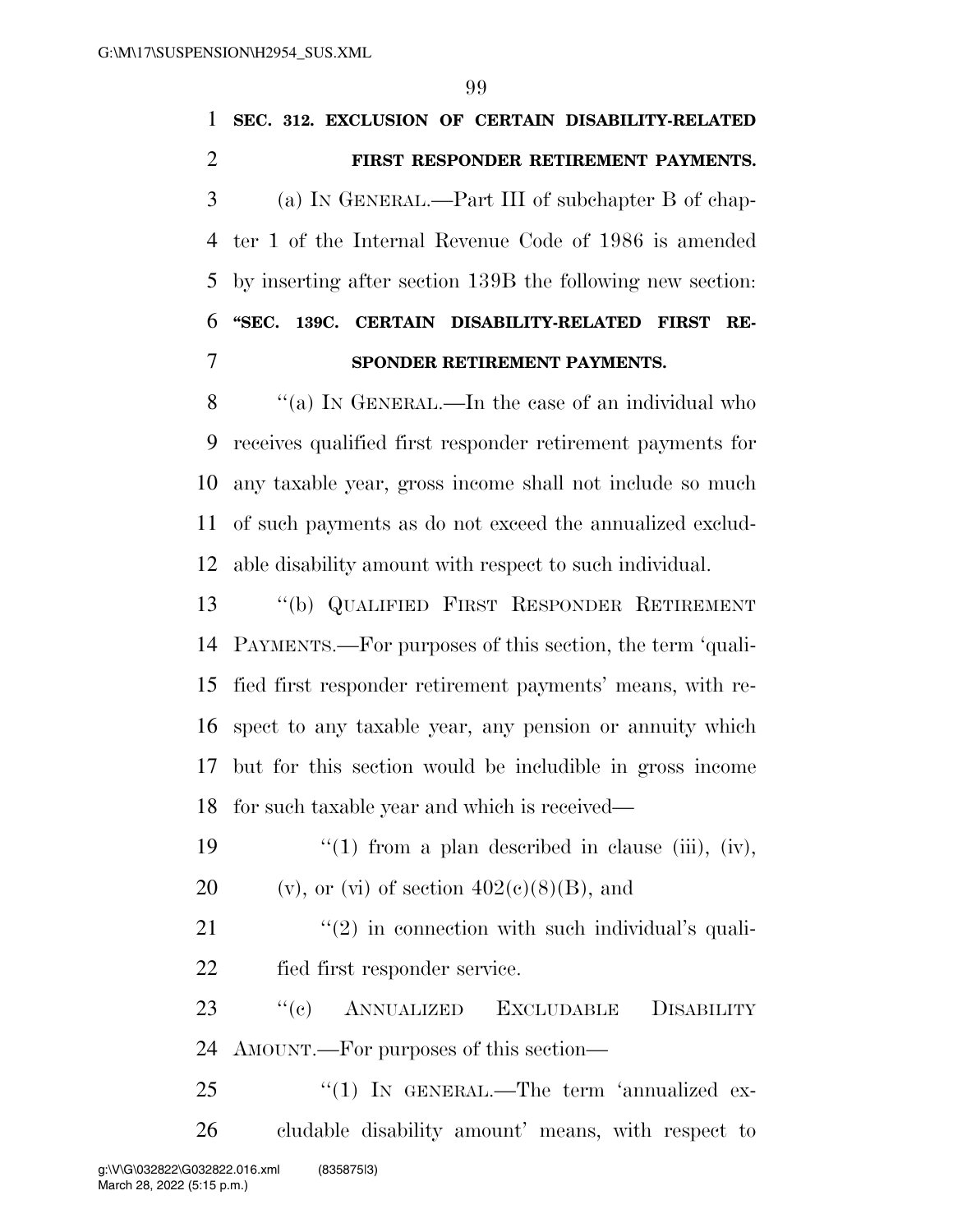| $\mathbf{1}$   | any individual, the service-connected excludable dis- |
|----------------|-------------------------------------------------------|
| $\overline{2}$ | ability amounts which are properly attributable to    |
| 3              | the 12-month period immediately preceding the date    |
| $\overline{4}$ | on which such individual attains retirement age.      |
| 5              | "(2) SERVICE-CONNECTED EXCLUDABLE DIS-                |
| 6              | ABILITY AMOUNT.—The term 'service-connected ex-       |
| 7              | cludable disability amount' means periodic payments   |
| 8              | received by an individual which—                      |
| 9              | "(A) are not includible in such individual's          |
| 10             | gross income under section $104(a)(1)$ ,              |
| 11             | "(B) are received in connection with such             |
| 12             | individual's qualified first responder service,       |
| 13             | and                                                   |
| 14             | "(C) terminate when such individual at-               |
| 15             | tains retirement age.                                 |
| 16             | "(3) SPECIAL RULE FOR PARTIAL-YEAR PAY-               |
| 17             | MENTS.—In the case of an individual who only re-      |
| 18             | ceives service-connected excludable disability        |
| 19             | amounts properly attributable to a portion of the 12- |
| 20             | month period described in paragraph (1), such para-   |
| 21             | graph shall be applied by multiplying such amounts    |
| 22             | by the ratio of 365 to the number of days in such     |
| 23             | period to which such amounts were properly attrib-    |
| 24             | utable.                                               |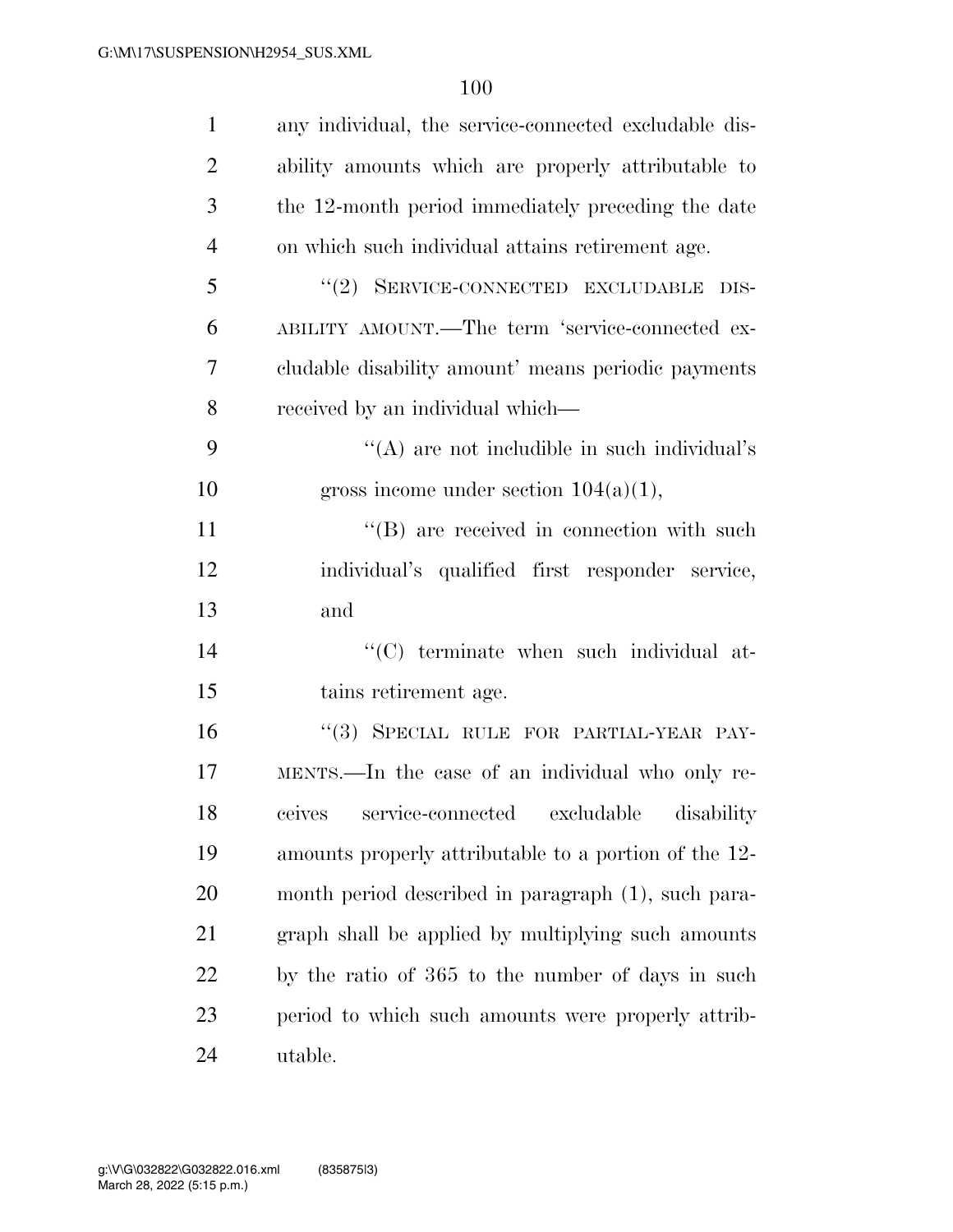''(d) QUALIFIED FIRST RESPONDER SERVICE.—For purposes of this section, the term 'qualified first responder service' means service as a law enforcement officer, fire-fighter, paramedic, or emergency medical technician.''.

 (b) CLERICAL AMENDMENT.—The table of sections for part III of subchapter B of chapter 1 of such Code is amended by inserting after the item relating to section 139B the following new item:

''Sec. 139C. Certain disability-related first responder retirement payments.''.

 (c) EFFECTIVE DATE.—The amendments made by this section shall apply to amounts received with respect to taxable years beginning after December 31, 2027.

**SEC. 313. INDIVIDUAL RETIREMENT PLAN STATUTE OF LIM-**

 **ITATIONS FOR EXCISE TAX ON EXCESS CON-TRIBUTIONS AND CERTAIN ACCUMULATIONS.** 

 Section 6501(l) of the Internal Revenue Code of 1986 is amended by adding at the end the following new para-graph:

18 "(4) INDIVIDUAL RETIREMENT PLANS.—

 $((A)$  In GENERAL.—For purposes of any 20 tax imposed by section 4973 or 4974 in connec-21 tion with an individual retirement plan, the re- turn referred to in this section shall be the in- come tax return filed by the person on whom the tax under such section is imposed for the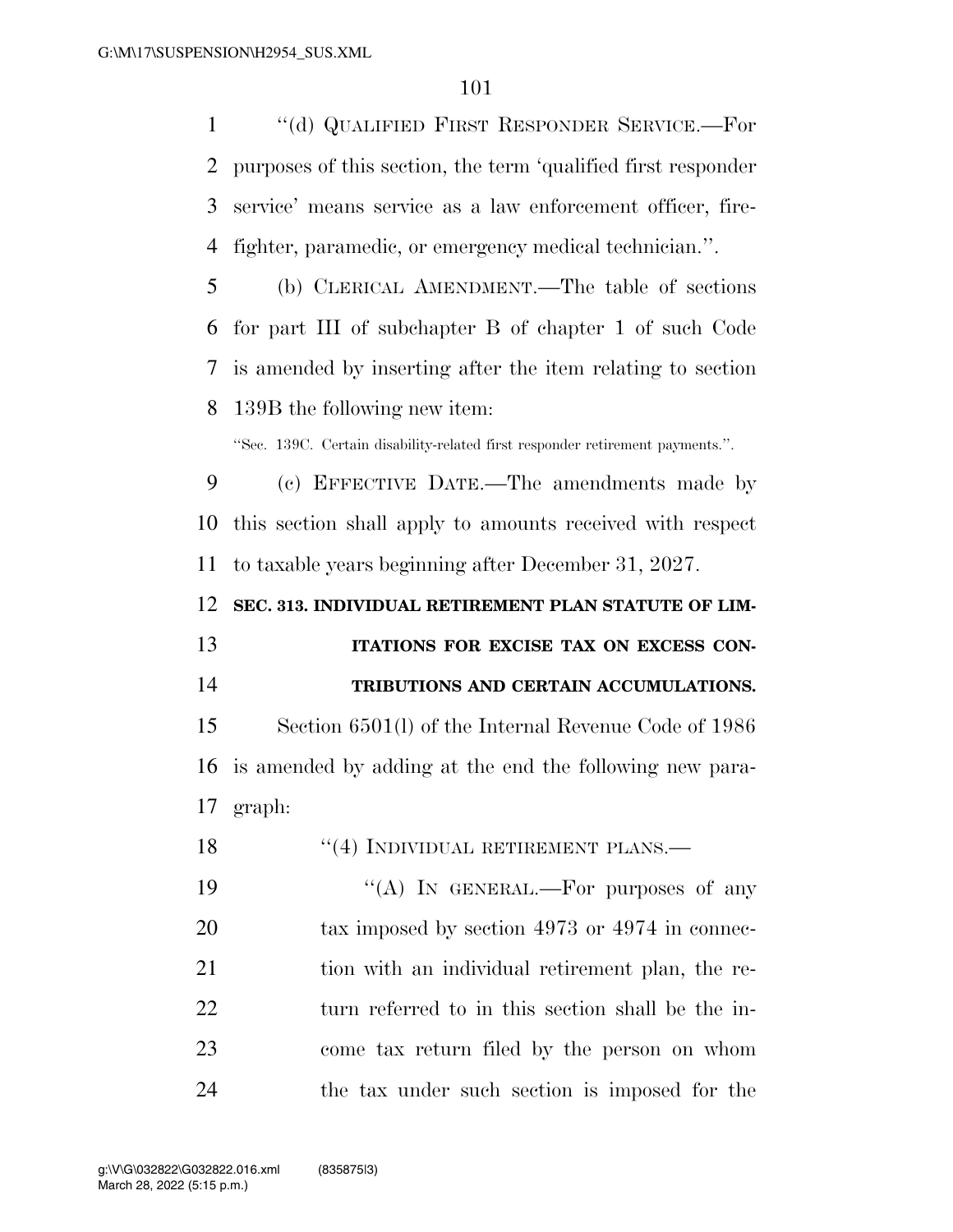| 1              | year in which the act (or failure to act) giving     |
|----------------|------------------------------------------------------|
| $\overline{2}$ | rise to the liability for such tax occurred.         |
| 3              | "(B) RULE IN CASE OF INDIVIDUALS NOT                 |
| $\overline{4}$ | REQUIRED TO FILE RETURN.—In the case of a            |
| 5              | person who is not required to file an income tax     |
| 6              | return for such year—                                |
| 7              | "(i) the return referred to in this sec-             |
| 8              | tion shall be the income tax return that             |
| 9              | such person would have been required to              |
| 10             | file but for the fact that such person was           |
| 11             | not required to file such return, and                |
| 12             | "(ii) the 3-year period referred to in               |
| 13             | subsection (a) with respect to the return            |
| 14             | shall be deemed to begin on the date by              |
| 15             | which the return would have been required            |
| 16             | to be filed (excluding any extension there-          |
| 17             | of).".                                               |
| 18             | SEC. 314. REQUIREMENT TO PROVIDE PAPER STATEMENTS    |
| 19             | IN CERTAIN CASES.                                    |
| 20             | (a) IN GENERAL.—Section $105(a)(2)$ of the Em-       |
| 21             | ployee Retirement Income Security Act of 1974 (29)   |
| 22             | U.S.C. $1025(a)(2)$ is amended—                      |
| 23             | $(1)$ in subparagraph $(A)(iv)$ , by inserting "sub- |
| 24             | ject to subparagraph (E)," before "may be deliv-     |
| 25             | ered"; and                                           |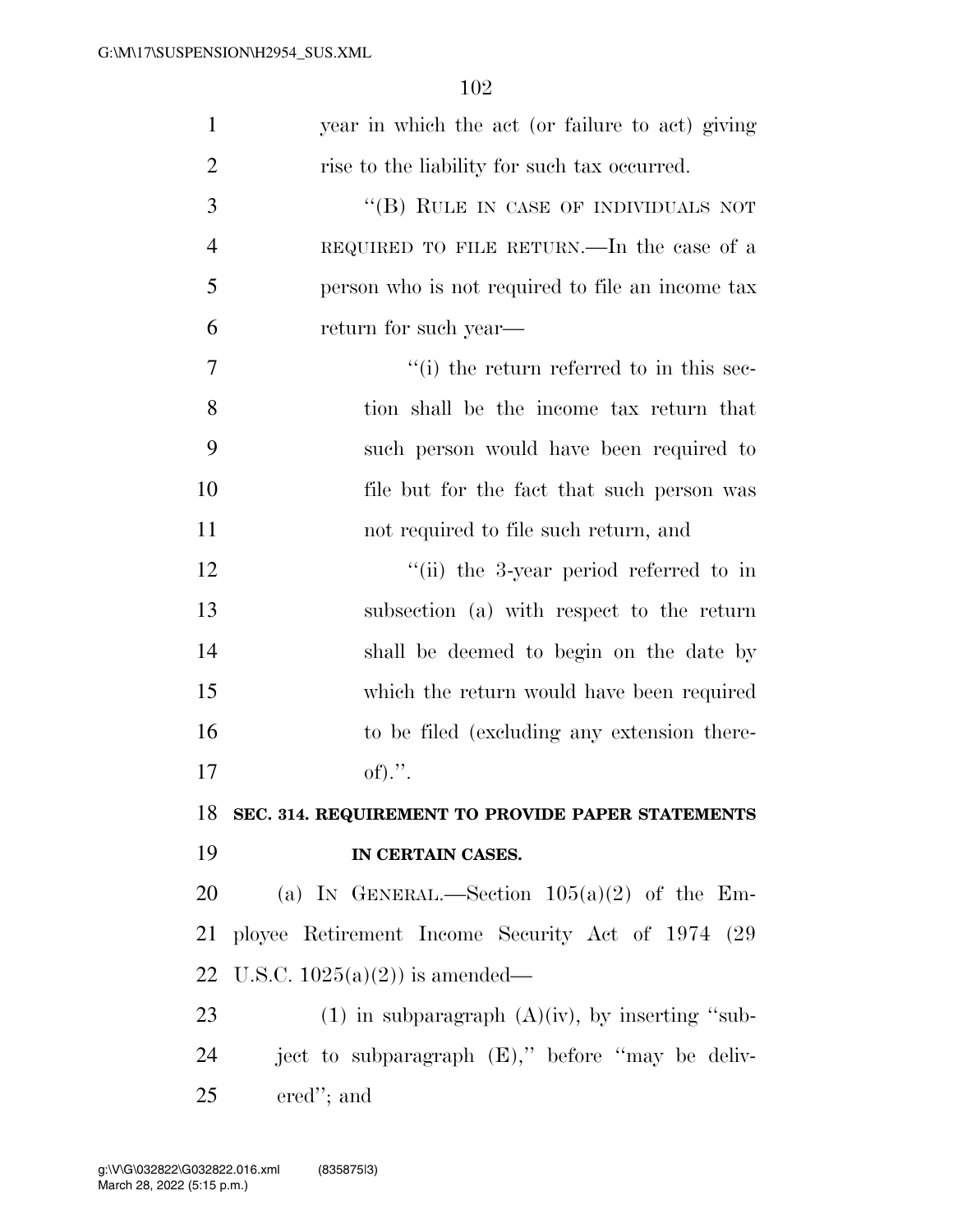(2) by adding at the end the following:

2 "(E) PROVISION OF PAPER STATE- MENTS.—With respect to at least 1 pension benefit statement furnished for a calendar year with respect to an individual account plan 6 under paragraph  $(1)(A)$ , and with respect to at least 1 pension benefit statement furnished every 3 calendar years with respect to a defined benefit plan under paragraph (1)(B), such statement shall be furnished on paper in writ-11 ten form except— 12 ''(i) in the case of a plan that fur- nishes such statement in accordance with section 2520.104b-1(c) of title 29, Code of Federal Regulations; or 16 ''(ii) in the case of a plan that permits a participant or beneficiary to request that the statements referred to in the matter preceding clause (i) be furnished by elec- tronic delivery, if the participant or bene- ficiary requests that such statements be delivered electronically and the statements

- are so delivered.''.
- (b) IMPLEMENTATION.—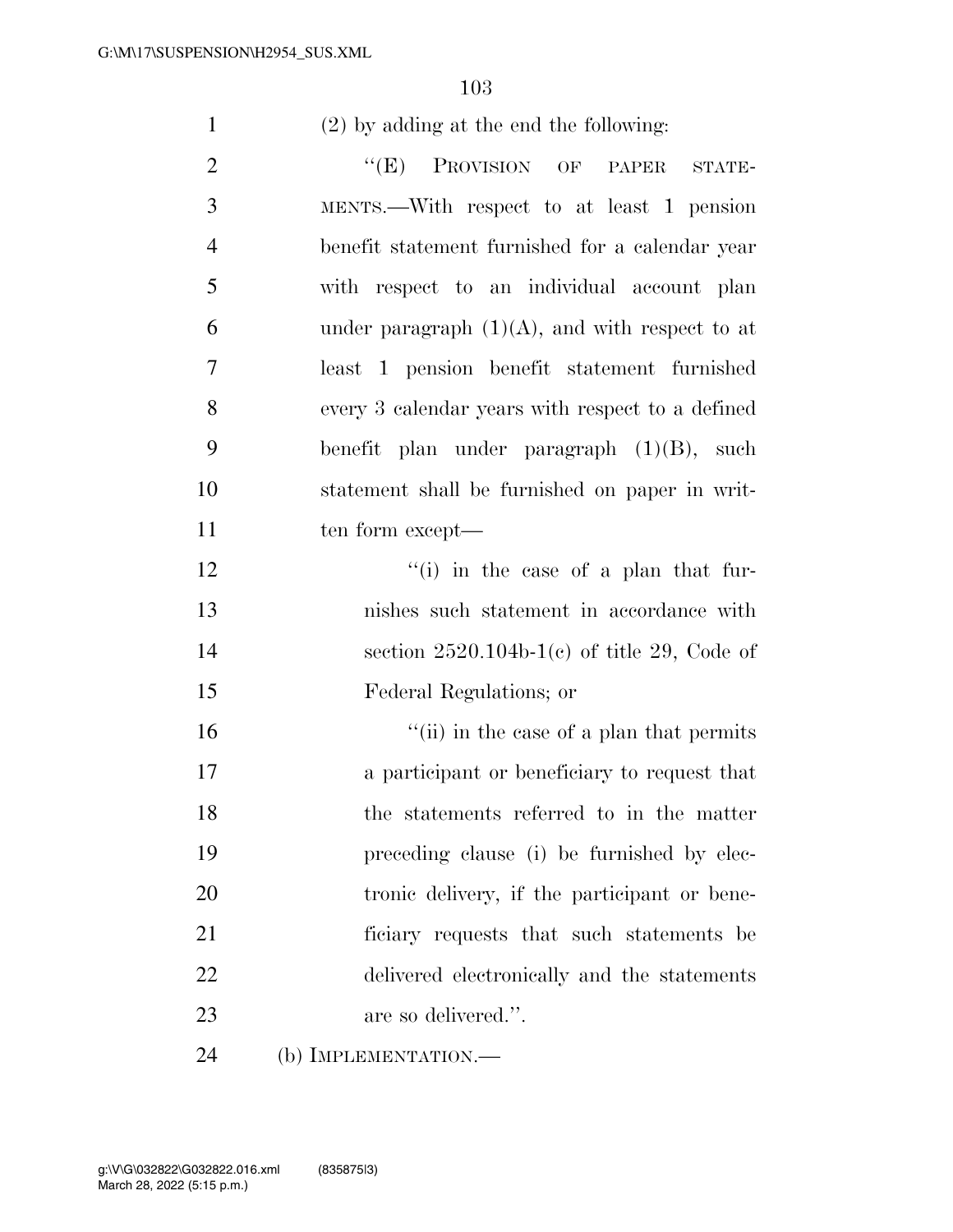| $\mathbf{1}$   | (1) IN GENERAL.—The Secretary of Labor                    |
|----------------|-----------------------------------------------------------|
| 2              | shall, not later than December 31, 2022, update sec-      |
| 3              | tion $2520.104b-1(c)$ of title 29, Code of Federal        |
| $\overline{4}$ | Regulations, to provide that a plan may furnish the       |
| 5              | statements referred to in subparagraph (E) of sec-        |
| 6              | tion $105(a)(2)$ by electronic delivery only if, in addi- |
| 7              | tion to meeting the other requirements under the          |
| 8              | regulations—                                              |
|                |                                                           |

 (A) such plan furnishes each participant or beneficiary, including participants described in subparagraph (B), a one-time initial notice on paper in written form, prior to the electronic delivery of any pension benefit statement, of their right to request that all documents re- quired to be disclosed under title I of the Em- ployee Retirement Income Security Act of 1974 be furnished on paper in written form; and

 (B) such plan furnishes each participant who is separated from service with at least 1 pension benefit statement on paper in written form for each calendar year, unless, on election of the participant, the participant receives such statements electronically.

 (2) OTHER GUIDANCE.—In implementing the amendment made by subsection (a) with respect to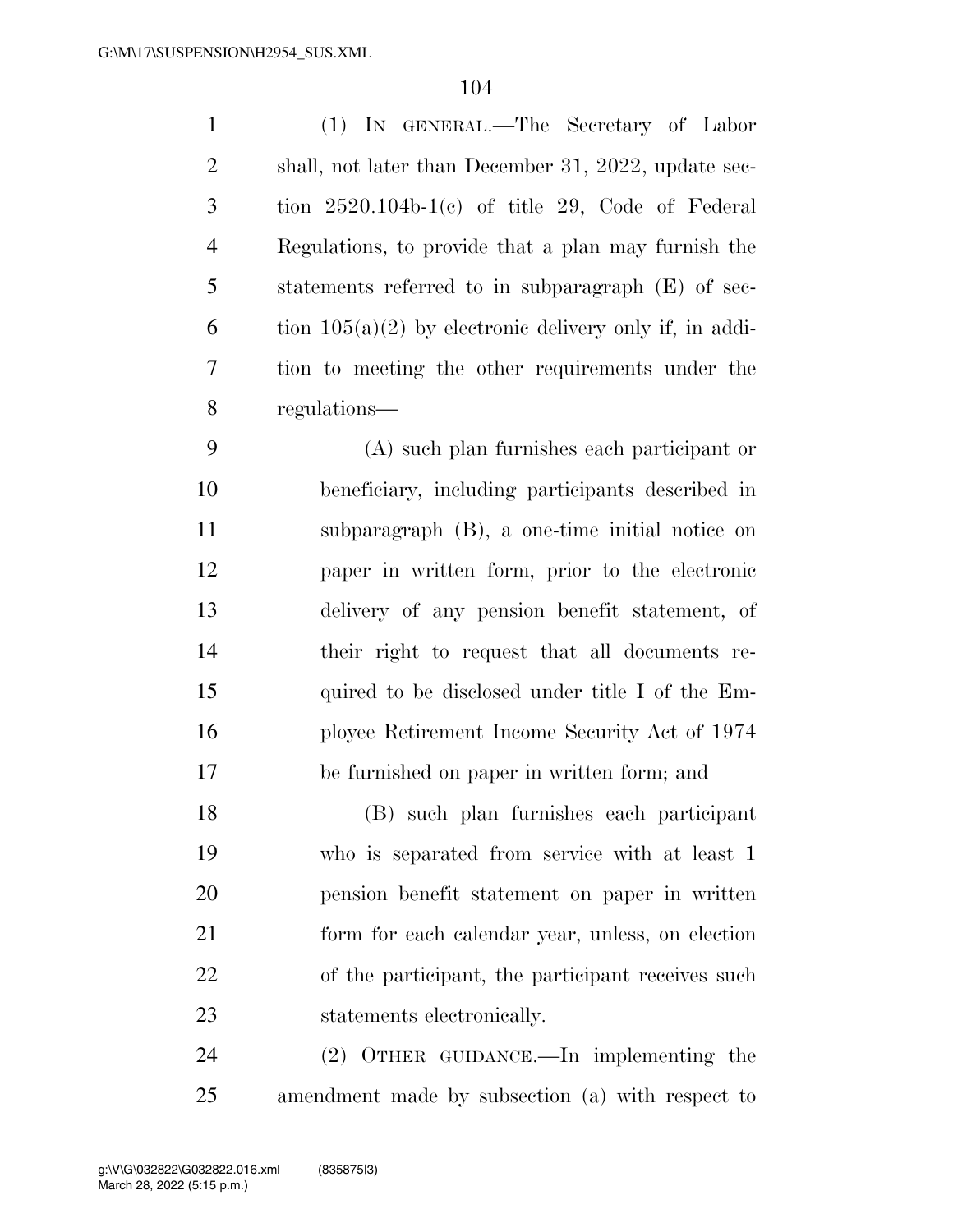| $\mathbf{1}$   | a plan that discloses required documents or state-    |
|----------------|-------------------------------------------------------|
| $\overline{2}$ | ments electronically, in accordance with applicable   |
| 3              | guidance governing electronic disclosure by the De-   |
| $\overline{4}$ | partment of Labor (with the exception of section      |
| 5              | $2520.104b-1(c)$ of title 29, Code of Federal Regula- |
| 6              | tions), the Secretary of Labor shall, not later than  |
| 7              | December 31, 2022, update such guidance to the ex-    |
| 8              | tent necessary to ensure that—                        |
| 9              | (A) a participant or beneficiary under such           |
| 10             | a plan is permitted the opportunity to request        |
| 11             | that any disclosure required to be delivered on       |
| 12             | paper under applicable guidance by the Depart-        |
| 13             | ment of Labor shall be furnished by electronic        |
| 14             | delivery;                                             |
| 15             | (B) each paper statement furnished under              |
| 16             | such a plan pursuant to the amendment shall           |
| 17             | include—                                              |
| 18             | (i) an explanation of how to request                  |
| 19             | that all such statements, and any other               |
| 20             | document required to be disclosed under               |
| 21             | title I of the Employee Retirement Income             |
| 22             | Security Act of 1974, be furnished by elec-           |
| 23             | tronic delivery; and                                  |
| 24             | (ii) contact information for the plan                 |
| 25             | sponsor, including a telephone number;                |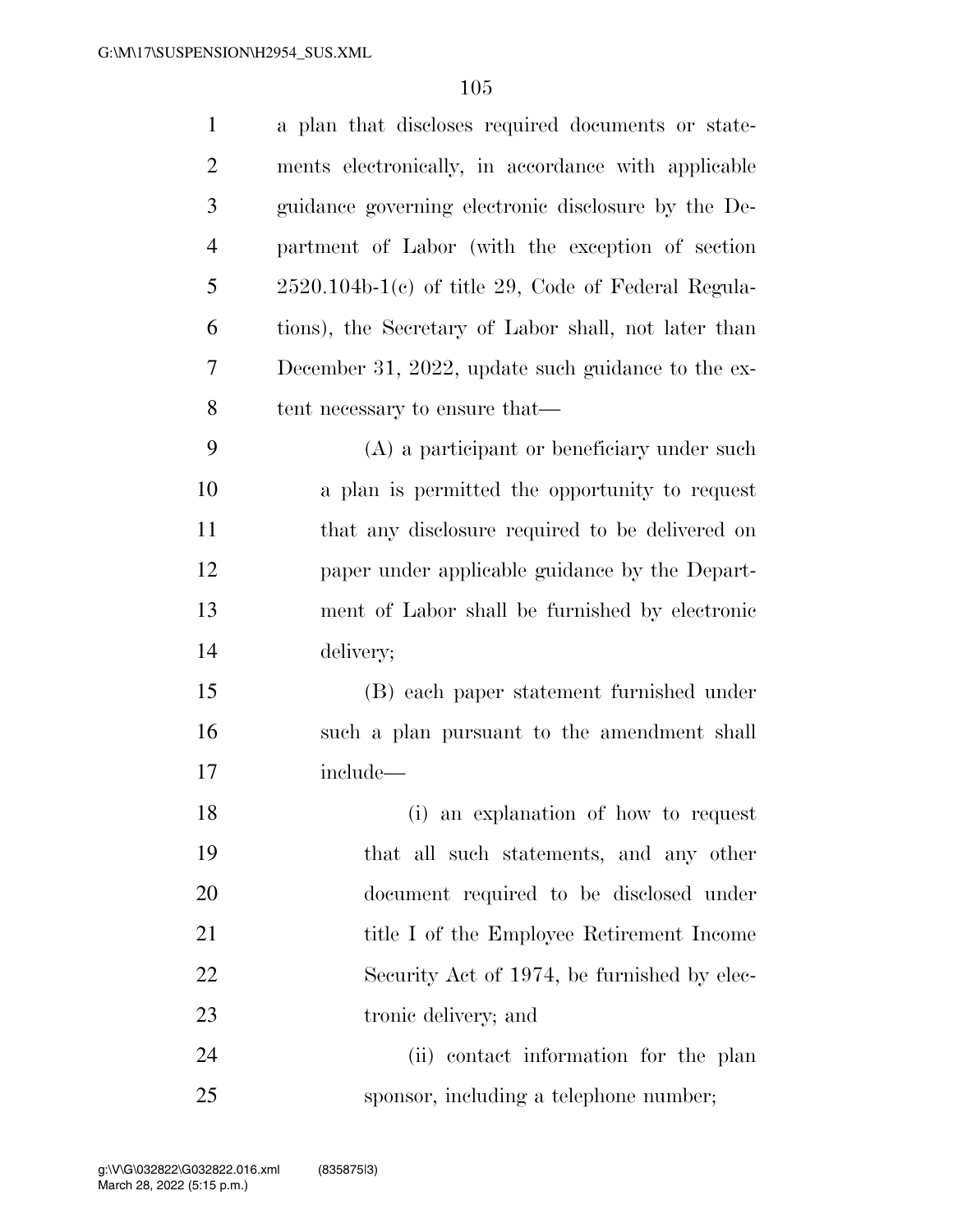|               | (C) the plan may not charge any fee to a           |
|---------------|----------------------------------------------------|
|               | participant or beneficiary for the delivery of any |
| $\mathcal{R}$ | paper statements;                                  |

 (D) each paper pension benefit statement shall identify each plan document required to be disclosed and shall include information about how a participant or beneficiary may access each such document;

 (E) each document required to be disclosed that is furnished by electronic delivery under such a plan shall include an explanation of how to request that all such documents be furnished on paper in written form; and

 (F) a plan is permitted to furnish a dupli- cate electronic statement in any case in which the plan furnishes a paper pension benefit statement.

 (c) EFFECTIVE DATE.—The amendment made by subsection (a) shall apply with respect to plan years begin-ning after December 31, 2023.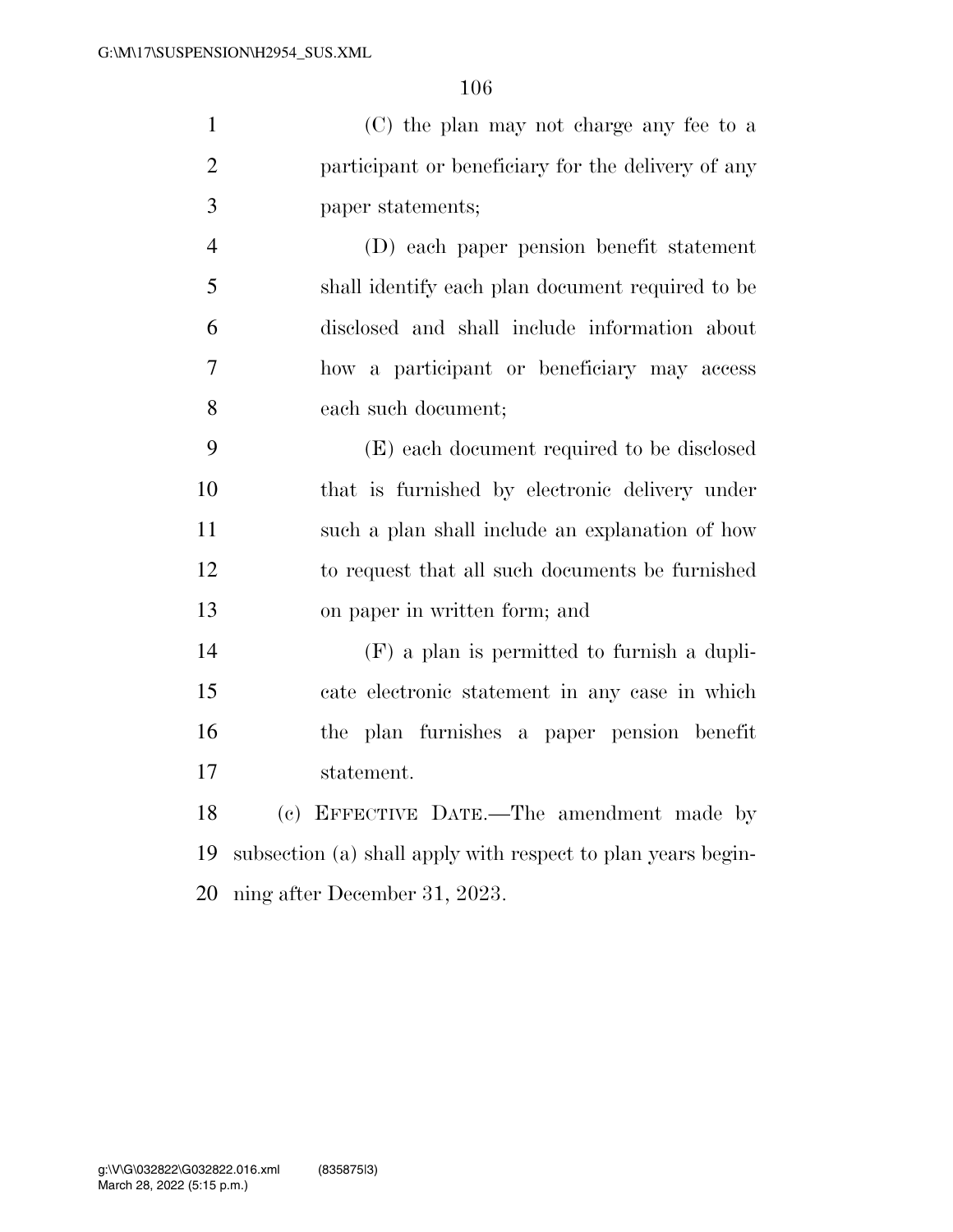| 1              | SEC. 315. SEPARATE APPLICATION OF TOP HEAVY RULES        |
|----------------|----------------------------------------------------------|
| $\overline{2}$ | TO DEFINED CONTRIBUTION PLANS COV-                       |
| 3              | ERING EXCLUDIBLE EMPLOYEES.                              |
| $\overline{4}$ | (a) IN GENERAL.—Section $416(c)(2)$ of the Internal      |
| 5              | Revenue Code of 1986 is amended by adding at the end     |
| 6              | the following:                                           |
| 7              | "(C) SEPARATE APPLICATION TO EMPLOY-                     |
| 8              | EES NOT MEETING AGE AND SERVICE REQUIRE-                 |
| 9              | MENTS.—If employees not meeting the age or               |
| 10             | service requirements of section $410(a)(1)$ (with-       |
| 11             | out regard to subparagraph (B) thereof) are              |
| 12             | covered under a plan of the employer which               |
| 13             | meets the requirements of subparagraphs $(A)$            |
| 14             | and (B) separately with respect to such employ-          |
| 15             | ees, such employees may be excluded from con-            |
| 16             | sideration in determining whether any plan of            |
| 17             | the employer meets the requirements of sub-              |
| 18             | paragraphs $(A)$ and $(B)$ .".                           |
| 19             | (b) EFFECTIVE DATE.—The amendment made by                |
| 20             | subsection (a) shall apply to plan years beginning after |
| 21             | the date of the enactment of this Act.                   |
| 22             | SEC. 316. REPAYMENT OF QUALIFIED BIRTH OR ADOPTION       |
| 23             | DISTRIBUTION LIMITED TO 3 YEARS.                         |
| 24             | (a) IN GENERAL.—Section $72(t)(2)(H)(v)(I)$ of the       |
| 25             | Internal Revenue Code of 1986 is amended by striking     |
| 26             | "may make" and inserting "may, at any time during the    |
|                |                                                          |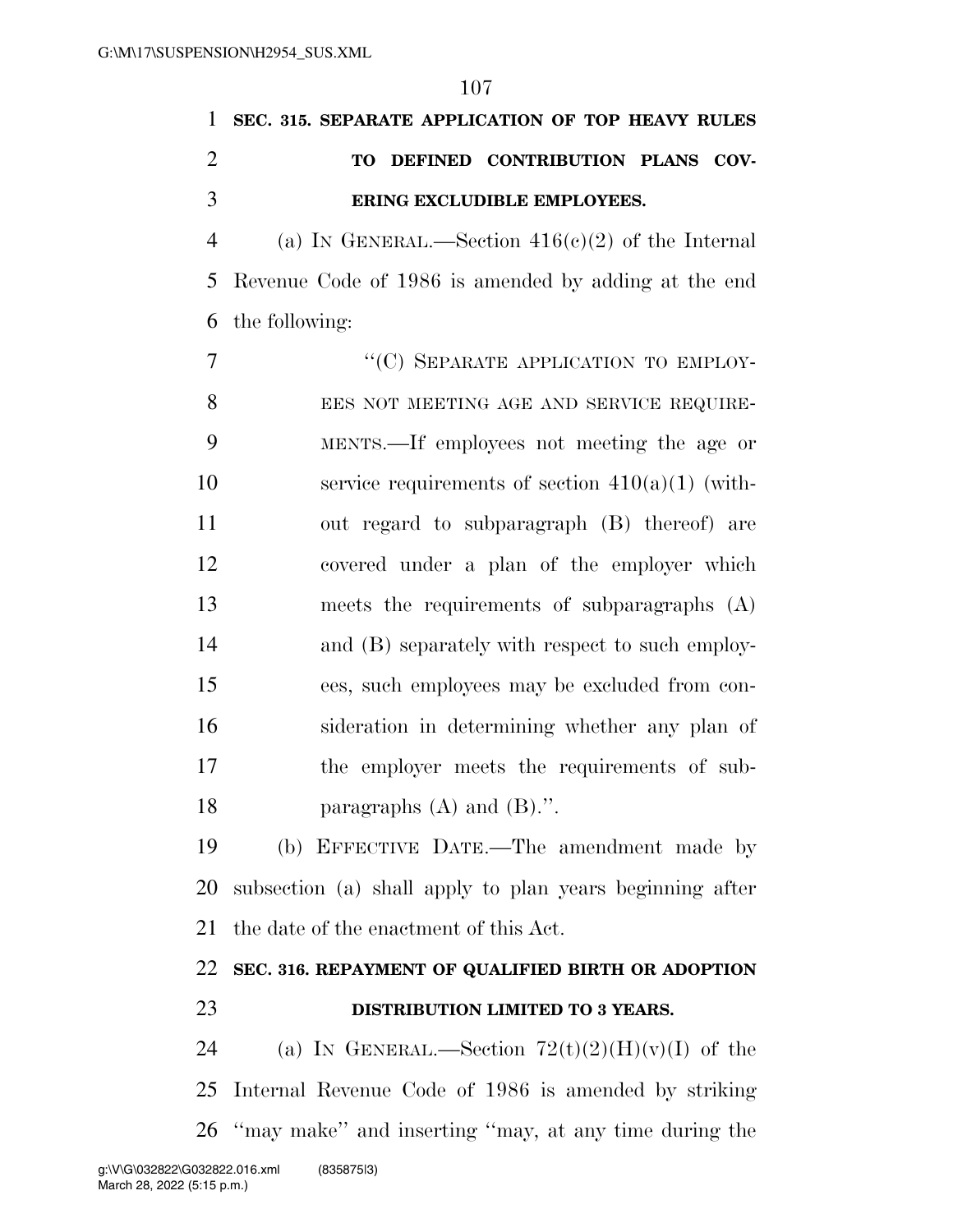3-year period beginning on the day after the date on which such distribution was received, make''.

 (b) EFFECTIVE DATE.—The amendment made by this section shall take effect as if included in the enact- ment of section 113 of the Setting Every Community Up for Retirement Enhancement Act of 2019.

 **SEC. 317. EMPLOYER MAY RELY ON EMPLOYEE CERTI- FYING THAT DEEMED HARDSHIP DISTRIBU-TION CONDITIONS ARE MET.** 

 (a) CASH OR DEFERRED ARRANGEMENTS.—Section  $401(k)(14)$  of the Internal Revenue Code of 1986 is amended by adding at the end the following new subpara-graph:

14 "(C) EMPLOYEE CERTIFICATION.—In de- termining whether a distribution is upon the hardship of an employee, the administrator of the plan may rely on a certification by the em- ployee that the distribution is on account of a financial need of a type that is deemed in regu- lations prescribed by the Secretary to be an im- mediate and heavy financial need and that such distribution is not in excess of the amount re-23 quired to satisfy such financial need.".

(b) 403(b) PLANS.—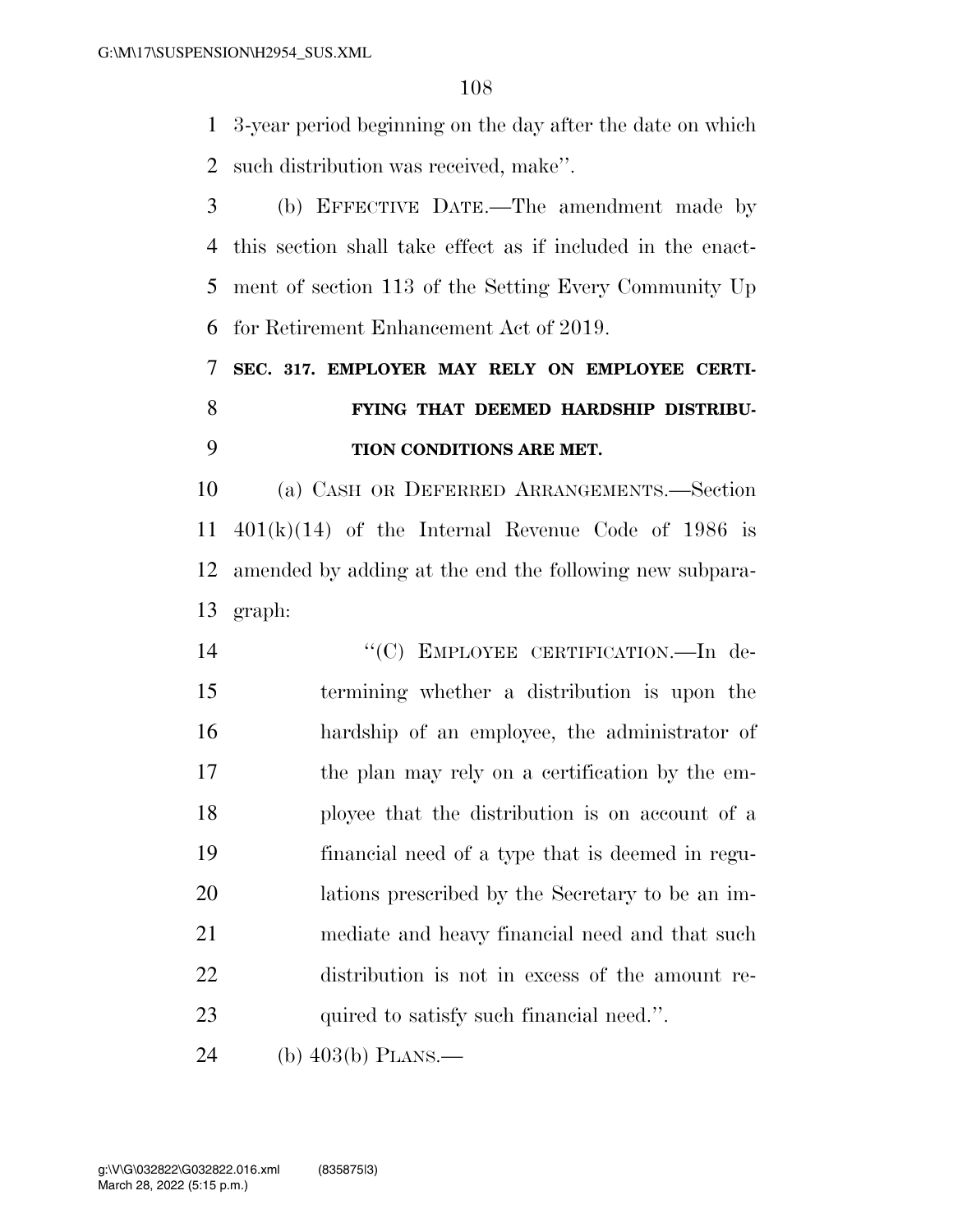1 (1) CUSTODIAL ACCOUNTS.—Section  $403(b)(7)$  of such Code is amended by adding at the end the following new subparagraph:

 ''(D) EMPLOYEE CERTIFICATION.—In de- termining whether a distribution is upon the fi- nancial hardship of an employee, the adminis- trator of the plan may rely on a certification by the employee that the distribution is on account of a financial need of a type that is deemed in regulations prescribed by the Secretary to be an immediate and heavy financial need and that such distribution is not in excess of the amount required to satisfy such financial need.''.

 (2) ANNUITY CONTRACTS.—Section 403(b)(11) of such Code is amended by adding at the end the following: ''In determining whether a distribution is upon hardship of an employee, the administrator of the plan may rely on a certification by the employee that the distribution is on account of a financial need of a type that is deemed in regulations pre- scribed by the Secretary to be an immediate and heavy financial need and that such distribution is not in excess of the amount required to satisfy such financial need.''.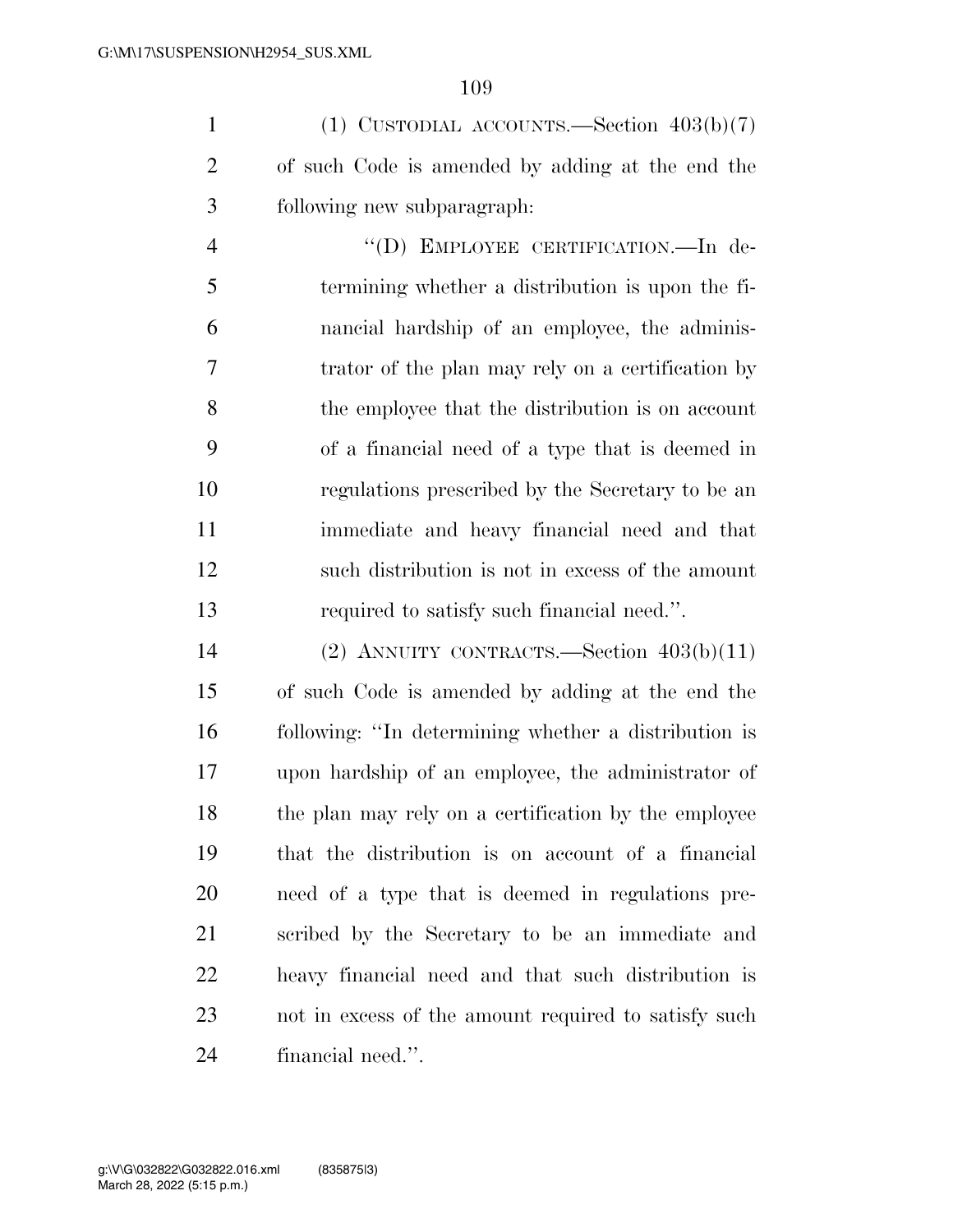(c) 457(b) PLAN.—Section 457(d) of such Code is amended by adding at the end the following new para-graph:

4 "(4) PARTICIPANT CERTIFICATION.—In deter- mining whether a distribution to a participant is made when the participant is faced with an unfore- seeable emergency, the administrator of a plan maintained by an eligible employer described in sub-9 section  $(e)(1)(A)$  may rely on a certification by the participant that the distribution is made when the participant is faced with unforeseeable emergency of a type that is described in regulations prescribed by the Secretary as an unforeseeable emergency and that the distribution is not in excess of the amount reasonably necessary to satisfy the emergency need.''.

 (d) EFFECTIVE DATE.—The amendments made by this section shall apply to plan years beginning after De-cember 31, 2022.

 **SEC. 318. PENALTY-FREE WITHDRAWALS FROM RETIRE- MENT PLANS FOR INDIVIDUALS IN CASE OF DOMESTIC ABUSE.** 

23 (a) IN GENERAL.—Section  $72(t)(2)$  of the Internal Revenue Code of 1986 is amended by adding at the end the following new subparagraph: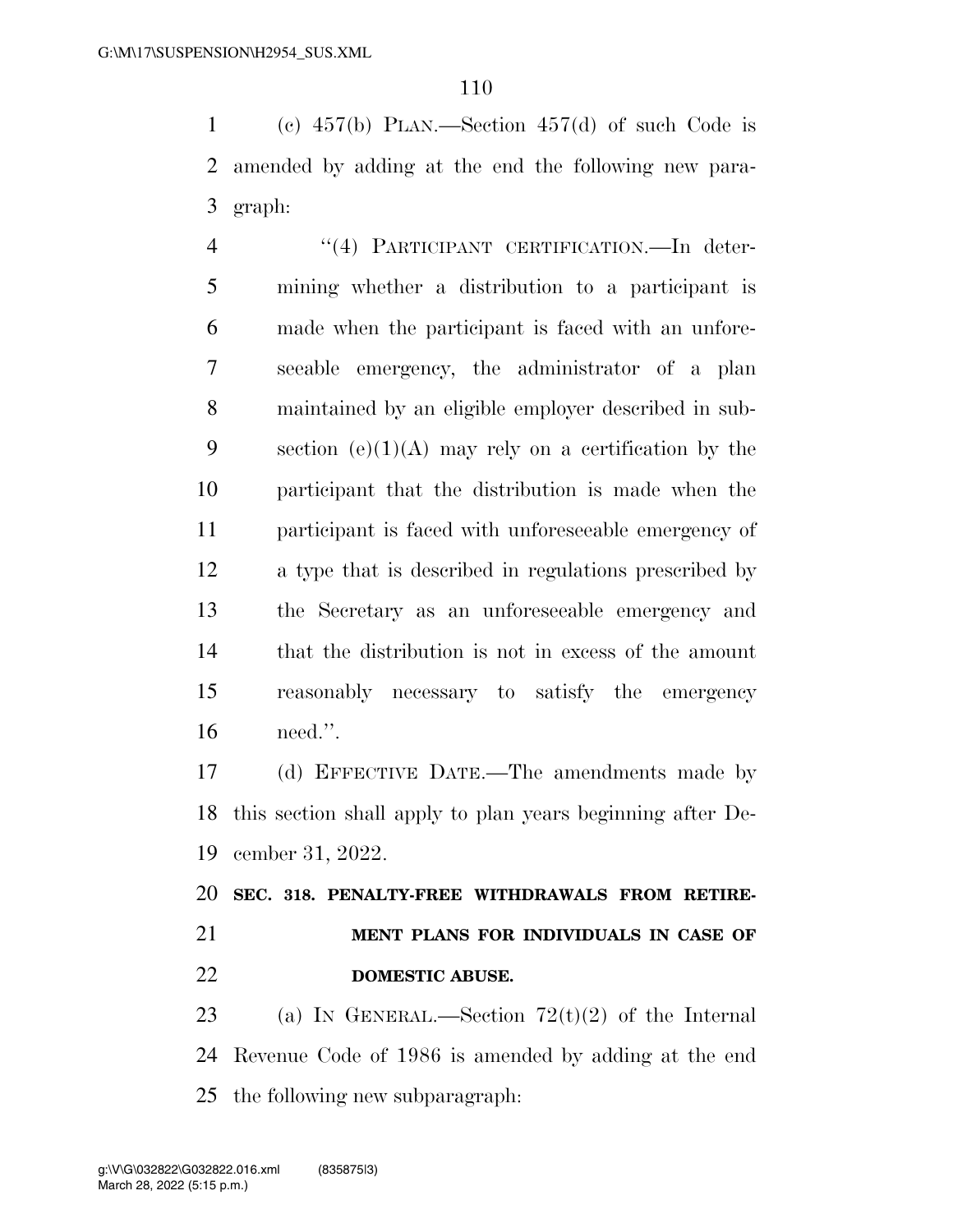| $\mathbf{1}$   | "(I) DISTRIBUTIONS FROM RETIREMENT          |
|----------------|---------------------------------------------|
| $\overline{2}$ | PLANS IN CASE OF DOMESTIC ABUSE.-           |
| 3              | "(i) IN GENERAL.—Any eligible dis-          |
| $\overline{4}$ | tribution to a domestic abuse victim.       |
| 5              | "(ii) LIMITATION.—The aggregate             |
| 6              | amount which may be treated as an eligi-    |
| 7              | ble distribution to a domestic abuse victim |
| 8              | by any individual shall not exceed an       |
| 9              | amount equal to the lesser of—              |
| 10             | $(1)$ \$10,000, or                          |
| 11             | $\lq\lq$ (II) 50 percent of the present     |
| 12             | value of the nonforfeitable accrued         |
| 13             | benefit of the employee under the           |
| 14             | plan.                                       |
| 15             | "(iii) ELIGIBLE DISTRIBUTION TO A           |
| 16             | DOMESTIC ABUSE VICTIM.—For purposes         |
| 17             | of this subparagraph—                       |
| 18             | "(I) IN GENERAL.-A distribu-                |
| 19             | tion shall be treated as an eligible dis-   |
| 20             | tribution to a domestic abuse victim if     |
| 21             | such distribution is from an applicable     |
| 22             | eligible retirement plan to an indi-        |
| 23             | vidual and made during the 1-year pe-       |
| 24             | riod beginning on any date on which         |
| 25             | the individual is a victim of domestic      |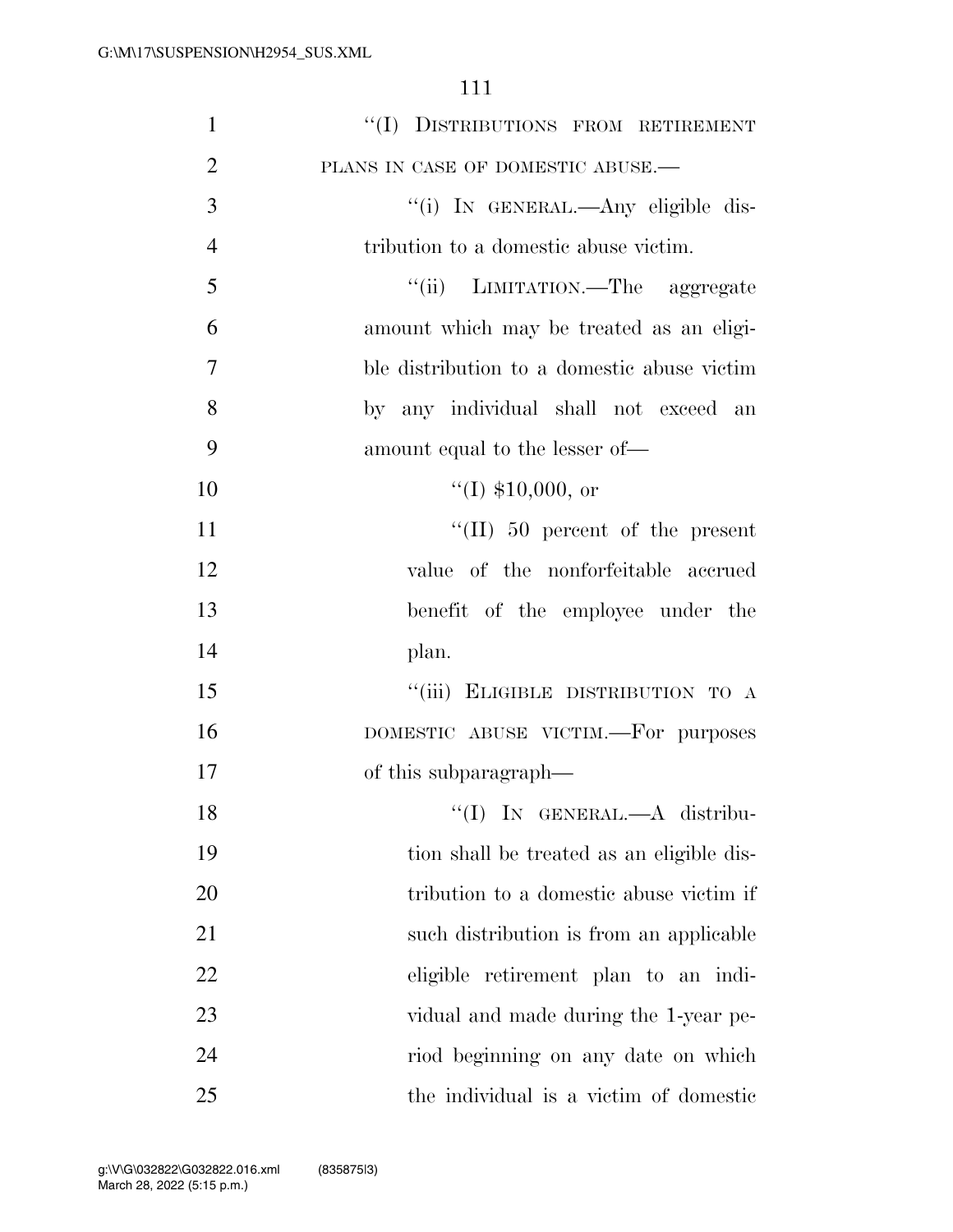abuse by a spouse or domestic part-ner.

| 3              | $``(II)$ DOMESTIC ABUSE.—The            |
|----------------|-----------------------------------------|
| $\overline{4}$ | term 'domestic abuse' means physical,   |
| 5              | psychological, sexual, emotional, or    |
| 6              | economic abuse, including efforts to    |
| 7              | control, isolate, humiliate, or intimi- |
| 8              | date the victim, or to undermine the    |
| 9              | victim's ability to reason independ-    |
| 10             | ently, including by means of abuse of   |
| 11             | the victim's child or another family    |
| 12             | member living in the household.         |
| 13             | "(iv) TREATMENT OF PLAN DISTRIBU-       |
| 14             | TIONS.                                  |
| 15             | "(I) IN GENERAL.—If a distribu-         |
| 16             | tion to an individual would (without    |
| 17             | regard to clause (ii)) be an eligible   |
| 18             | distribution to a domestic abuse vic-   |
| 19             | tim, a plan shall not be treated as     |
| 20             | failing to meet any requirement of      |
| 21             | this title merely because the plan      |
| 22             | treats the distribution as an eligible  |
| 23             | distribution to a domestic abuse vic-   |
| 24             | tim, unless the aggregate amount of     |
| 25             | distributions from<br>such<br>all plans |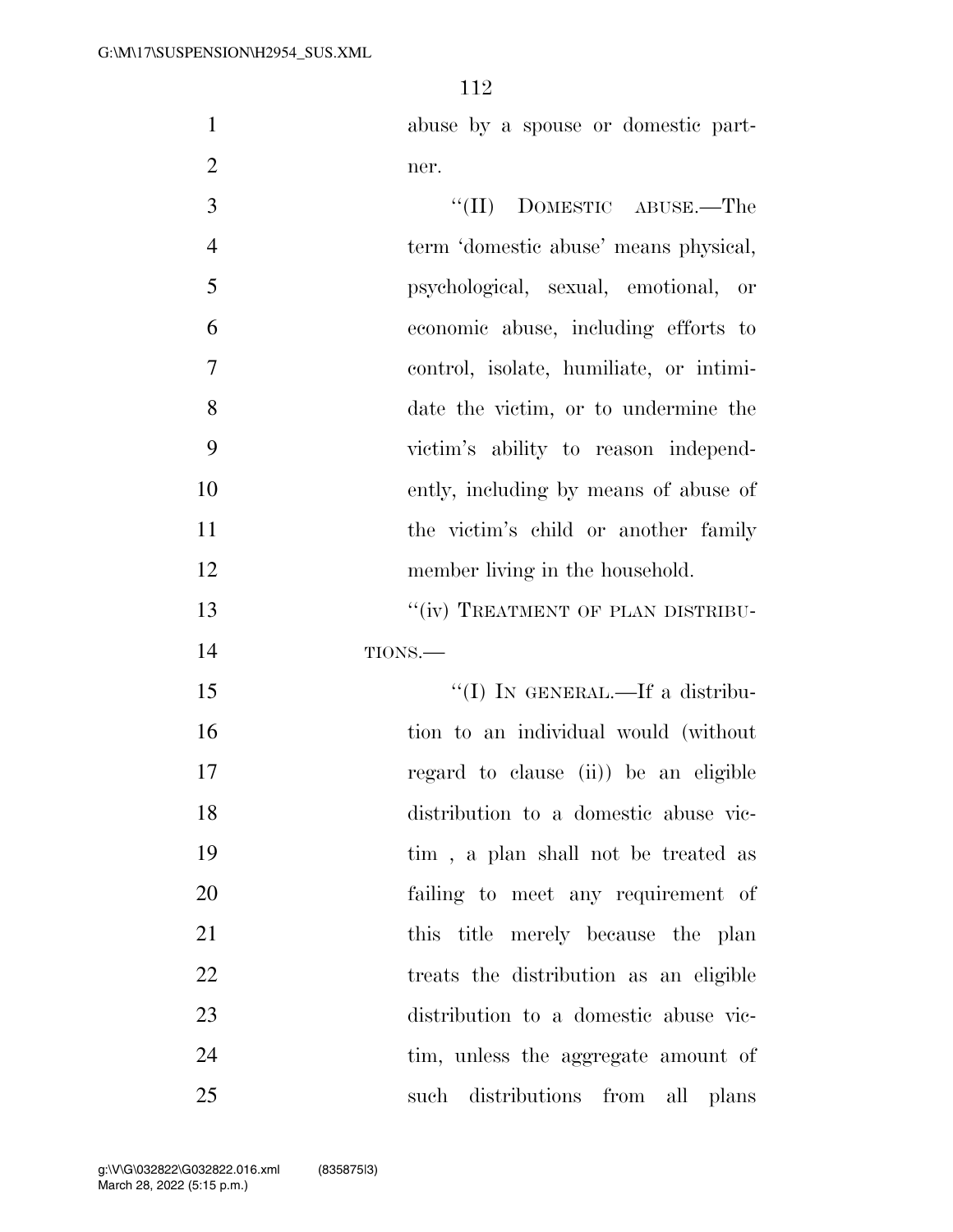| $\mathbf{1}$   | maintained by the employer (and any      |
|----------------|------------------------------------------|
| $\overline{2}$ | member of any controlled group which     |
| 3              | includes the employer) to such indi-     |
| $\overline{4}$ | vidual exceeds the limitation under      |
| 5              | clause (ii).                             |
| 6              | "(II) CONTROLLED GROUP.—For              |
| 7              | purposes of subclause (I), the term      |
| 8              | 'controlled group' means any group       |
| 9              | treated as a single employer under       |
| 10             | subsection (b), (c), (m), or (o) of sec- |
| 11             | tion 414.                                |
| 12             | "(v) AMOUNT DISTRIBUTED MAY BE           |
| 13             | REPAID.                                  |
| 14             | "(I) IN GENERAL.—Any indi-               |
| 15             | vidual who receives a distribution de-   |
| 16             | scribed in clause (i) may, at any time   |
| 17             | during the 3-year period beginning on    |
| 18             | the day after the date on which such     |
| 19             | distribution was received, make one or   |
| 20             | more contributions in an aggregate       |
| 21             | amount not to exceed the amount of       |
| 22             | such distribution to an applicable eli-  |
| 23             | gible retirement plan of which such      |
| 24             | individual is a beneficiary and to       |
| 25             | which a rollover contribution of such    |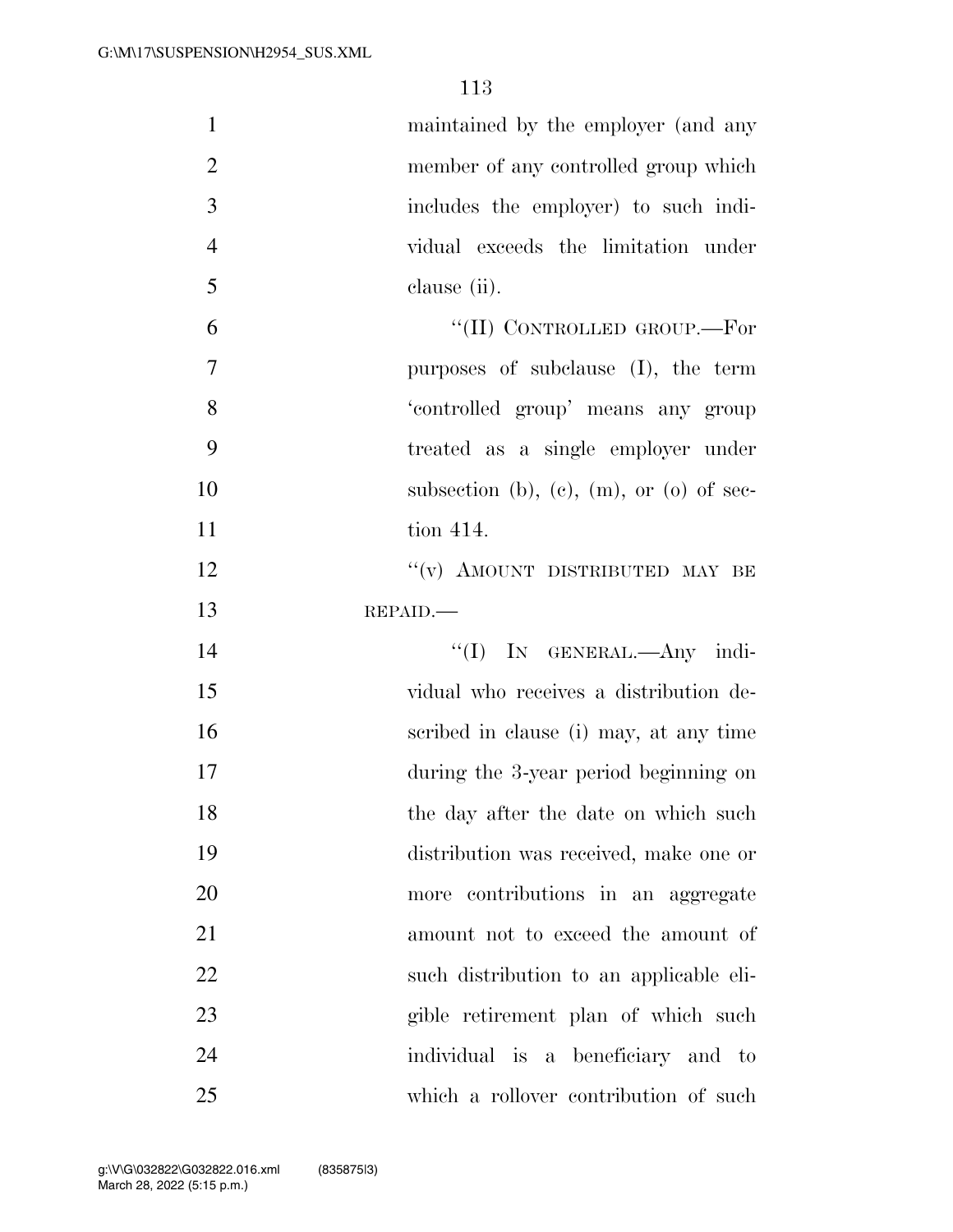| $\mathbf{1}$   | distribution could be made under sec-       |
|----------------|---------------------------------------------|
| $\overline{2}$ | tion $402(c)$ , $403(a)(4)$ , $403(b)(8)$ , |
| 3              | $408(d)(3)$ , or $457(e)(16)$ , as the case |
| $\overline{4}$ | may be.                                     |
| 5              | "(II) LIMITATION ON CONTRIBU-               |
| 6              | TIONS TO APPLICABLE ELIGIBLE RE-            |
| 7              | TIREMENT PLANS OTHER<br><b>THAN</b>         |
| 8              | IRAs.—The aggregate amount of con-          |
| 9              | tributions made by an individual            |
| 10             | under subclause $(I)$ to any applicable     |
| 11             | eligible retirement plan which is not       |
| 12             | an individual retirement plan shall not     |
| 13             | exceed the aggregate amount of eligi-       |
| 14             | ble distributions to a domestic abuse       |
| 15             | victim which are made from such plan        |
| 16             | to such individual. Subclause (I) shall     |
| 17             | not apply to contributions to any ap-       |
| 18             | plicable eligible retirement plan which     |
| 19             | is not an individual retirement plan        |
| 20             | unless the individual is eligible to        |
| 21             | make contributions (other than those        |
| 22             | described in subclause $(I)$ to such ap-    |
| 23             | plicable eligible retirement plan.          |
| 24             | "(III) TREATMENT OF REPAY-                  |
| 25             | MENTS OF DISTRIBUTIONS FROM AP-             |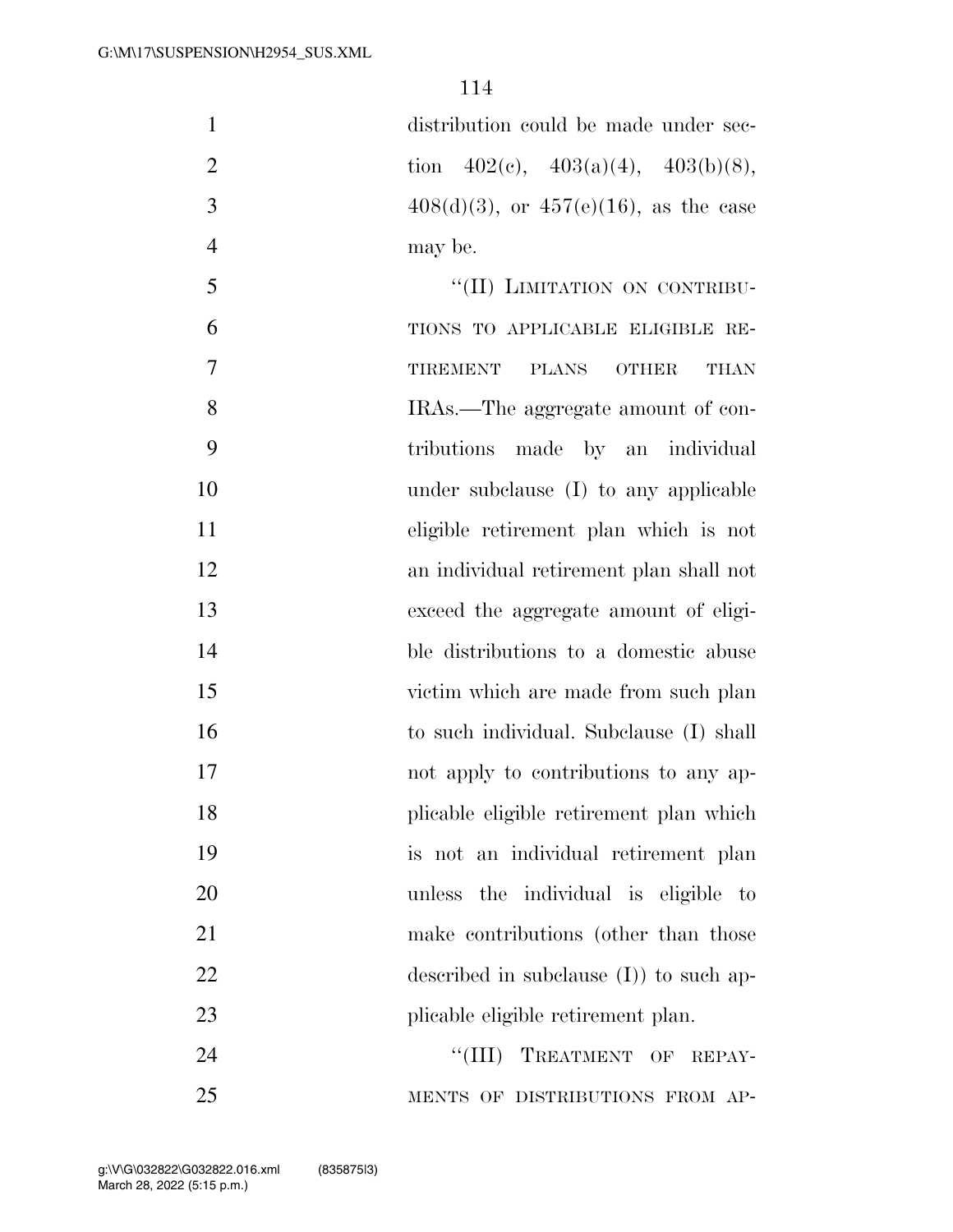| $\mathbf{1}$   | PLICABLE<br><b>ELIGIBLE</b><br><b>RETIREMENT</b>                            |
|----------------|-----------------------------------------------------------------------------|
| $\overline{2}$ | PLANS OTHER THAN IRAS.—If a con-                                            |
| 3              | tribution is made under subclause $(I)$                                     |
| $\overline{4}$ | with respect to an eligible distribution                                    |
| 5              | to a domestic abuse victim from an                                          |
| 6              | applicable eligible retirement plan                                         |
| 7              | other than an individual retirement                                         |
| 8              | plan, then the taxpayer shall, to the                                       |
| 9              | extent of the amount of the contribu-                                       |
| 10             | tion, be treated as having received                                         |
| 11             | such distribution in an eligible rollover                                   |
| 12             | distribution (as defined in section                                         |
| 13             | $402(c)(4)$ and as having transferred                                       |
| 14             | the amount to the applicable eligible                                       |
| 15             | retirement plan in a direct trustee to                                      |
| 16             | trustee transfer within 60 days of the                                      |
| 17             | distribution.                                                               |
| 18             | $``(IV)$ TREATMENT OF REPAY-                                                |
| 19             | <b>DISTRIBUTIONS</b><br>$\operatorname{MENTS}$<br><b>FOR</b><br><b>FROM</b> |
| 20             | IRAS.—If a contribution is made                                             |
| 21             | under subclause (I) with respect to an                                      |
| 22             | eligible distribution to a domestic                                         |
| 23             | abuse victim from an individual retire-                                     |
| 24             | ment plan, then, to the extent of the                                       |
| 25             | amount of the contribution, such dis-                                       |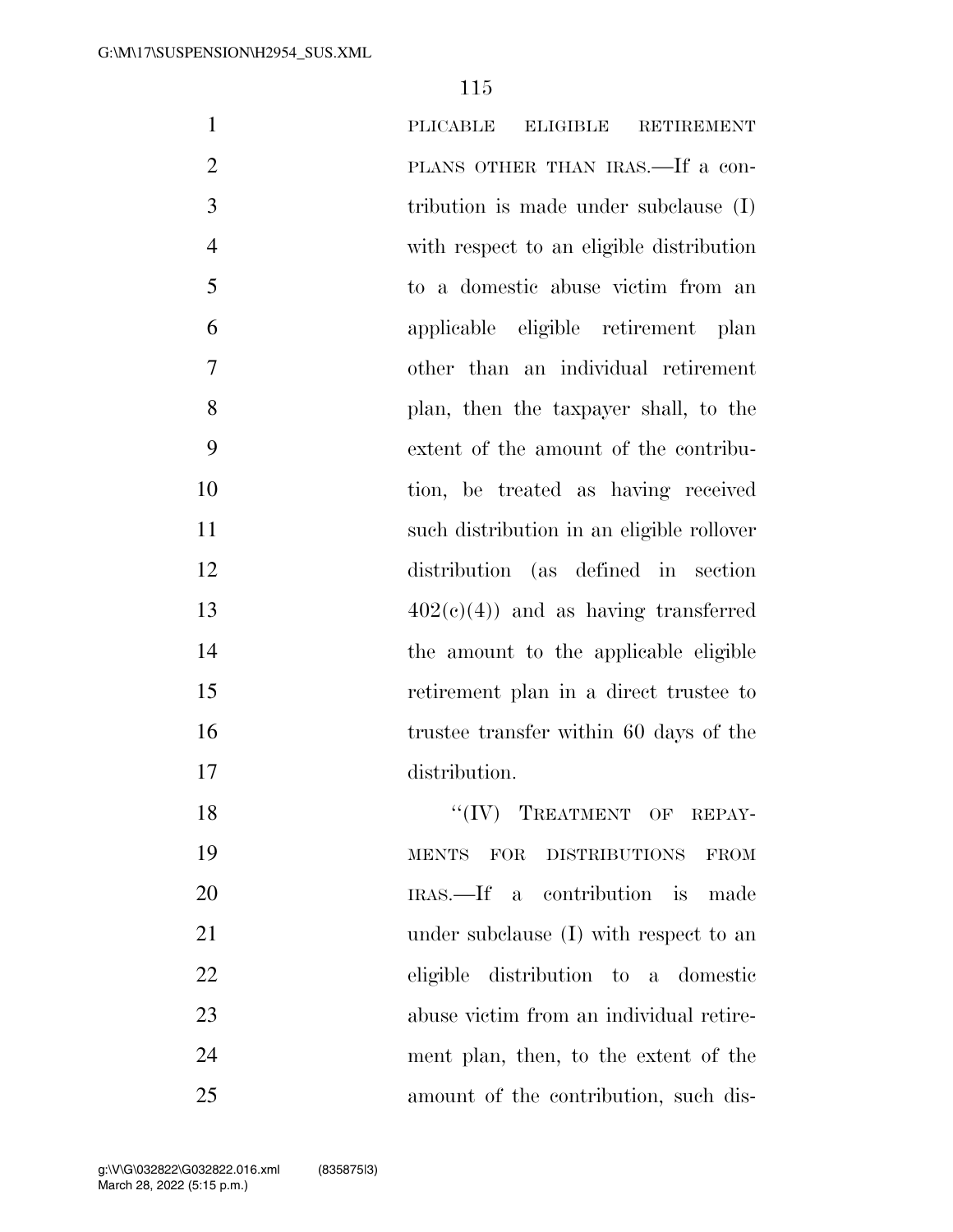| $\mathbf{1}$   | tribution shall be treated as a dis-           |
|----------------|------------------------------------------------|
| $\overline{2}$ | described in<br>tribution<br>section           |
| 3              | $408(d)(3)$ and as having been trans-          |
| $\overline{4}$ | ferred to the applicable eligible retire-      |
| 5              | ment plan in a direct trustee to trust-        |
| 6              | ee transfer within 60 days of the dis-         |
| 7              | tribution.                                     |
| 8              | ``(vi)<br>DEFINITION AND<br><b>SPECIAL</b>     |
| 9              | RULES.—For purposes of this subpara-           |
| 10             | graph:                                         |
| 11             | "(I) APPLICABLE ELIGIBLE RE-                   |
| 12             | TIREMENT PLAN.—The term 'applica-              |
| 13             | ble eligible retirement plan' means an         |
| 14             | eligible retirement plan (as defined in        |
| 15             | section $402(c)(8)(B)$ other than a de-        |
| 16             | fined benefit plan.                            |
| 17             | "(II) EXEMPTION OF DISTRIBU-                   |
| 18             | TIONS FROM TRUSTEE TO TRUSTEE                  |
| 19             | <b>TRANSFER</b><br><b>AND</b><br>WITHHOLDING   |
| 20             | RULES.—For purposes of sections                |
| 21             | $401(a)(31)$ , $402(f)$ , and $3405$ , an eli- |
| 22             | gible distribution to a domestic abuse         |
| 23             | victim shall not be treated as an eligi-       |
| 24             | ble rollover distribution.                     |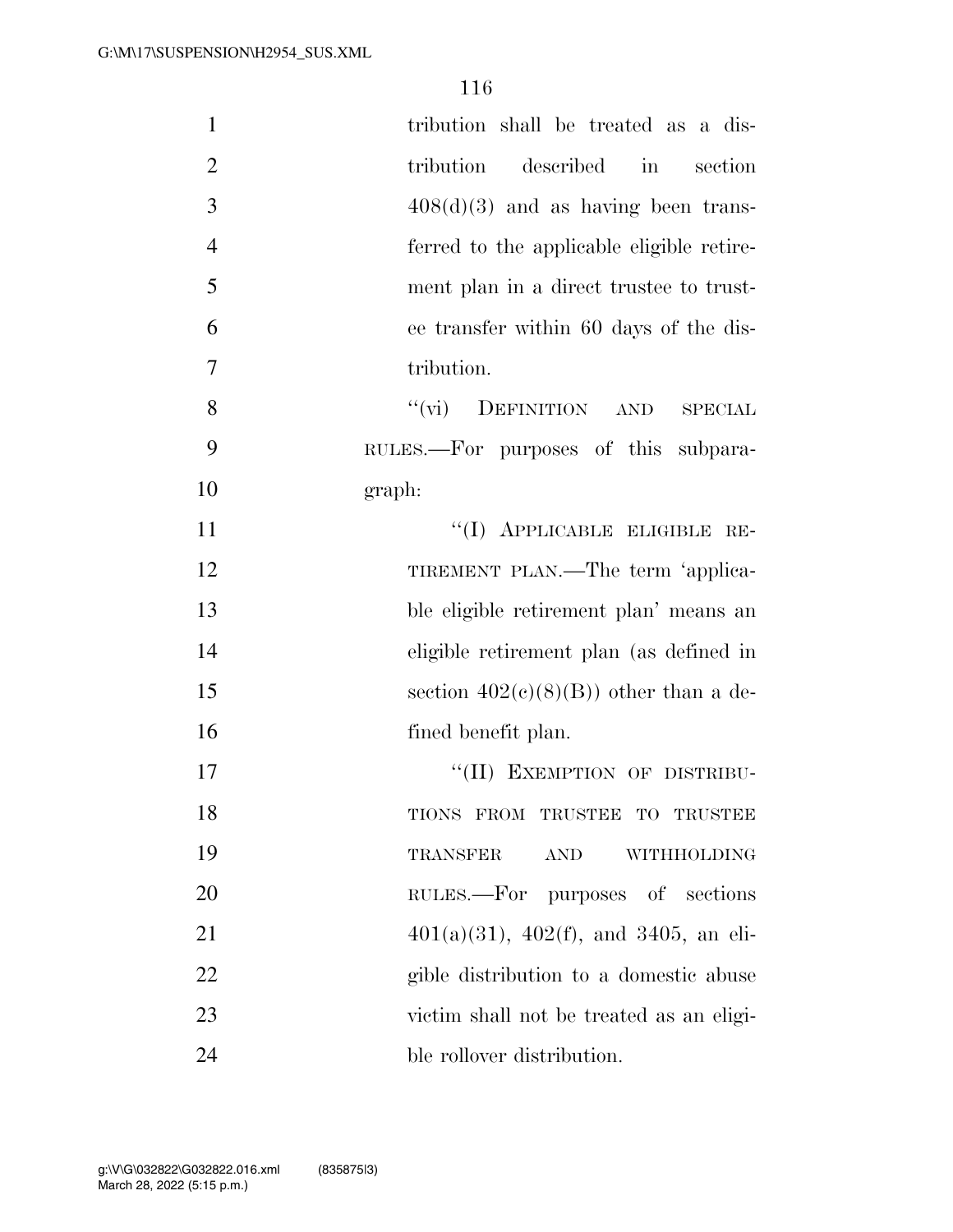| $\mathbf{1}$   | "(III) DISTRIBUTIONS TREATED                             |
|----------------|----------------------------------------------------------|
| $\overline{2}$ | AS MEETING PLAN DISTRIBUTION RE-                         |
| 3              | QUIREMENTS; SELF-CERTIFICATION.-                         |
| $\overline{4}$ | Any distribution which the employee                      |
| 5              | or participant certifies as being an eli-                |
| 6              | gible distribution to a domestic abuse                   |
| $\overline{7}$ | victim shall be treated as meeting the                   |
| 8              | <sub>of</sub><br>requirements<br>sections                |
| 9              | $401(k)(2)(B)(i),$ $403(b)(7)(A)(i),$                    |
| 10             | $403(b)(11)$ , and $457(d)(1)(A)$ .".                    |
| 11             | (b) EFFECTIVE DATE.—The amendments made by               |
| 12             | this section shall apply to distributions made after the |
| 13             | date of the enactment of this Act.                       |
| 14             | SEC. 319. REFORM OF FAMILY ATTRIBUTION RULES.            |
| 15             | (a) CONTROLLED GROUPS.—Section $414(b)$ of the           |
| 16             | Internal Revenue Code of 1986 is amended—                |
| 17             | $(1)$ by striking "For purposes of" and inserting        |
| 18             | the following:                                           |
| 19             | "(1) IN GENERAL.—For purposes of", and                   |
| 20             | $(2)$ by adding at the end the following new             |
| 21             | paragraphs:                                              |
| 22             | "(2) SPECIAL RULES FOR APPLYING FAMILY                   |
| 23             | ATTRIBUTION.—For purposes of applying the attri-         |
| 24             | bution rules under section 1563 with respect to          |
| 25             | paragraph $(1)$ , the following rules apply:             |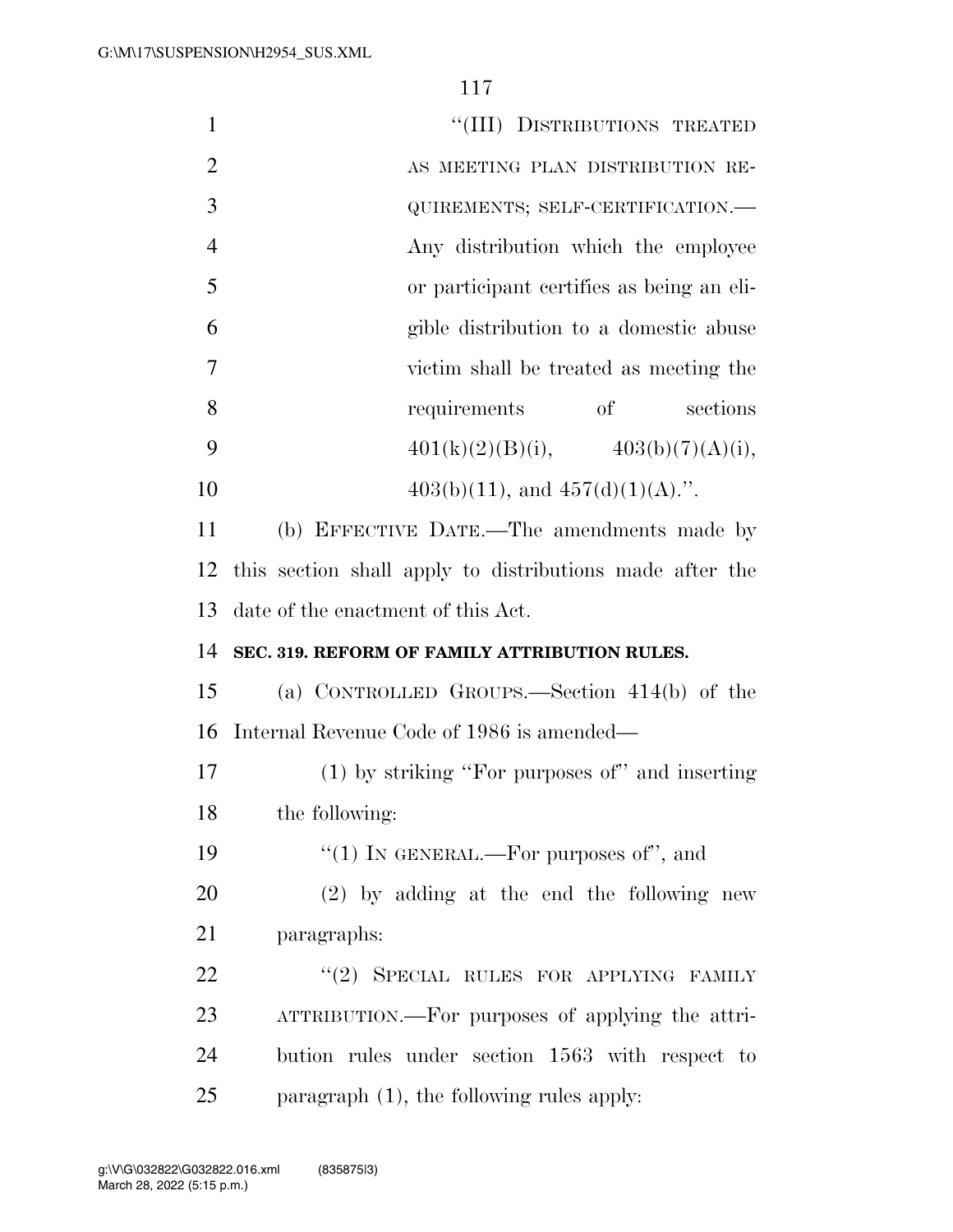''(A) Community property laws shall be disregarded for purposes of determining owner-ship.

4 ''(B) Except as provided by the Secretary, stock of an individual not attributed under sec- $6 \t{ion} 1563(e)(5)$  to such individual's spouse shall not be attributed to such spouse by reason of 8 section  $1563(e)(6)(A)$ .

9 ''(C) Except as provided by the Secretary, in the case of stock in different corporations that is attributed to a child under section  $12 \t 1563(e)(6)(A)$  from each parent, and is not at- tributed to such parents as spouses under sec- tion 1563(e)(5), such attribution to the child shall not by itself result in such corporations being members of the same controlled group.

17 ''(3) PLAN SHALL NOT FAIL TO BE TREATED AS SATISFYING THIS SECTION.—If the application of paragraph (2) causes two or more entities to be a controlled group, or to no longer be in a controlled group, such change shall be treated as a transaction 22 to which section  $410(b)(6)(C)$  applies.".

 (b) AFFILIATED SERVICE GROUPS.—Section 24  $414(m)(6)(B)$  of such Code is amended—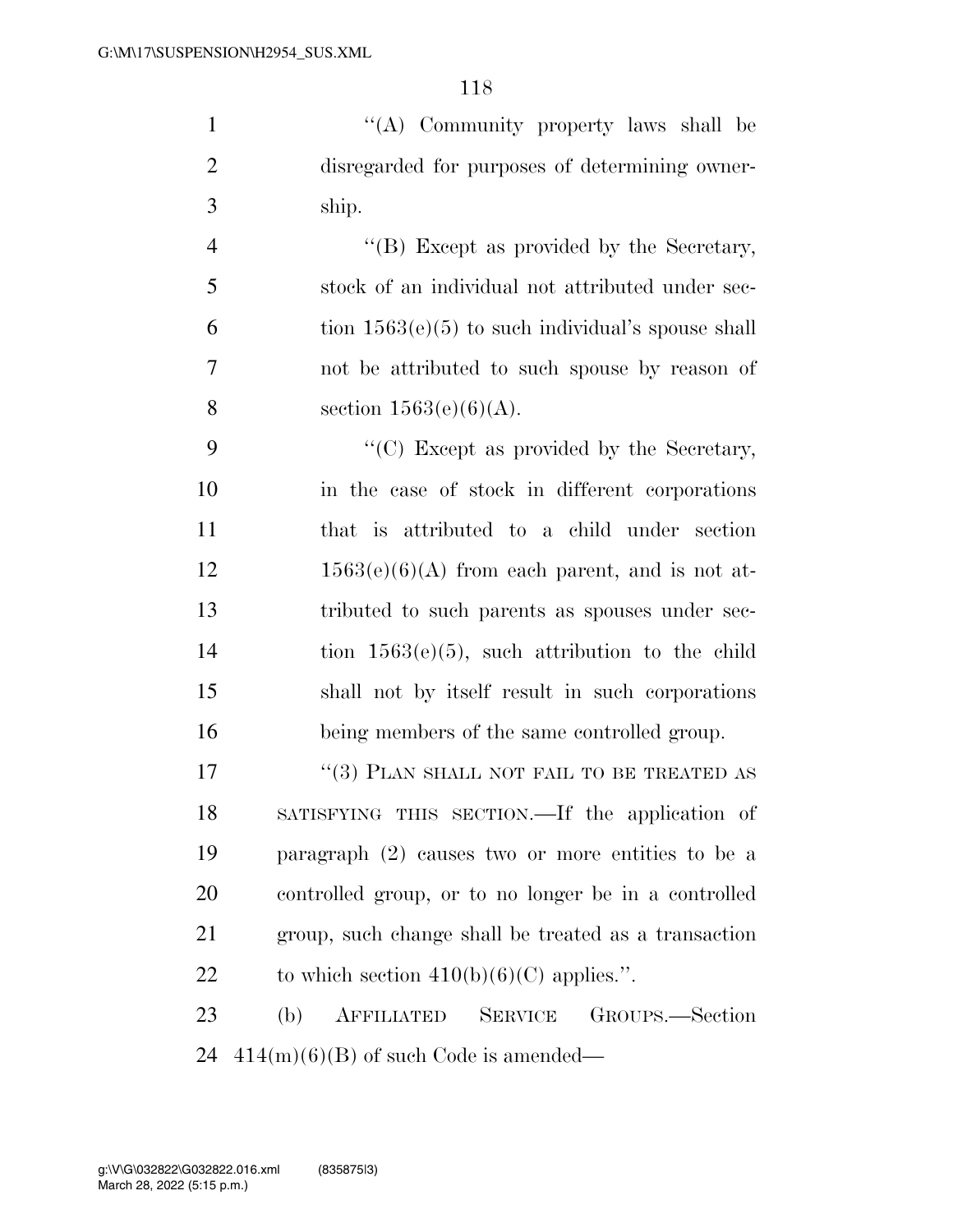| $\mathbf{1}$   | (1) by striking "OWNERSHIP.—In determining"   |
|----------------|-----------------------------------------------|
| $\overline{2}$ | and inserting the following: "OWNERSHIP.—     |
| 3              | "(i) IN GENERAL.—In determining",             |
| $\overline{4}$ | and                                           |
| 5              | $(2)$ by adding at the end the following new  |
| 6              | clauses:                                      |
| 7              | "(ii) SPECIAL RULES FOR APPLYING              |
| 8              | FAMILY ATTRIBUTION.—For purposes of           |
| 9              | applying the attribution rules under section  |
| 10             | 318 with respect to clause (i), the following |
| 11             | rules apply:                                  |
| 12             | "(I) Community property laws                  |
| 13             | shall be disregarded for purposes of          |
| 14             | determining ownership.                        |
| 15             | "(II) Except as provided by the               |
| 16             | Secretary, stock of an individual not         |
| 17             | attributed<br>under<br>section                |
| 18             | $318(a)(1)(A)(i)$ to such individual's        |
| 19             | spouse shall not be attributed by rea-        |
| 20             | son of section $318(a)(1)(A)(ii)$ to such     |
| 21             | spouse from a child who has not at-           |
| 22             | tained the age of 21 years.                   |
| 23             | "(III) Except as provided by the              |
| 24             | Secretary, in the case of stock in dif-       |
| 25             | ferent corporations that is attributed        |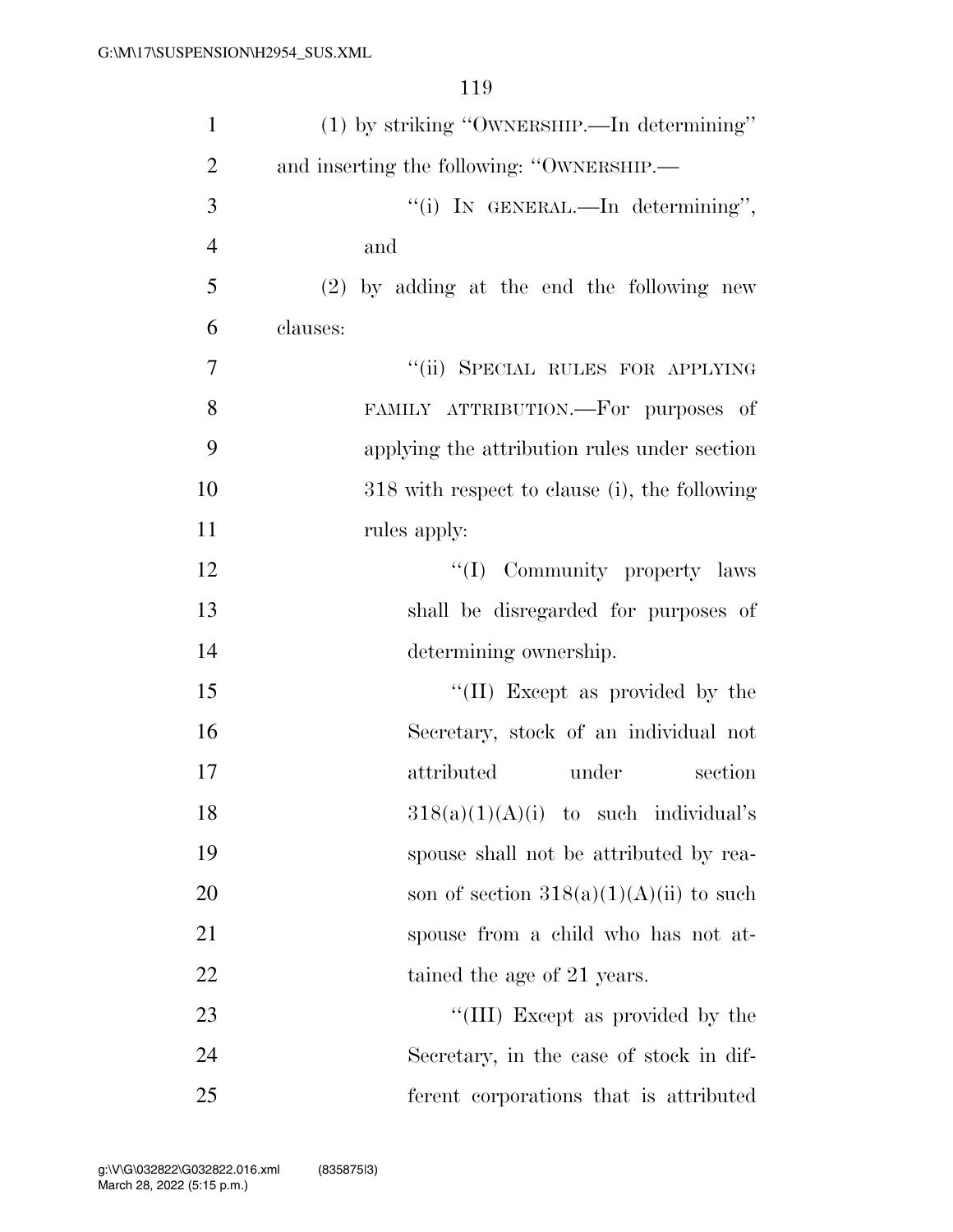| $\mathbf{1}$   | under section $318(a)(1)(A)(ii)$ to a                        |
|----------------|--------------------------------------------------------------|
| $\overline{2}$ | child who has not attained the age of                        |
| 3              | 21 years from each parent, and is not                        |
| $\overline{4}$ | attributed to such parents as spouses                        |
| 5              | under section $318(a)(1)(A)(i)$ , such                       |
| 6              | attribution to the child shall not by                        |
| 7              | itself result in such corporations being                     |
| 8              | members of the same affiliated service                       |
| 9              | group.                                                       |
| 10             | "(iii) PLAN SHALL NOT FAIL TO BE                             |
| 11             | TREATED AS SATISFYING THIS SECTION.-                         |
| 12             | If the application of clause (ii) causes two                 |
| 13             | or more entities to be an affiliated service                 |
| 14             | group, or to no longer be in an affiliated                   |
| 15             | service group, such change shall be treated                  |
| 16             | transaction to which<br>section<br>as<br>$\mathbf{a}$        |
| 17             | $410(b)(6)(C)$ applies.".                                    |
| 18             | (c) EFFECTIVE DATE.—The amendments made by                   |
| 19             | this section shall apply to plan years beginning on or after |

the date of the enactment of this Act.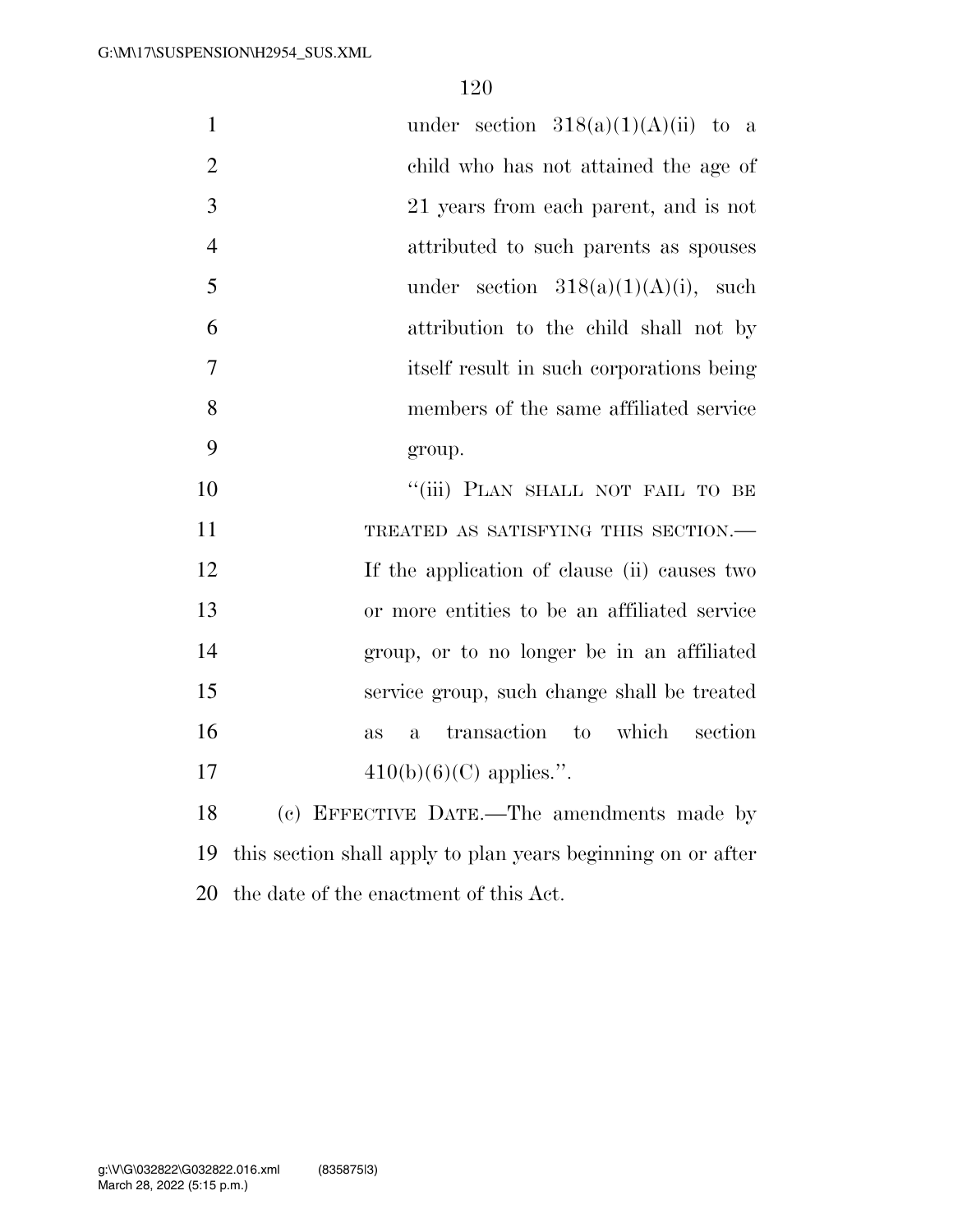| 1              | SEC. 320. AMENDMENTS TO INCREASE BENEFIT ACCRUALS    |
|----------------|------------------------------------------------------|
| $\overline{2}$ | UNDER PLAN FOR PREVIOUS PLAN YEAR AL-                |
| 3              | LOWED UNTIL EMPLOYER TAX RETURN DUE                  |
| $\overline{4}$ | DATE.                                                |
| 5              | (a) IN GENERAL.—Section $401(b)$ of the Internal     |
| 6              | Revenue Code of 1986 is amended by adding at the end |
| 7              | the following new paragraph.                         |
| 8              | "(3) RETROACTIVE PLAN AMENDMENTS THAT                |
| 9              | INCREASE BENEFIT ACCRUALS.—If—                       |
| 10             | "(A) an employer amends a stock bonus,               |
| 11             | pension, profit-sharing, or annuity plan to in-      |
| 12             | crease benefits accrued under the plan effective     |
| 13             | for the preceding plan year (other than increas-     |
| 14             | ing the amount of matching contributions (as         |
| 15             | defined in subsection $(m)(4)(A)),$                  |
| 16             | "(B) such amendment would not otherwise              |
| 17             | cause the plan to fail to meet any of the re-        |
| 18             | quirements of this subchapter, and                   |
| 19             | "(C) such amendment is adopted before                |
| 20             | the time prescribed by law for filing the return     |
| 21             | of the employer for a taxable year (including        |
| 22             | extensions thereof) during which such amend-         |
| 23             | ment is effective,                                   |
| 24             | the employer may elect to treat such amendment as    |
| 25             | having been adopted as of the last day of the plan   |
| 26             | year in which the amendment is effective.".          |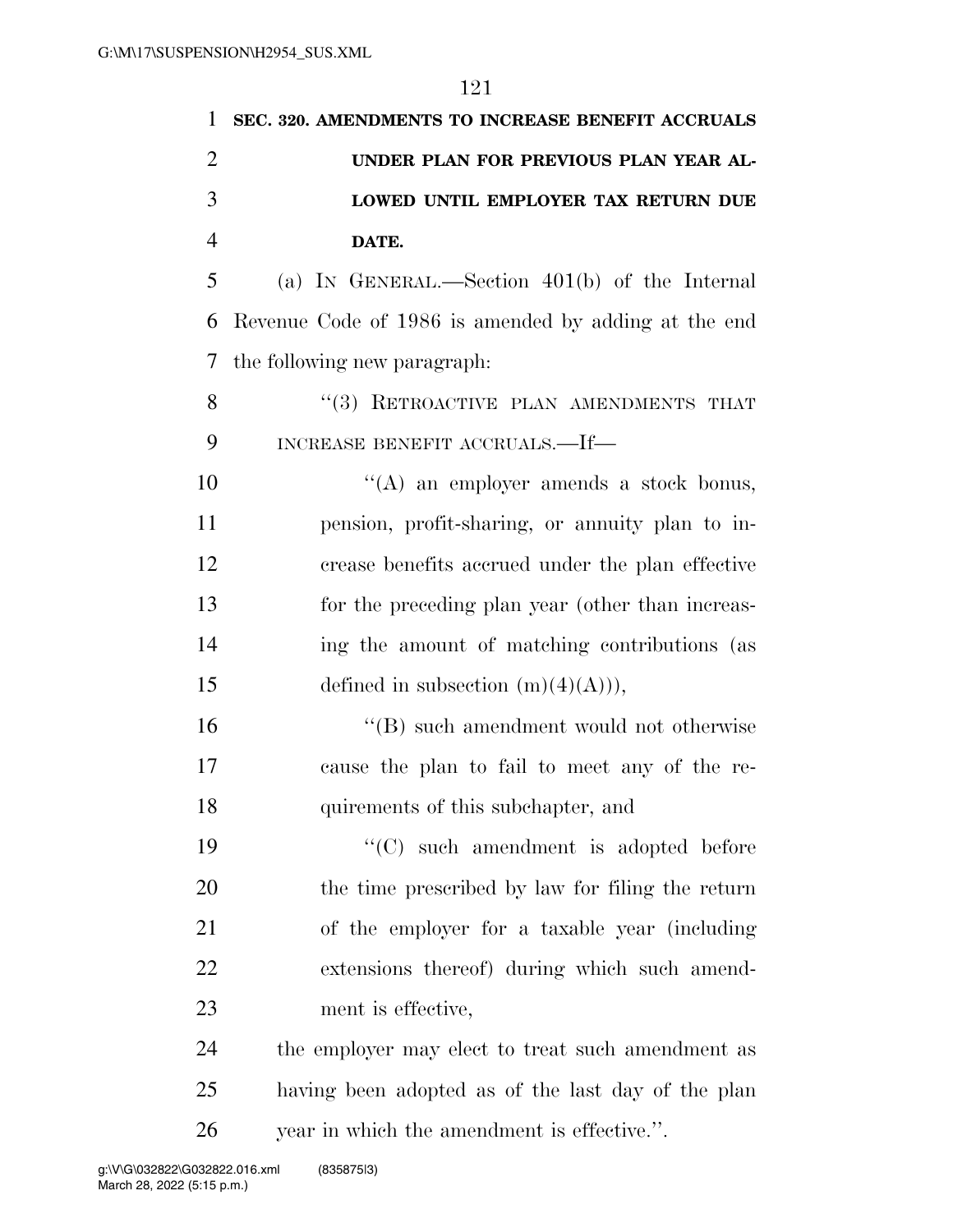(b) EFFECTIVE DATE.—The amendments made by this section shall apply to plan years beginning after De-cember 31, 2023.

## **SEC. 321. RETROACTIVE FIRST YEAR ELECTIVE DEFER-RALS FOR SOLE PROPRIETORS.**

6 (a) IN GENERAL.—Section  $401(b)(2)$  of the Internal Revenue Code of 1986 is amended by adding at the end the following: ''In the case of an individual who owns the entire interest in an unincorporated trade or business, and who is the only employee of such trade or business, any 11 elective deferrals (as defined in section  $402(g)(3)$ ) under a qualified cash or deferred arrangement to which the pre- ceding sentence applies, which are made by such individual before the time for filing the return of such individual for the taxable year (determined without regard to any exten- sions) ending after or with the end of the plan's first plan year, shall be treated as having been made before the end of such first plan year.''.

 (b) EFFECTIVE DATE.—The amendment made by this section shall apply to plan years beginning after the date of the enactment of this Act.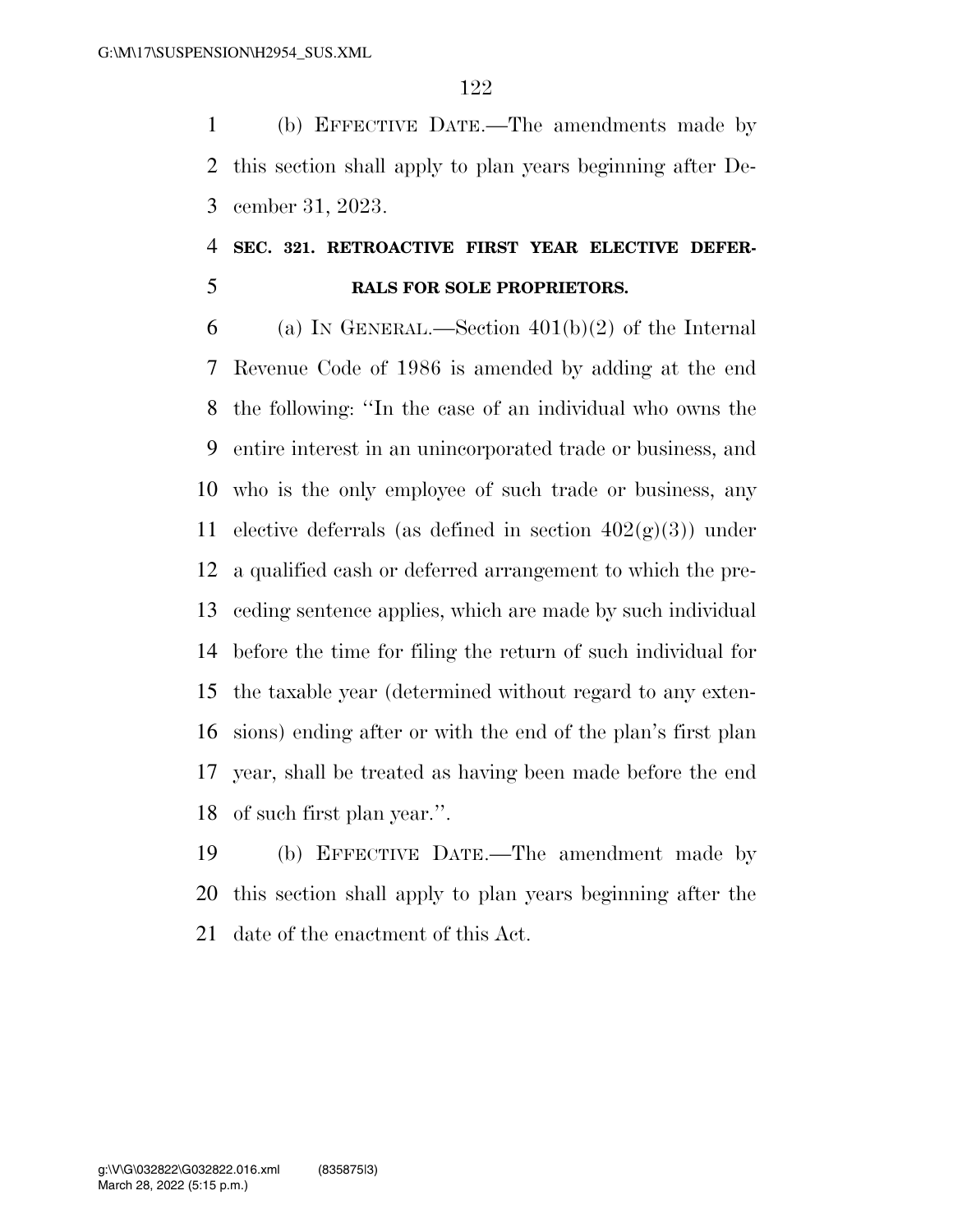|                | 1 SEC. 322. LIMITING CESSATION OF IRA TREATMENT TO      |
|----------------|---------------------------------------------------------|
| 2              | PORTION OF ACCOUNT INVOLVED IN A PRO-                   |
| -3             | <b>HIBITED TRANSACTION.</b>                             |
| $\overline{4}$ | (a) IN GENERAL.—Section $408(e)(2)(A)$ of the Inter-    |
|                | 5 nal Revenue Code of 1986 is amended by striking "such |

 account ceases to be an individual retirement account'' and inserting the following: ''the amount involved (as de-8 fined in section  $4975(f)(4)$  in such transaction shall be treated as distributed to the individual''.

(b) CONFORMING AMENDMENTS.—

11 (1) Section  $408(e)(2)(B)$  of such Code is amended to read as follows:

13 "(B) ACCOUNT TREATED AS DISTRIBUTING POTION OF ASSETS USED IN PROHIBITED TRANSACTION.—In any case in which a portion of an individual retirement account is treated as distributed under subparagraph (A) as of the first day of any taxable year, paragraph (1) of subsection (d) applies as if there were a dis-20 tribution on such first day in an amount equal to the fair market value of such portion, deter- mined as of the date on which the transaction 23 prohibited by section 4975 occurs.".

 (A) by striking ''ALL ITS ASSETS.—In any case'' and all that follows through ''by reason of subparagraph (A)'' and inserting the fol-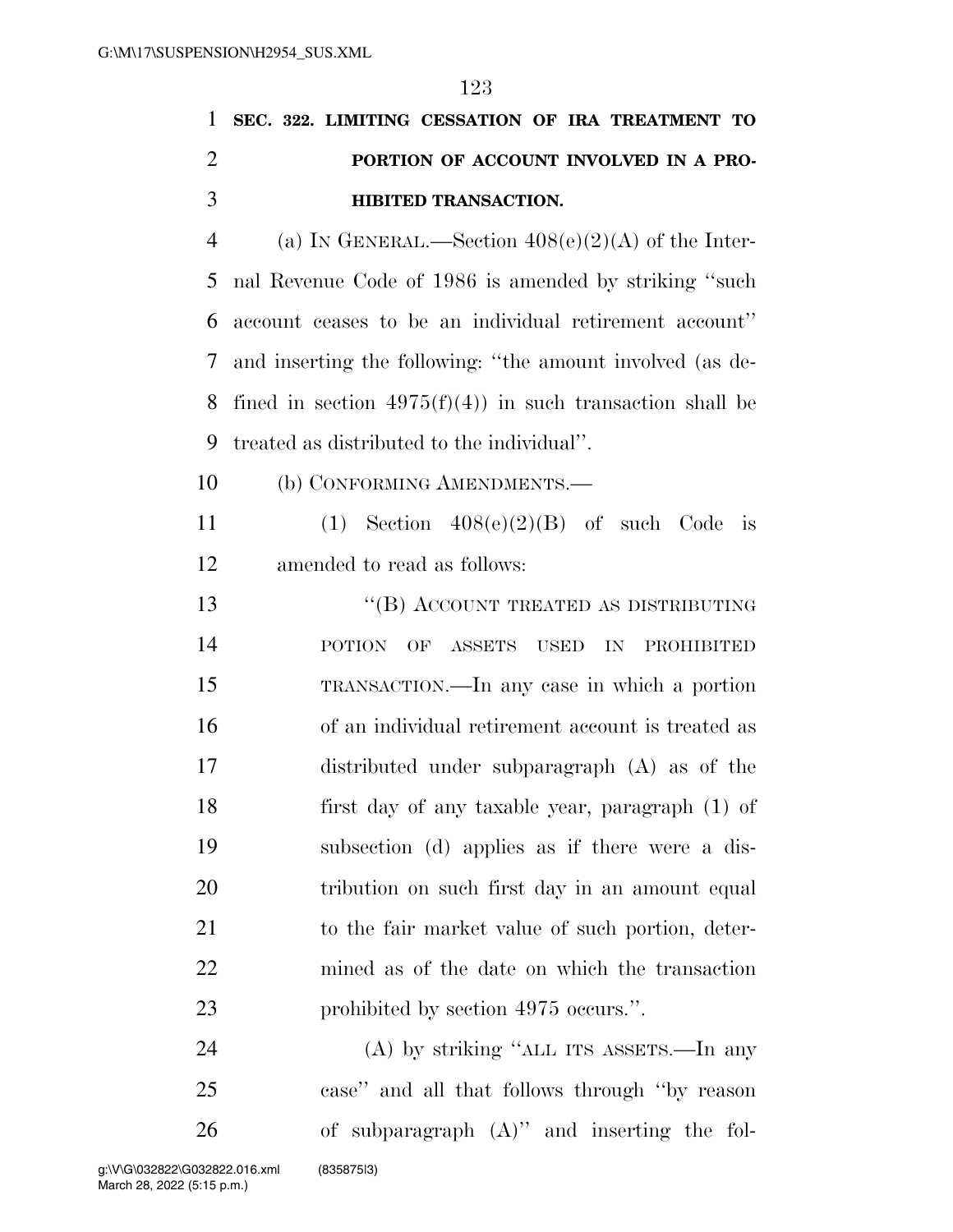| $\mathbf{1}$   | lowing: "PORTION OF ASSETS USED IN PROHIB-                |
|----------------|-----------------------------------------------------------|
| $\overline{2}$ | ITED TRANSACTION.—In any case in which a                  |
| 3              | portion of an individual retirement account is            |
| $\overline{4}$ | treated as distributed under subparagraph                 |
| 5              | $(A)$ , and                                               |
| 6              | (B) by striking "all assets in the account"               |
| 7              | and inserting "such portion".                             |
| 8              | $(2)$ Section 4975 $(e)(3)$ of such Code is amended       |
| 9              | by striking "the account ceases" and all that follows     |
| 10             | and inserting the following: "the portion of the ac-      |
| 11             | count used in the transaction is treated as distrib-      |
| 12             | uted under paragraph $(2)(A)$ or $(4)$ of section         |
| 13             | $408(e)$ .".                                              |
|                |                                                           |
| 14             | (c) EFFECTIVE DATE.—The amendments made by                |
| 15             | this section shall apply to taxable years beginning after |
| 16             | the date of the enactment of this Act.                    |
| 17             | SEC. 323. REVIEW OF PENSION RISK TRANSFER INTERPRE-       |
| 18             | TIVE BULLETIN.                                            |
| 19             | Not later than 1 year after the date of enactment         |
| 20             | of this Act, the Secretary of Labor shall—                |
| 21             | $(1)$ review section 2509.95–1 of title 29, Code          |
| 22             | of Federal Regulations (relating to the fiduciary         |
| 23             | standards under the Employee Retirement Income            |
| 24             | Security Act of 1974 when selecting an annuity pro-       |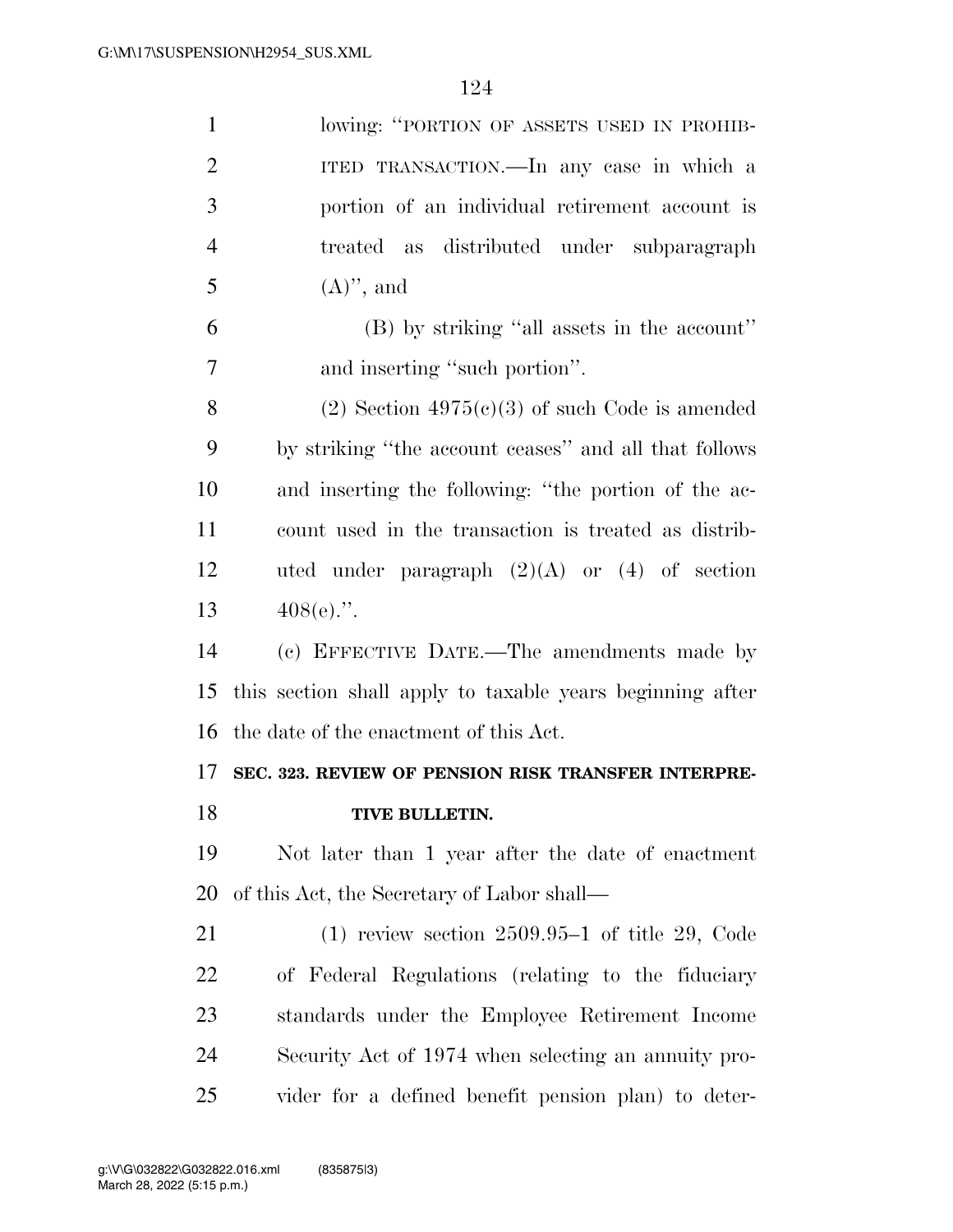| $\mathbf{1}$ | mine whether amendments to such section are war-     |
|--------------|------------------------------------------------------|
| 2            | ranted; and                                          |
| 3            | (2) report to Congress on the findings of such       |
| 4            | review, including an assessment of any risk to par-  |
| 5            | ticipants.                                           |
| 6            | <b>TITLE IV—TECHNICAL</b>                            |
| 7            | <b>AMENDMENTS</b>                                    |
| 8            | SEC. 401. AMENDMENTS RELATING TO SETTING EVERY       |
| 9            | <b>COMMUNITY UP FOR RETIREMENT ENHANCE-</b>          |
| 10           | MENT ACT OF 2019.                                    |
| 11           | (a) TECHNICAL AMENDMENTS.—                           |
| 12           | (1)<br>AMENDMENTS RELATING<br>TO<br><b>SECTION</b>   |
| 13           | $103 -$                                              |
| 14           | (A) Section $401(k)(12)(G)$ of the Internal          |
| 15           | Revenue Code of 1986 is amended by striking          |
| 16           | "the requirements under subparagraph $(A)(i)$ "      |
| 17           | and inserting "the contribution requirements"        |
| 18           | under subparagraph $(B)$ or $(C)$ ".                 |
| 19           | Section $401(k)(13)(D)(iv)$ of such<br>(B)           |
| 20           | Code is amended by striking "and $(F)$ " and in-     |
| 21           | serting "and $(G)$ ".                                |
| 22           | (C) Section $401(m)(12)$ of such Code is             |
| 23           | amended by striking "and" at the end of sub-         |
| 24           | paragraph (A), by redesignating subparagraph         |
| 25           | $(B)$ as subparagraph $(C)$ , and by inserting after |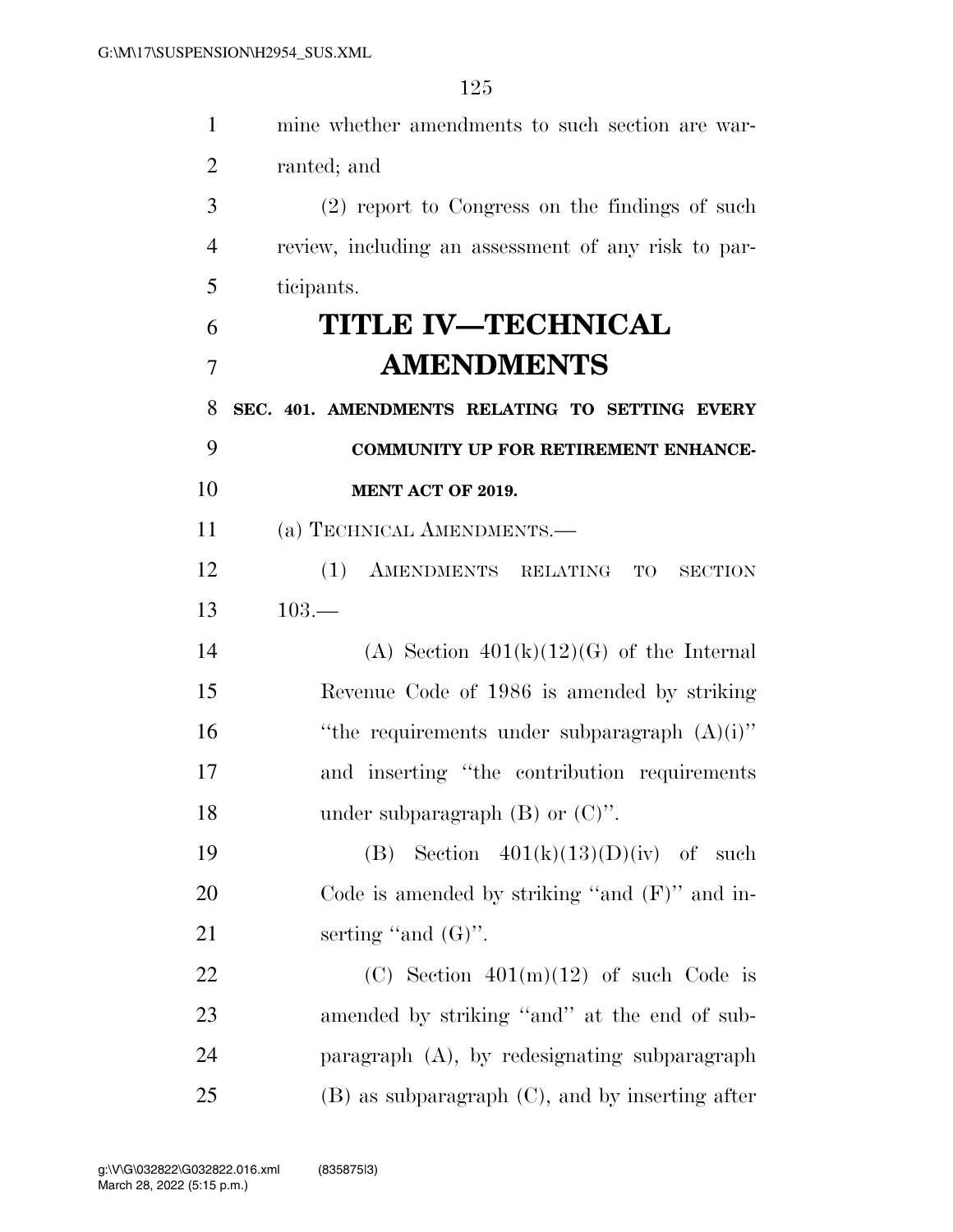| $\mathbf{1}$   | subparagraph (A) (as so amended) the fol-                      |
|----------------|----------------------------------------------------------------|
| $\overline{2}$ | lowing new subparagraph:                                       |
| 3              | $\lq\lq (B)$ meets the notice requirements of sub-             |
| $\overline{4}$ | section $(k)(13)(E)$ , and".                                   |
| 5              | (2) AMENDMENT RELATING TO SECTION $112$ .                      |
| 6              | Section $401(k)(15)(B)(i)(II)$ of such Code is amend-          |
| 7              | ed by striking "subsection $(m)(2)$ " and inserting            |
| 8              | "paragraphs $(2)$ , $(11)$ , and $(12)$ of subsection $(m)$ ". |
| 9              | (3) AMENDMENT RELATING TO SECTION 114.                         |
| 10             | Section $401(a)(9)(C)(iii)$ of such Code is amended            |
| 11             | by striking "employee to whom clause $(i)(II)$ ap-             |
| 12             | plies" and inserting "employee (other than an em-              |
| 13             | ployee to whom clause $(i)(II)$ does not apply by rea-         |
| 14             | son of clause $(ii)$ .                                         |
| 15             | (4) AMENDMENT RELATING TO SECTION 116.                         |
| 16             | Section 4973(b) of such Code is amended by adding              |
| 17             | at the end of the flush matter the following: "Such            |
| 18             | term shall not include any designated nondeductible            |
| 19             | contribution (as defined in subparagraph $(C)$ of sec-         |
| 20             | tion $408(0)(2)$ ) which does not exceed the<br>non-           |
| 21             | deductible limit under subparagraph (B) thereof by             |
| 22             | reason of an election under section $408(0)(5)$ .".            |
| 23             | (5) EFFECTIVE DATE.—The amendments made                        |
| 24             | by this subsection shall take effect as if included in         |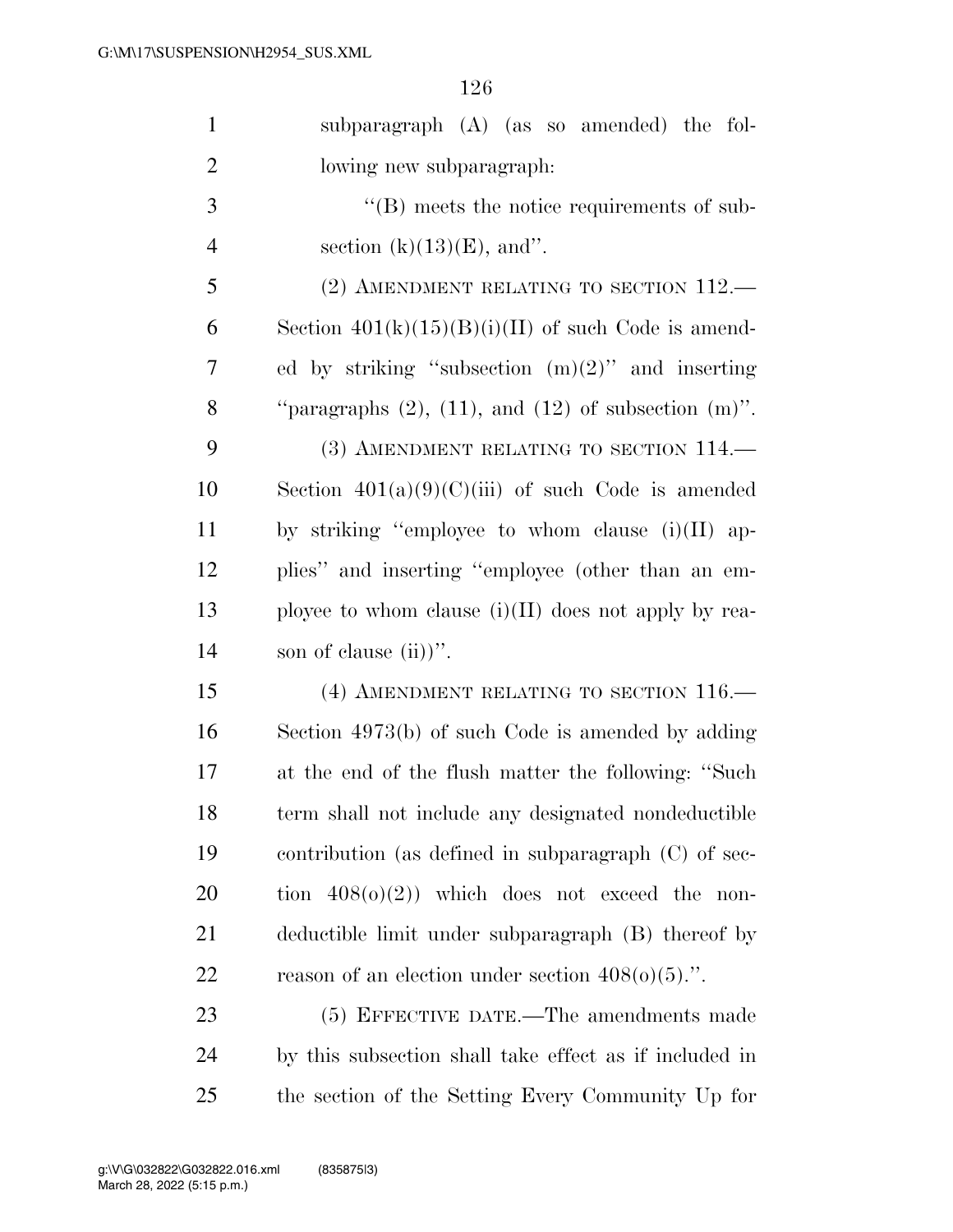| $\mathbf{1}$   | Retirement Enhancement Act of 2019 to which the       |
|----------------|-------------------------------------------------------|
| $\overline{2}$ | amendment relates.                                    |
| 3              | (b) CLERICAL AMENDMENTS.                              |
| $\overline{4}$ | (1) Section $408(0)(5)(A)$ of such Code is            |
| 5              | amended by striking "subsection (b)" and inserting    |
| 6              | "section $219(b)$ ".                                  |
| 7              | (2) Section $72(t)(2)(H)(vi)(IV)$ of such Code is     |
| 8              | amended by striking "403(b)(7)(A)(ii)" and insert-    |
| 9              | ing " $403(b)(7)(A)(i)$ ".                            |
| 10             | TITLE V—ADMINISTRATIVE                                |
| 11             | <b>PROVISIONS</b>                                     |
| 12             | SEC. 501. PROVISIONS RELATING TO PLAN AMENDMENTS.     |
| 13             | (a) IN GENERAL.—If this section applies to any re-    |
| 14             | tirement plan or contract amendment—                  |
| 15             | (1) such retirement plan or contract shall be         |
| 16             | treated as being operated in accordance with the      |
| 17             | terms of the plan during the period described in sub- |
| 18             | section (b) $(2)(A)$ ; and                            |
| 19             | (2) except as provided by the Secretary of the        |
| 20             | Treasury (or the Secretary's delegate), such retire-  |
| 21             | ment plan shall not fail to meet the requirements of  |
| 22             | section $411(d)(6)$ of the Internal Revenue Code of   |
| 23             | 1986 and section $204(g)$ of the Employee Retire-     |
| 24             | ment Income Security Act of 1974 by reason of such    |
| 25             | amendment.                                            |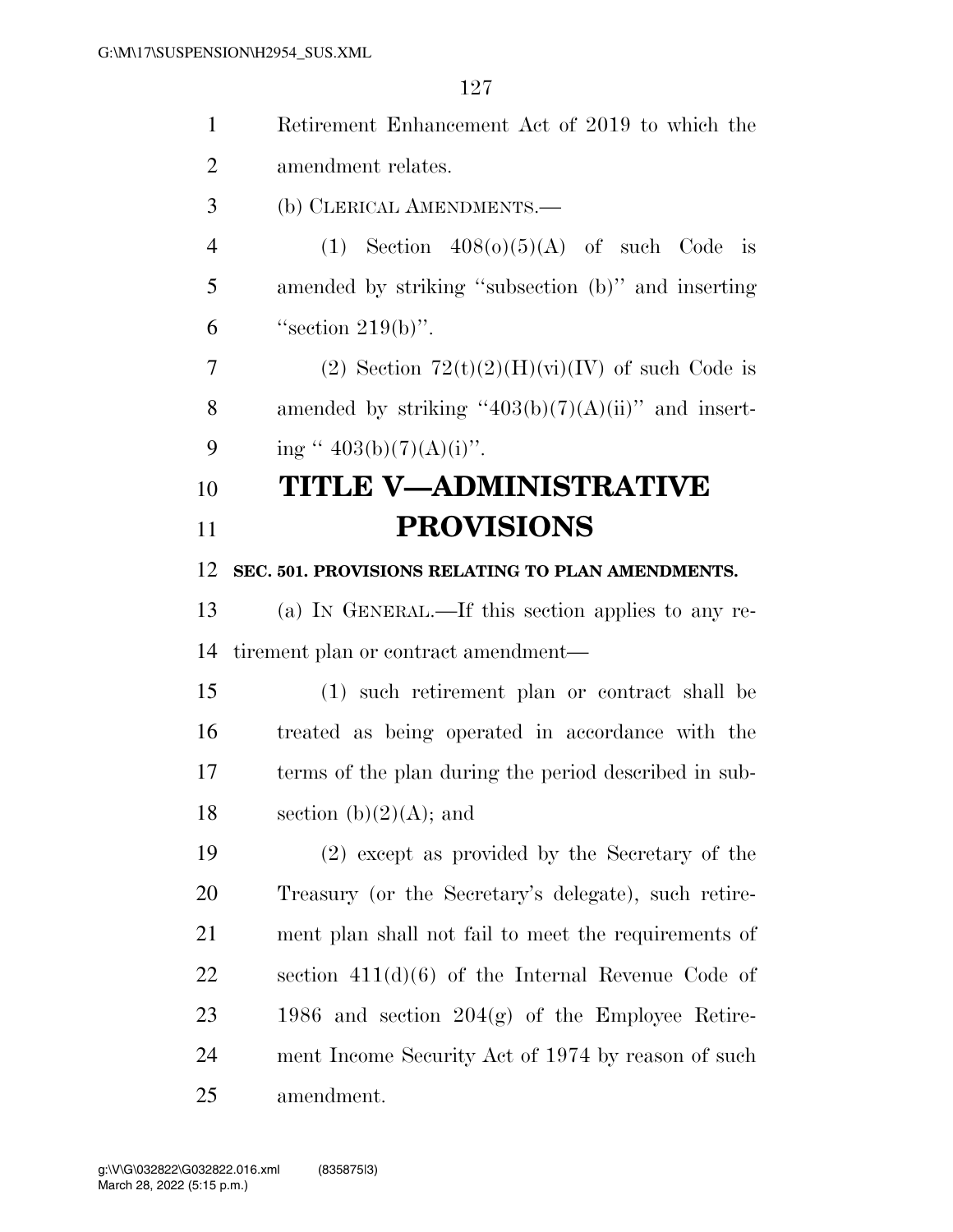| $\mathbf{1}$   | (b) AMENDMENTS TO WHICH SECTION APPLIES.-                |
|----------------|----------------------------------------------------------|
| $\overline{2}$ | (1) IN GENERAL.—This section shall apply to              |
| 3              | any amendment to any retirement plan or annuity          |
| $\overline{4}$ | contract which is made—                                  |
| 5              | (A) pursuant to any amendment made by                    |
| 6              | this Act or pursuant to any regulation issued by         |
| 7              | the Secretary of the Treasury or the Secretary           |
| 8              | of Labor (or a delegate of either such Sec-              |
| 9              | retary) under this Act; and                              |
| 10             | (B) on or before the last day of the first               |
| 11             | plan year beginning on or after January 1,               |
| 12             | 2024, or such later date as the Secretary of the         |
| 13             | Treasury may prescribe.                                  |
| 14             | In the case of a governmental plan (as defined in        |
| 15             | section 414(d) of the Internal Revenue Code of           |
| 16             | 1986), or an applicable collectively bargained plan,     |
| 17             | this paragraph shall be applied by substituting          |
| 18             | " $2026$ " for " $2024$ ". For purposes of the preceding |
| 19             | sentence, the term "applicable collectively bargained    |
| 20             | plan" means a plan maintained pursuant to 1 or           |
| 21             | more collective bargaining agreements between em-        |
| 22             | ployee representatives and 1 or more employers rati-     |
| 23             | fied before the date of enactment of this Act.           |
| 24             | (2) CONDITIONS.—This section shall not apply             |
|                |                                                          |

to any amendment unless—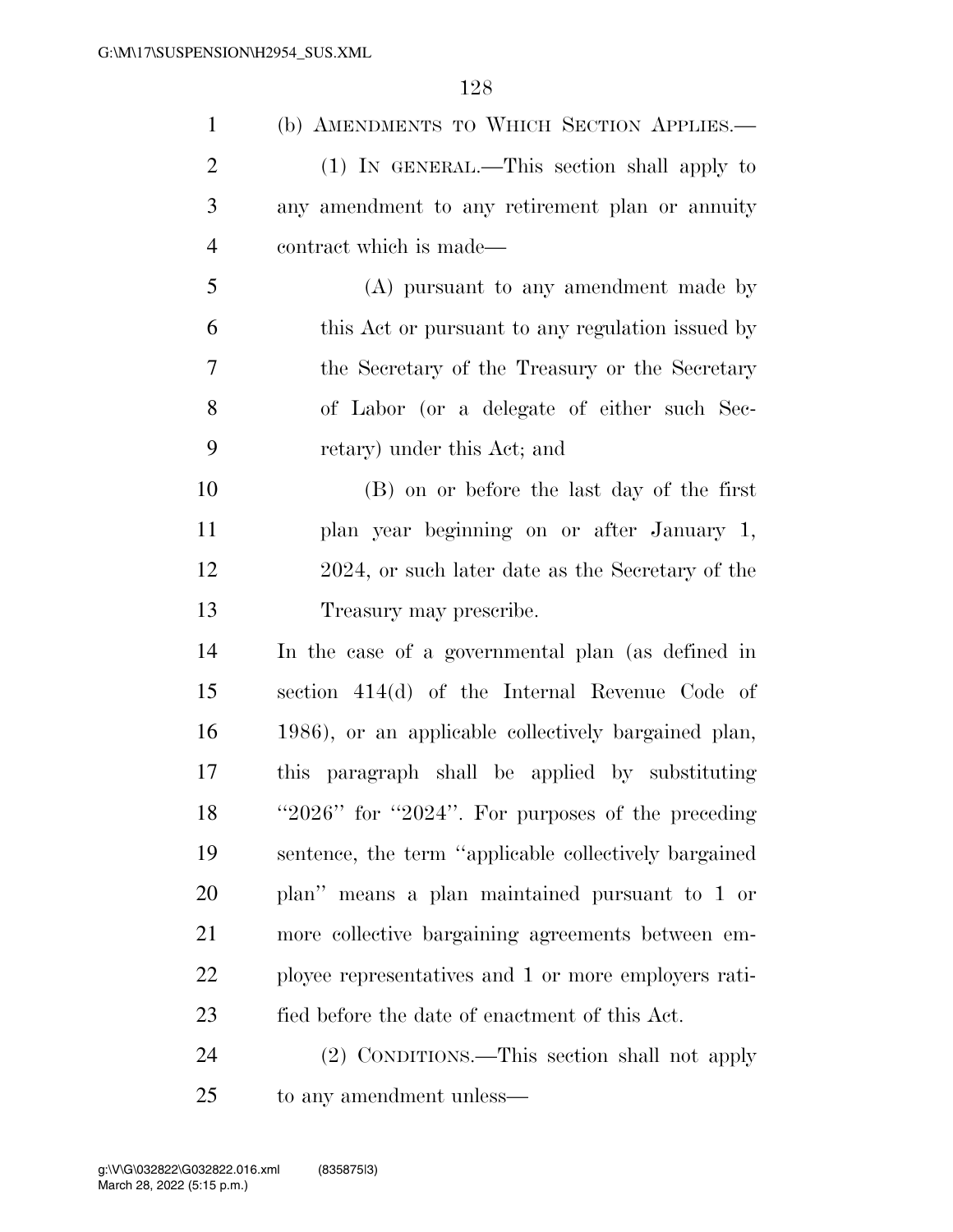| $\mathbf{1}$   | $(A)$ during the period—                         |
|----------------|--------------------------------------------------|
| $\overline{2}$ | (i) beginning on the date the legisla-           |
| 3              | tive or regulatory amendment described in        |
| $\overline{4}$ | paragraph $(1)(A)$ takes effect (or in the       |
| 5              | case of a plan or contract amendment not         |
| 6              | required by such legislative or regulatory       |
| 7              | amendment, the effective date specified by       |
| 8              | the plan); and                                   |
| 9              | (ii) ending on the date described in             |
| 10             | paragraph $(1)(B)$ (as modified by the sec-      |
| 11             | ond sentence of paragraph $(1)$ (or, if ear-     |
| 12             | lier, the date the plan or contract amend-       |
| 13             | ment is adopted),                                |
| 14             | the plan or contract is operated as if such plan |
| 15             | or contract amendment were in effect; and        |
| 16             | (B) such plan or contract amendment ap-          |
| 17             | plies retroactively for such period.             |
| 18             | (c) COORDINATION WITH OTHER PROVISIONS RE-       |
| 19             | LATING TO PLAN AMENDMENTS.-                      |
| 20             | (1) SECURE ACT.—Section $601(b)(1)$ of the       |
| 21             | Setting Every Community Up for Retirement En-    |
| <u>22</u>      | hancement Act of 2019 is amended—                |
| 23             | (A) by striking "January 1, $2022$ " in sub-     |
| 24             | paragraph (B) and inserting "January 1,          |
| 25             | $2024$ ", and                                    |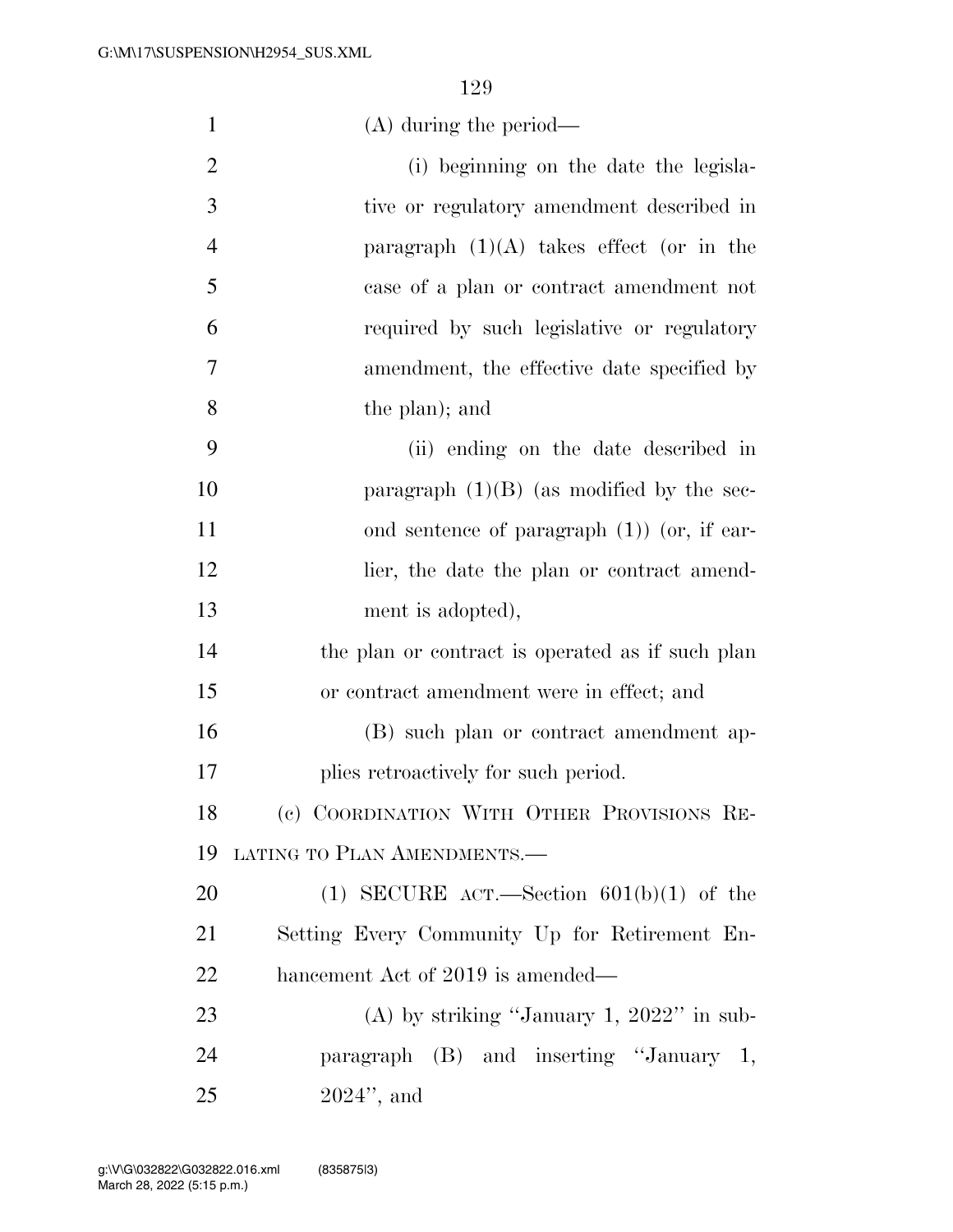| $\mathbf{1}$   | $(B)$ by striking "substituting '2024' for             |
|----------------|--------------------------------------------------------|
| $\overline{2}$ | '2022'." in the flush matter at the end and in-        |
| 3              | serting "substituting $2026$ " for $2024$ ".".         |
| $\overline{4}$ | $(2)$ CARES ACT.—                                      |
| 5              | (A) SPECIAL RULES FOR USE OF RETIRE-                   |
| 6              | MENT FUNDS.—Section $2202(e)(2)(A)$ of the             |
| 7              | CARES Act is amended by striking "January"             |
| 8              | 1, 2022" in clause (ii) and inserting "January         |
| 9              | $1, 2024$ ".                                           |
| 10             | (B) TEMPORARY WAIVER OF REQUIRED                       |
| 11             | MINIMUM DISTRIBUTIONS RULES FOR CERTAIN                |
| 12             | RETIREMENT PLANS AND ACCOUNTS.-Section                 |
| 13             | $2203(e)(2)(B)(i)$ of the CARES Act is amend-          |
| 14             | $ed$ —                                                 |
| 15             | (i) by striking "January 1, $2022$ " in                |
| 16             | subclause (II) and inserting "January 1,               |
| 17             | $2024$ ", and                                          |
| 18             | (ii) by striking "substituting '2024'                  |
| 19             | for '2022'." in the flush matter at the end            |
| 20             | and inserting "substituting '2026' for                 |
| 21             | $'2024'$ .".                                           |
| 22             | (C) TAXPAYER CERTAINTY AND DISASTER                    |
| 23             | OF 2020.—Section<br><b>TAX</b><br><b>RELIEF</b><br>ACT |
| 24             | $302(d)(2)(A)$ of the Taxpayer Certainty and           |
| 25             | Disaster Tax Relief Act of 2020 is amended by          |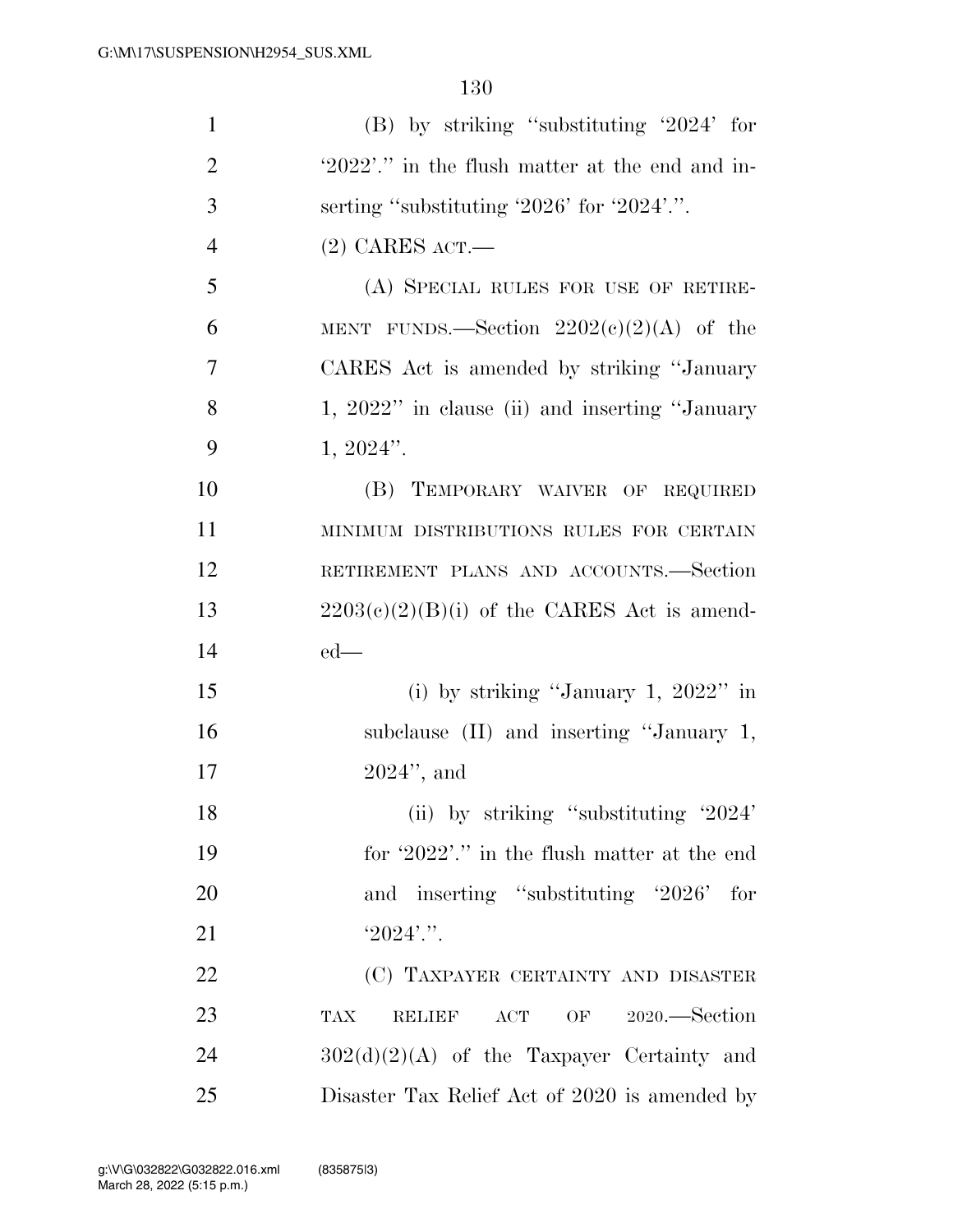| $\mathbf{1}$   | striking "January 1, 2022" in clause (ii) and            |
|----------------|----------------------------------------------------------|
| $\overline{2}$ | inserting "January 1, 2024".                             |
| 3              | <b>TITLE VI—REVENUE</b>                                  |
| $\overline{4}$ | <b>PROVISIONS</b>                                        |
| 5              | SEC. 601. SIMPLE AND SEP ROTH IRAS.                      |
| 6              | (a) IN GENERAL.—Section 408A of the Internal Rev-        |
| 7              | enue Code of 1986 is amended by striking subsection (f). |
| 8              | (b) RULES RELATING TO SIMPLIFIED EMPLOYEE                |
| 9              | PENSIONS.-                                               |
| 10             | $(1)$ CONTRIBUTIONS.—Section $402(h)(1)$ of              |
| 11             | such Code is amended by striking "and" at the end        |
| 12             | of subparagraph $(A)$ , by striking the period at the    |
| 13             | end of subparagraph (B) and inserting ", and", and       |
| 14             | by adding at the end the following new subpara-          |
| 15             | graph:                                                   |
| 16             | $\lq\lq$ (C) in the case of any contributions pur-       |
| 17             | suant to a simplified employer pension which             |
| 18             | are made to an individual retirement plan des-           |
| 19             | ignated as a Roth IRA, such contribution shall           |
| 20             | not be excludable from gross income.".                   |
| 21             | (2) DISTRIBUTIONS.—Section $402(h)(3)$ of such           |
| <u>22</u>      | Code is amended by inserting ", or section $408A(d)$     |
| 23             | in the case of an individual retirement plan des-        |
| 24             | ignated as a Roth IRA" before the period at the          |
| 25             | end.                                                     |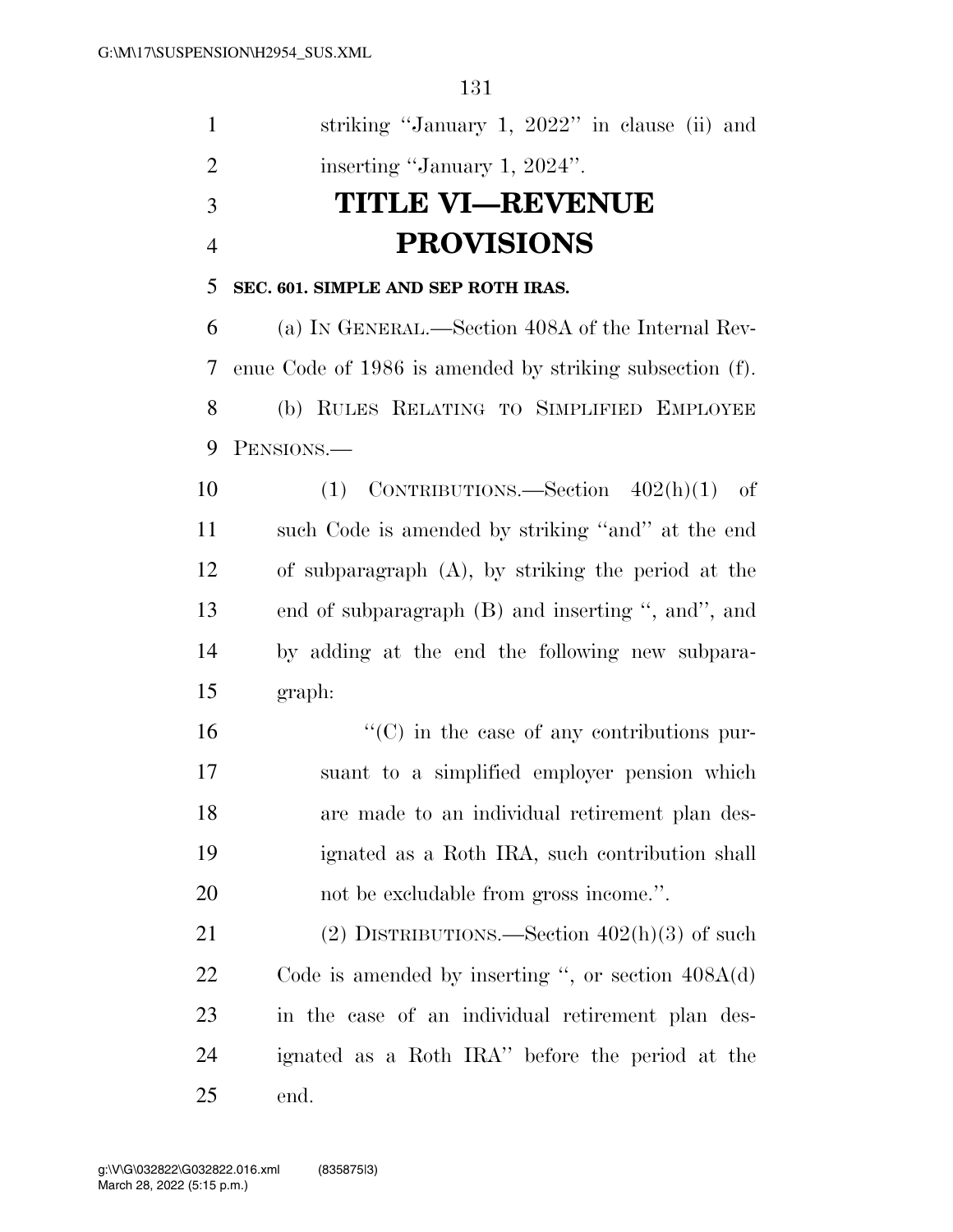(3) ELECTION REQUIRED.—Section 408(k) of such Code is amended by redesignating paragraphs (7), (8), and (9) as paragraphs (8), (9), and (10), respectively, and by inserting the after paragraph (6) the following new paragraph: 6 "(7) ROTH CONTRIBUTION ELECTION.—An in- dividual retirement plan which is designated as a Roth IRA shall not be treated as a simplified em- ployee pension under this subsection unless the em- ployee elects for such plan to be so treated (at such time and in such manner as the Secretary may pro- vide).''. (c) RULES RELATING TO SIMPLE RETIREMENT AC- COUNTS.— (1) ELECTION REQUIRED.—Section 408(p) of such Code is amended by adding at the end the fol- lowing new paragraph: 18 "(11) ROTH CONTRIBUTION ELECTION.—An in- dividual retirement plan which is designated as a Roth IRA shall not be treated as a simple retirement

 account under this subsection unless the employee elects for such plan to be so treated (at such time and in such manner as the Secretary may pro-vide).''.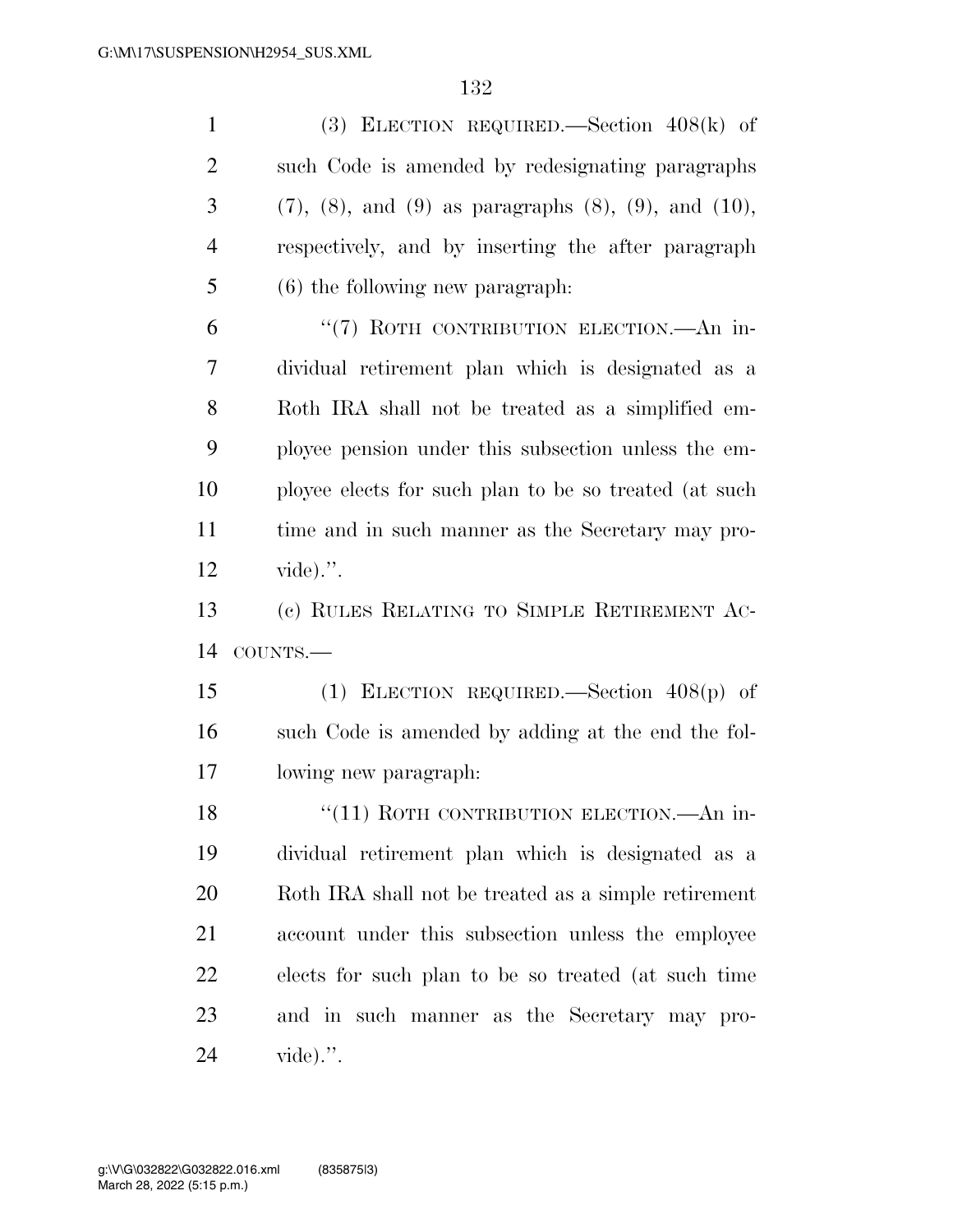(2) ROLLOVERS.—Section 408A(e) of such Code is amended by adding at the end the following new paragraph:

4 "(3) SIMPLE RETIREMENT ACCOUNTS.—In the case of any payment or distribution out of a simple 6 retirement account (as defined in section  $408(p)$ ) with respect to which an election has been made 8 under section  $408(p)(11)$  and to which  $72(t)(6)$  ap- plies, the term 'qualified rollover contribution' shall not include any payment or distribution paid into an account other than another simple retirement ac-count (as so defined).''.

13 (d) COORDINATION WITH ROTH CONTRIBUTION LIM- ITATION.—Section 408A(c) of such Code is amended by adding at the end the following new paragraph:

16 "(7) COORDINATION WITH LIMITATION FOR SIMPLE RETIREMENT PLANS AND SEPS.—In the case of an individual on whose behalf contributions are made to a simple retirement account or a sim- plified employee pension, the amount described in 21 paragraph  $(2)(A)$  shall be increased by an amount equal to the contributions made on the individual's behalf to such account or pension for the taxable year, but only to the extent such contributions—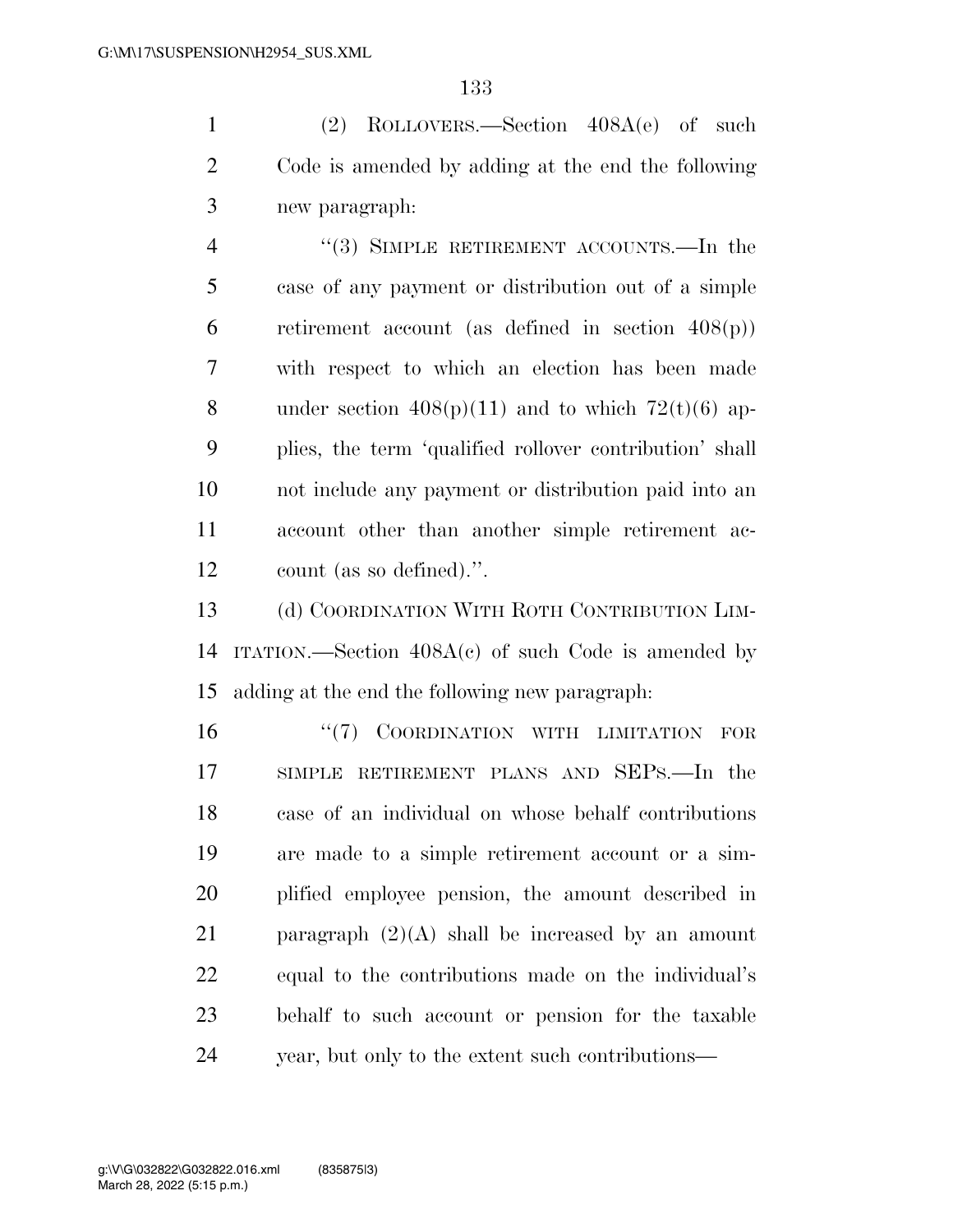1  $"({\rm A})$  in the case of a simplified retirement account—

| 3 | $f'(i)$ do not exceed the sum of the dol-      |
|---|------------------------------------------------|
| 4 | lar amount in effect for the taxable year      |
| 5 | under section $408(p)(2)(A)(ii)$ and the em-   |
| 6 | ployer contribution required under sub-        |
| 7 | paragraph $(A)(iii)$ or $(B)(i)$ , as the case |
| 8 | may be, of section $408(p)(2)$ , and           |

 ''(ii) do not cause the elective defer-10 rals (as defined in section  $402(g)(3)$ ) on behalf of such individual to exceed the lim-12 itation under section  $402(g)(1)$  (taking into account any additional elective defer-rals permitted under section 414(v)), or

15 "(B) in the case of a simplified employee pension, do not exceed the limitation in effect 17 under section  $408(i)$ .".

 (e) CONFORMING AMENDMENT.—Section  $408A(d)(2)(B)$  of such Code is amended by inserting ", or employer in the case of a simple retirement account (as defined in section 408(p)) or simplified employee pen-22 sion (as defined in section  $408(k)$ )," after "individual's spouse''.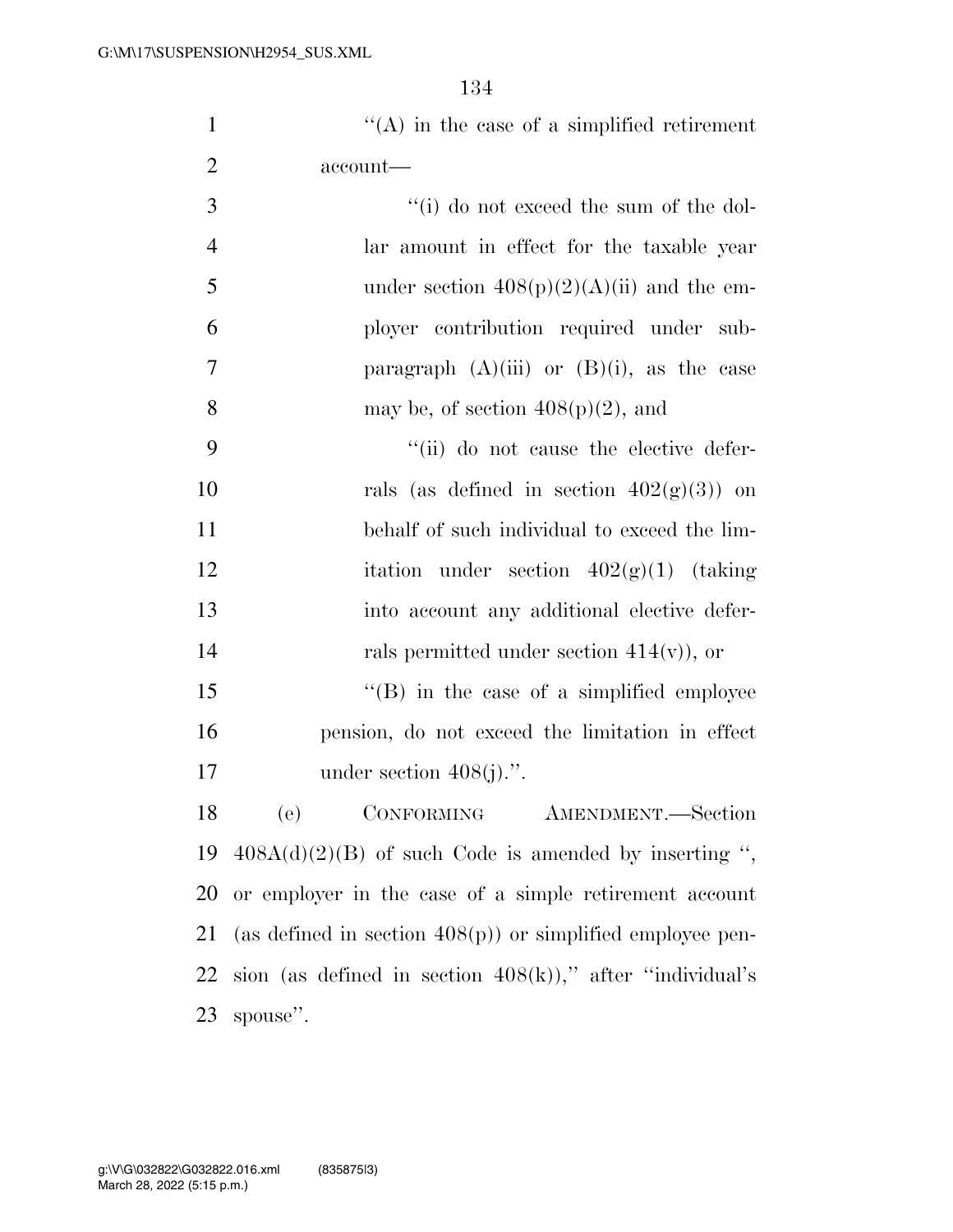(f) EFFECTIVE DATE.—The amendments made by this section shall apply to taxable years beginning after December 31, 2022.

### **SEC. 602. HARDSHIP WITHDRAWAL RULES FOR 403(b) PLANS.**

 (a) IN GENERAL.—Section 403(b) of the Internal Revenue Code of 1986, as amended by the preceding pro- visions of this Act, is amended by adding at the end the following new paragraph:

10 "(16) SPECIAL RULES RELATING TO HARDSHIP WITHDRAWALS.—For purposes of paragraphs (7) and (11)—

13 "(A) AMOUNTS WHICH MAY BE WITH- DRAWN.—The following amounts may be dis-tributed upon hardship of the employee:

16  $\frac{1}{10}$  Contributions made pursuant to a salary reduction agreement (within the 18 meaning of section  $3121(a)(5)(D)$ .

 ''(ii) Qualified nonelective contribu-20 tions (as defined in section  $401(m)(4)(C)$ ).

21 ''(iii) Qualified matching contributions 22 described in section  $401(k)(3)(D)(ii)(I)$ .

23 "(iv) Earnings on any contributions described in clause (i), (ii), or (iii).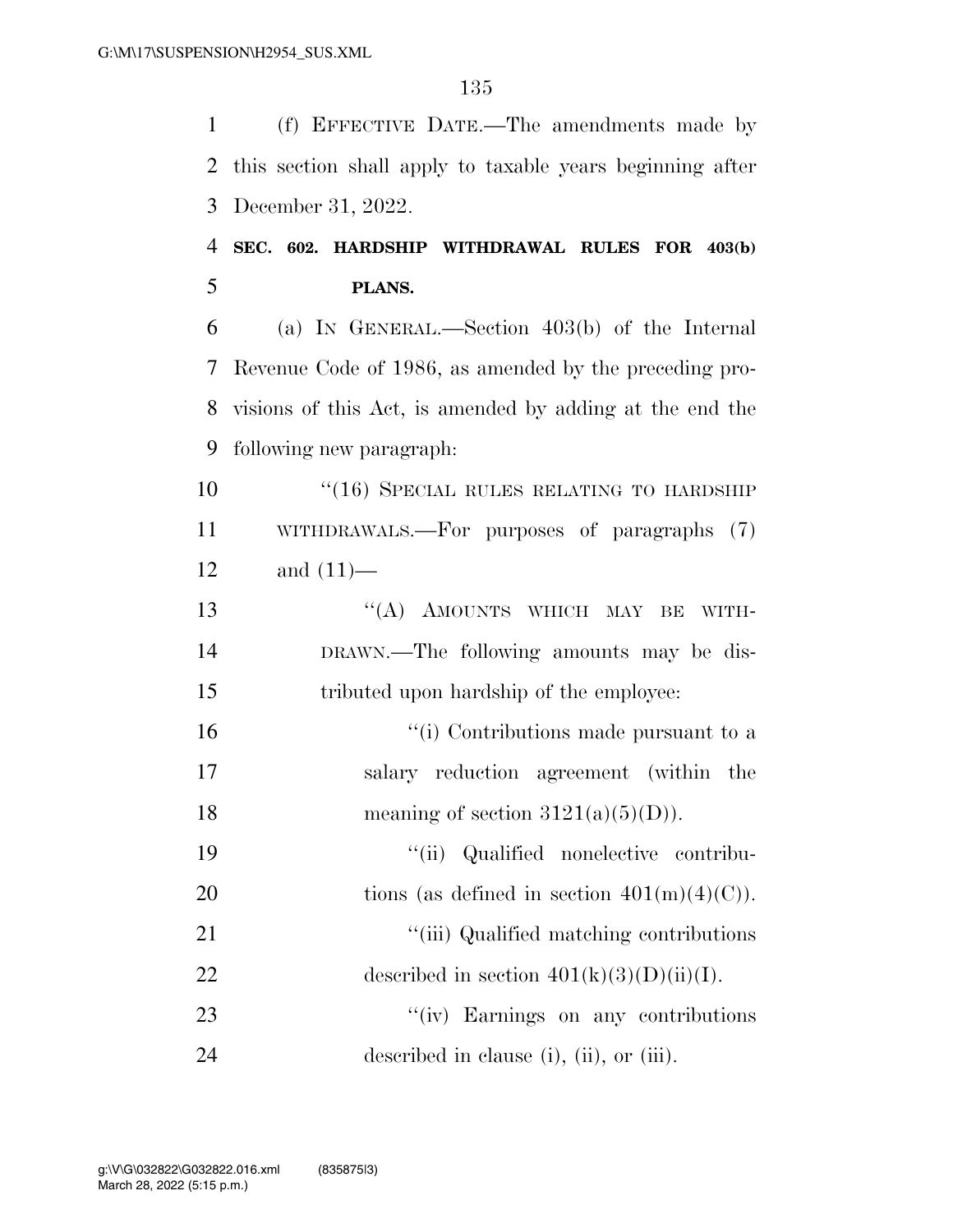| $\mathbf{1}$   | "(B) NO REQUIREMENT TO TAKE AVAIL-                         |
|----------------|------------------------------------------------------------|
| $\overline{2}$ | ABLE LOAN.—A distribution shall not be treat-              |
| 3              | ed as failing to be made upon the hardship of              |
| 4              | an employee solely because the employee does               |
| 5              | not take any available loan under the plan.".              |
| 6              | (b) CONFORMING AMENDMENTS.—                                |
| 7              | (1) Section $403(b)(7)(A)(i)(V)$ of such Code is           |
| 8              | amended by striking "in the case of contributions"         |
| 9              | made pursuant to a salary reduction agreement              |
| 10             | (within the meaning of section $3121(a)(5)(D)$ )" and      |
| 11             | inserting "subject to the provisions of paragraph          |
| 12             | $(16)$ ".                                                  |
| 13             | $(2)$ Paragraph $(11)$ of section $403(b)$ of such         |
| 14             | Code, as amended by the preceding provisions of this       |
| 15             | Act, is amended—                                           |
| 16             | (A) by striking "in" in subparagraph $(B)$                 |
| 17             | and inserting "subject to the provisions of para-          |
| 18             | graph $(16)$ , in", and                                    |
| 19             | (B) by striking the penultimate sentence.                  |
| 20             | (c) EFFECTIVE DATE.—The amendments made by                 |
| 21             | this section shall apply to plan years beginning after De- |
| 22             | cember 31, 2022.                                           |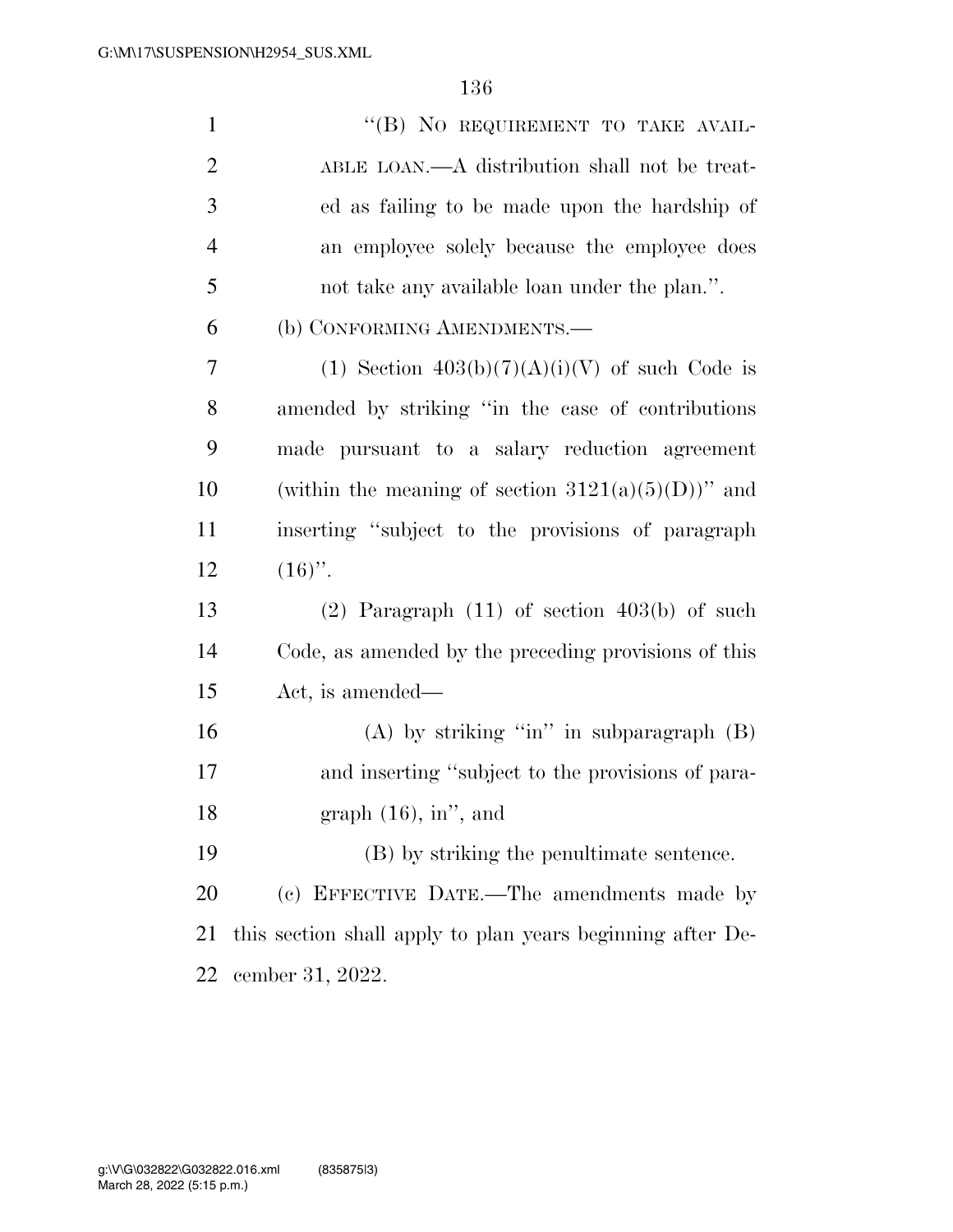# **SEC. 603. ELECTIVE DEFERRALS GENERALLY LIMITED TO REGULAR CONTRIBUTION LIMIT.**

 (a) APPLICABLE EMPLOYER PLANS.—Section 414(v)(1) of the Internal Revenue Code of 1986 is amend- ed by adding at the end the following: ''Except in the case of an applicable employer plan described in paragraph  $(6)(A)(iv)$ , the preceding sentence shall only apply if con- tributions are designated Roth contributions (as defined 9 in section  $402A(c)(1)$ .".

(b) CONFORMING AMENDMENTS.—

11 (1) Section  $402(g)(1)$  of such Code is amended by striking subparagraph (C).

13 (2) Section  $457(e)(18)(A)(ii)$  of such Code is amended by inserting ''the lesser of any designated Roth contributions made by the participant to the 16 plan or'' before "the applicable dollar amount".

 (c) EFFECTIVE DATE.—The amendments made by this section shall apply to taxable years beginning after December 31, 2022.

### **SEC. 604. OPTIONAL TREATMENT OF EMPLOYER MATCHING**

### **CONTRIBUTIONS AS ROTH CONTRIBUTIONS.**

 (a) IN GENERAL.—Section 402A(a) of the Internal Revenue Code of 1986 is amended by redesignating para- graph (2) as paragraph (3), by striking ''and'' at the end of paragraph (1), and by inserting after paragraph (1) the following new paragraph: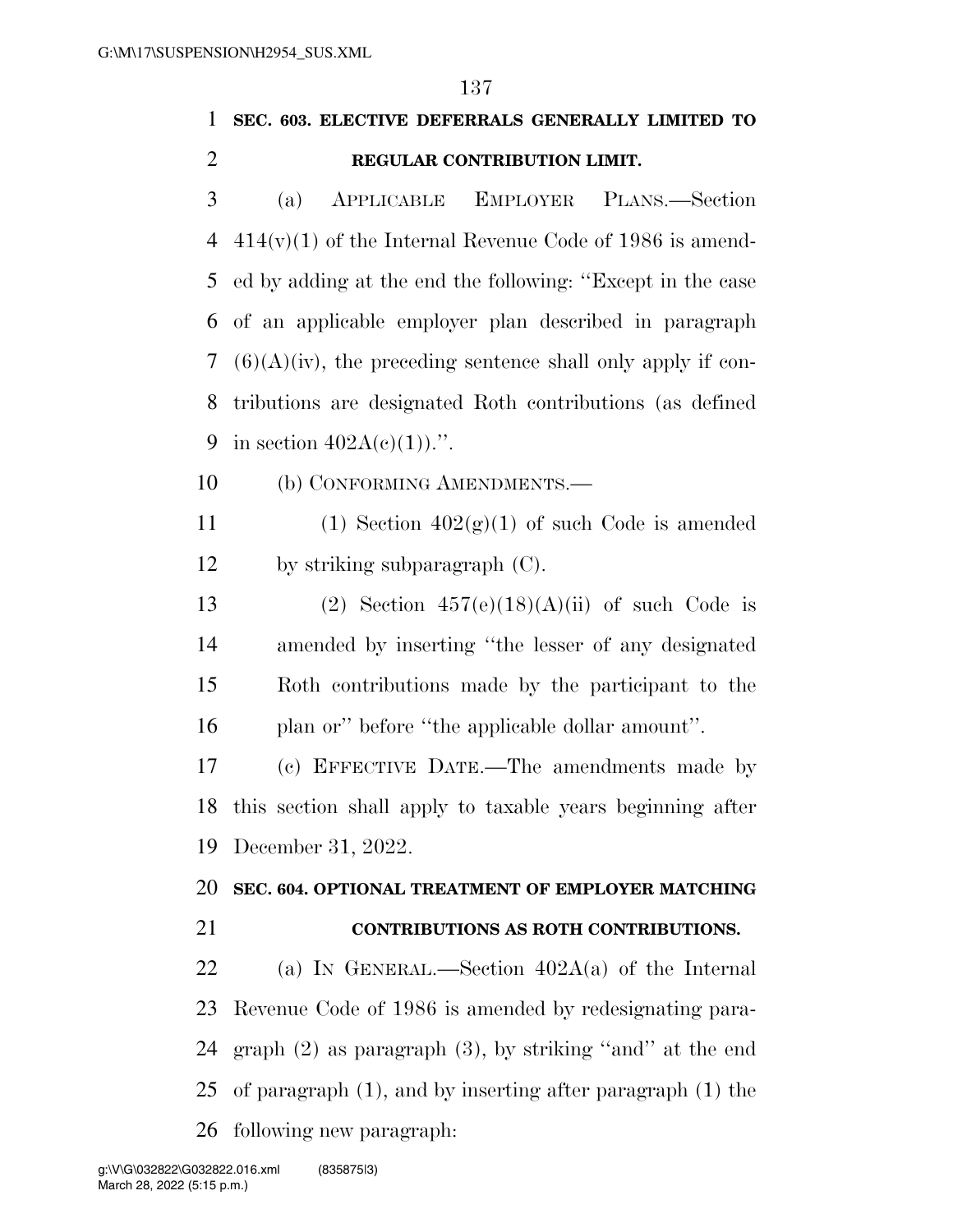1 ''(2) any designated Roth contribution which is made by the employer to the program on the em- ployee's behalf, and on account of the employee's contribution, elective deferral, or (subject to the re-5 quirements of section  $401(m)(13)$  qualified student loan payment, shall be treated as a matching con- tribution for purposes of this chapter, except that such contribution shall not be excludable from gross income, and''. (b) MATCHING INCLUDED IN QUALIFIED ROTH CON- TRIBUTION PROGRAM.—Section 402A(b)(1) of such Code is amended— (1) by inserting '', or to have made on the em- ployee's behalf,'' after ''elect to make'', and (2) by inserting '', or of matching contributions which may otherwise be made on the employee's be- half,'' after ''otherwise eligible to make''. (c) DESIGNATED ROTH MATCHING CONTRIBU-19 TIONS.—Section  $402A(c)(1)$  of such Code is amended by inserting ''or matching contribution'' after ''elective defer- ral''. (d) MATCHING CONTRIBUTION DEFINED.—Section 402A(e) of such Code is amended by adding at the end

the following: